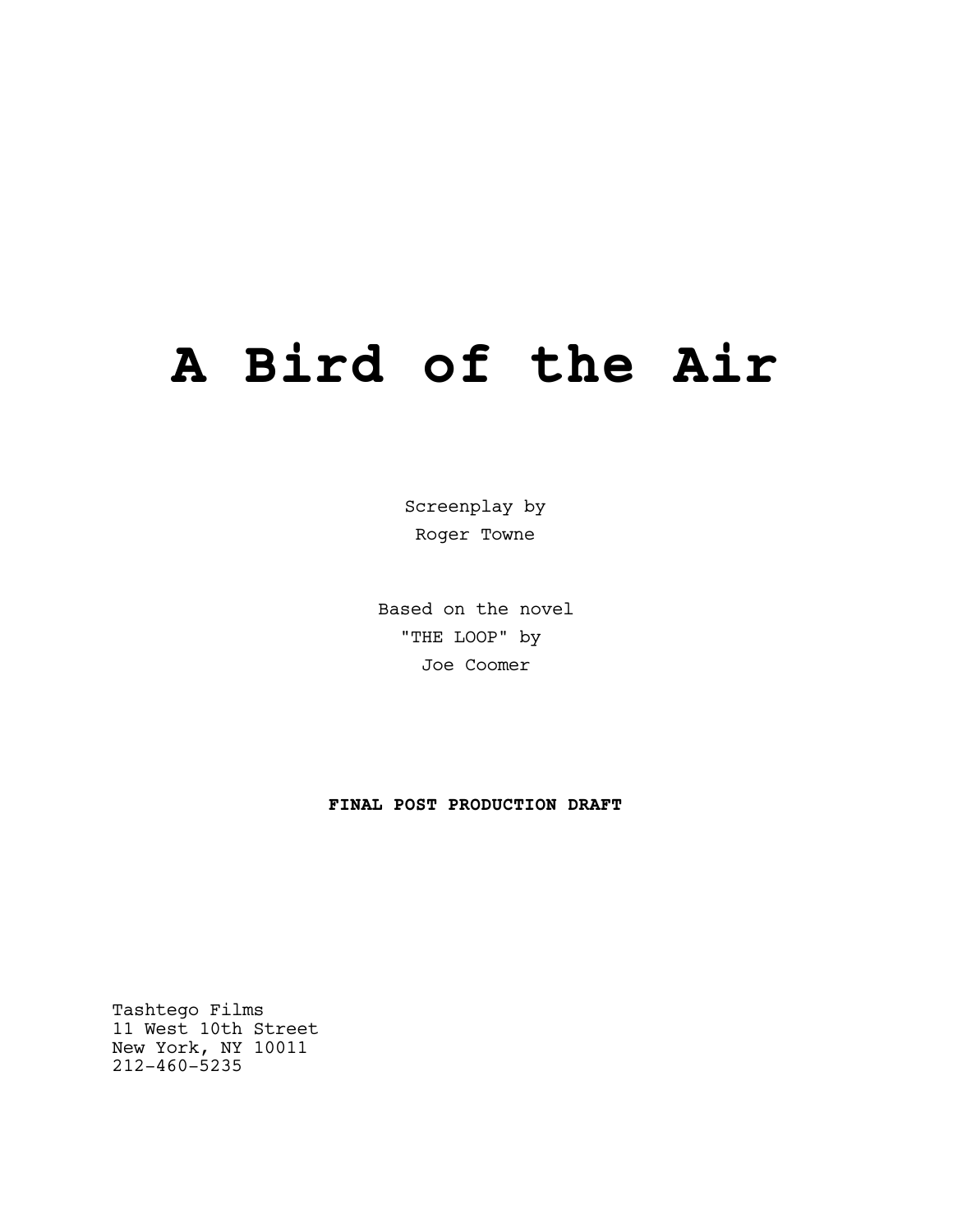#### EXT. HIGHWAY/ROADSIDE - NIGHT

Silhouetted by headlights of passing cars and his own truck headlights, LYMAN shovels widgets into a basket. He looks around as the lightbar of a police car flashes over his face, he watches it go by, removes his gloves and walks toward the headlights and light bar of his truck.

#### MARGIE

Upside down people. The graveyard shift, whatever you call us. We're the ones working at night while you sleep. We look out for each other, or I looked out for Lyman and he looked out for everyone else. But off the road he thought everyone else had read the big instruction manual. Lyman wasn't going to talk until he had it all figured out. Riding that highway loop night after night was the only job he'd ever had. Unless you count all the classes he took at the community college. Oh he learned lots of things just not the basics. And they aren't in books.

### INT. LYMAN'S CPV - NIGHT

Camera tightens on Lyman's face as he drives, constantly checking the review mirror, the road ahead, his dials, hyper-vigilant. He drives over one hundred miles of highway, known as THE LOOP. Beside him is a large canvas bag with every gizmo for any emergency -- flares, tools, first-aid kit. The truck is a fortress of preparedness. He sees ahead... almost hallucinatory visions of ...

#### EXT. HIGHWAY - NIGHT

Cars zip by. At the roadside Lyman picks up a kids smashed plastic tricycle, tosses it into his truck. It lands beside a broken muffler, a baseball cap, tire treads.

EXT. DINER - NIGHT

Establishing shot of Diner.

INT/EXT. DINER - NIGHT

Lyman sits eating alone at a table, he reads a French text book.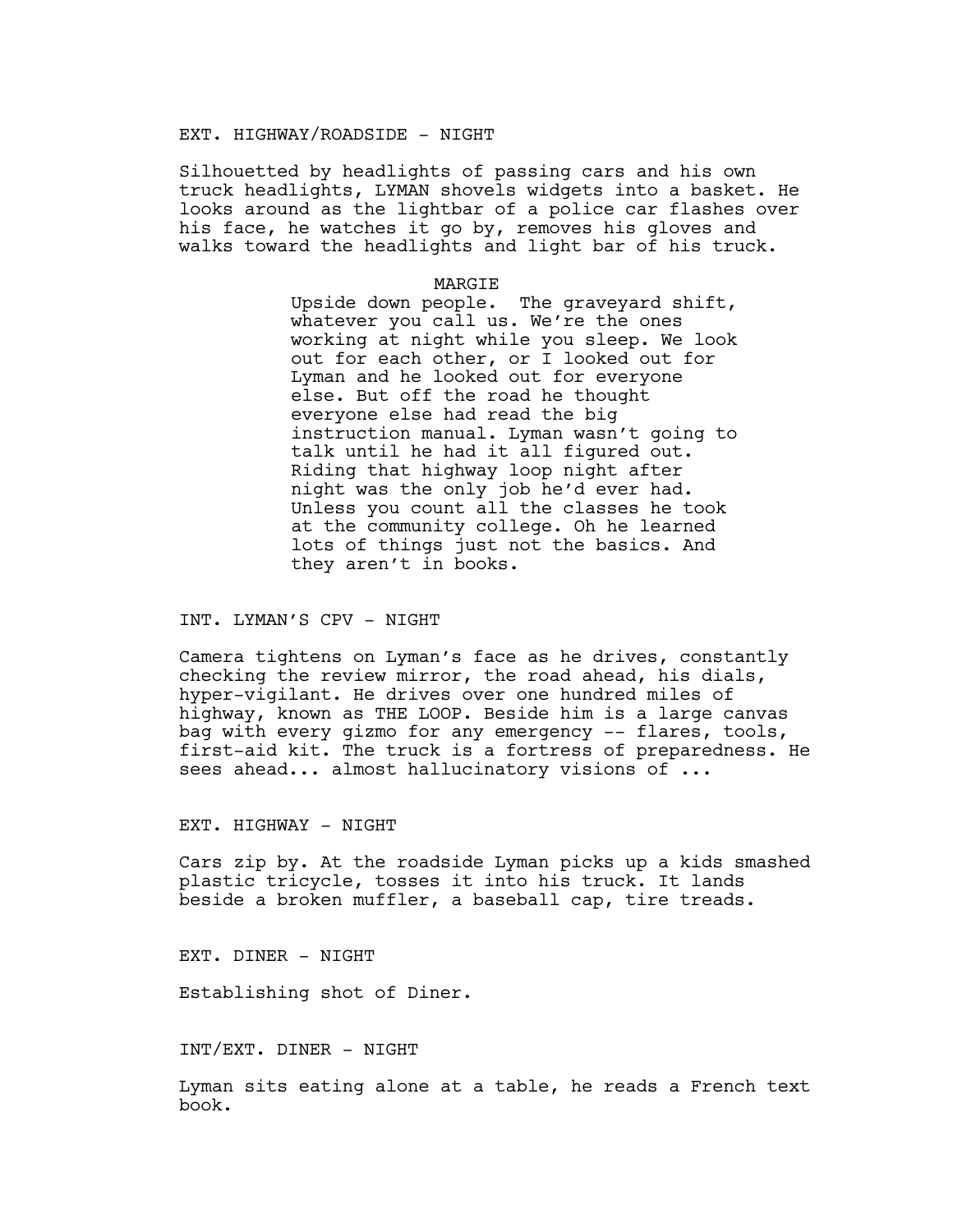MARGIE (late 40's, warm) gives him the check. He's seen

this women almost every night for years and years, but she still barely knows him.

Lyman nods. He gets up. As he pays his bill, he notices something new, something out of place - a small decorated cardboard box with the words 'BOOKCROSSING - CATCH & RELEASE' beside the register.

A few second-hand books are inside, with MARY by Nabokov on top.

> MARGIE You take care out there, Lyman.

# LYMAN

Mmm Hmm.

# MARGIE V/O

I just waited and kept him away from the greasy foods. I gave him a smile and coffee in the night. Some people talk to say something. Some when they have something to say.

EXT. HIGHWAY - MORNING (EARLY)

The sun is rising behind a bridge over the road. Lyman's TRUCK exits off the loop.

EXT. DEPARTMENT OF HIGHWAYS DEPOT - MORNING (EARLY)

The sun rises as Lyman pulls into a gravel yard behind a chain-link fence. It's filled with highway repair vehicles and a couple of HIGHWAY PATROL CARS. LYMAN parks his CPV, gets out and transfers his emergency kit and the CAP into the bed of his own truck. He takes his gloves off the console box and unlocks his handgun from the box. He removes "fuzzy dice" and hangs them on rear view mirror. He takes his Department of Highways ID from the visor over his head. Using a clip board he checks off items on the truck's condition, like a flight pilot.

# INT. DEPOT/DISPATCH OFFICE - MORNING (EARLY)

There is a couple of HIGHWAY PATROLMEN at a table near a coffee pot, eating doughnuts.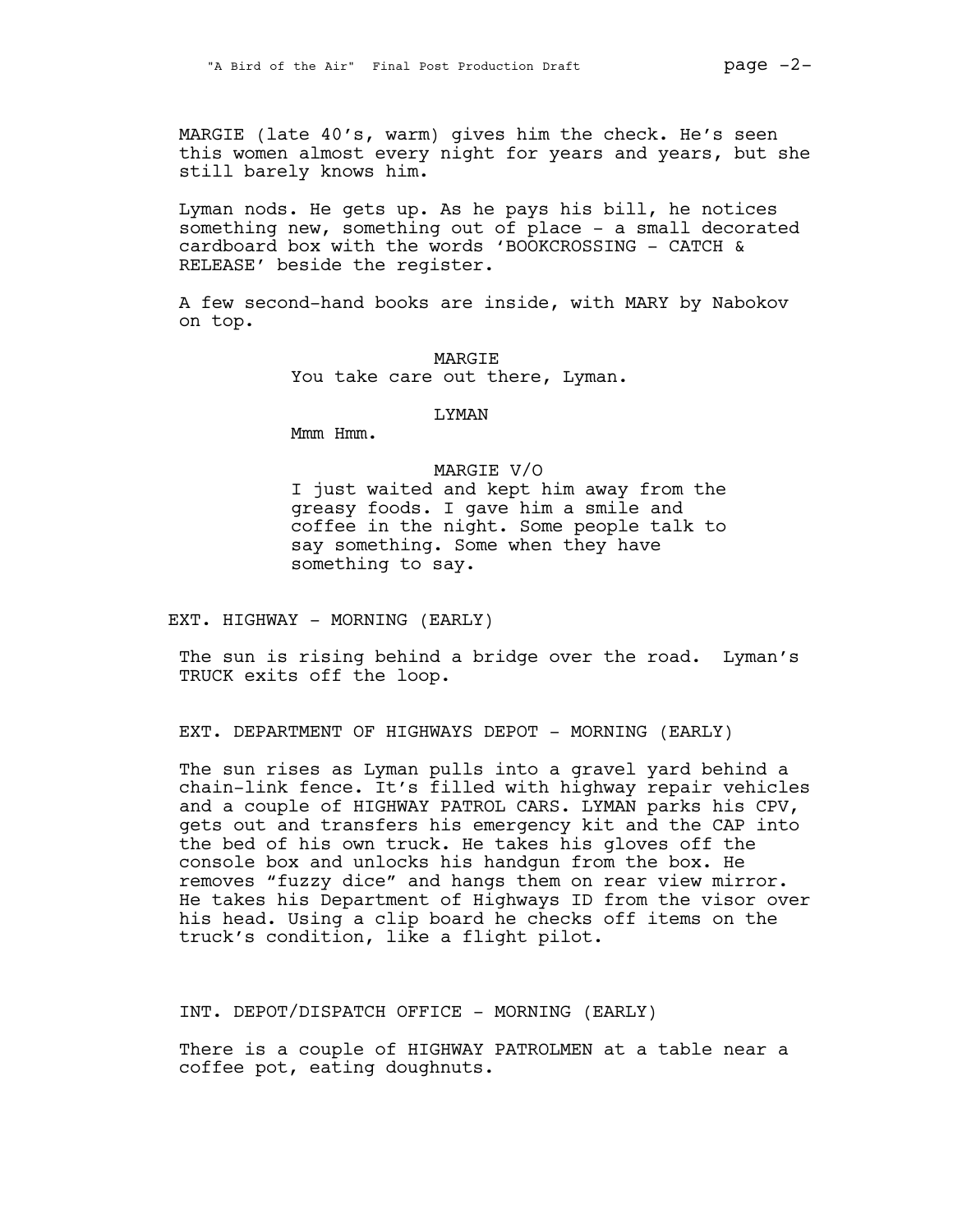The dispatcher TOM (late 20's, a wounded Iraq War veteran) wears an AIR FORCE Multi-National Forces Iraq baseball cap. He sits at his desk next to a goose-neck mike, lusting over the center-fold of a magazine. As NEIL (mid-30's, heavyset, dressed like Lyman) passes, his eye is caught by Tom's magazine - he comes back to look over Tom's shoulder. He can't stop himself whistling.

> TOM ...160 IN 4 seconds.

NEIL Boy, I swear I'd give my left nut to get a piece of that.

Tom doesn't disagree.

We now see it is an issue of ROAD AND TRACK. The centerfold is a *2010 Lotus Elvora*.

Lyman enters, inserts a card into a time clock crosses to Tom's desk, drops his clipboard off and leaves.

> **TOM** (not looking up from the magazine) ....'Morning Lyman...

Tom raises a prosthetic pincer where his hand should be.

LYMAN Neil, you over-inflated the right front tire again.

Lyman is gone, door slams behind him. Tom reaches back with his 'hand', clamps it on the drawer and closes it.

> NETT. Say, his social skills are improving-a whole sentence.

EXT. LYMAN'S TRAILER - DAY (LATER)

LYMAN drives his truck onto his lot where an old, custombuilt, aluminum AIRSTREAM MOBILE HOME, stands on concrete blocks at the rear of an empty lot in an industrial park.

Lyman parks his truck, unlocks the glove box, removes the HANDGUN. He picks up the BASEBALL CAP and a small bag of GROCERIES and walks toward the door.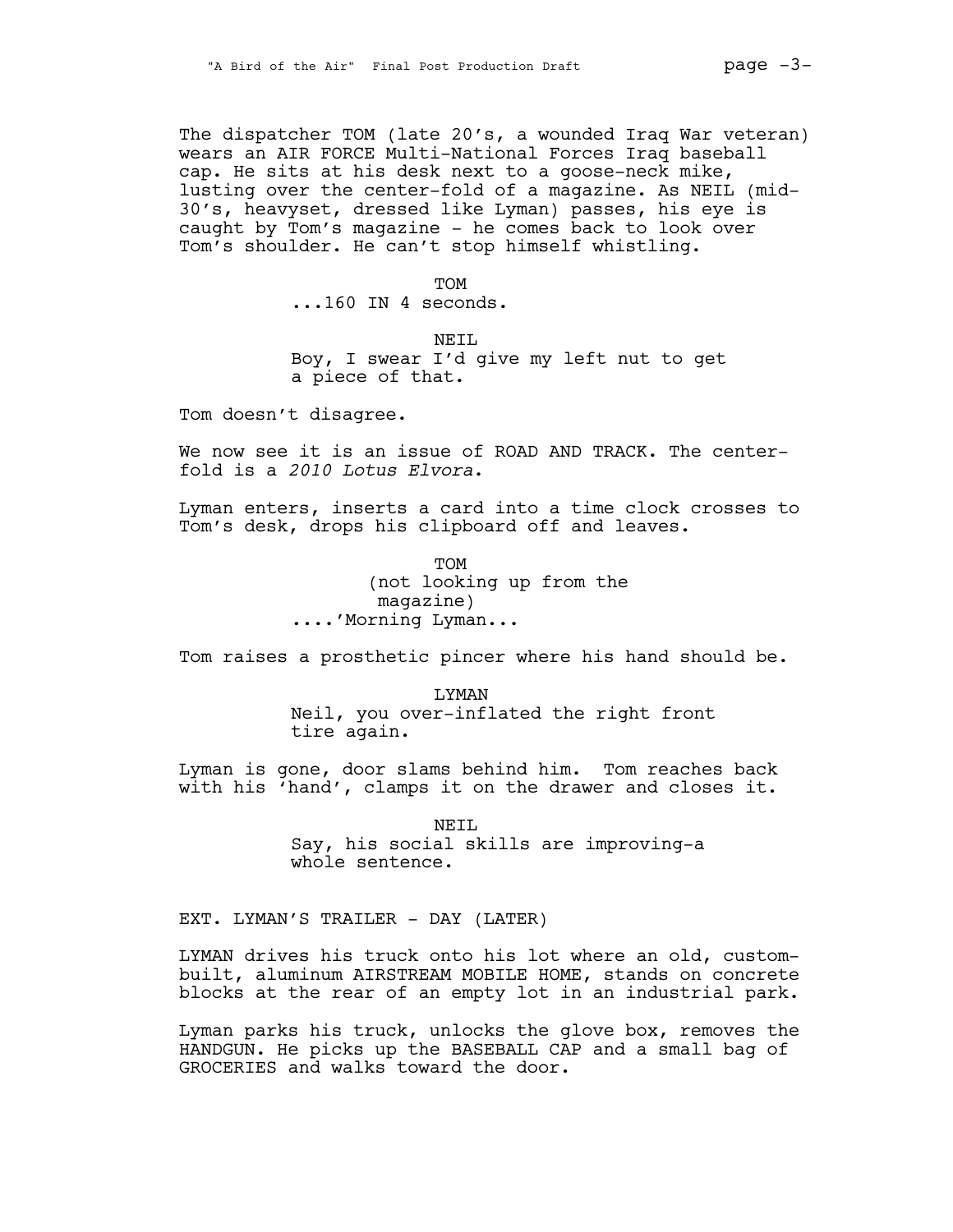#### INT. LYMAN'S TRAILER - DAY

The door opens, letting light pour in. Lyman enters, places the Cap on a shelf with his collection of caps. Shelves ring the walls floor to ceiling, all very neat, with various collections of highway SIGNS - YIELD, NO U-TURN, SLIPPERY WHEN WET etc, and CAR PLATES from almost every state.

Lyman meticulously removes the ammunition clip from his GUN and locks it in his Waterloo tool cabinet.

Lyman PULLS OFF HIS JUMPSUIT and throws it into a hamper. He removes a fresh one from a closet hung with eight more orange or yellow-green jumpsuits. He places it on a hook, smooths it for the morning.

LYMAN ROLLS INTO BED. SILVER FOIL creates blackout shades for the windows. He reaches up and turns on the RADIO. His clock reads 7:49 AM.

#### RADIO DJ

... if you're stuck in rush hour traffic on the way to work already, or still in the shower, stick with and we'll bring the sunshine into your day. This is New Mexico's first in news, traffic and weather, KASA...

EXT. COMMUNITY COLLEGE - DAY

FIONA (late 20's, full of energy) crosses the campus surrounded by students, greeting people, passing out flyers.

# FIONA

Wanna come out Friday night? Um come visit me in the library, you never come by anymore. I miss you. Here you go, come out Friday night? Hey ladies we're reclaiming the myth of the Cowboy Friday night. Come see us. Hey guys. Wanna come out Friday night? Talking cowboys not politicians. Of course. See you there. Here you go.

INT. LYMAN'S TRAILER - DAY (AFTERNOON)

Lyman, in his boxers, sits at his kitchen table over A BOWL of cereal and coffee. The trailer door is open, revealing a dry, arid, colorless landscape.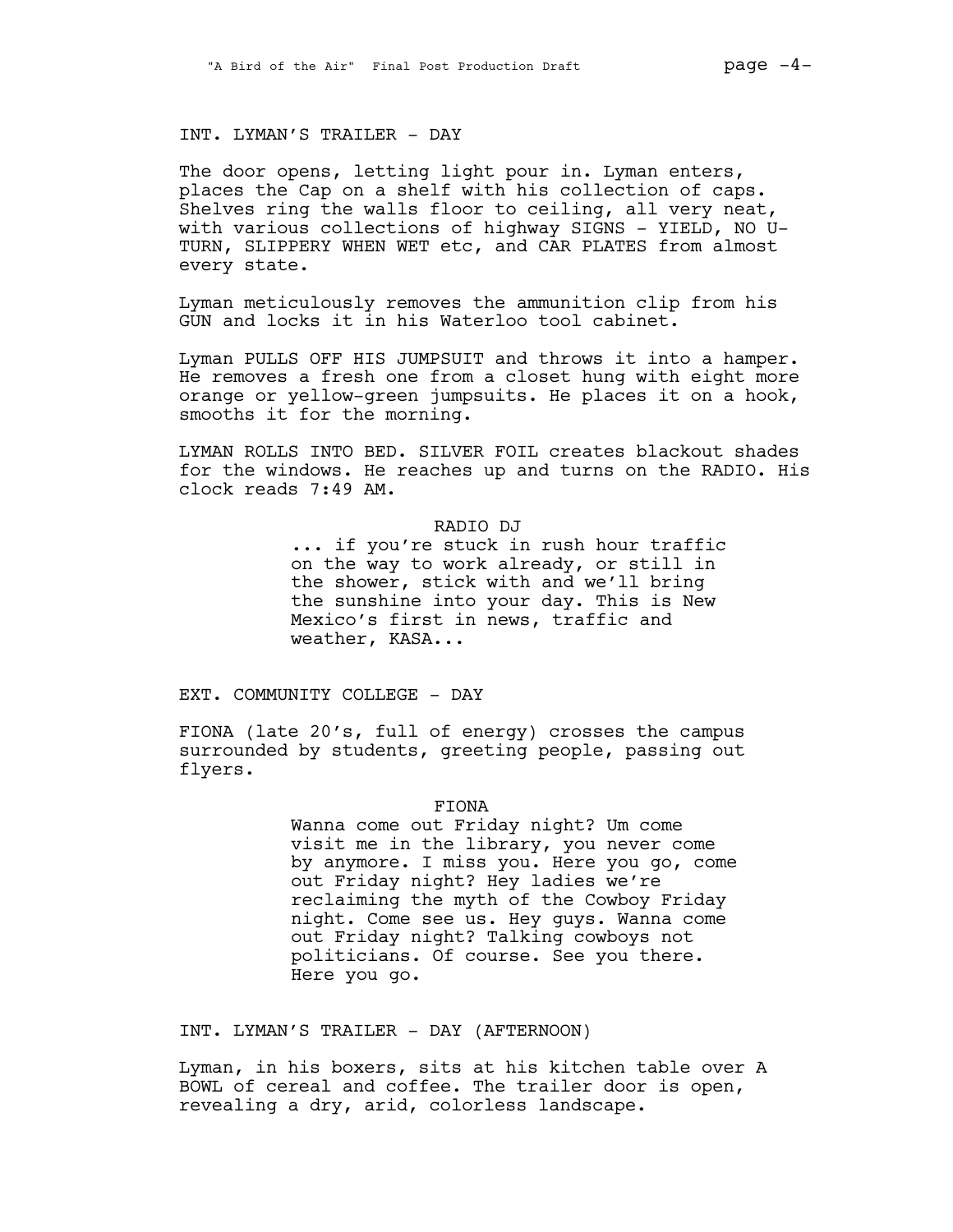Lyman turns his gaze to the open door, blank hypnotic.

There is a sound of wings and in an instant, where before there was just a kitchen chair, there is now suddenly a very large iridescent green PARROT, perched on the back of the chair. It is undeniably magnificent.

Lyman stares, mesmerized by it's brilliance. The PARROT stares back. A long moment until Lyman can resist no longer...

#### LYMAN

Polly wanna ...

#### PARROT

SHUT UP!

They stare at each other. Lyman, taken aback, waits, tries again.

#### LYMAN

Polly wanna crack...

# PARROT SHUT UP! I'M AN EAGLE!

Lyman moves to the screen door and shuts it gently.

The Parrot leaps to the kitchen table, struts back and forth, stops and looks at Lyman.

Lyman sits slowly. They stare at one another. The bird spots Lyman's cereal, waddles up and peers into it. He takes a bit of cereal, tosses it onto the table, shakes his head and stares at Lyman.

Lyman rises, moves to the refrigerator, opens it and bends to see what's there. There is a sudden rush of wings over head. Lyman yells, covering his head. The Parrot screams mid-flight...

> PARROT (CONT'D) PREPARE TO MEET YOUR MAKER.

And lands on a shelf in the refrigerator. Lyman reflexively slams the door closed.

Lyman gingerly opens the door. The Parrot is standing on the shelf, rooting around for something to eat, feathers puffed up.

> PARROT (CONT'D) Give some to the Parrot.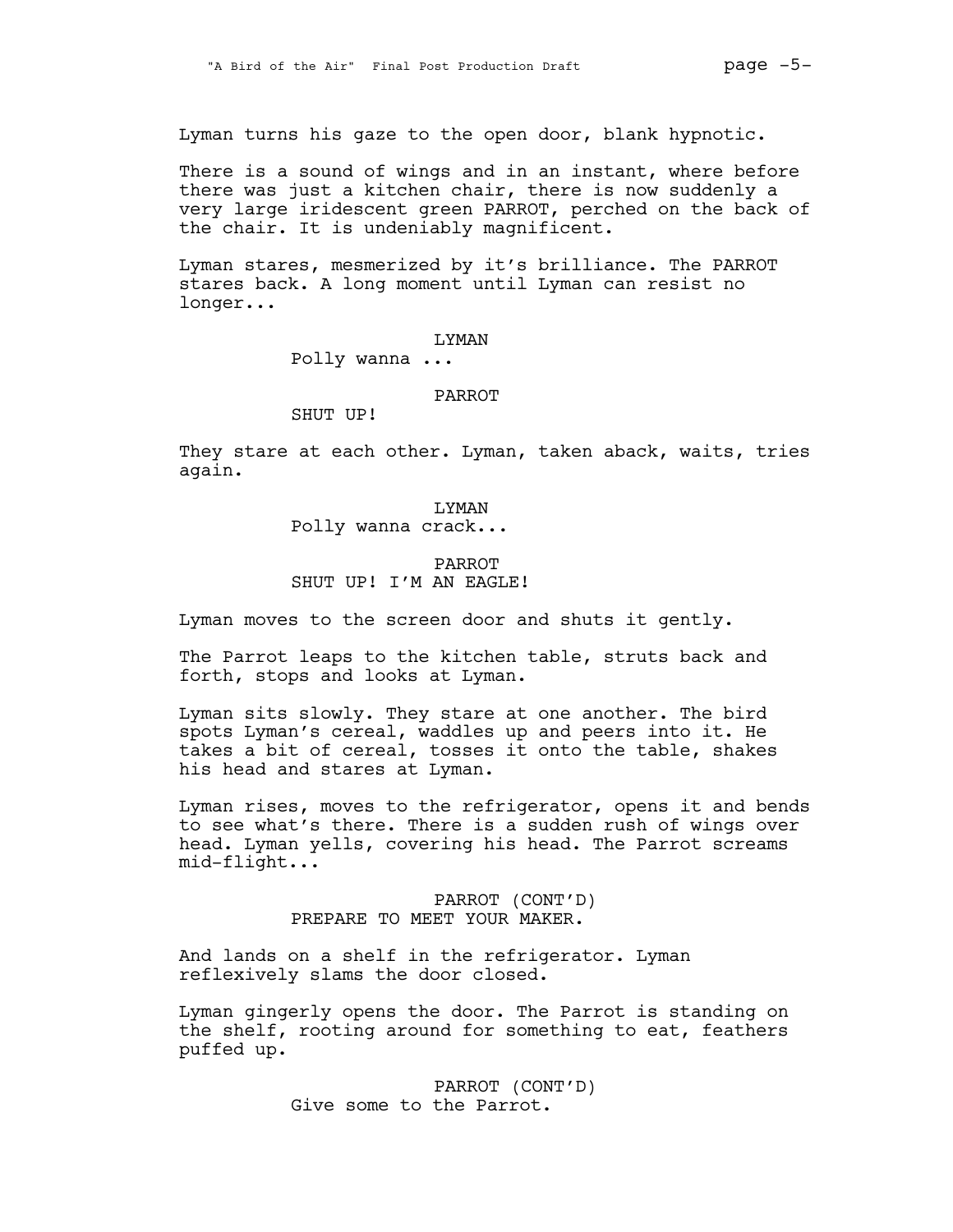The parrot finds a plum and makes stabs at it with his foot. Lyman picks up the plum carefully and takes it back to the table. The parrot follows him across the kitchen floor and hops from the chair to the table and begins to eat.

Lyman reaches for his cell phone on the table, frames the bird and snaps a picture. Startled, the bird shrieks.

#### LYMAN

Sorry.

Lyman reaches his hand out to the bird. The parrot bites his finger.

LYMAN (CONT'D)

You bit me.

#### PARROT

SHUT UP.

The parrot hops onto the back of the chair.

Lyman wraps his bleeding finger in a napkin then grabs a notepad and writes.

ANGLE ON THE NOTEPAD

It's logo reads: DEPARTMENT OF HIGHWAYS.

In a large neat hand Lyman writes "Shut-up, I'm an eagle and Give some to the parrot."

The bird cocks his head at Lyman and takes a large dump on the chair.

#### **T.YMAN**

That won't do.

Lyman stands and closes the window shades to quiet the bird. He walks backward to his bedroom eyeing the bird.

INT. PET SHOP - DAY

C.U. on FLOYD'S eye staring up adoringly at FIONA. She is chatting with AMBER, a YOUNG WOMAN, who's ringing her up. AMBER tosses a dog biscuit into the waiting jaws of FLOYD. Fiona holds up a fancy dog collar, leans on the counter and lowering her voice...

> AMBER How's Floyd today?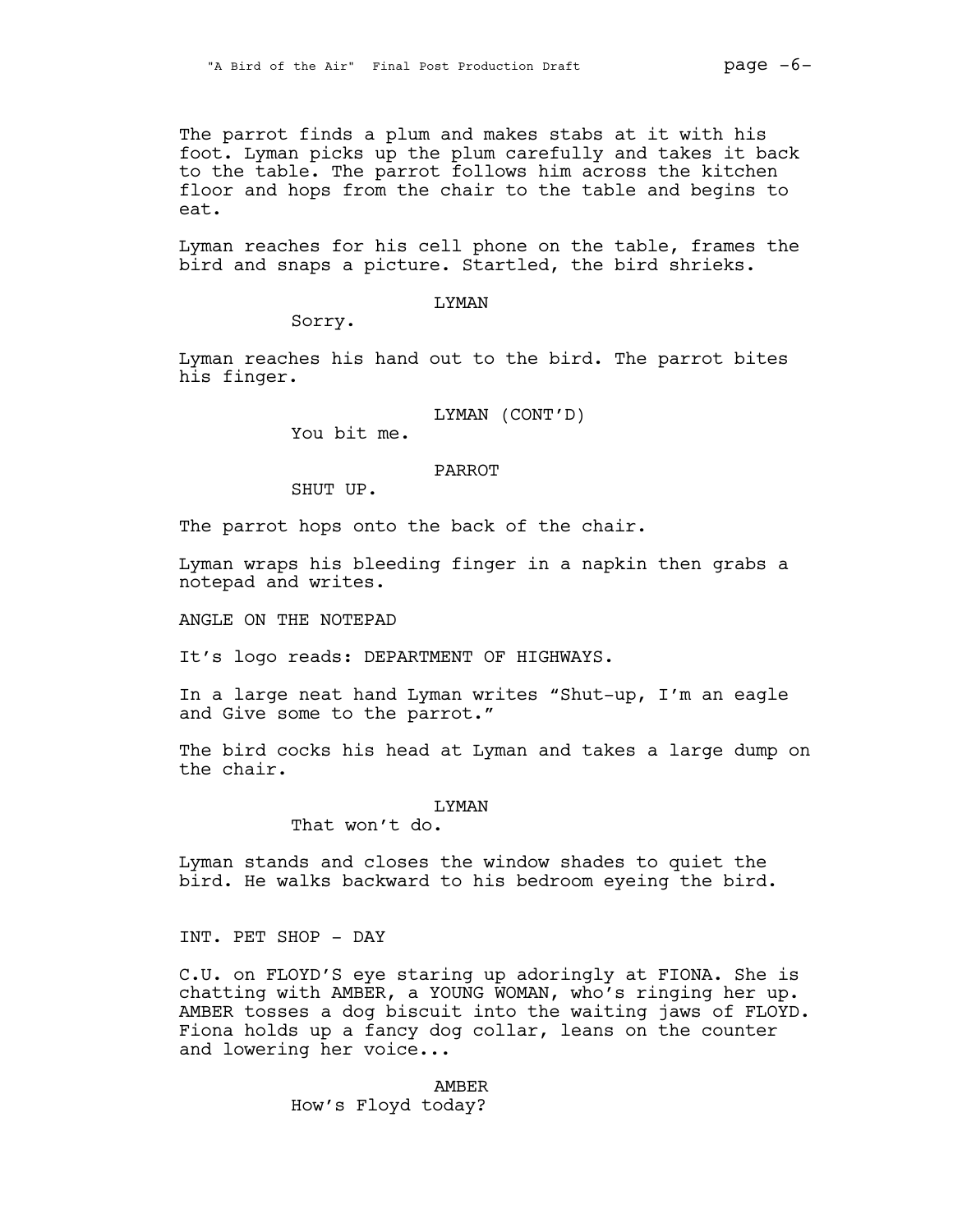#### FIONA

Pleased as a puppy with two tails. Shhhh... it's his birthday next week... What do you think? Is it too?

AMBER Perfect. Is that it, Fiona?

FIONA Yep. Let's go Sugar. Thanks, Amber.

We watch her coax Floyd up and out the door.

Lyman eases up to the counter with a bird cage, parrot food and vitamins.

> AMBER You look like a first-timer. Did you just get a bird?

> > LYMAN

No. I... found him... a parrot... found me. Do you have a...

Lyman winces at the sound of his own voice.

#### AMBER

If the bird's lost you can fill out a form, it will go on our website and on our lost and found board for two weeks.

Lyman has been absentmindedly looking at the book on the counter. Zane Grey's CODE OF THE WEST.

> AMBER (CONT'D) Hey congratulations, you've been Bookcrossed.

Lyman just stares at AMBER who reaches over, opens the cover displaying a label in the shape of a sun pasted inside. She reads it aloud.

AMBER (CONT'D)

"I'M FREE and you've been CAUGHT. I'm traveling around the world. So, keep my dream alive -- READ AND RELEASE me!"

LYMAN

- right. OK. Can I just get the form... I have a sort of bird emergency.

AMBER gives him the credit card slip and places the book in with the parrot food. She gives him the form and points...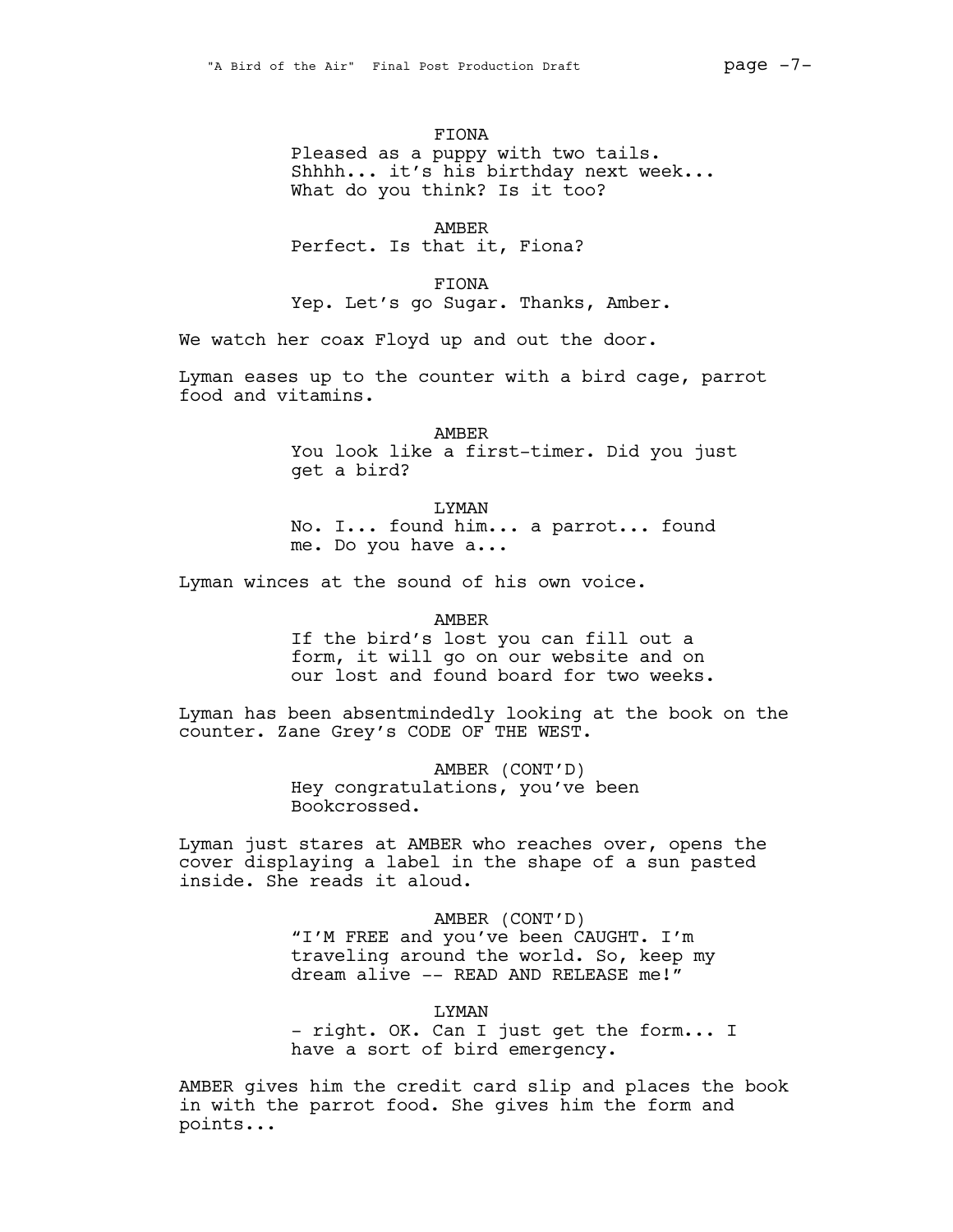#### AMBER

Third aisle in the back.

But instead, Lyman turns and goes out the revolving door of the store as FIONA breezes back in.

> AMBER (CONT'D) What'd you forget this time...

> > FIONA

- Floyd's eye drops. Hey... so... that guy...

AMBER

Yeah, cute. He found a parrot... and he took one of your books.

#### FIONA

He speaks? Okay he's a student at the college. Every time I try to talk to him he just nods and walk away. And then I catch him staring at me. I figure he's either very shy or very gay.

AMBER

- or very married.

That gets Fiona's attention.

AMBER (CONT'D) Well, no gay man is going to walk around in that jumpsuit. You need to get his attention.

INT. LYMAN'S TRAILER - DAY

LYMAN enters with the cage and food. Prodigious amounts of bird poop pepper the trailer. The Parrot is awakened by the slamming of the screen door. Lyman puts the cage on the kitchen table, fills the seed cup and places it in the cage.

#### LYMAN

Nice work.

The bird finds his own way into the cage.

LYMAN (CONT'D) Home sweet home.

PARROT Brrring MA 17. Brrring MA 17.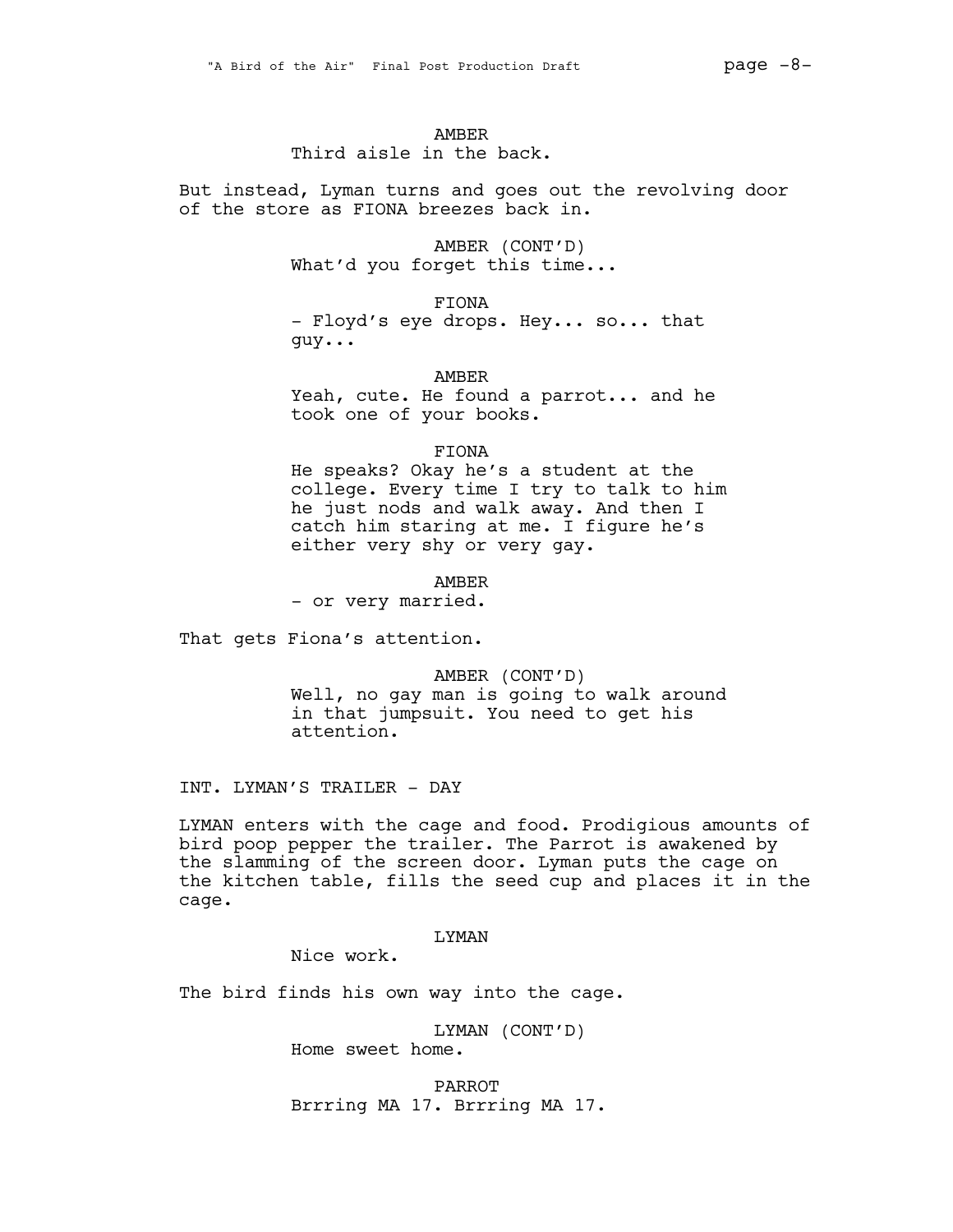EXT. LYMAN'S CPV/HIGHWAY - NIGHT

Lyman is standing on the shoulder of the loop behind an abandoned car. He is leaning against the door of the CPV his mike in his hand.

> LYMAN 140, this is 190. Send a tow truck to 599 and Blue Canyon Way. An abandoned car, plate number Charlie O 1 354...

The throb of an engine is heard from above.

TOM (O.S.)

Roger 190.

Lyman looks up to see a classic Red Mustang. It speeds by him and guns down the ramp at high speed.

Lyman watches as the Mustang's tail-lights disappear.

EXT. HIGHWAY - NIGHT

An older model car is pulled off of the road, steam rising from under the hood, a white handkerchief tied to the antenna. FIONA sits behind the wheel bent over her purse. FLOYD is asleep in the back seat. HEADLIGHTS appear behind her and come to a halt.

CAR'S REARVIEW MIRROR

FIONA stares into the glare of lights in her rear view mirror. She swivels around to find LYMAN dressed in an orange jumpsuit, the kind prisoners in your nightmares wear.

Fiona rolls her window down, smiles her best smile.

FIONA Howdy. Thanks for stopping...

She tries to hand Lyman a book, Flaubert's A SIMPLE HEART.

LYMAN

I don't understand.

FIONA It's a thank you for stopping. I'm a librarian.

LYMAN Ma'am, just pop your hood please.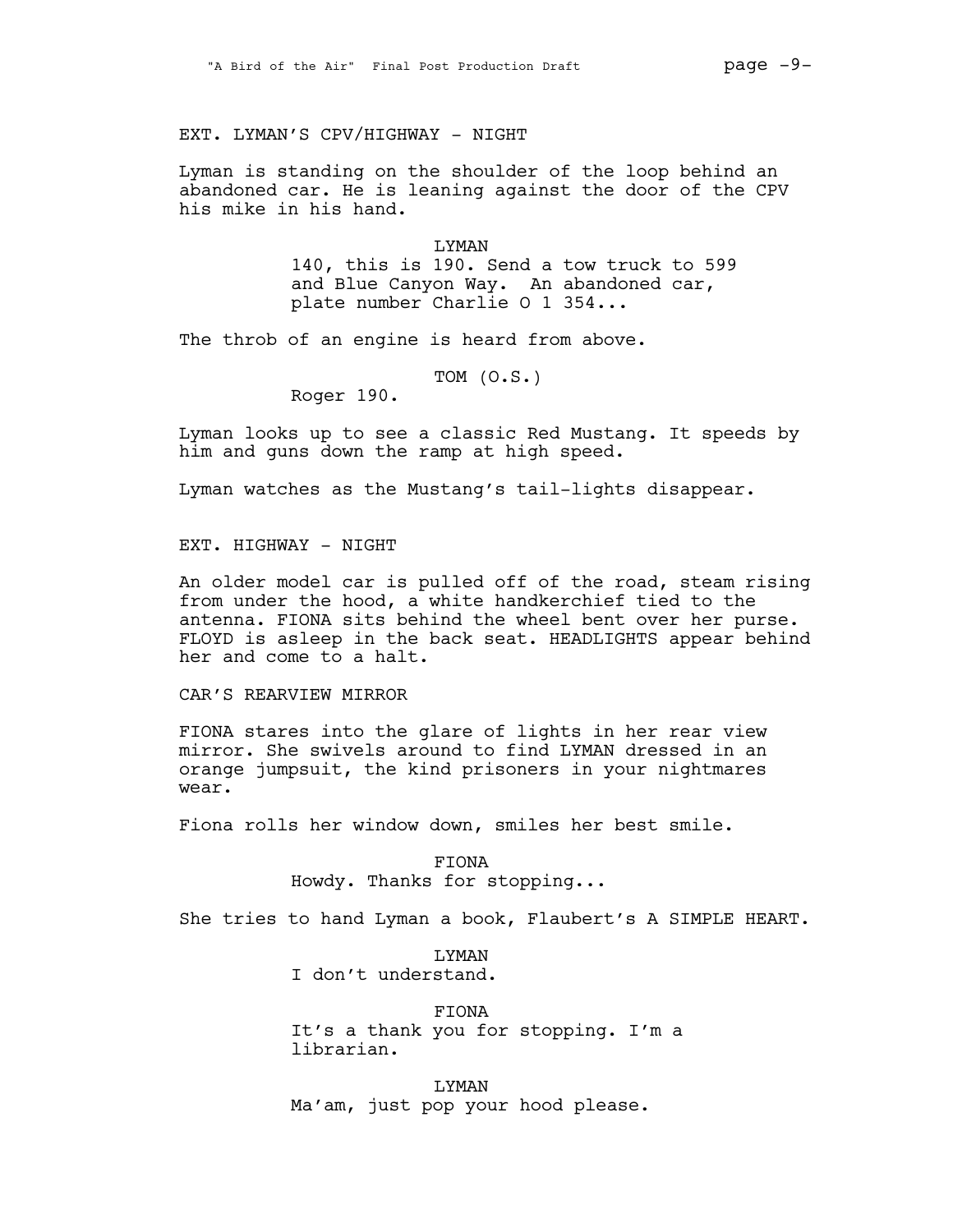#### FIONA

Hood?

(She begins pressing buttonsinterior lights, radio, the gas door opens, the hazard lights flash, trunk pops open.)

Nope.

LYMAN reaches into the car and finds the hood release. As he returns to his truck, we see Fiona checking him out in her side-view mirror. Lyman slides on his gloves and returns with a water can and tool bag.

> FIONA (CONT'D) Oh. (Petting Floyd) It's going to be fine.

EXT. HIGHWAY - NIGHT (CONT'D)

FIONA POV AS LYMAN LOOKING GRIM SHUTS THE HOOD.

LYMAN returns to the window, 18-wheelers whoosh close by, as traffic picks up we hear snatches of conversation.

> LYMAN I put some water in. Your fan belt is frayed. Get off at the next exit, there is a service station there.

> > FIONA

Thank you so much.

# LYMAN

Don't wait.

#### FIONA

You look really familiar. Haven't I seen you ...

But LYMAN has already started towards his truck. He kicks the flares off the road. Fiona watches as LYMAN climbs into his CPV truck, U-turns and drives off across the grass divider. FIONA waves at LYMAN as he drives away.

EXT. GAS STATION - NIGHT

Establishing shot of gas station.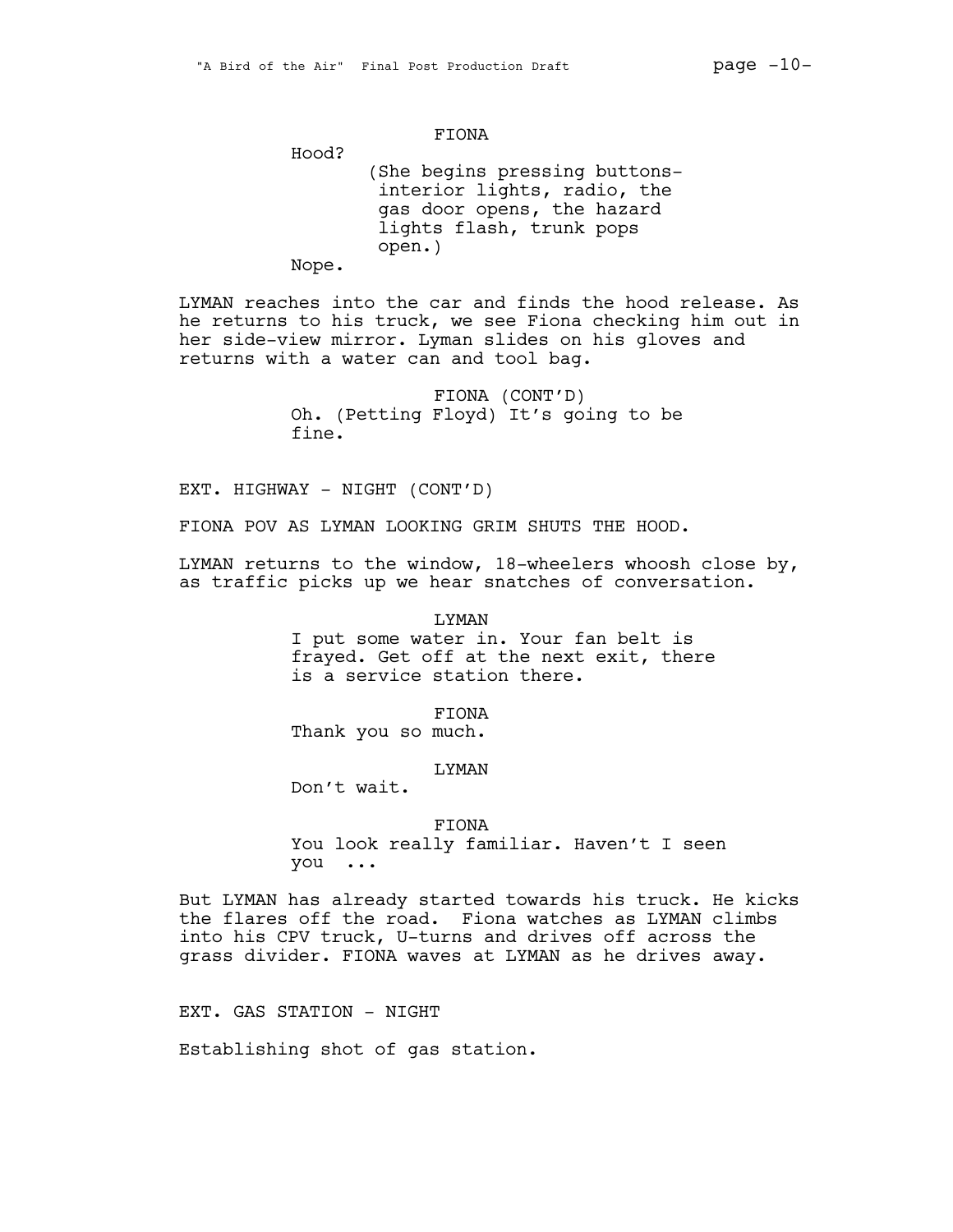INT. GAS STATION BATHROOM - NIGHT (LATER)

FIONA places a small decorated cardboard box with the words BOOKCROSSING - CATCH and RELEASE on the bathroom sink. She pulls a book out of her purse, ZEN AND THE ART OF MOTORCYCLE MAINTENANCE, places it in the box, regards it and exits the MEN'S ROOM.

INT. CLASSROOM - DAY

French Class. Lyman exists the classroom as his teacher PROFESSOR PAQUET watches him.

EXT. COMMUNITY COLLEGE - DAY (AFTERNOON)

Lyman slips a 'FOUND - PARROT' flyer from his bag, and tapes it to a wall.

INT. COMMUNITY COLLEGE/LIBRARY - DAY (AFTERNOON) (CONT'D)

Lyman pins another of his flyers to a notice board. FIONA (she works here) walks up behind him.

She pins one of her own event flyers beside his.

FIONA You want to come to my Special Cowboy Poetry and Songs Event on Friday night?

Lyman is totally taken aback, totally blind-sided. Fiona looks him in the eye.

> FIONA (CONT'D) You know, underneath this skirt my legs are almost miraculously transformed into my ass. (beat) To everyone else it's obvious.

She walks across the library. Being a guy he can't help but check out Fiona's figure. She turns in time to discover his gaze. Lyman tries to cover...

INT. COMMUNITY COLLEGE/LIBRARY/RETURNS COUNTER - DAY

Fiona's filing index cards. Lyman walks up. Her back is to him. He's really uncomfortable.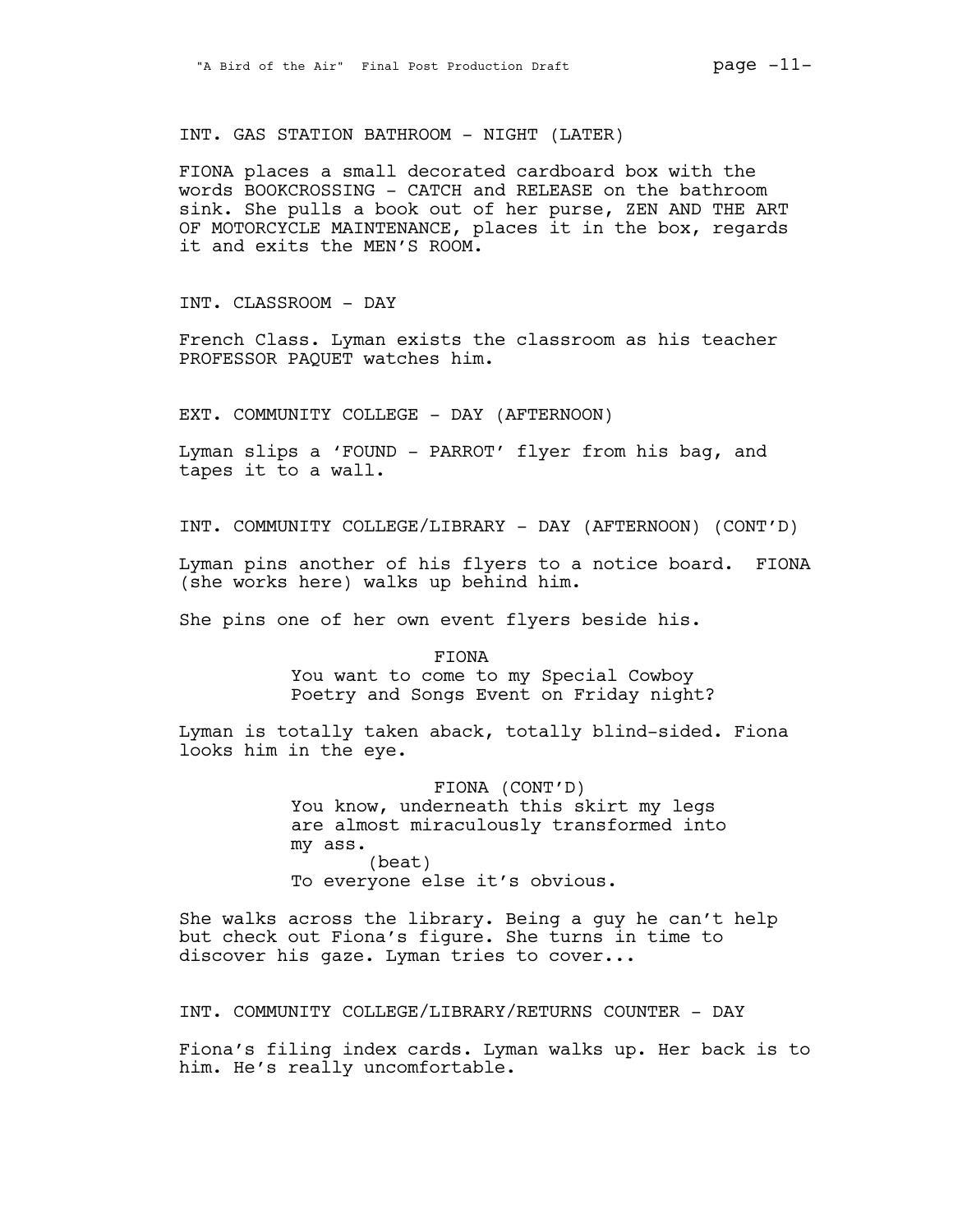#### FIONA

Please, Lyman, if you're going to stare, at least have the courtesy to introduce yourself.

LYMAN

I was standing there and you... said that thing... how'd you know my name?

She steps to the counter. A red plastic name tag pinned to her blouse reads *'Bona Fide Bookworm'*. She points at his pec where his name is stitched on his jumpsuit.

> FIONA -'cause it's written right there on your fetching jumpsuit, Mr.Goodwrench.

She flashes a big smile.

FIONA (CONT'D) You know the first time I saw you I decided to be forward. I mean I was already forward before I decided to be forward so it wasn't that much of a leap for me.

Lyman can't figure her out.

FIONA (CONT'D) But I thought it would put you at ease.

LYMAN It's unusual behavior for a librarian.

# FIONA

Thank you. (beat) I'm Fiona James.

She extends a hand and smiles her disarming smile again.

FIONA (CONT'D) What's your story?

LYMAN

I don't have one.

# FIONA

Of course you do, everyone does. Me - I specialize in cowboy literature. I'm the Interim Director of the Eugene Manlove Rhodes Collection.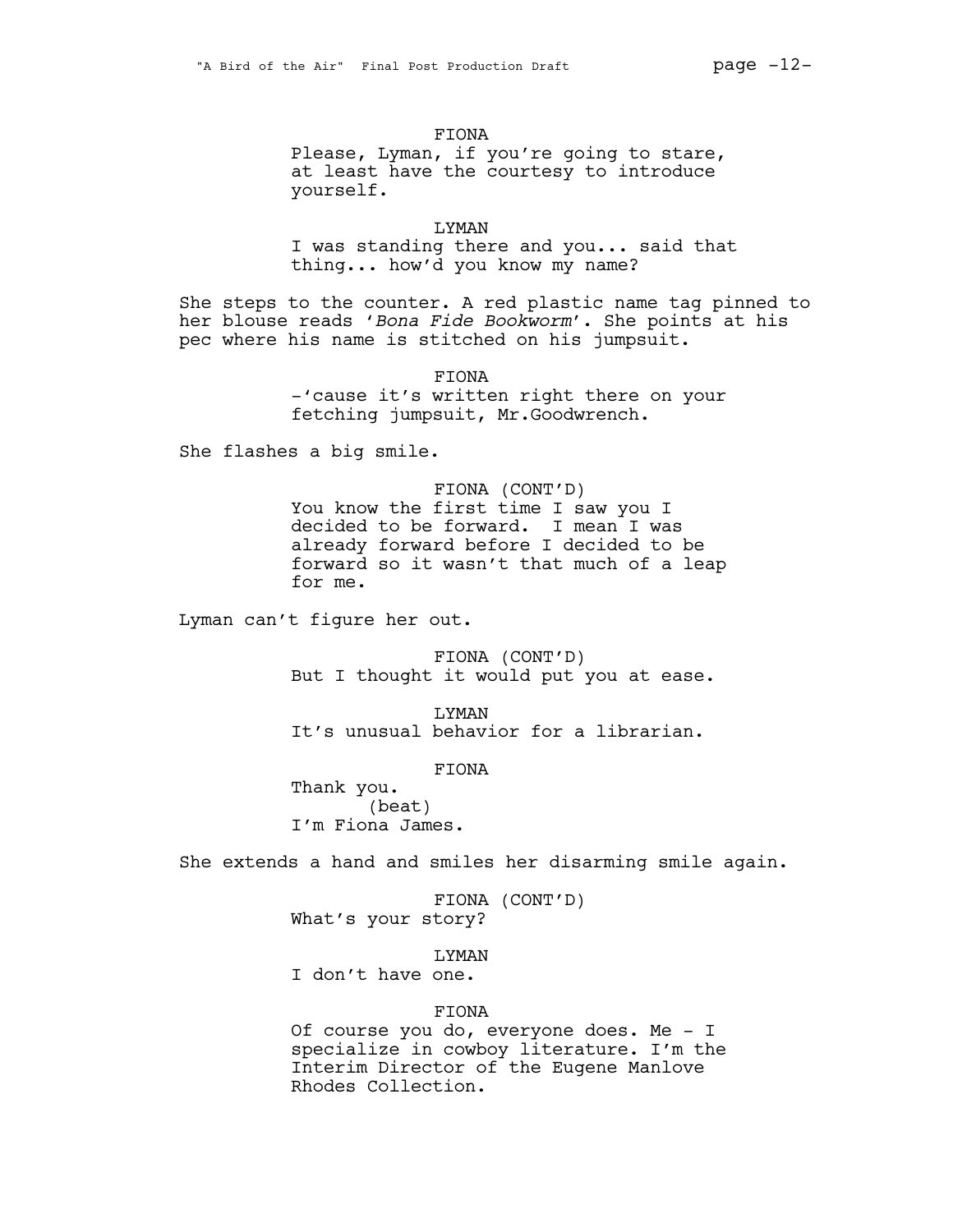#### LYMAN

# You're temporary?

FIONA Yeah, it's what I do. I do my work, I move on. I've lived all over the past eight years.

She waits, expecting Lyman to pick up the conversational ball. Nothing. Her verbal effusiveness reaches new heights.

> FIONA (CONT'D) I like conversation. I think it's as good as sex. If you're a talker I'm a listener.

Still nothing from Lyman.

FIONA (CONT'D) Are we going for a coffee?

LYMAN I had some already.

FIONA Live on the edge. Have another.

LYMAN I have to go to work.

Fiona smiles. She picks up a book.

FIONA OK. Well, I'm sure if you need any help you'll let me know.

Fiona goes back to her work.

INT. LYMAN'S TRAILER - NIGHT (EVENING)

# LYMAN

I should have asked her about books or cowboys... something.

The bird delicately takes the seed from Lyman and cracks the shell. He mocks his own words from earlier.

> LYMAN (CONT'D) *'Nope, not me, I don't have a story'.*

PARROT Speak for yourself.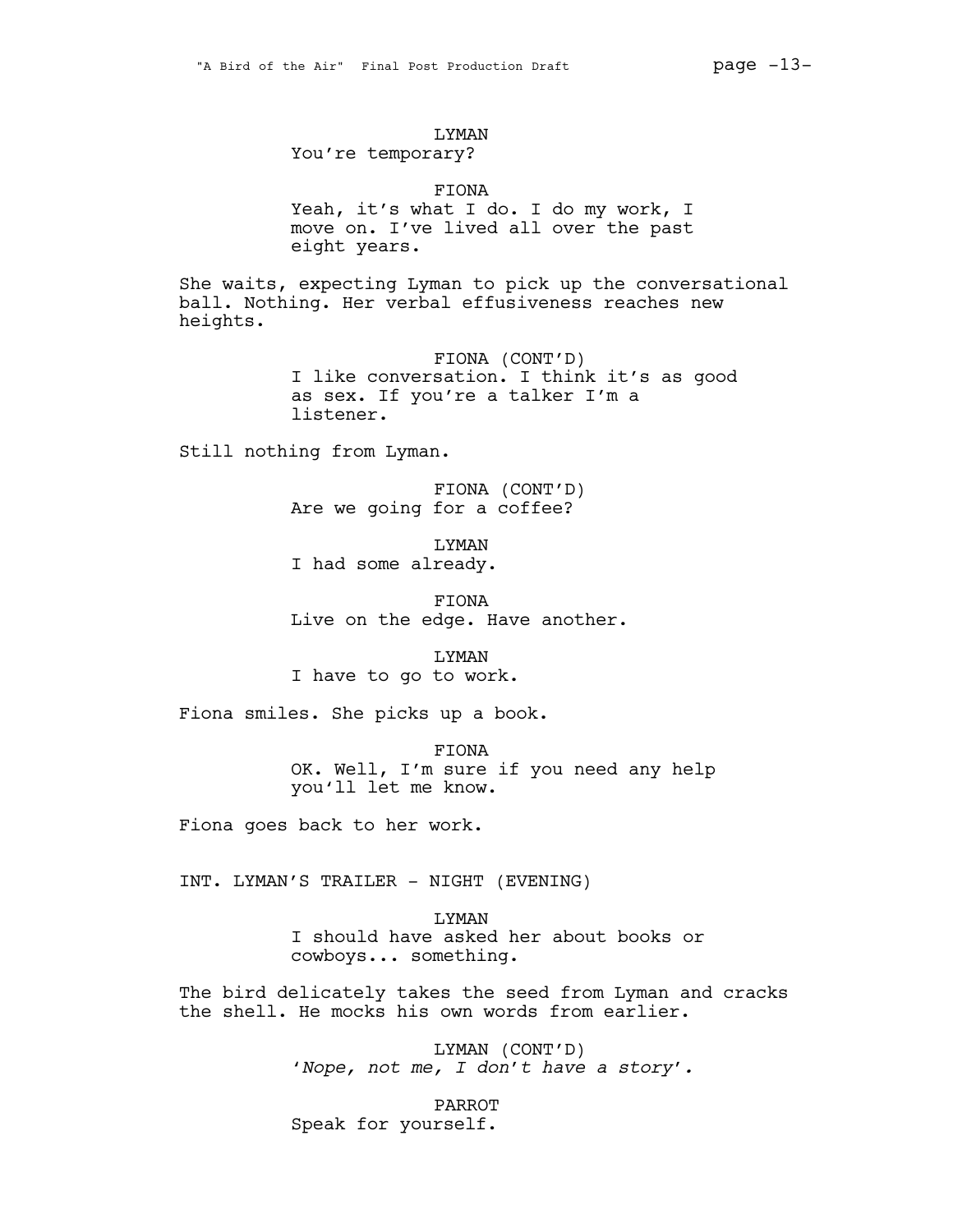It's an eerie moment. An inadvertent interaction or...?

The Parrot reaches a claw through the bars and slips the CATCH on the cage, then pushes the CAGE DOOR open with his beak. He hops from the cage threshold to the back of the kitchen chair.

> PARROT (CONT'D) Brrrringg... M A 17... Speak for yourself.

Lyman places the parrot back in the cage. Checks the latch. The parrot stares at him then...

> PARROT (CONT'D) 'A bird of the air shall carry the word'.

Lyman can't help but feel the parrot might actually be communicating with him. He looks at the parrot.

LYMAN

Who made you?

PARROT Carry the word.

INT/EXT. DINER - NIGHT

Lyman is drinking coffee, looking at his list of Parrot quotes. He's baffled. And now obsessed.

Lyman pays his bill, he notices the small decorated cardboard box with the words 'BOOKCROSSING - CATCH & RELEASE' beside the register.

> MARGIE Okay, see you on your break then. Stay safe out there.

#### LYMAN

Mmm Hmm.

INT. COMMUNITY COLLEGE/LIBRARY - DAY

He is pulling books from a shelf and piling them up in his arms as he walks, then dropping them onto a table. Fiona is suddenly beside him, holding a large picture book with an exotic parrot on the cover. She pulls some books as well.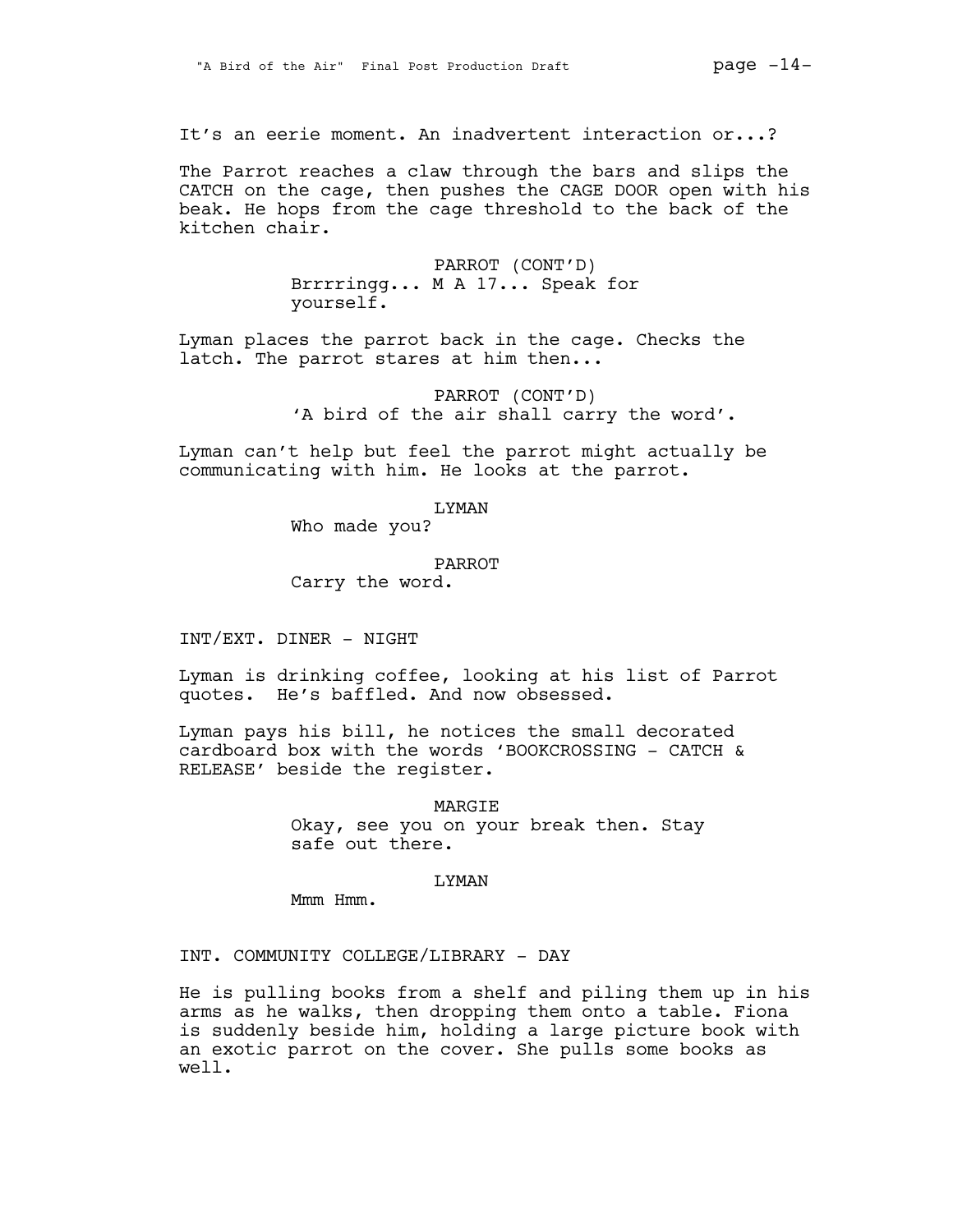FIONA I heard you got a bird. Does it talk? Are you keeping it ?

LYMAN

(whispering)

No.

FIONA No it doesn't talk, or no you're not keeping it...

LYMAN No, I'm not keeping it.

FIONA

Then why did you buy a cage at the pet store?

LYMAN Don't you have something to do?

FIONA Yes. I'm helping you.

LYMAN I don't need any help.

FIONA

You don't want any help. But I'm very good with pets I'll help.

LYMAN

It's not a pet.

FIONA

(loudly) It's not a pet??

LYMAN

You're a librarian for god's sake. Can't you whisper?

# FIONA

(whispering) When I talk like this people don't listen.

# LYMAN

Okay I found a parrot. I'm trying to find out about it so I can return it to it's owner.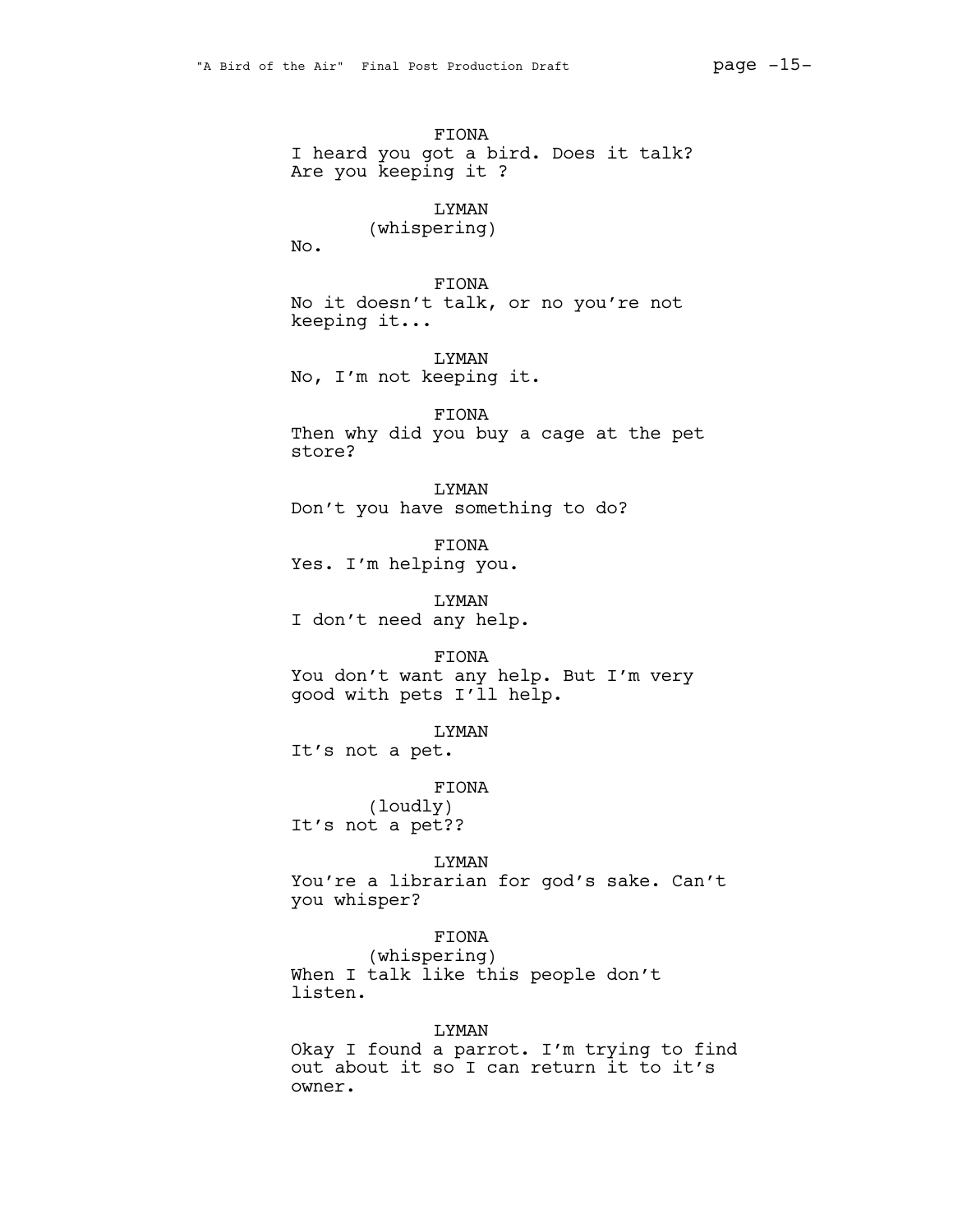She pulls up a chair at the table with him, dumps her books and smiles at him as if to show him how. It's enough to lull Lyman into a state of semi-resignation.

```
FIONA
```
Okay, so, what does it look like?

Lyman is staring hypnotized by...

CLOSE UP - FIONA'S MOUTH

LYMAN

It's uh... pink...

FIONA Pink? The parrot is pink?

LYMAN

Uh. No, it's green. More green than pink, with a yellow patch on it's head.

FIONA What's his name?

LYMAN How would I know?

FIONA Well, ask him.

LYMAN

Wait that's him. (reading) Yellow-naped Amazon? All the way from South America...

FIONA

...look here - 'a fine talker, gentle and clever.' Has he said anything yet?

Lyman looks at Fiona. He slowly pulls out his spiral notebook and lays it on the desk. He opens it. Fiona slides it over to where she can read it.

FIONA (CONT'D)

Wow. Really?

LYMAN Yeah, sometimes he sounds like a little girl, then he sounds like a wise old preacher.

FIONA What's 'bring bring'?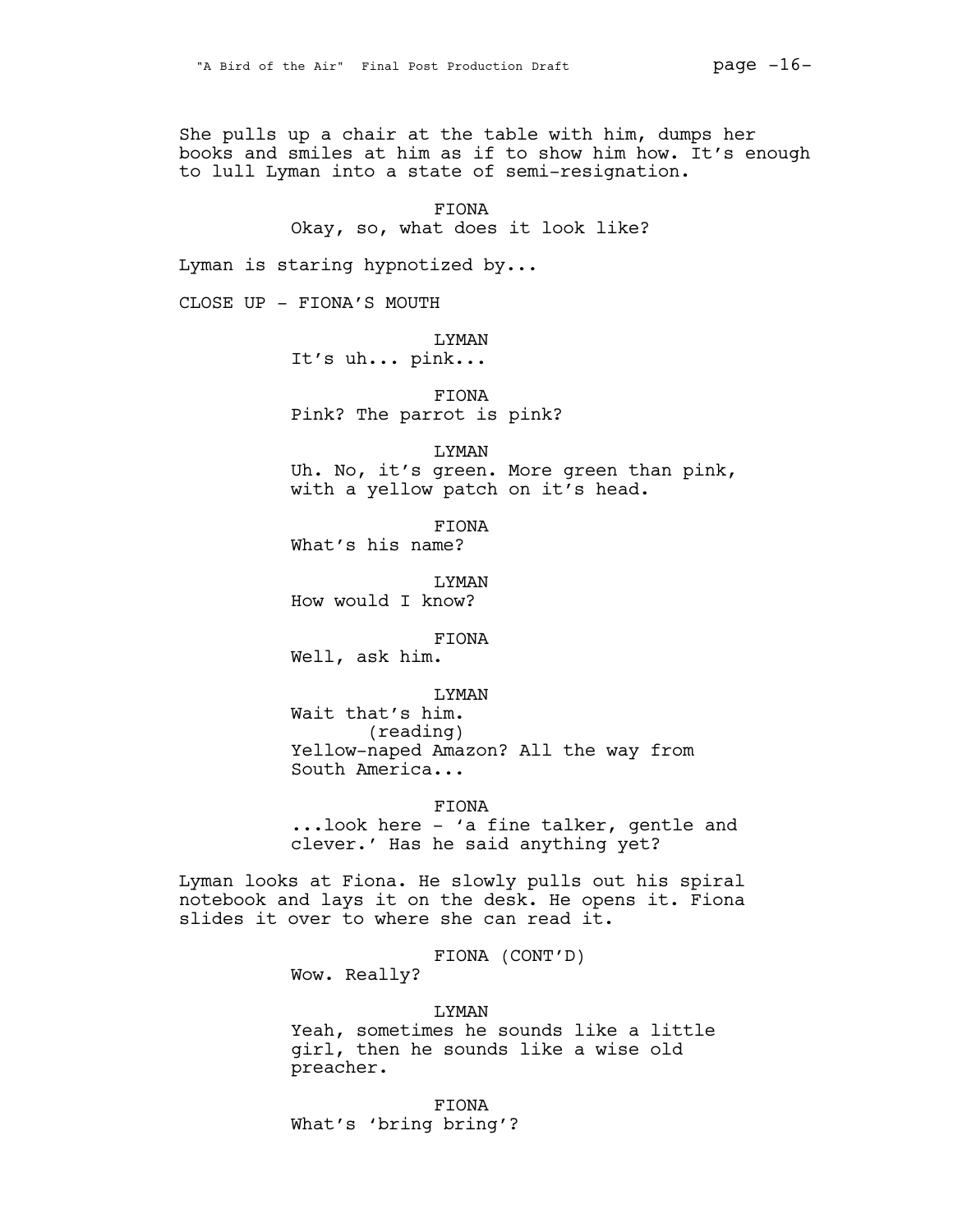#### LYMAN

More like 'brrrinnng', the way a telephone rings.

Fiona stares intently at the list.

LYMAN (CONT'D) I think that M A 17 might mean something.

FIONA Are you sure he didn't say 'I'm seventeen'?

LYMAN

No, it was a capital M capital A then the number 17.

FIONA

How do you know it's a capital A and not a little 'a', hmm? Maybe that's his name.

LYMAN Why would anyone name a bird M A 17?

FIONA Maybe...he's a secret agent.

She bursts out laughing, stamping the floor under the desk. Heads turn.

Lyman gives her a look, stands up and begins stacking books. She stands as well and watches him exit.

EXT. COMMUNITY COLLEGE/LIBRARY/QUAD - DAY

Lyman exits, Fiona on his heels.

FIONA (CONT'D) Wait! I was kidding! I can help you! I'd like to meet him.

LYMAN You can't - I work nights.

#### FIONA

Wow, our schedules are so opposite. OK, I'll come to work with you. I get off at 9. Then afterwards I can meet the parrot.

LYMAN You can't come. It's dangerous.

FIONA

How?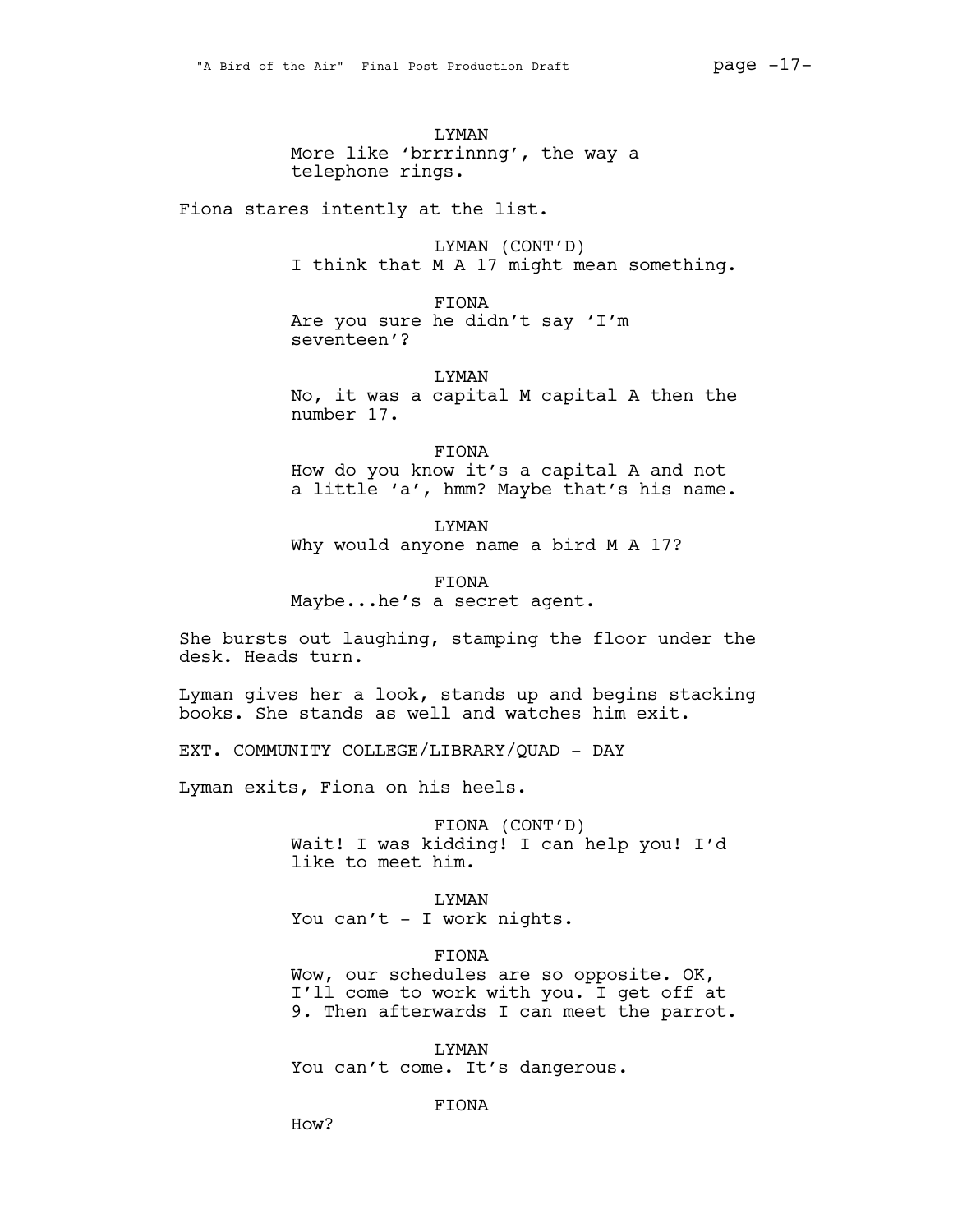#### LYMAN

You're out in the middle of nowhere... you never know who's out there. Robbers, axe murderers...

Fiona looks skeptical.

FIONA Murderers still use axes? Lyman wait. Lyman...

Lyman passes through to the entrance of a classroom building.

INT. COMMUNITY COLLEGE/CLASSROOM HALLWAY - DAY

Lyman heads down the hall congested with students, Fiona catches up.

> FIONA I'll sit on the far side of the truck. I just think it would be cool driving around at night, helping stranded people.

He shakes his head. They're face to face.

FIONA (CONT'D) What are you afraid of?

LYMAN I've never been afraid of anything.

Lyman jerks his head up to see if anyone has heard him.

FIONA That's a fat one. You're scared to death of me. And I'm just a girl who likes you.

LYMAN

Where does that come from? You don't even know me.

Before he knows it, she impulsively plucks his cell phone out of his jumpsuit hip holster and begins to dial.

> FIONA I'll help you with your parrot search.

Now Fiona's cell phone rings.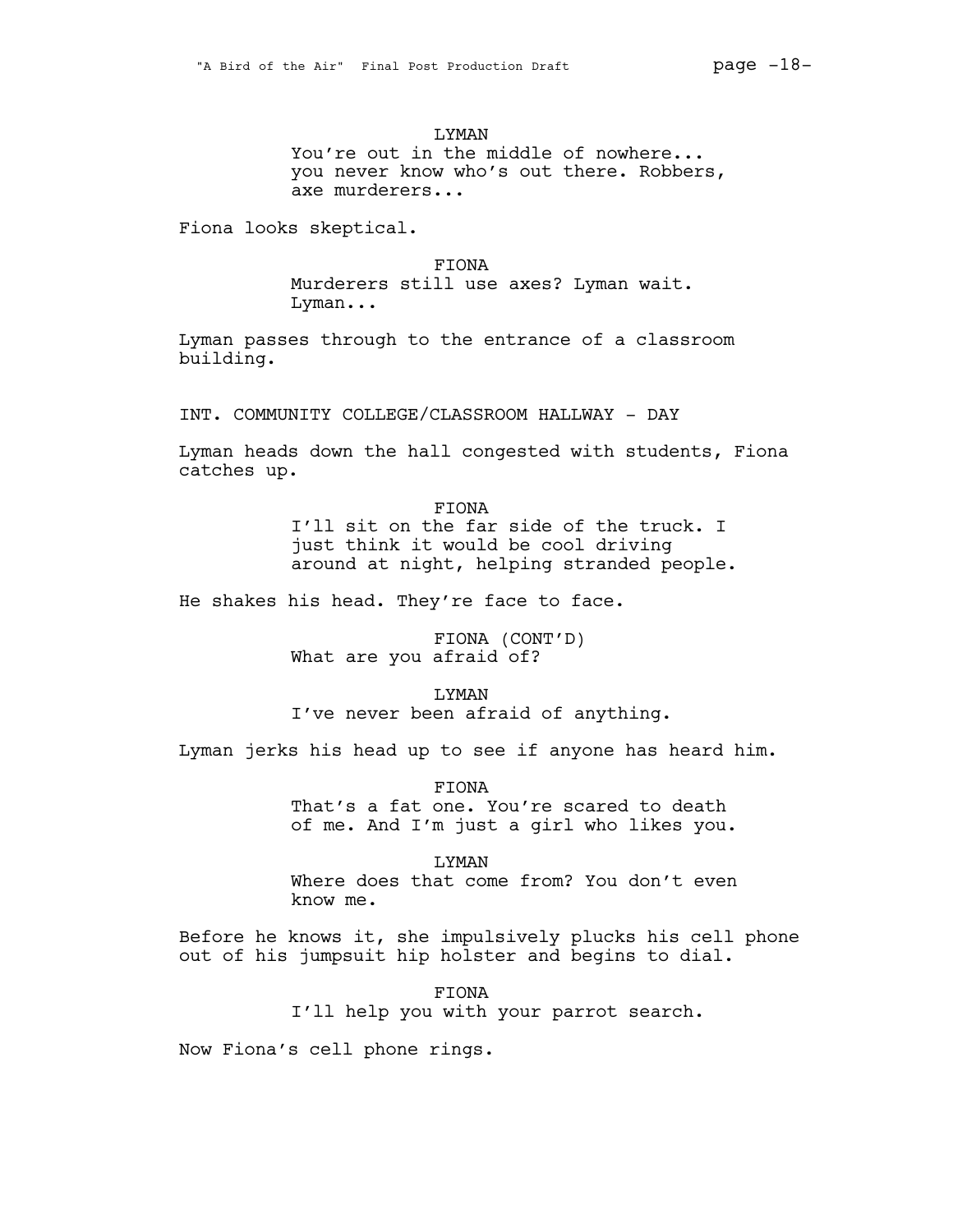FIONA (CONT'D) The last thing the parrot said - the *'bird of the air*' thing? I think I know where it's from.

She checks her phone.

FIONA (CONT'D) Oh look who's got my number... and now I've got yours.

She takes a quick snapshot of herself and hands it back to him.

> LYMAN I have to put an ad in the paper...go to class....And I lied...I'm afraid of tornadoes...

Lyman turns and leaves. Fiona watches him go.

INT. CLASSROOM - DAY

French Class. Lyman is looking at his list of Parrot sayings, not paying attention to the teacher.

> PROFESSOR PAQUET (O.S.) Comment dit on "Il faut faire attention" au conditionel? Lyman? Qu'est-ce que vous en pensez?

Lyman looks up, caught off guard. He closes his note book.

LYMAN Scusi, cosa?...I mean...Pourriez vous répéter la question, s'il vous plaît?

PROFESSOR PAQUET

Non.

INT. DINER - NIGHT

Lyman sits with his portable CB on the table. MARGIE is taking his order.

# LYMAN

Thanks.

MARGIE I'll put your order right in.

She starts away.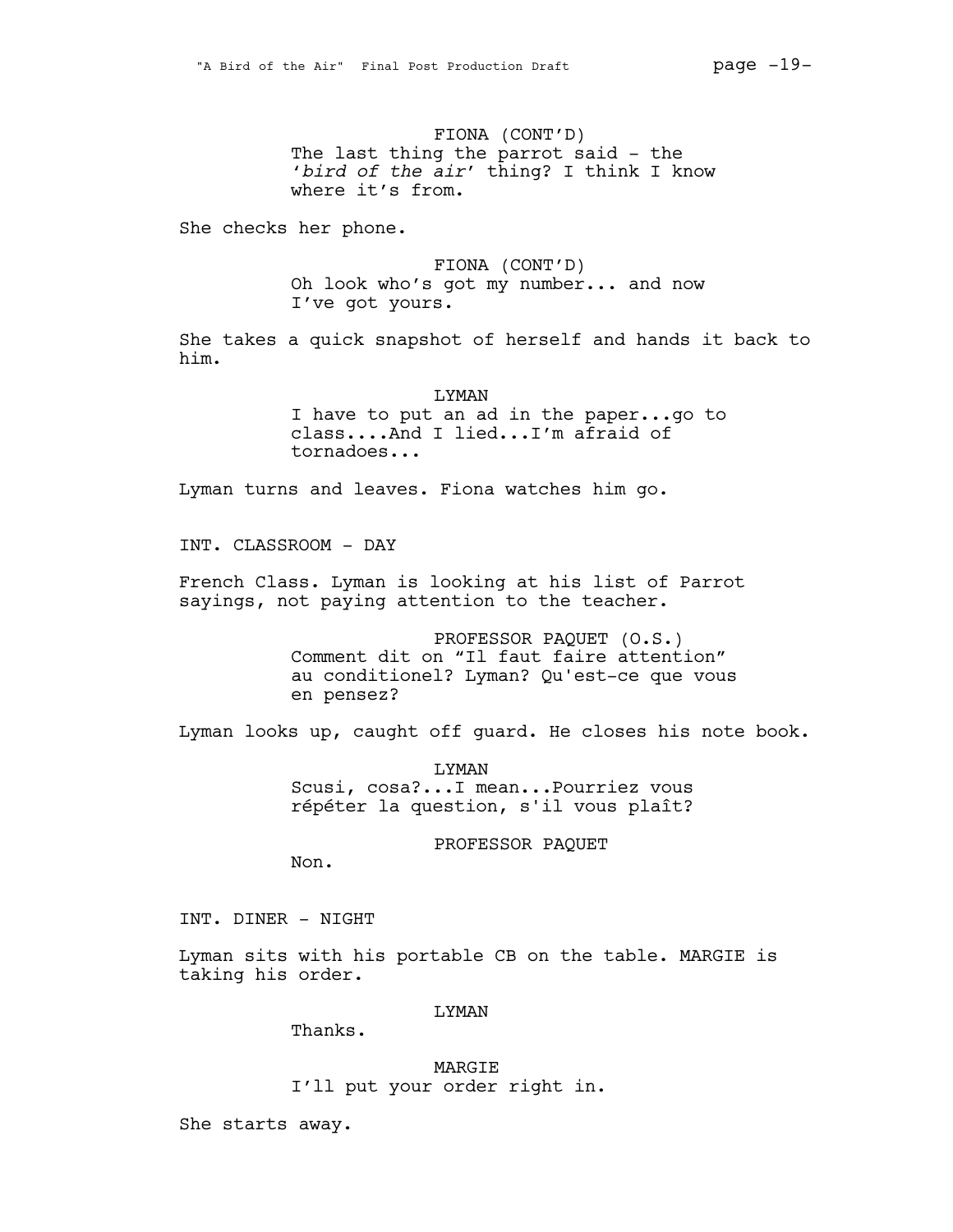#### LYMAN

How are you? Margie. Tonight.

She stops, turns slowly to Lyman.

#### MARGIE

Why Lyman, is that you starting a conversation? I'm very well. My feet hurt. But thank you for asking. How are you?

LYMAN I feel...fine. Hungry I guess...I found a parrot.

#### MARGIE

Hmm.

INT. DINER - NIGHT (LATER)

Lyman's plate of chicken fried steak sits in front of him, untouched. Margie is looking at the parrot picture on his cell and holds a flyer.

# LYMAN You really think so?

#### MARGIE

Yeah. I think it means '*give some of what you have to the people with nothing*'. It's good advice, nobody ever went wrong with that. About the other things he said...

Lyman's CB CRACKLES to life.

MARGIE (CONT'D)

You eat.

TOM  $(0.S.)$ Lyman, you still at Margie's?

Margie lifts the CB, clicks the switch.

# MARGIE

Sure is.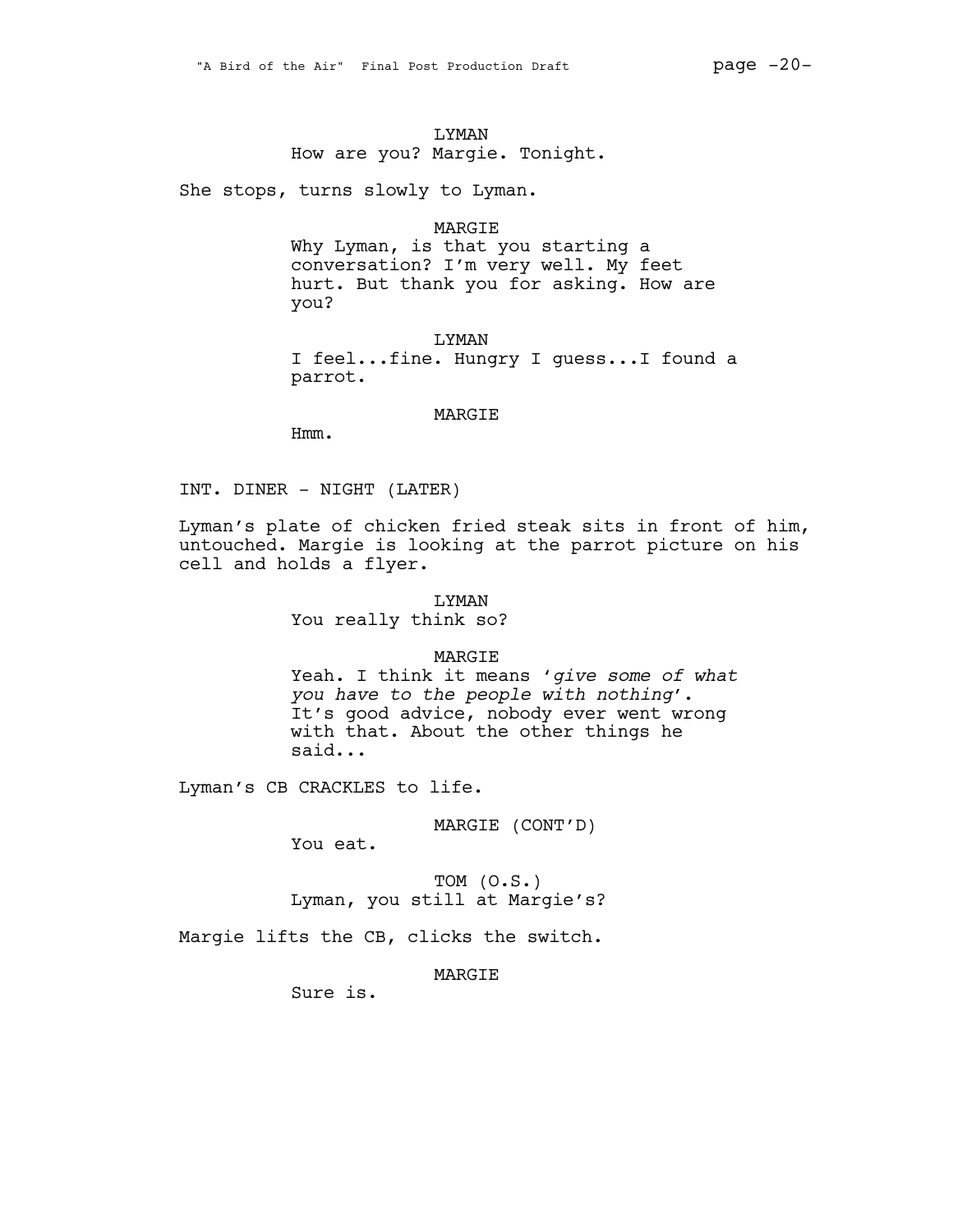INT. DEPARTMENT OF HIGHWAYS DEPOT - NIGHT (CONTINUOUS)

TOM We've got a jack-knifed rig flipped at the Eldorado turnoff. Ambulance is stuck downtown.

INT. DINER - NIGHT (CONTINUOUS)

Lyman is already up and putting on his fluorescent vest.

MARGIE

Copy that Tom, I'll put his dinner in the warmer.

INT/EXT. CAB OF A JACK-KNIFED BIG RIG/HIGHWAY - NIGHT

A TRUCKER is trapped driver side down, wedged between the dash and the steering wheel.

Lyman arrives, pokes his head through the side window.

LYMAN Hey, how you doing?

The Trucker is almost embarrassed to be in pain.

TRUCKER Scorched my crotch with my damn coffee. I think my leg's broke.

Lyman crawls through the window of the rig until he's hanging half upside down. Lyman opens his First-Aid kit.

> LYMAN EMT's are on the way.

Lyman's cell phone rings. He reaches for it but it slips out of his hand and into the lap of the Trucker, who picks it up. Fiona's picture is on screen. He shows it to Lyman.

> TRUCKER That your girlfriend?

LYMAN She's not my girlfriend.

**TRUCKER** 

Hello?

LYMAN Oh jeez. Tell her I'm working.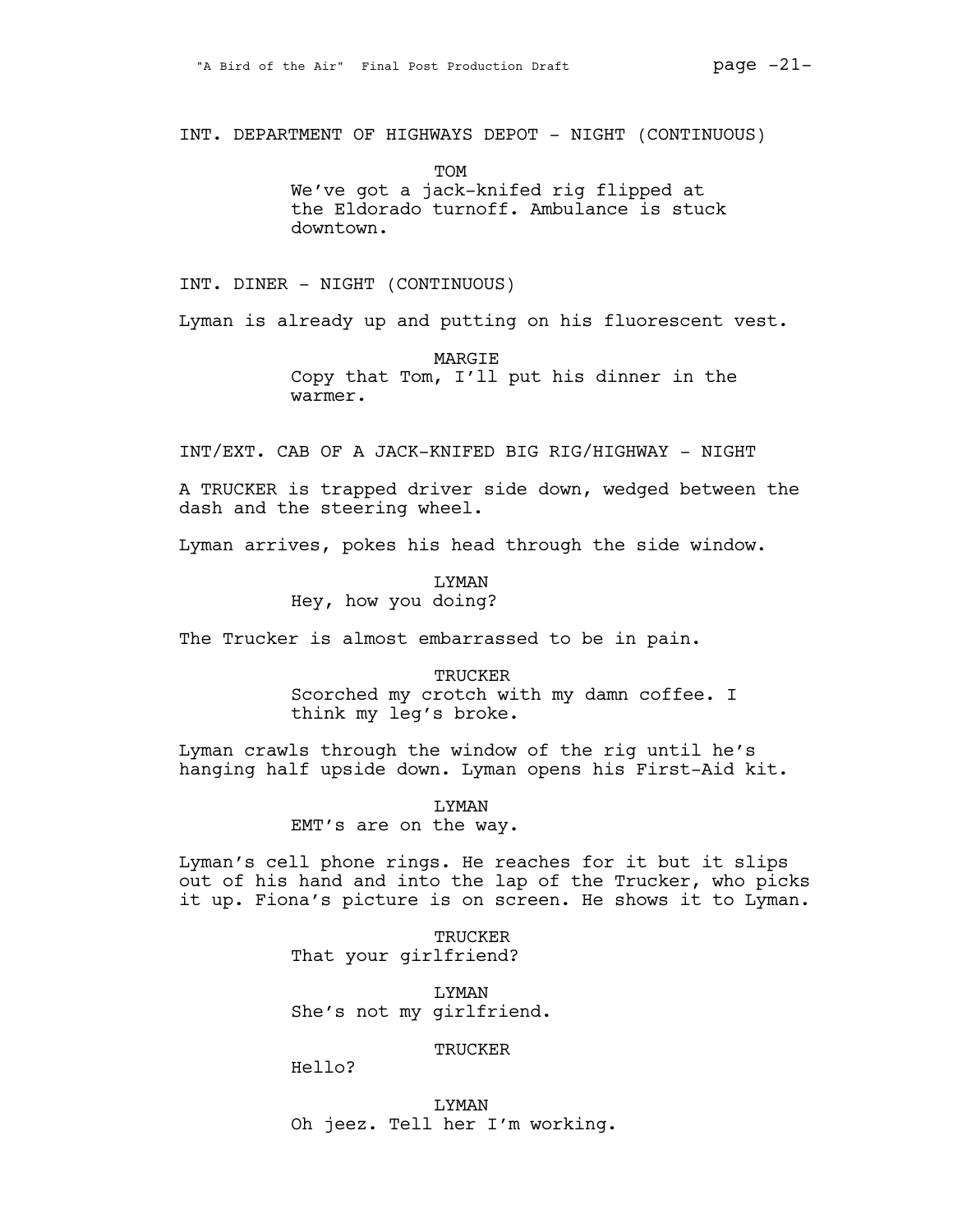Lyman checks the truckers eyes for shock with his flashlight.

#### FIONA

Lyman?

# **TRUCKER**

(answering the phone) Ma'am, he's kinda busy right now... he'll have to call you right... okay... yeah, hold on... she says it's about the bird.

FIONA

He's gonna wanna hear this. Tell him it's about the bird?

**TRUCKER** It's about the bird.

# LYMAN

Hang up.

FIONA I was right that thing the bird said it's from the bible.

**TRUCKER** (listening) Uh huh... uh huh... really? (to Lyman) She says the thing he said, it's from the Bible.

The Trucker winces with the pain.

LYMAN Just hang up, Man!

FIONA It's kind of mystical and spiritual...

TRUCKER Uh huh... uh huh... no kidding...

FIONA I don't know I think it's one very special bird.

#### TRUCKER

Ma'm, you tell that bird to pray for me, will ya?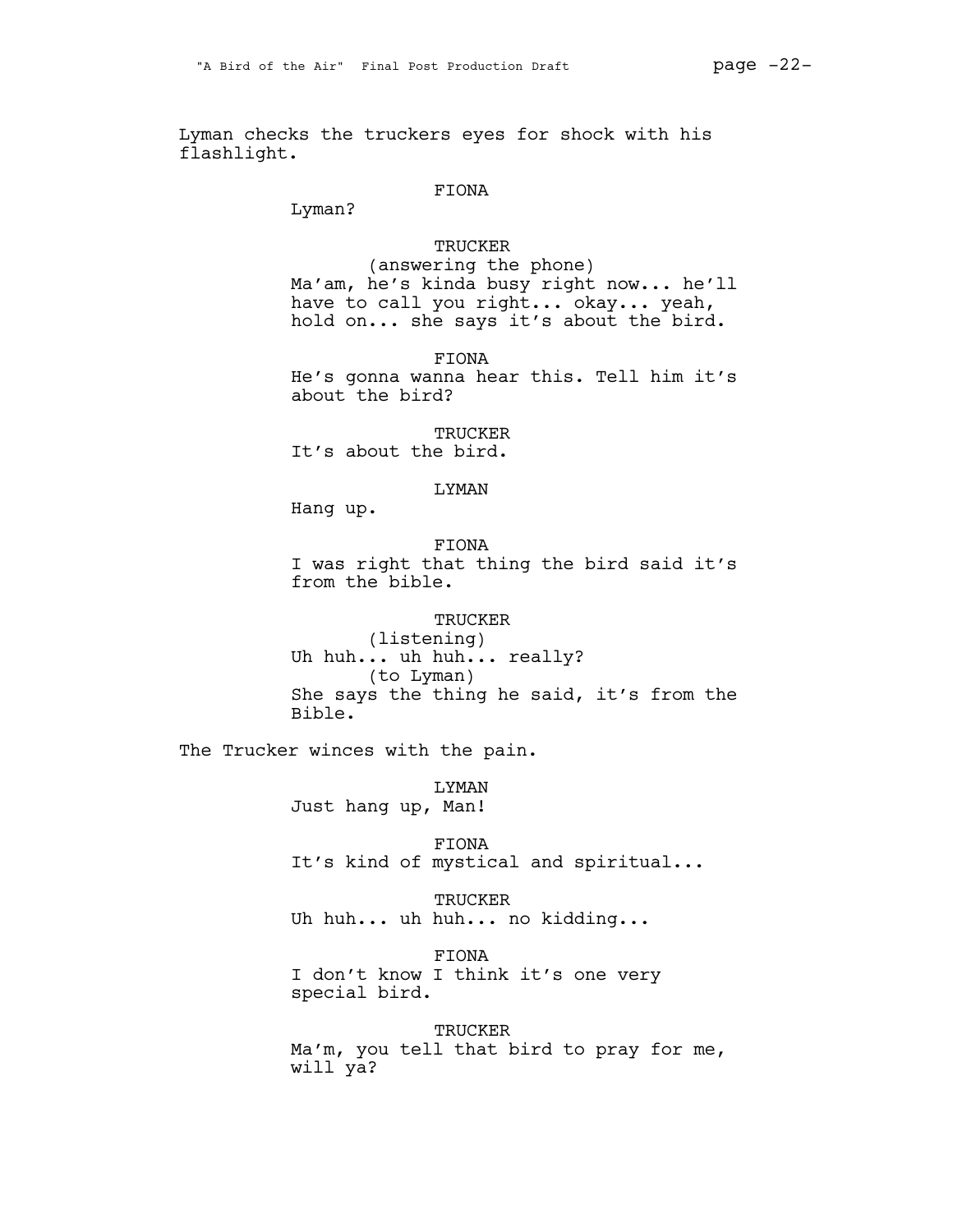FIONA I don't really know what it means but I think it's important. Lyman?

#### LYMAN

# For Pete's sake.

The Trucker hangs up the phone and rolls his eyes back in pain.

INT. FIONA'S APARTMENT - NIGHT

Fiona's at her kitchen table holding her phone to her ear.

#### FIONA

Lyman? Lyman?

She hangs up. Immediately, it RINGS again.

FIONA (CONT'D) Lyman, why would that man want the bird...

WOMAN'S VOICE Lyman? Who's Lyman?

FIONA (whispering) Oh, it's no one Mom... uh... what's up?

MOM  $(V.O.)$ I know it's someone special when you whisper, Fiona Christina.

FIONA (whispering) I'm a librarian. I whisper.

MOM (V.O.) No you don't. Fiona, remember our little talk, no one unavailable this time. Where do you find them?...

FIONA Mom, I'm almost 30, you can stop raising me now y'know?

FADE OUT

EXT. COMMUNITY COLLEGE - DAY

Lyman gets out of his truck.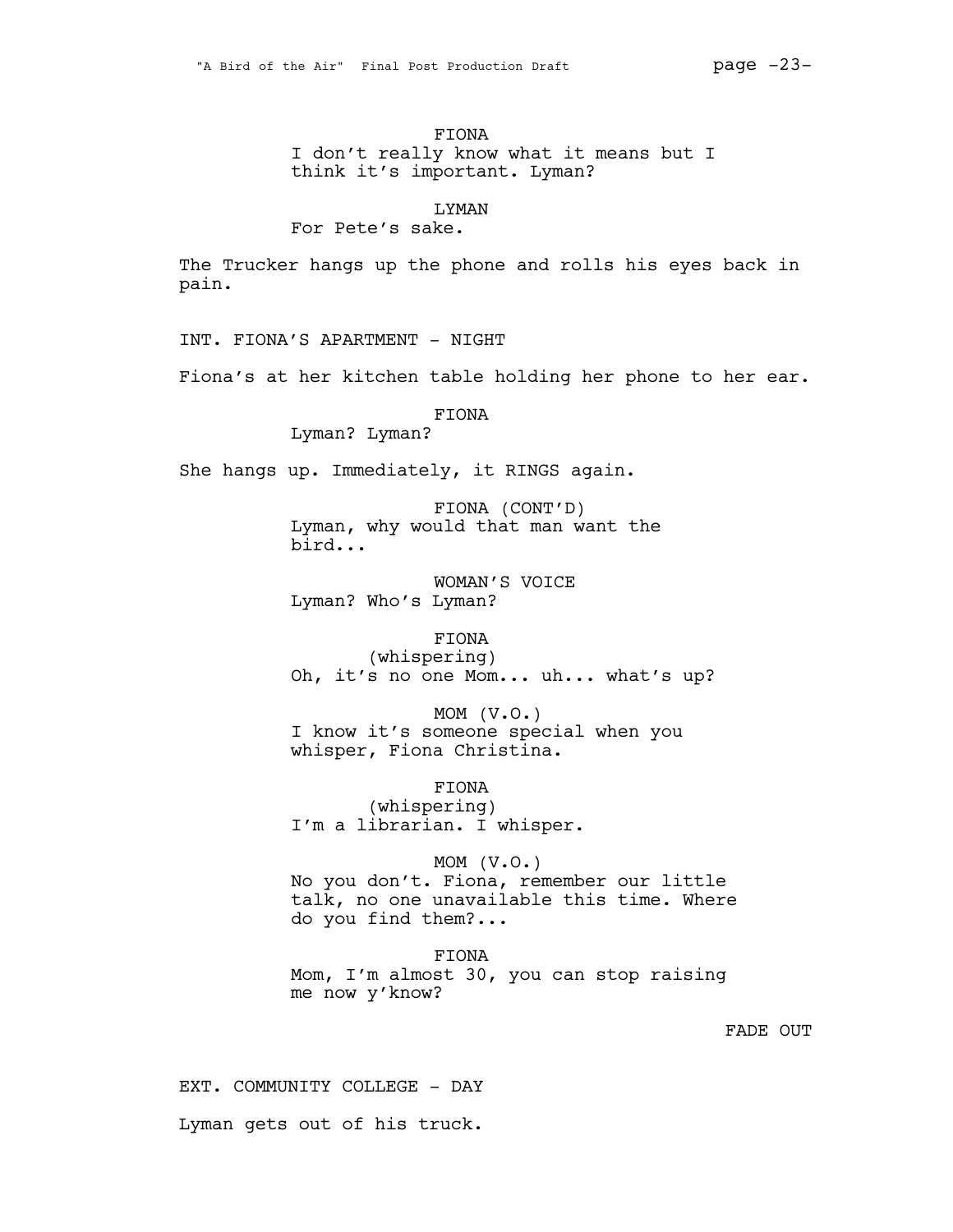#### FIONA (O.S.)

Hey there.

Fiona approaches, holding up a small pocket Bible.

#### FIONA (CONT'D)

It's from Ecclesiastes, The Old Testament - after the '*nothing new under the sun*' and '*the everything has a season' bit*. Look '*Curse not the king, curse not the rich. For a bird of the air shall carry the word and that which hath wings shall tell the matter*.' Weird huh?

LYMAN

'*That which hath wings shall tell the matter*'. What does that mean?

#### FIONA

Well, it's about this Preacher guy who decides that all is vanity, and since life is so short we should eat, drink, be merry and enjoy God's gifts.

Lyman tries to fold down the corner of the page. Fiona lightly slaps his hand.

> FIONA (CONT'D) Lyman! Show some respect. That's what book marks are for. (beat) Lyman... Lyman. Is that your first name or your last name?

> > LYMAN

Last.

FIONA So what's your first name?

#### LYMAN

Don't have one.

#### FIONA

Everybody has a first name. Come on, you can tell me, I won't laugh. I promise.

LYMAN

They don't have first and last names in the Bible. Jesus of Nazareth...

FIONA

Rebecca of Sunnybrook Farm... Lyman of the Highway.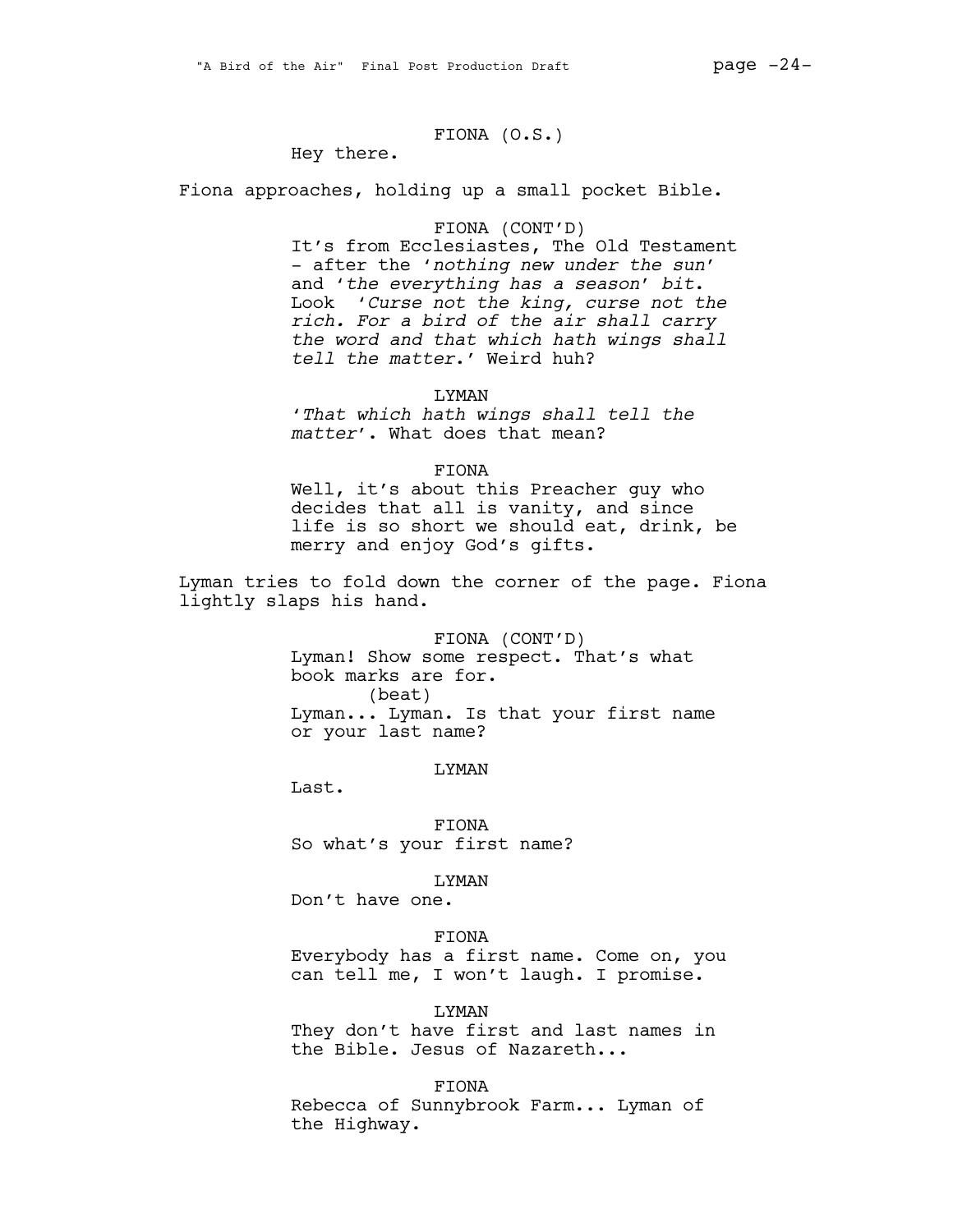#### EXT. HIGHWAY - NIGHT

Lyman surveys the surrounding areas as he gets down to the work of picking up tail light pieces from a recent accident. Moments later, as if he feels unseen eyes, he freezes and turns slowly to find the Mustang stopped under a street lamp. The lights pop on, the engine churns, revs, but doesn't take off.

The Mustang slowly pulls opposite Lyman, as if daring him to chase, then explodes in screaming rubber and fishtails off into the dark night, leaving Lyman furiously glaring at the distant tail lights.

> LYMAN 140 this is 190. Tell the Troopers to watch out for a red mustang going north towards Decatur road. Driving like he wants to kill himself.

INT. DINER - NIGHT

Lyman is reading. His cell rings - he can see it's Fiona calling. He doesn't answer.

> FRANK (O.C.) I'm so hungry my stomach thinks my throat's been cut.

FRANK (50's, a classic Highway Patrol officer) throws his hat on Lyman's table, sits opposite. Margie arrives with a coffee pot, lifts Lyman's menu.

MARGIE

Evening, Frank. (to Lyman) - the usual, darlin'?

LYMAN

-thanks, Margie.

Margie sets the menu in front of Frank and leaves.

LYMAN (CONT'D) You know anything about a '67 Red Mustang, muscle car? Seen it around?

#### FRANK

A 427 cubic inch 390 horse engine? No, haven't seen it, but I'd sure love to though. By the way, Fiona says to please call her. She ran outta gas on 599 tonight. Nice girl. My she sure can talk.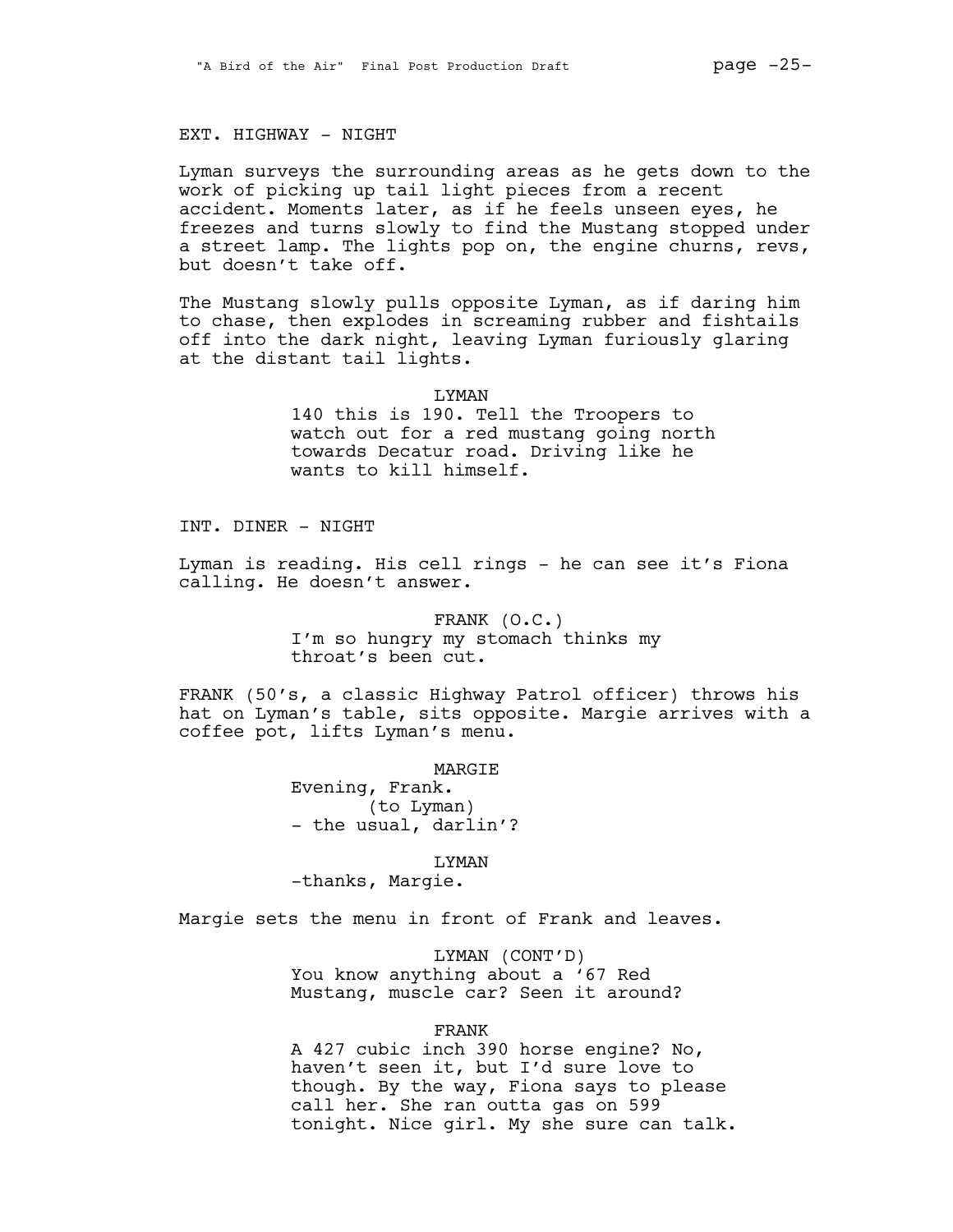Margie arrives to take Frank's order.

FRANK (CONT'D) I met Lyman's girl.

LYMAN She's not my girl.

FRANK Not what she says.

MARGIE You keeping secrets, Lyman?

Lyman does not look up from the book.

**T.YMAN** 

Gotta go.

FRANK My ears are still bleeding.

EXT. LYMAN'S TRAILER - DAY (MORNING)

LYMAN turns his truck into his driveway to find FIONA'S car next to his trailer. She is peering into a window. Lyman parks, gets out.

FIONA

Surprise!

LYMAN I don't like surprises.

FIONA Course you do - everybody likes surprises.

LYMAN

Nope. Not me.

FIONA Well, I was worried about you.

LYMAN How did you know where I live?

FIONA It's in the Campus Directory.

LYMAN It's not an open invitation.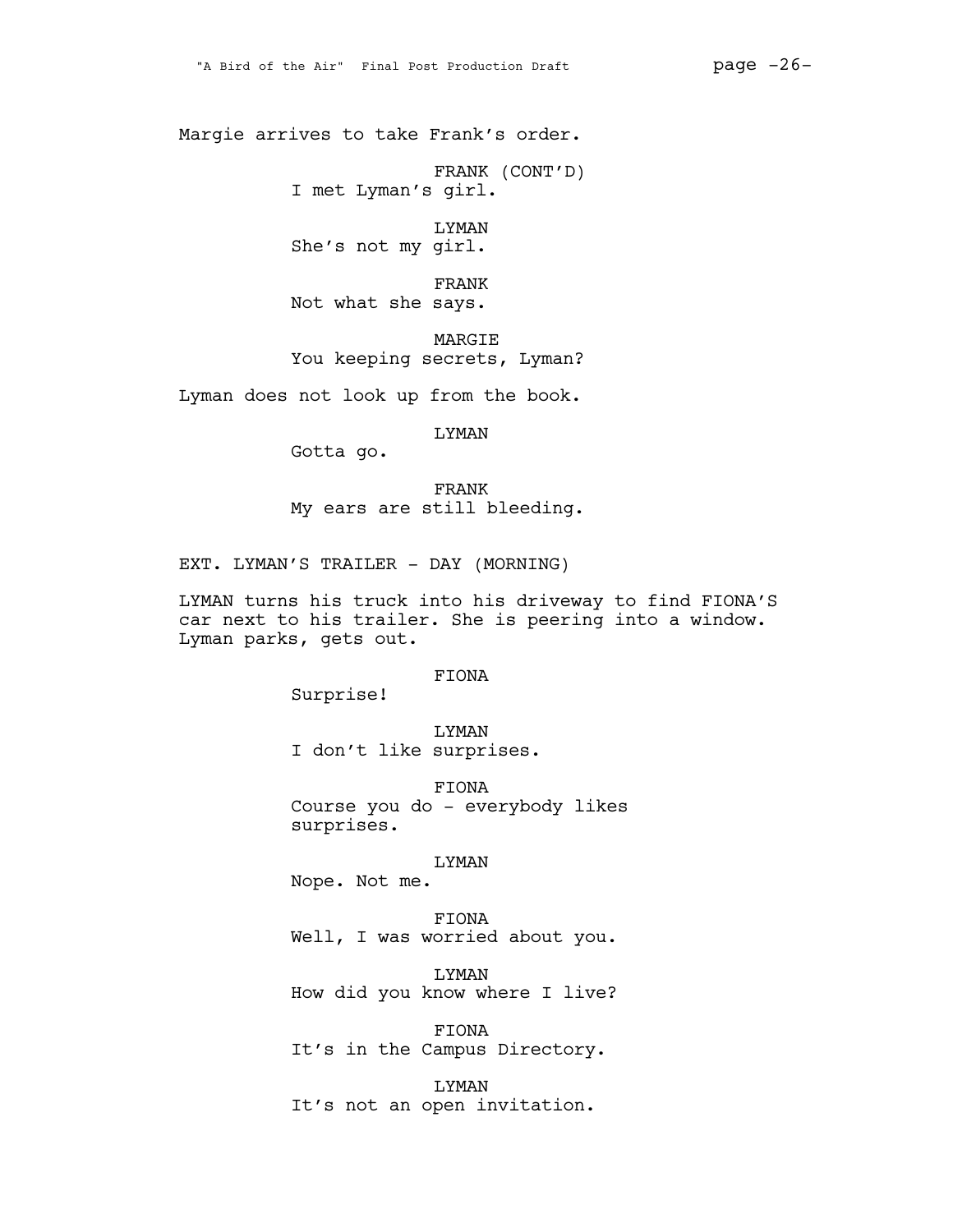#### FIONA

You didn't return my phone calls, so I came over. You'd thank me if you were dead in the bathtub.

Lyman has reached his door, hands full as always.

LYMAN I don't even have a bathtub.

FIONA

Why didn't you tell me you lived in a place like this?

LYMAN I've never told you lots of things.

FIONA

Man, if I lived in a place like this it would be the first thing I'd tell. Do you ever go anywhere in it?

LYMAN It's my house. I don't go places in it. I come home to it.

Lyman's phone rings back in the cab of his truck. Lyman sets down the bags, turns and goes to run to the cab. Fiona starts toward the truck.

FIONA

I'll get it.

LYMAN No it's okay, let me...

Before Lyman can reach the truck, he's caught from behind and falls face first into the dirt.

Lyman looks back to his feet and there's FLOYD looking up apologetically between huge brown ears. Lyman's cuff is firmly gripped in his muzzle.

> FIONA He's very protective. No Floyd.

#### LYMAN

Jeez.

The PHONE KEEPS RINGING. Floyd digs in, tugging him, shifting his weight back and forth.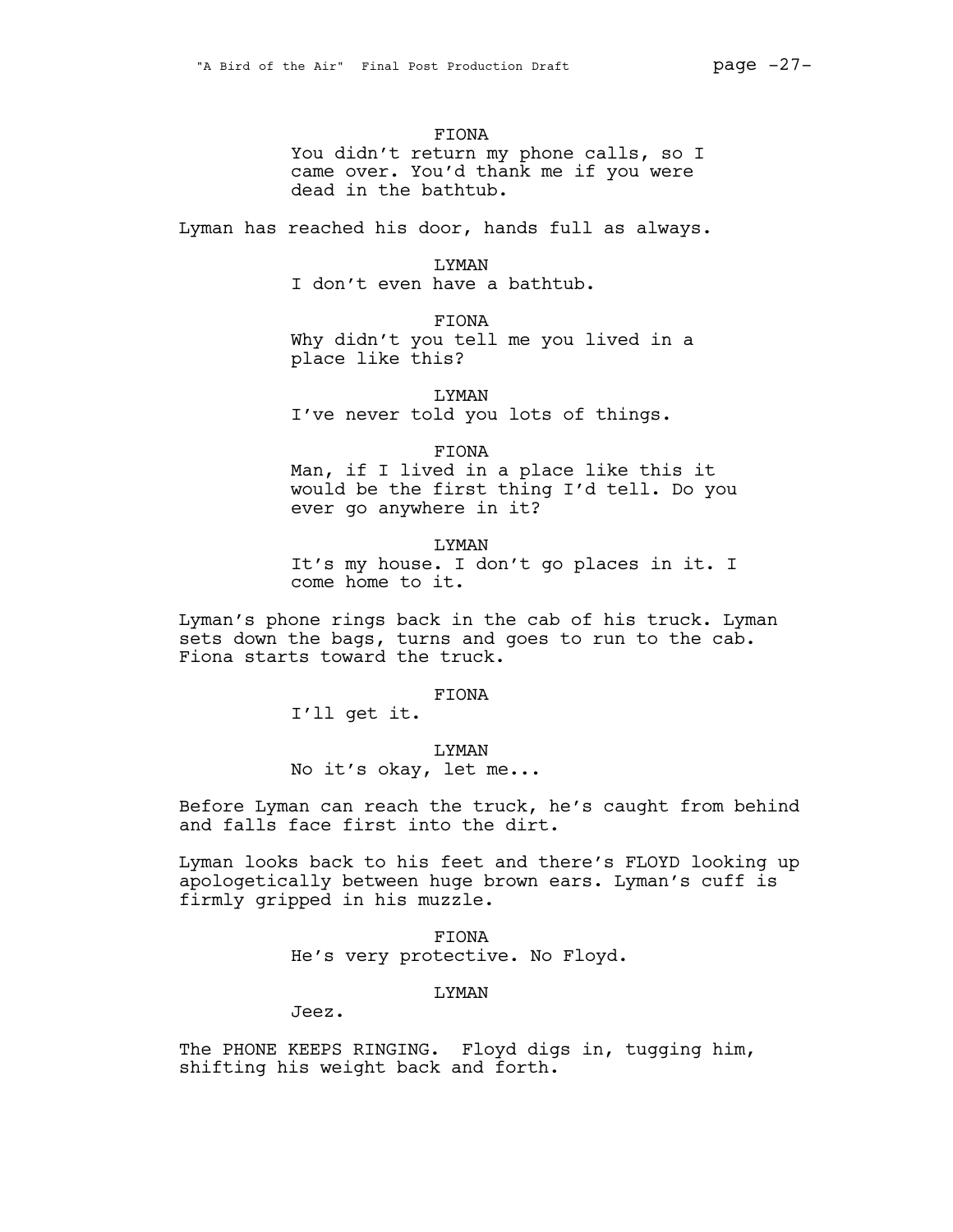LYMAN (CONT'D) Let go! I wasn't attacking you! The phones ringing! (to Floyd) Let go, you stupid dog.

FIONA He is far from stupid. Floyd. No.

LYMAN

How much do you weigh?

Lyman's CELL RINGS AGAIN. Fiona opens the door, grabs it and answers. Her eye falls on Lyman's Courtesy Patrol ID, she picks it up - under the photo, the letters DOB, but there is no day or month just 1975/76 it can't help but catch her eye.

> FIONA Hello, Mr. Lyman's assistant speaking...

Fiona hits speakerphone so the prostrate Lyman can hear.

ELEANOR (O.S.) I'm calling about the lost parrot.

FIONA

'79/'80?

ELEANOR (O.S.)

'Scuse me.

# FIONA

Sorry.

ELEANOR (O.S.) Do you have my bird?

FIONA Could you describe your bird for me?

ELEANOR (O.S.) He's green with a spot of yellow on the back of his head.

Lyman whispers to Fiona.

LYMAN Every parrot's green. Let go!

ELEANOR (O.S.)

Hello?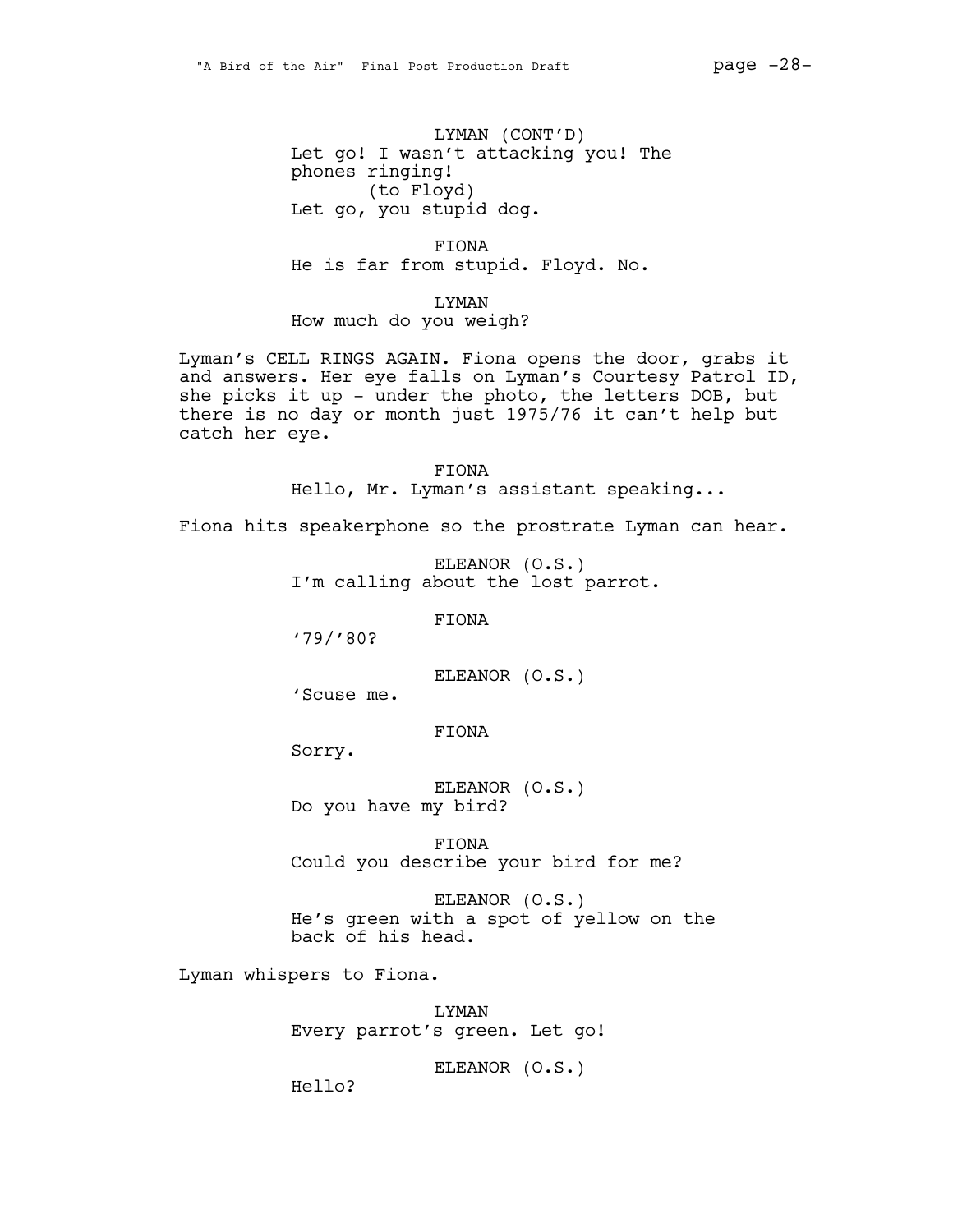# FIONA Does your bird say anything special?

ELEANOR (O.S.) He says, 'Speak for yourself' and 'Shut up.' And sometimes 'Prepare to meet your maker'. (beat) Do you have my bird?

Lyman nods. Fiona covers the mouthpiece.

FIONA I guess breakfast's gonna have to wait.

INT/EXT. LYMAN'S TRUCK/NEIGHBORHOOD - DAY

The Parrot is in its too-small cage, surrounded by bubble wrap, strapped in between Lyman and Fiona. Floyd's in the back seat. Each holds the cage with a hand. They are stopped at a light.

> FIONA Why do we have to have the heat on? It's gotta be 100 degrees in here.

She starts to open the window.

LYMAN Don't! Parrots are very susceptible to drafts.

FIONA You trying to get me to take my top off?

Lyman ignores it, instead looking over Fiona's shoulder as she scans the lost and found columns in the local newspaper.

> FIONA (CONT'D) Yes! I just love when the losts match up with the founds. It feels so right. I don't know what I'd do if I ever lost Floyd.

EXT. ELEANOR REEVES'S HOME - DAY

Lyman's holding the bird cage on the front porch. He knocks the door, and a dog starts barking. Fiona is beside him, fanning herself.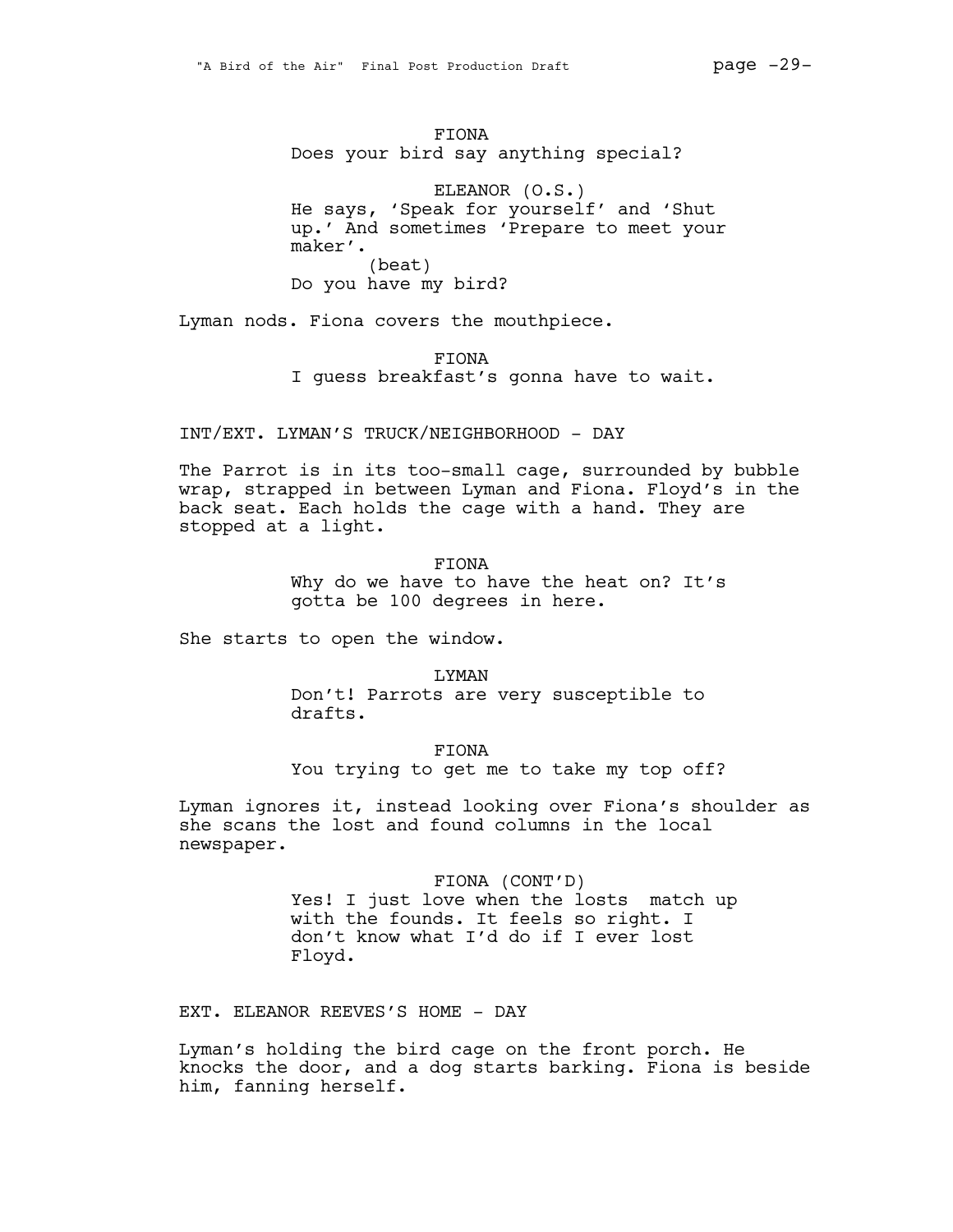#### FIONA

Are you sure you want to do this?

Lyman glares at her, and she stops. We hear footsteps approach, then the door is opened by ELEANOR REEVES (40's), holding a cocktail.

She screams "Shut up" savagely back at the dog, her eyes fixed on the bird crouching in his cramped cage.

> ELEANOR Yeah, that's him. Bring him on in.

INT. ELEANOR REEVE'S HOME/LIVING ROOM - DAY

A toy poodle hides beneath a recliner. Lyman and Fiona are sitting across the kitchen table. An empty bird cage stands in the corner.

> ELEANOR Thank you for bringing him back. Have a seat. You can put him right there. He's trouble is all he is.

LYMAN I brought his things, toys and...

He sets a bag of food and toys on the table.

ELEANOR I never offered no reward.

LYMAN No, it's okay, I didn't expect anything. I'm just happy he's...

The bird cuts him off with a 'shut up'.

#### ELEANOR

SHUT UP! (stopping her ears) Jeez, I forgot how awful he is.

LYMAN

I was wondering, why did you teach him the things he says?

Lyman stares at her.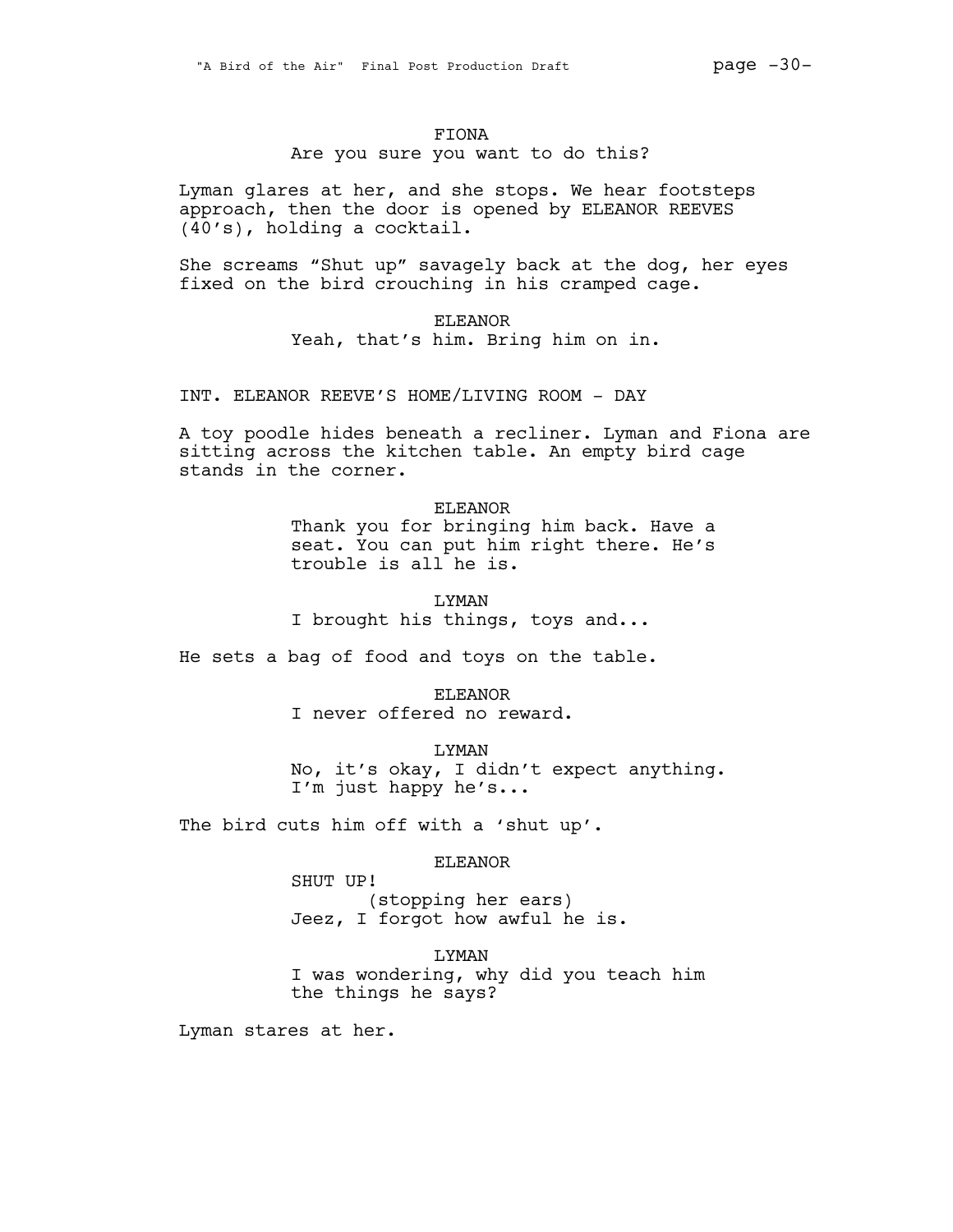#### ELEANOR

Honey, I've had him for eight years and the only thing he's learned in this house is 'shut up'. Between that dog and this bird I'm like to lose my mind.

FIONA Then why did you answer the ad?

#### ELEANOR

He's worth a fortune. People will pay seven or eight hundred bucks for a talking bird.

# LYMAN

I'll give you a thousand dollars for him.

Eleanor regards Lyman cagily. This man wants this bird.

#### ELEANOR

I'm not selling him now - he keeps the dog company.

FIONA We'll take the dog, too.

Lyman looks to Fiona - he's not keen on that idea.

ELEANOR Dog's not for sale. But okay, you got me, I'll take two thousand for the bird.

FIONA Two thousand! Are you kidding me?

#### ELEANOR

No.

Lyman pulls out a check, begins filling it in.

#### FIONA

What are you doing?

Lyman ignores her.

# FIONA (CONT'D)

You write that check for a penny more than eight hundred and I will divorce you on the spot.

LYMAN Fiona will you wait outside? Please?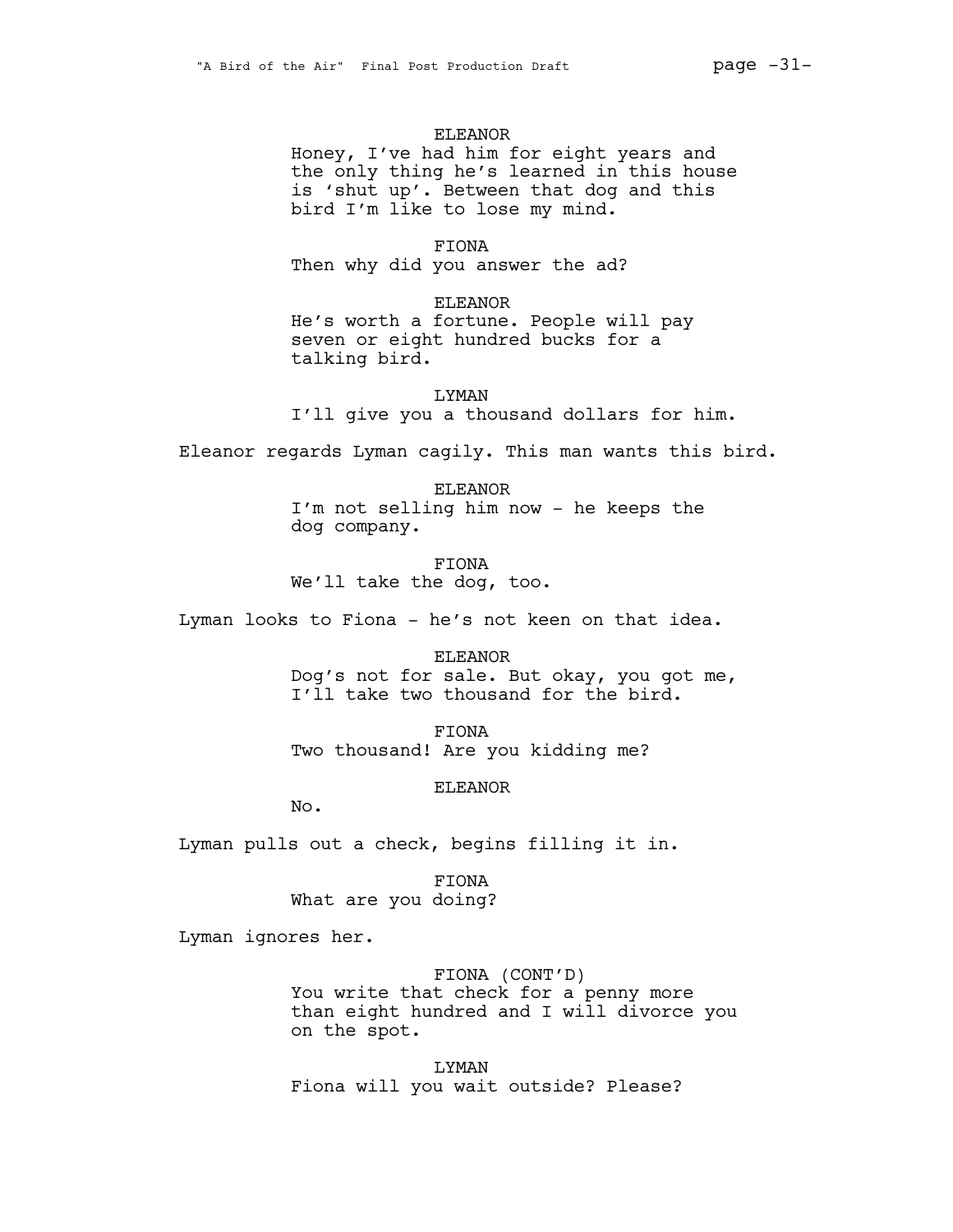FIONA I mean it. Don't push me. I will take the kids to Mom's. (beat) You'd better have a good attorney.

ELEANOR All right, all right, 900.

#### FIONA

Mmm Hmm.

# ELEANOR

OK, 800.

#### LYMAN

Ma'am, can I ask you where you got the bird from?

ELEANOR Murray's Retirement home - they gave me the bird for free.

Lyman and Fiona leave with the parrot cage.

Eleanor to the dog who runs after Lyman and Fiona

ELEANOR (CONT'D) Where are you going?

EXT. RURAL ROAD/INT. LYMAN'S TRUCK - DAY

In the distance Lyman's truck cuts across the landscape, spewing up road dust as it slips along a rural road.

#### FIONA

Congratulations, you own a parrot. Were you actually going to pay that woman two thousand dollars? Are you one of those secret lottery millionaires who lives in a trailer?

LYMAN

I don't gamble.

FIONA Why does that not surprise me?

#### LYMAN

I need to find the real owner. The wise man that taught him what to say. It's not random. It's no joke.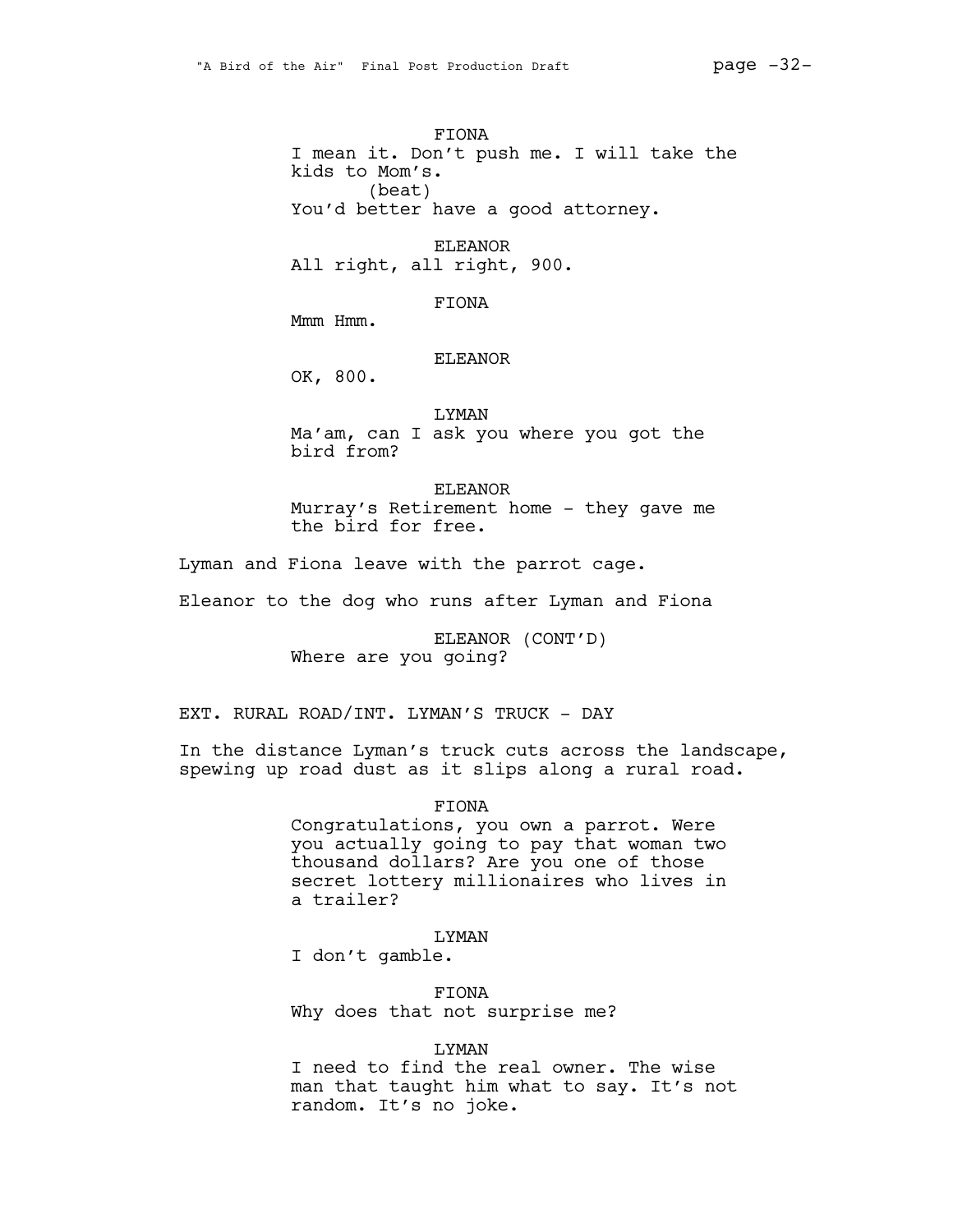EXT. MURRAY'S RETIREMENT CENTER/PORCH & GARDEN - DAY

In the rear garden, TWO ELDERLY WOMEN are sitting in wheelchairs.

On the rear porch, MRS. BLAIR (50's, a jovial woman) is holding Lyman's cell phone with the picture of the parrot on it. FIONA and LYMAN are opposite her.

# MRS. BLAIR

Oh. Yes, that looks like Shelton all right. One of the lucky ones who got out of here alive.

#### LYMAN

Shelton...?

#### MRS. BLAIR

He was Ruby Ballard's bird. She died 12 or 13 years back. The family left him to the center. We kept him in the lobby for a couple years. Until his mouth got him kicked out.

FIONA 'Prepare to meet your Maker?'

#### MRS. BLAIR

Yeah. Not what our residents want to hear over their morning oatmeal.

MRS. BLAIR pulls a magazine away from one of the residents.

#### FIONA

I can imagine.

Fiona stands abruptly and hands her card to Mrs Blair.

FIONA (CONT'D) It's been a real pleasure, Mrs. Blair. If you would be so kind as to e-mail me your records on Mrs. Ballard's family.

MRS. BLAIR Certainly, I'd be glad to. I'm sure that the inheritance you spoke of will be a welcome surprise.

Fiona hands Mrs. Blair her card

# FIONA

Here you go.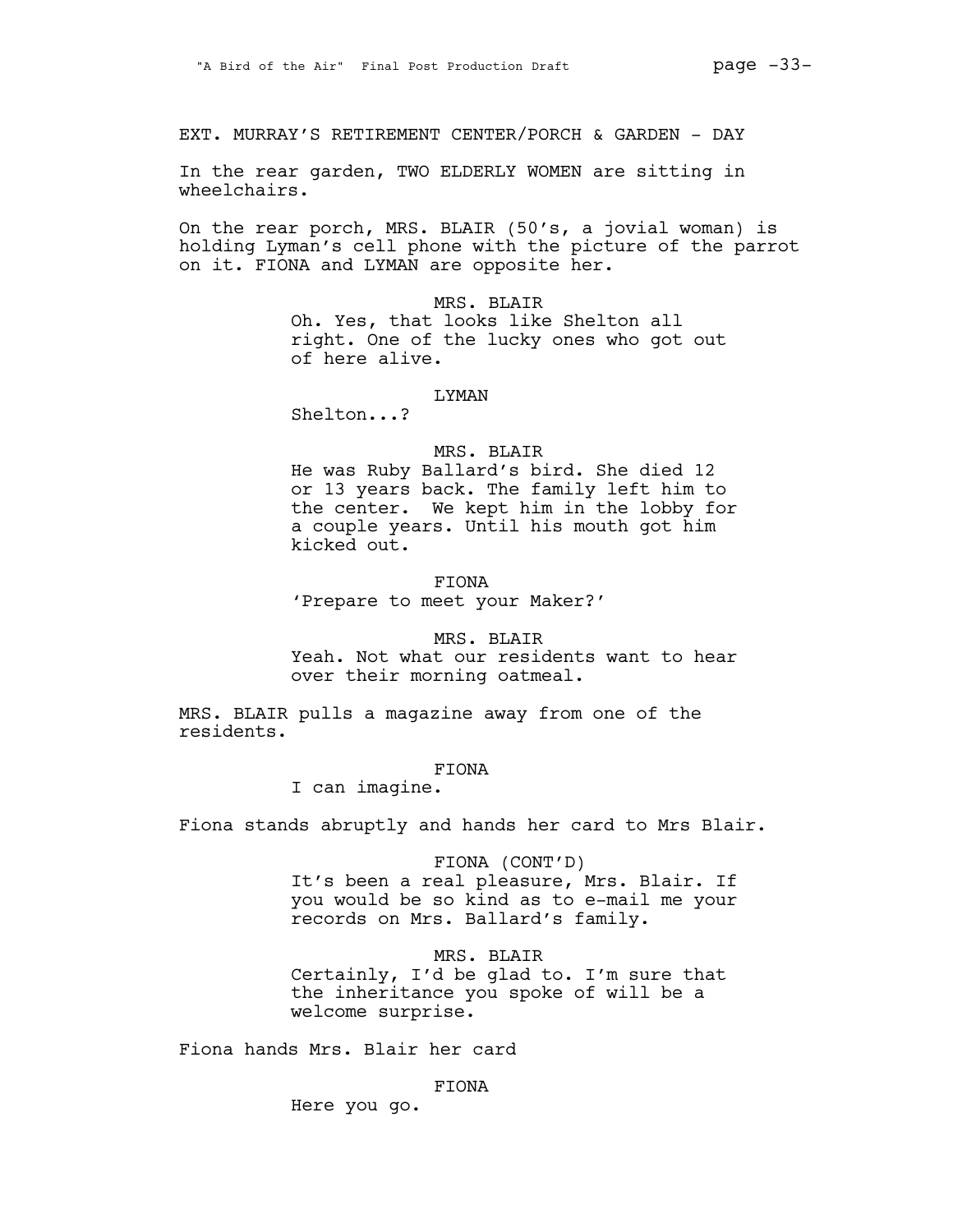Mrs. Blair reads Fiona's card.

# MRS. BLAIR It says you work in a library.

Fiona doesn't miss a beat.

#### FIONA

Oh that's a cover, Mrs. Blair. In our line of work, we can't be too careful. Thank you so much for your cooperation.

MRS. BLAIR

Your welcome.

#### LYMAN

Inheritance?

INT. LYMAN'S CPV - NIGHT

Camera tightens on Lyman's face as he drives, constantly checking the review mirror, the road ahead, his dials, hyper-vigilant. He drives over one hundred miles of highway, known as THE LOOP.

#### MARGIE V/O

The parrot brought up a lot of questions for Lyman but those only created more questions. He kept rolling Ecclesiastes over and over in his head. 'The race is not to the swift. Nor the battle to the strong. Nor yet riches to men of understanding. But time and chance happen to them all. Wasn't that what he saw every night? Didn't it prove? Prove what?

INT. LYMAN'S TRAILER - DAY

The table has been moved. Copper tubing and wires are stacked on the floor next to a 4 x 4 square marked off in the corner.

Lyman is putting the finishing touches on a large cage. The Parrot watches from his small cage. Lyman picks up one of his highway YIELD signs and screws it into place.

FIONA (O.S.)

Anybody home?

She enters holding a gift.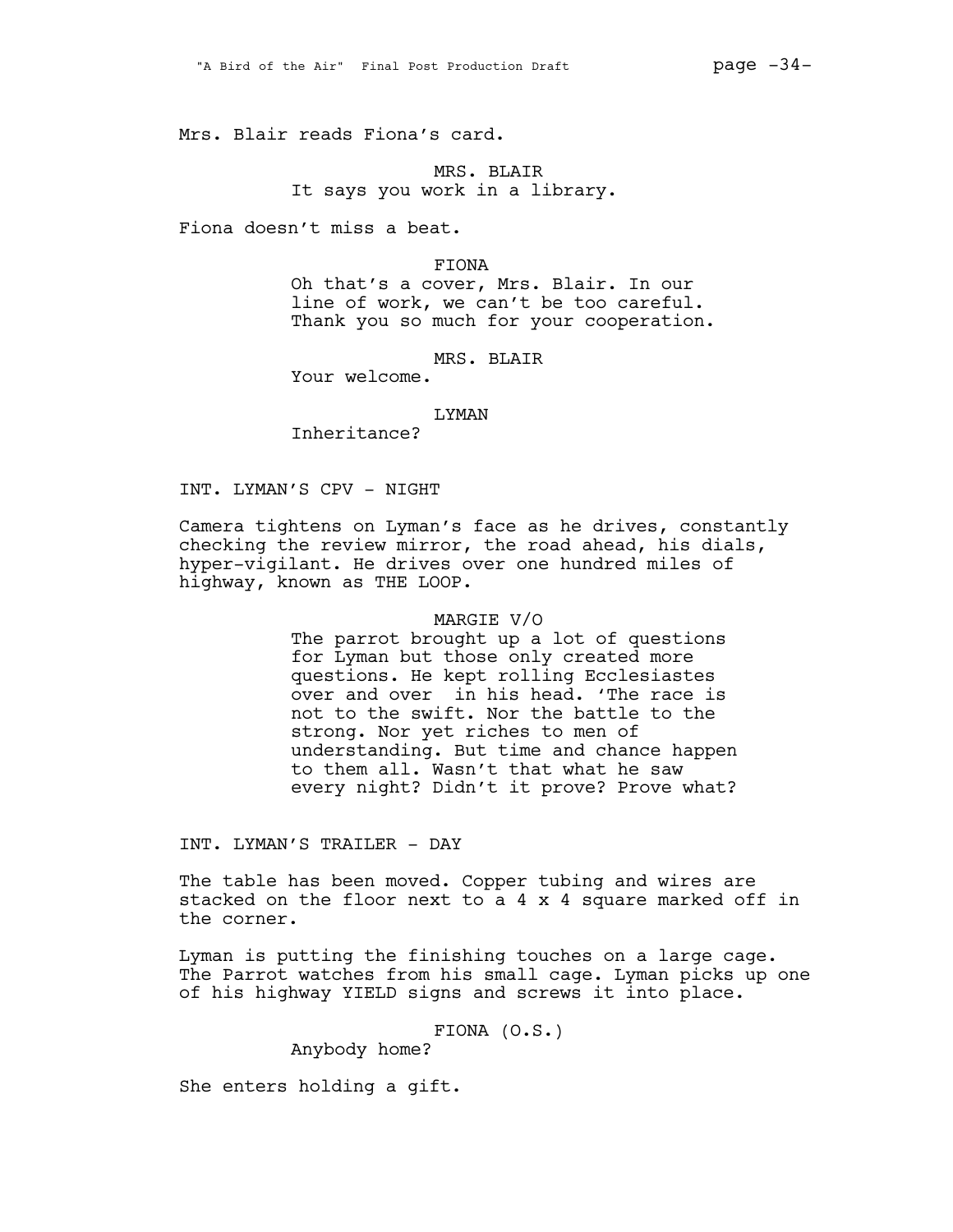# FIONA (CONT'D) I brought a cage-warming present.

Fiona stares at the parrot. The parrot stares back.

FIONA (CONT'D) Hello there. Polly want a...

PARROT Shut up. I'm an eagle.

FIONA Wow. He actually said it. How come his lips don't move when he talks?

LYMAN

Only when he reads.

Fiona starts to look around at the found objects collected around Lyman's trailer - road signs, license plates.

Lyman just keeps working. At that moment, the parrot shrills a piercing but clear wolf whistle.

> FIONA Why thank you. Does he whistle much?

> > LYMAN

It's the first time.

She smiles at the Parrot, then turns her attention to Lyman.

> PARROT Speak for yourself.

Fiona looks around at all the shelves full of the detritus that Lyman collects.

Inside the cage, Lyman hangs a perch and a large ring onto a hook on the ceiling. The new cage is finished.

Fiona spots a book tucked away on a shelf and pulls it down. It's her Zane Grey's CODE OF THE WEST.

> FIONA Lyman, don't forget -- read and release.

Lyman takes it out of her hands.

LYMAN When I'm finish, I'll release it back into the wild.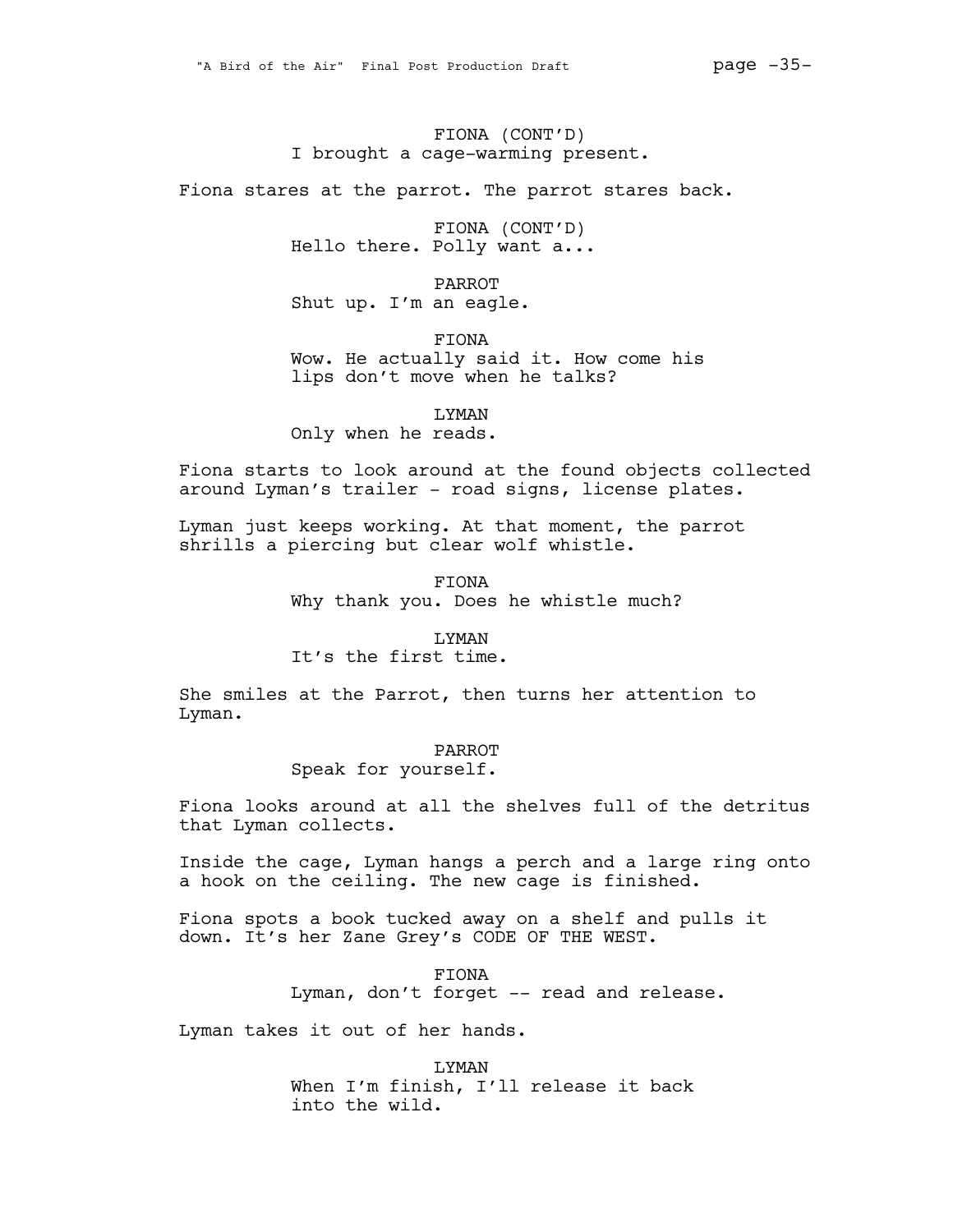She keeps snooping about.

FIONA Where'd you get all this stuff? It's like living on an intersection.

LYMAN People lose things, I pick them up.

INT. LYMAN'S TRAILER - DAY (CONTINUOUS)

Her gaze is held by a sizable trophy collection. She looks back at Lyman, smiling, waiting for an explanation.

LYMAN

What?

She is uncharacteristically silent, forcing him to speak.

LYMAN (CONT'D) What? I collect them.

FIONA You collect other people's trophies?

LYMAN

I buy them... at garage sales and flea markets.

Fiona squints at the trophies, then at Lyman.

FIONA

You're flawed ...

Both are silent. Lyman's eyes go to his bedroom through the open door. Fiona stands, motionless, as if she's reading Lyman's mind, waiting for him to make a move.

Lyman heads back to the kitchen. He stops at the kitchen door, turns.

> LYMAN People collect all kinds of things. Shows that you can accomplish something.

> > FIONA

Well, they obviously don't mean very much to the people that won them.

Lyman opens the small cage, offers his bare hand to the PARROT who steps gently onto it. Lyman opens the door to the new cage and sets the Parrot on the new perch.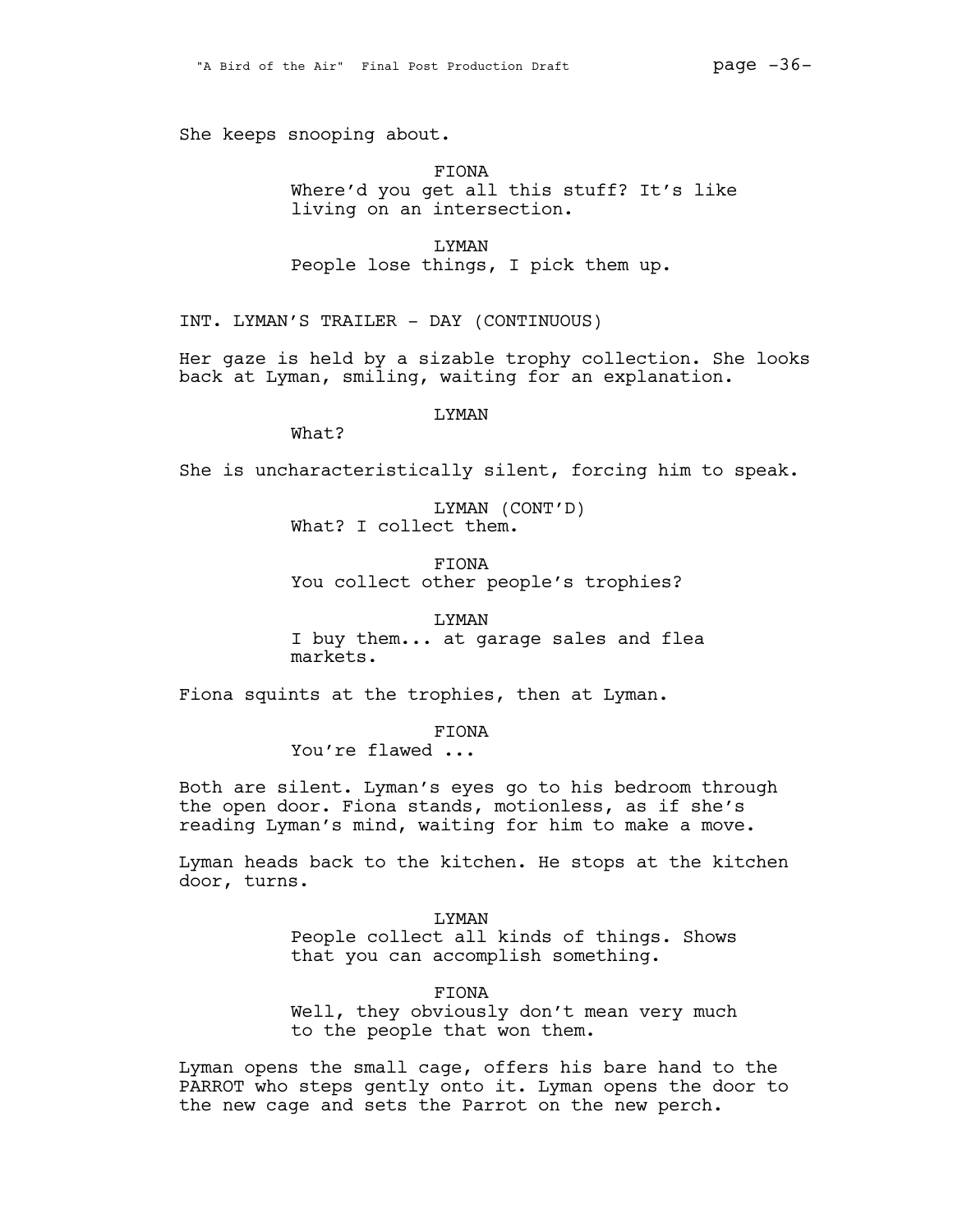Lyman shuts the large door and slides a bar through the hasp.

### LYMAN

OK Houdini, let's see you get outta that.

The Parrot turns slowly and stares at Lyman.

She scans the shelves again, realizes something is odd.

FIONA Hey, how come you have don't have any photos around?

LYMAN I don't take photos.

FIONA What about your family? Do you have any brothers or sisters?

### **T.YMAN**

No.

FIONA What about your folks?

LYMAN Why are you asking me all this?

FIONA

I just asked about your parents. Why is everything such a big deal secret with you?

LYMAN

It's not a big deal secret. I was found by the side of the road when I was four.

### FIONA

What?!

#### LYMAN

Well, at least that's what they told me in all the Foster homes.

FIONA

You're an orphan?

#### LYMAN

Jeez, I'm not an orphan anymore. I'm a grown man.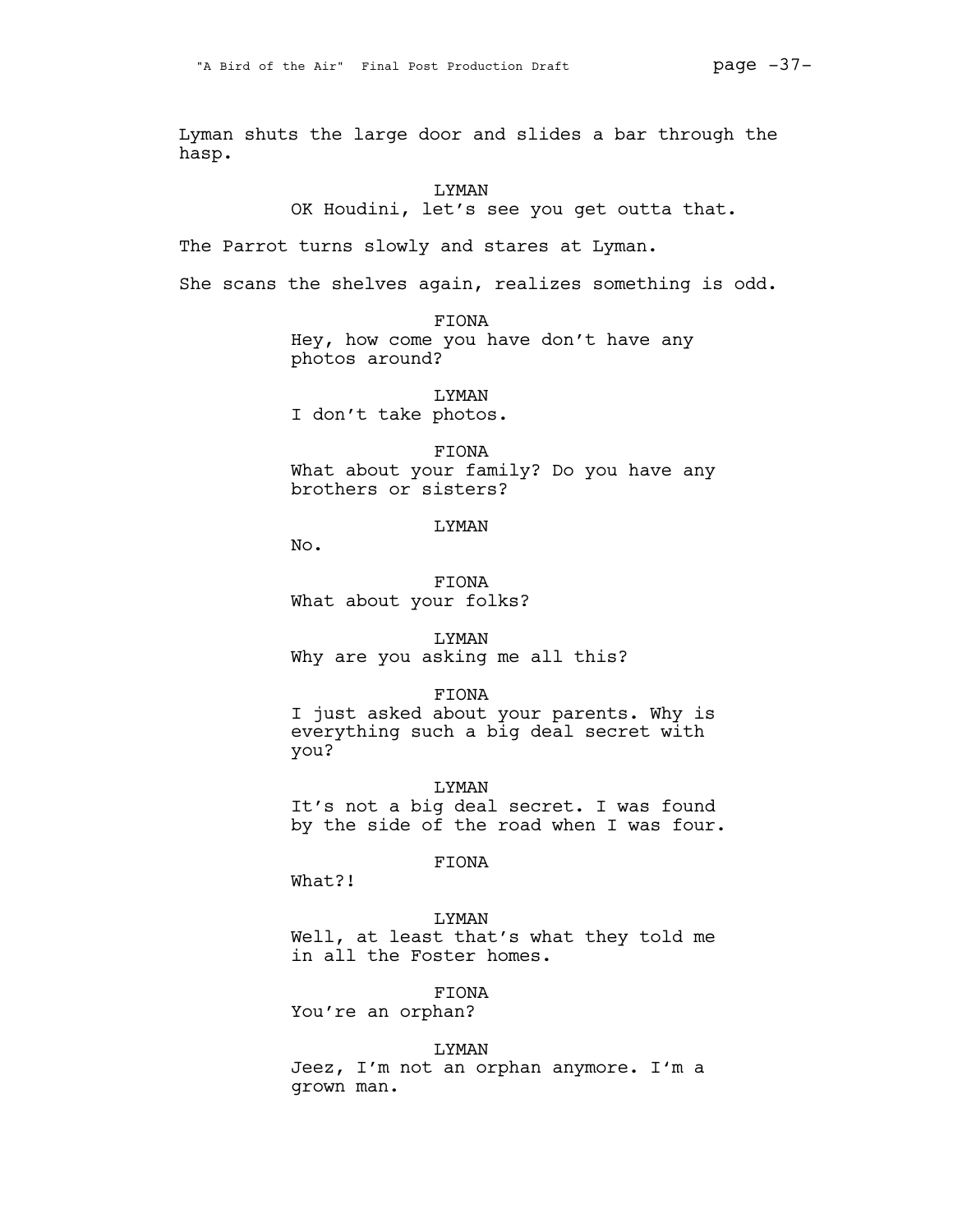# FIONA You don't have anybody?

## LYMAN Just me. What's wrong?.

Fiona begins to cry, her shoulders shaking. She buries her face in his chest. Lyman tries to comfort her. He speaks into her hair.

> LYMAN (CONT'D) It's just normal for me. I can't miss something I never had.

> > FIONA

I just... I don't know what I would do if I didn't have a family that was always ready for me come home. I have to go.

LYMAN

Hey, I'm the orphan and I'm not crying.

Lyman hands her a handkerchief. She tries her best to stop crying.

## FIONA

I have to go.

As she makes a quick exit the parrot sounds off another wolf whistle.

EXT. LYMAN'S TRAILER - DAY (CONTINUOUS)

Lyman comes to the door, stands on his steps watching Fiona get in the car. As soon as she starts her engine, his finely tuned ear notices something wrong. He steps down into the yard.

### LYMAN

Sounds like you got a loose rod... Fiona. You need to get someone to look...

Fiona doesn't hear him. She pulls out.

INT. LYMAN'S TRAILER - DAY (CONTINUOUS)

He reenters his kitchen, walks over to the bird.

LYMAN

What?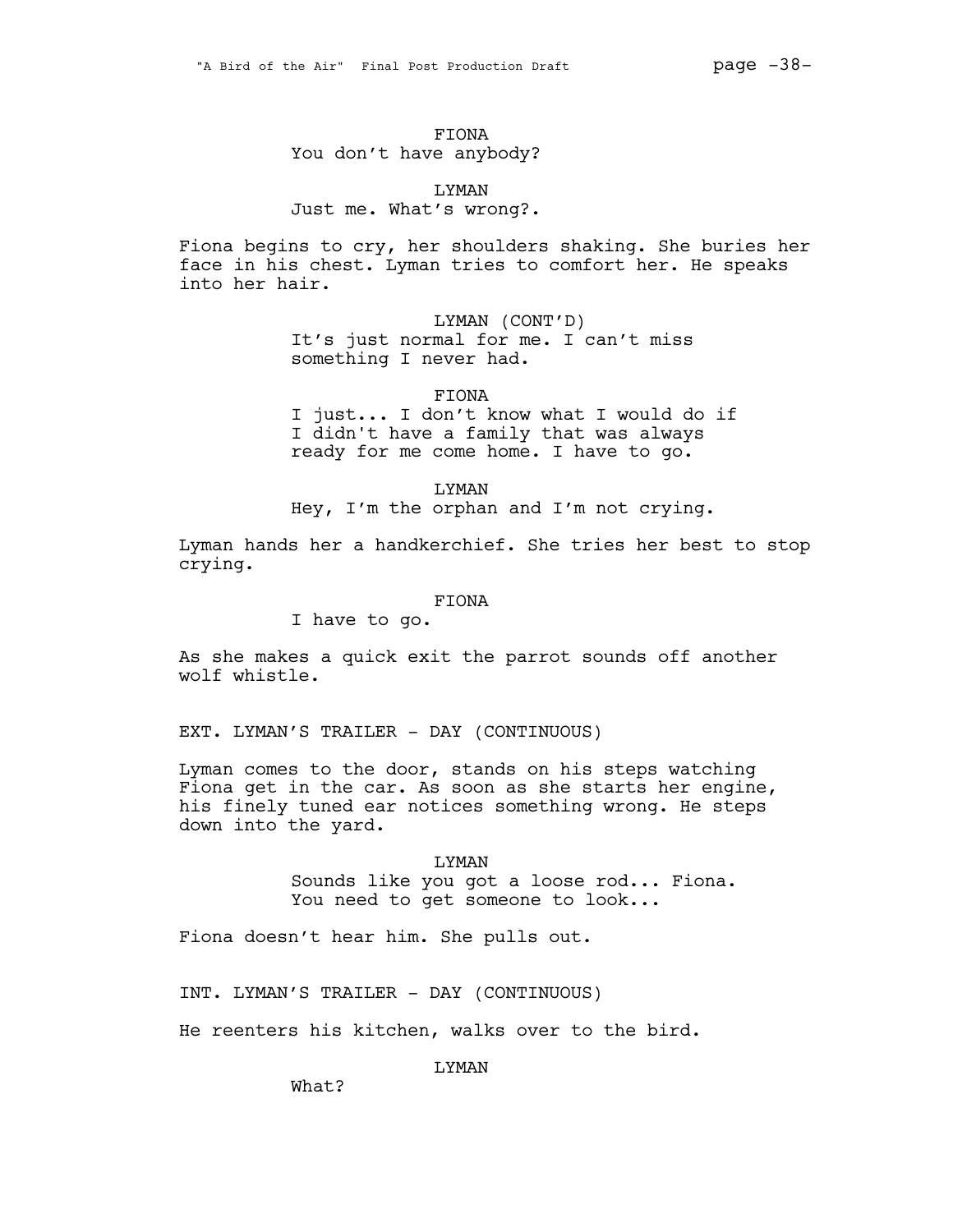## THE PARROT

Stay tuned.

LYMAN Could you be more specific?

THE PARROT A bird of the air shall carry the word.

INT. PET SHOP - DAY

AMBER is bathing Floyd. FIONA helps.

AMBER

Your serious? He has no family at all? Are you sure he just doesn't want you to meet them? How much do you know about him? Anything?

#### FIONA

No, but it's not like that. He works for the highway department, that's nearly like the police. Amber. Don't give me that look.

## AMBER

Conditioner.

# FIONA

He's just socially challenged. 'Course he has a strange birth date on his license and he does talk about axe murderers.

INT. LYMAN'S TRAILER - DAY

Lyman is eating a bowl of granola next to the cage, reading a book.

> THE PARROT (O.S.) Give some to the parrot.

Lyman walks toward the cage with a piece of cereal in one hand while holding The Code of the West in the other. The bird takes a piece of cereal in his beak, cracks and swallows it.

> THE PARROT (CONT'D) Mmmmmmmm, good.

Lyman writes in his notebook.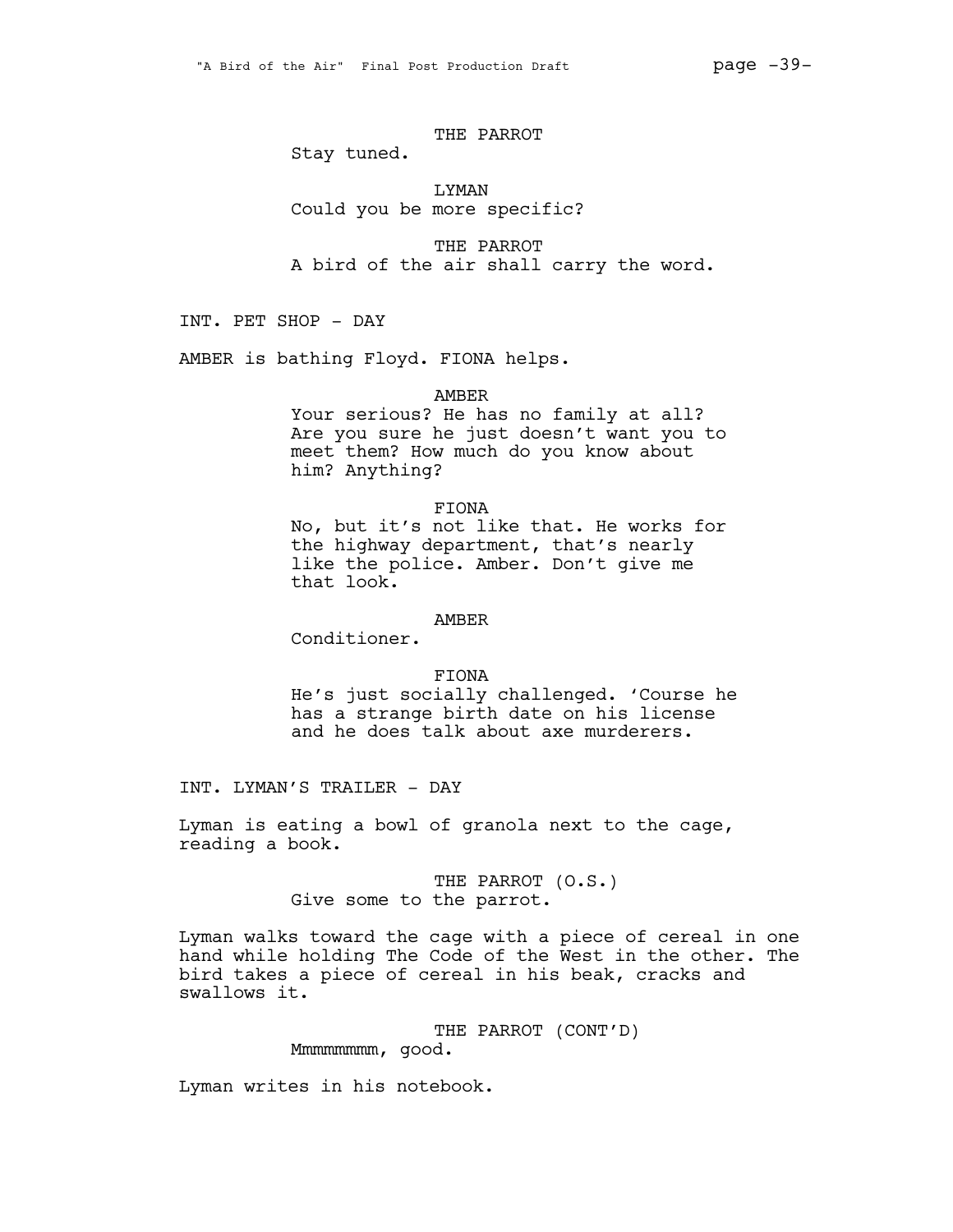Beside 'Mmmmm good,' Lyman writes 'A response to satisfying hunger. Gratitude expressed.' Now he's struck by another possibility.

> LYMAN Campbell's commercial?

### THE PARROT

Stay tuned.

Lyman and the bird look directly into each others eyes.

Lyman experiments with the bird's name.

LYMAN Shelton? Shelly? Tim? Calvin? Grace? Walter?

The Parrot doesn't register anything.

INT. PUBLIC LIBRARY/MICROFICHE ROOM - DAY

Fiona looks through a drawer of Microfiche.

LYMAN (CONT'D) Joe? Henry? Billy?

Fiona sits at a computer scanning back issues of the VALENCIA COUNTY NEWS BULLETIN newspaper. Police reports, and copies of census papers and phone records are beside her.

Fiona types "Car Accident... February 1980... Sandoval County.. into the SEARCH BOX. An article appears. Fiona reads:

# **MIRACLE BOY SURVIVES ACCIDENT**

On a ruled stretch of highway, North of Rio Rancho, a 1972 Ford Mustang veered from the highway, at a high rate of speed and struck a lone tree, **claiming the lives of Mr. and Mrs. Edward Lyman.** Their **4 year old boy was miraculously thrown clear and survived** with minor cuts and abrasions. An eye witness said it appeared the driver lost control of the car to avoid a coyote, then struck the tree. "When we found the child, he was **unable to speak**, I think he was in shock," said Carlynn de Shields, an eyewitness. Anyone having any information as to the boy's next of kin is requested to call the Department of Family Protection Services or County Police.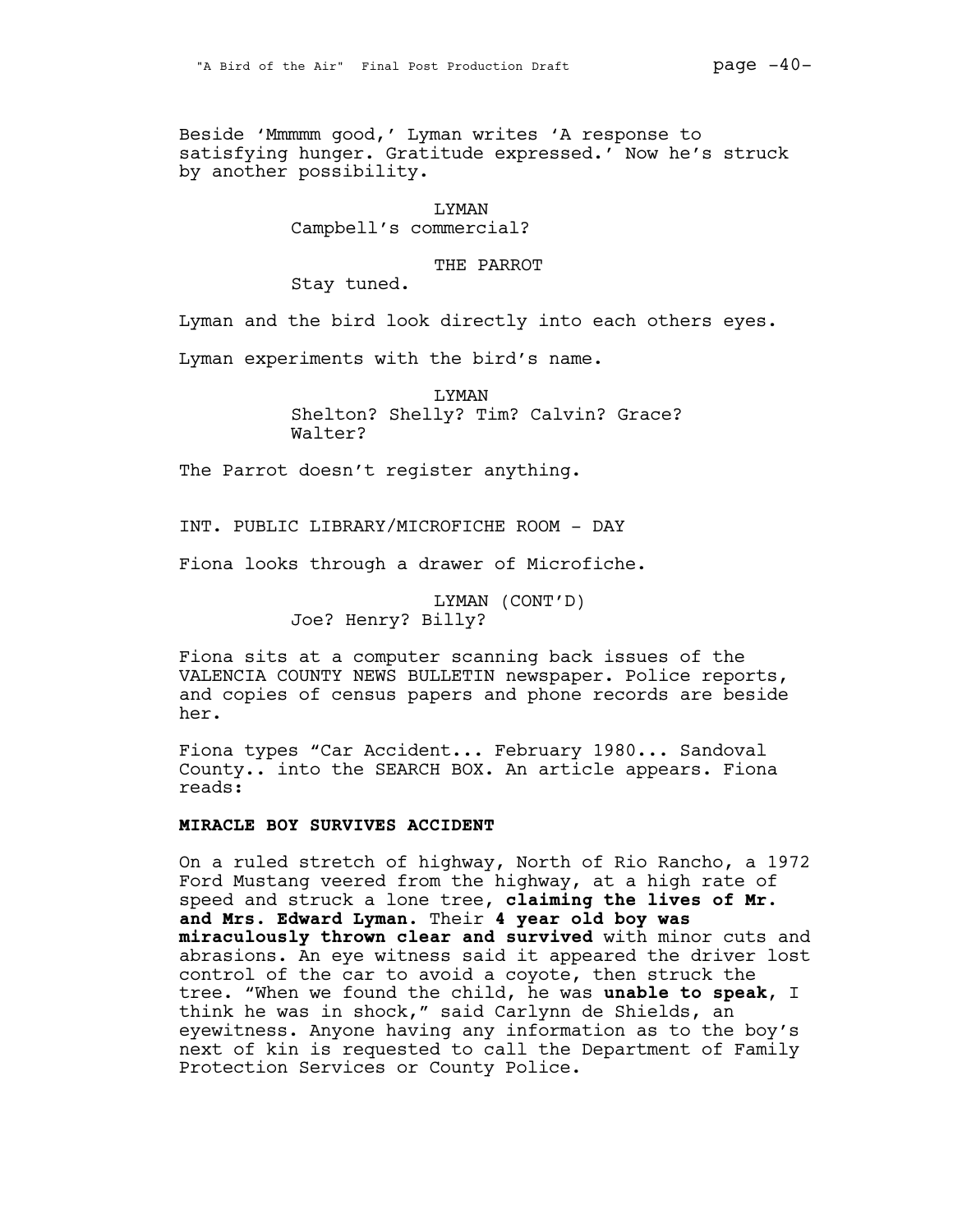Reached for comment, child psychologist Dr. Teresa Tokamaru said that "it is not unusual in these cases of **extreme trauma for a child** to become **electively mute**. Sometimes it resolves shortly after the trauma. Sometimes it takes years.

One FADED PHOTO of a grim accident scene of a CAR SMASHED INTO a FORKED, MIS-SHAPENED TREE, it's trunk blackened by fire as is the mangled frame of the car.

EXT. COMMUNITY COLLEGE/PARKING LOT - NIGHT (EVENING)

The library stands on a hill, lit. A poster and some distant applause and squawks on a PA system tell us that Fiona's Cowboy Poetry and Songs Event is winding down.

Lyman is in his truck. He looks over at Fiona's car parked in the next row. He grabs a flashlight, and moves to the passenger window of her car.

He inspects her right tire. The tread is worn. He leans on the front bumper -- the shocks are shot. He shakes his head.

He turns the beam of his light to her back seat, filled with Bookcrossing signs, books in various states of repair, dog treats, chaos. He looks around, then quickly slides under the car to check things. He's appalled by how unroadworthy the car is.

> A LOUDSPEAKER VOICE CAMPUS SECURITY! You under the car! Come out. Now! Up. Spread your legs and put your hands against the car!

A SECURITY GUARD (who takes his job very seriously) is out of his car, blinding Lyman with his flashlight.

Lyman quickly slides out, gets up, puts his hands on the roof of Fiona's car.

The Guard approaches directly behind Lyman. As Lyman turns to explain...

> LYMAN (smiling) This isn't what it looks li...

The guard turns Lyman around to face the car and kick spreads his legs.

> LYMAN (CONT'D) Whoa, hold on a minute.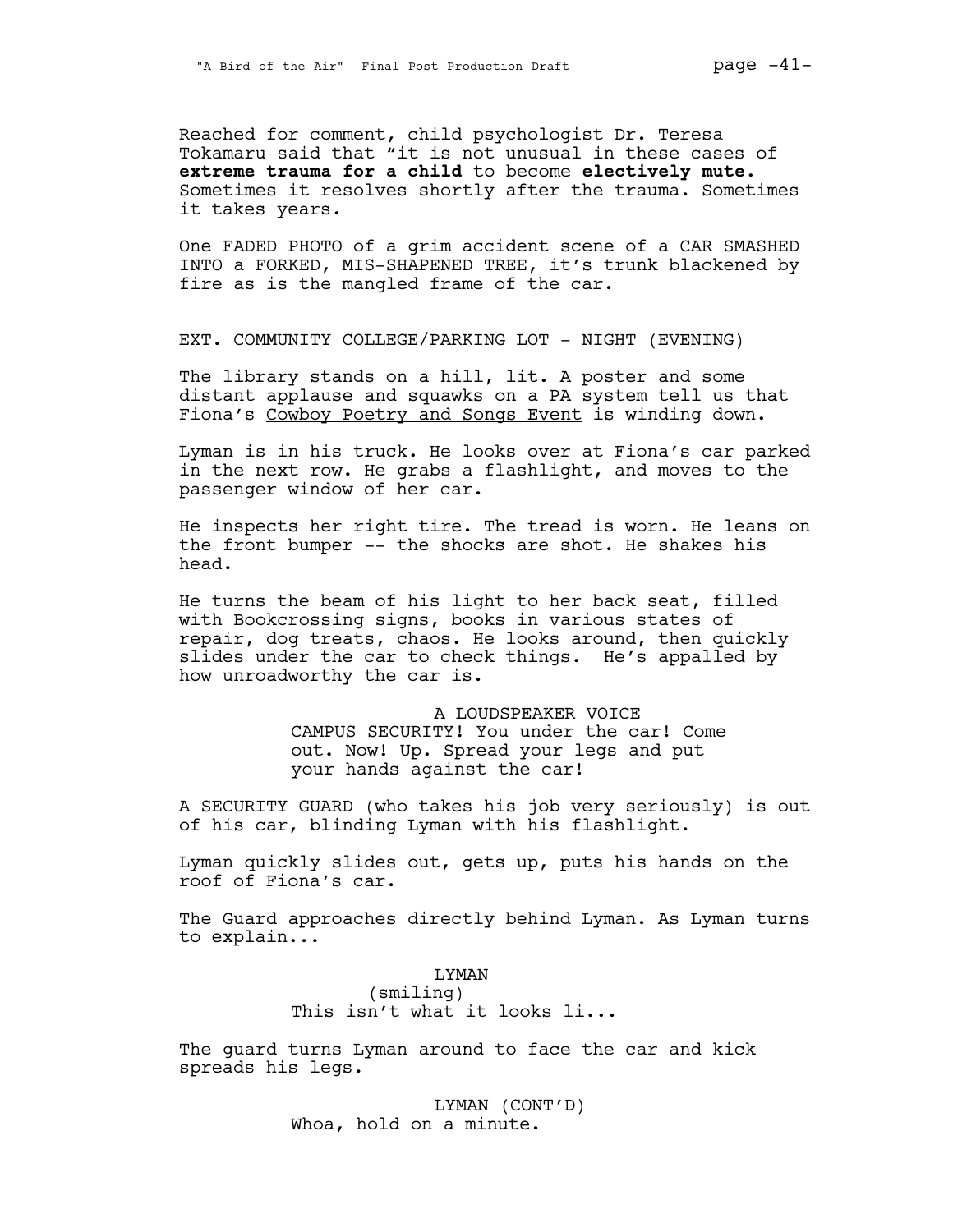SECURITY GUARD Face forward please. Lower your left hand, sir.

Lyman hears the rattle of cuffs and obeys.

SECURITY GUARD (CONT'D) Is this your car, sir?

LYMAN

No, it's not. That's my truck over there. I work for the courtesy patr...ow!

The guard lifts Lyman's arm high up his back.

SECURITY GUARD Just answer the question, sir.

LYMAN

It belongs to someone I know... she's a librarian here... she's my.. my... girlfriend.

SECURITY GUARD You're going to steal your girlfriend's car?

LYMAN No! You think I'd want to steal this piece of shit?

SECURITY GUARD All I know is what I saw.

FIONA (O.S.) What's going over here?

The Guard snaps a cuff down on Lyman's wrist just as Fiona arrives.

> SECURITY GUARD Do you know this man? He says he's your boyfriend.

Fiona, plays it cool.

FIONA Depends - what was he doing?

SECURITY GUARD He was prowling around. Acting really suspicious. Is this your car?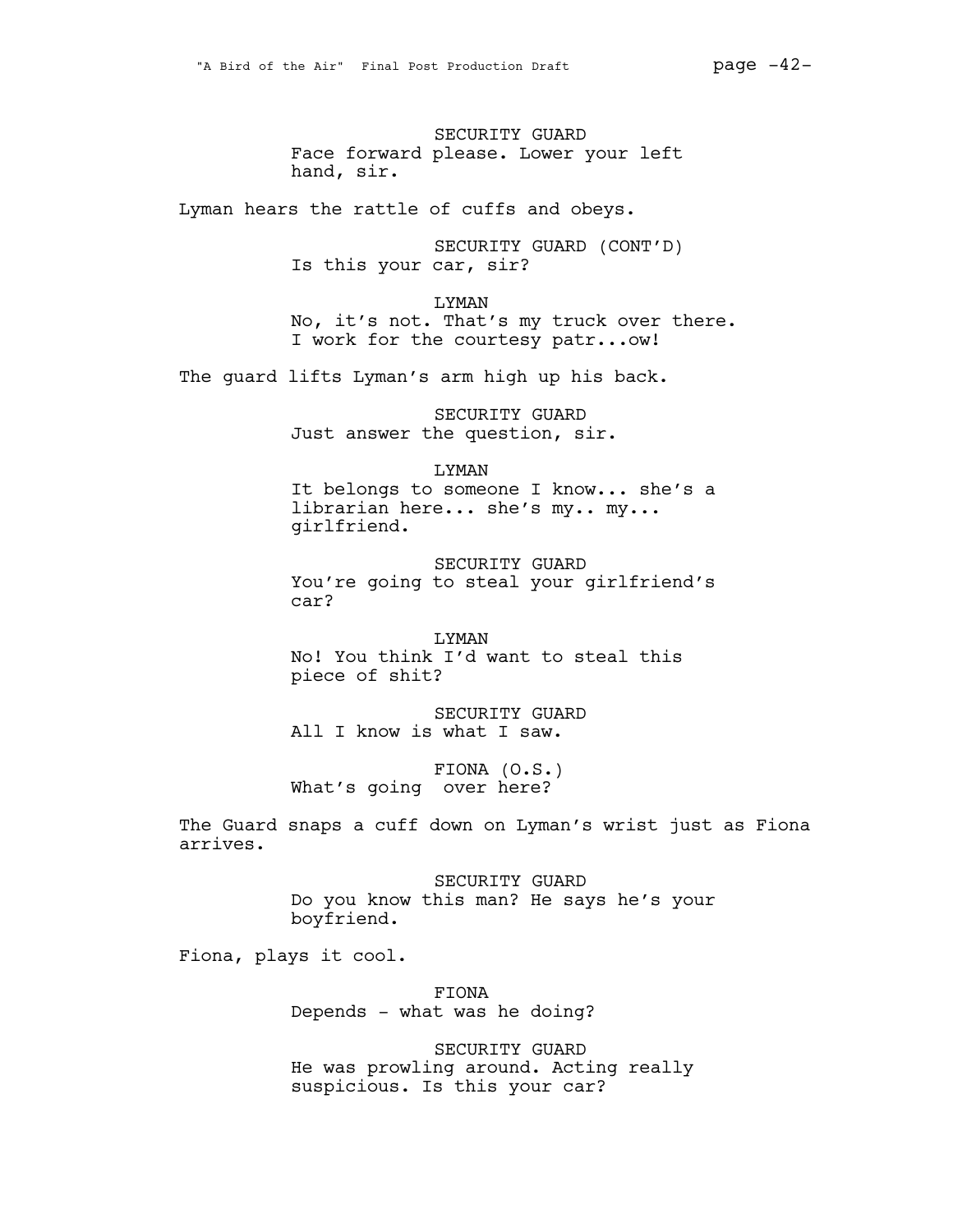#### FIONA

Yes, sir. Isn't she a beauty?

Lyman interjects.

LYMAN I was just waiting for you, '*honey'*. (a beat) You didn't leave me the key.

The Guard looks to Lyman, then back to Fiona.

LYMAN (CONT'D) You know how you always forget...?

Fiona enjoys watching Lyman's discomfort for a moment, then...

> FIONA Oh... yeeeeeess. (reaching into her pocket) You're right, they're both still here on the ring. Silly me. I'm so sorry '*honey'*.

Fiona walks to the passenger side of the car, then slides the keys across the roof to Lyman's free hand.

> FIONA (CONT'D) Would you drive, honey? It makes me feel safe.

The Guard seems a little disappointed as he uncuffs Lyman.

FIONA (CONT'D) Thank you, Officer for being so vigilant. There's no telling what kind of idiot pervert could be lurking out here in the night. From what I hear there are axe murderers everywhere.

Fiona unlocks the door. They get in.

INT/EXT. FIONA'S CAR/PARKING LOT - NIGHT

FIONA closes the door. The security car disappears through the parking lot. .

> FIONA So I'm your girlfriend now?

LYMAN I just said it to get rid of him.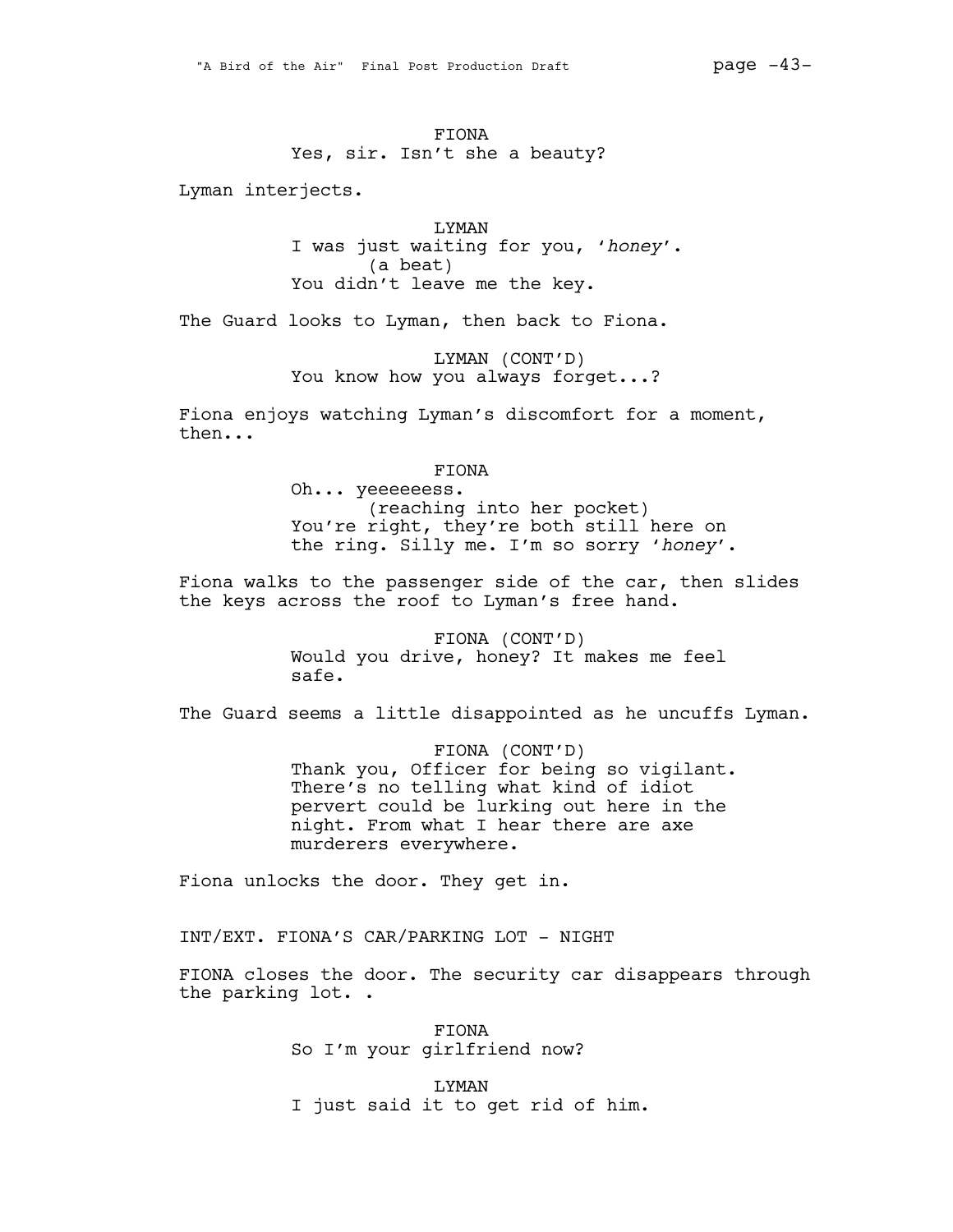FIONA Cause I'm not your girlfriend.

LYMAN Your car is a deathtrap.

# FIONA

### You mean Sacajewea?

Lyman is incredulous. Fiona pats the dashboard.

FIONA (CONT'D) Yeah. Yeah, names are important - after the Indian scout. She's a heroine of mine.

Lyman feels uncomfortable as he changes the subject.

LYMAN Why did you say I'm flawed?

FIONA Intuition. I'm flawed. Everyone's flawed. I'm sorry I said it.

LYMAN I don't want to frighten anybody.

FIONA

I was disappointed. And then you were mean to Floyd, and I love Floyd. And he could be your friend too if you didn't hate dogs so much.

LYMAN

Your intuition is just terrible. I don't hate dogs... Has Mrs Blair called about the parrot? I called and they said she was fired. I've put ads in the paper and gone online... I don't know... Just don't bail on me, Fiona. (beat) And I do like dogs. I just... haven't ...spent a lot of time around them lately.

She pulls a piece of paper from her pocket.

FIONA

I did some research on 'M A 17'. I think it's a phone number, from way back, like the 1930's.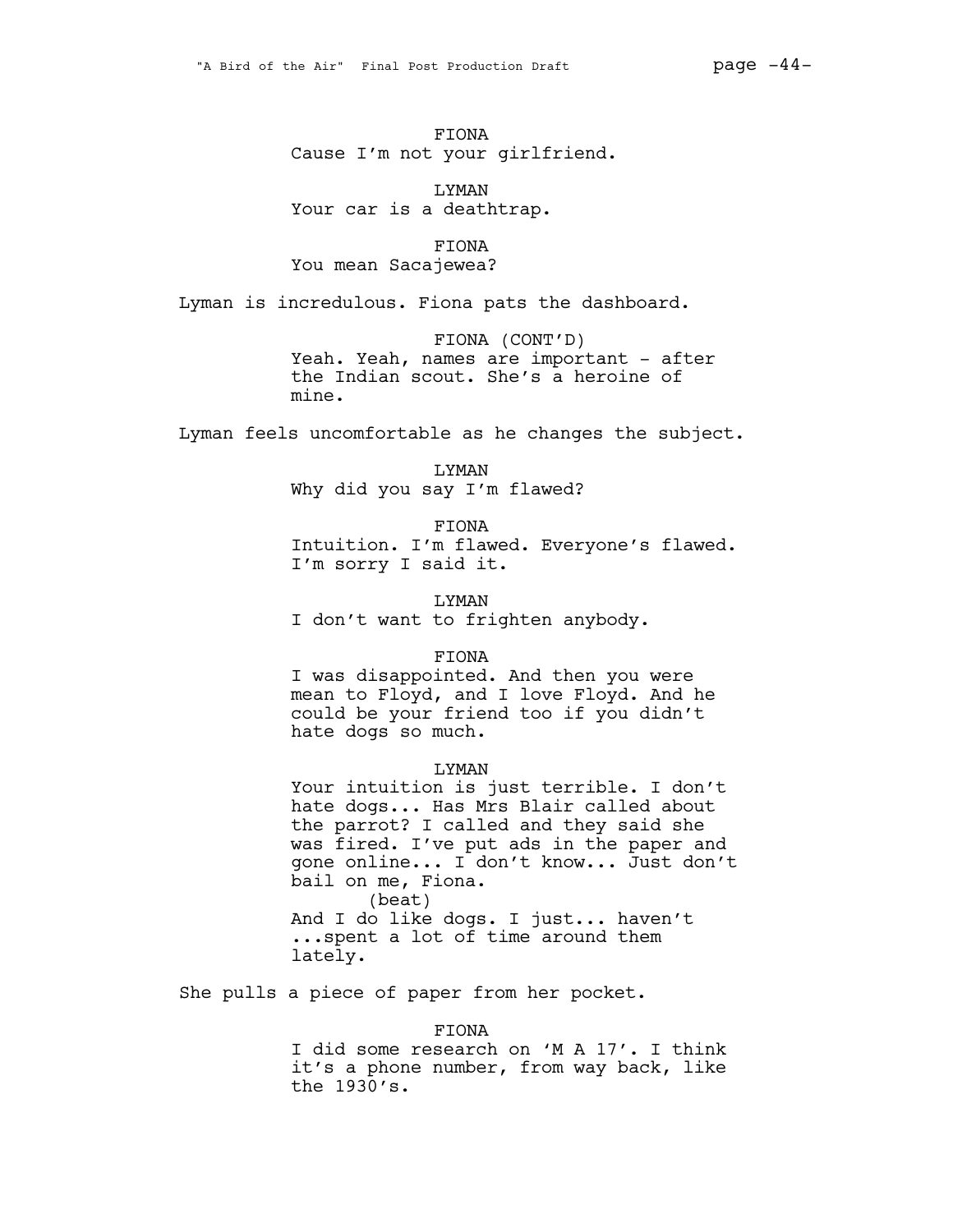LYMAN But that would make the Parrot 80 years old.

FIONA Parrot's are like the giant tortoises of the bird world.

LYMAN Whose number is it?

FIONA I don't know. All the old records are in the State library, archive stuff, for reference only.

EXT. FIONA'S APARTMENT - DAY

LYMAN stands at the front door with crumpled map in hand. He awkwardly exchanges glances with JOHN (a male neighbor, mid-20's) as he gets into his car - an sports car. Floyd barks.

> JOHN Hey, are you lost?

Fiona, wearing pyjamas and slippers, swings the door open.

FIONA

Who is it Floyd?

**T.YMAN** 

You didn't even check to see who was there. I could have been...

FIONA - an axe-murderer. Yeah, I know. Come on in.

LYMAN Just for a second, after the library I need to go home and sleep.

She turns, goes back inside. Lyman enters slowly.

INT. FIONA'S APARTMENT - DAY (CONTINUOUS)

Fiona goes to her room, but keeps talking.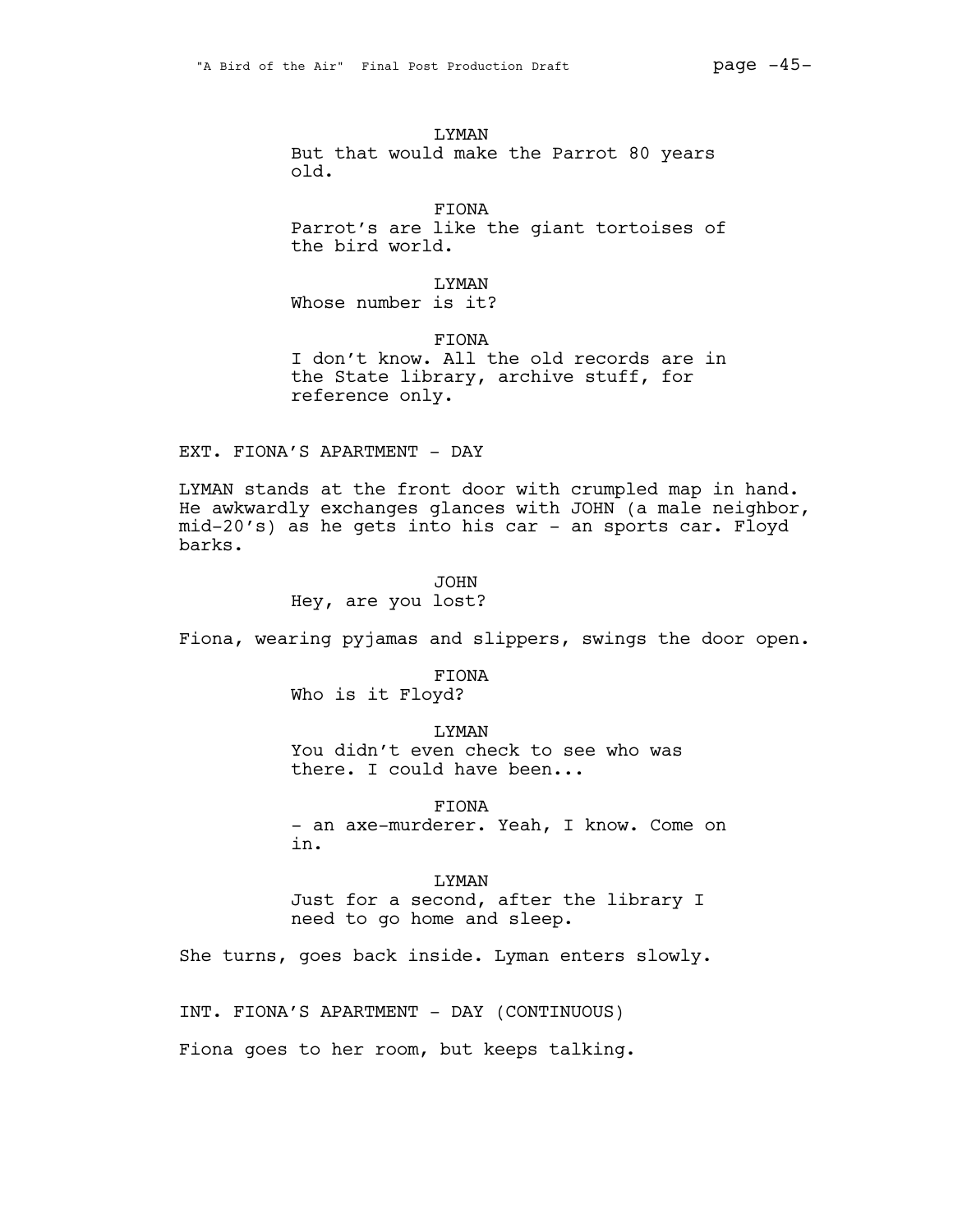Lyman scans the apartment. Books everywhere, in bookcases and boxes, stacked and leaning against the walls, book binding equipment on a long table. Library posters hang on the wall.

# LYMAN

Lots of books.

FIONA (O.S.) I buy them at yard sales. Sometimes they're even in the 'free' box.

LYMAN (to himself) I can't imagine why...

FIONA (O.S.) I mend them and pass them on.

LYMAN Exciting hobby.

FIONA (O.S.) Well, it's not collecting other people's trophies but...

LYMAN Those trophies would be thrown away...

She pops her head around the door.

FIONA So would those books.

Fiona is dressed in wildly mismatched clothes, as if she dressed in the dark. She retrieves a pair of dark sunglasses from her purse. She jangles her car-keys.

> FIONA (CONT'D) So we gonna take Sacajewea?

LYMAN I wouldn't get in your car even if it was named Mother Teresa.

FIONA Fine, we'll take yours. Wigglebutt where's your leash?

Floyd turns wanders across the apartment, picks up his leash.

> LYMAN He's not coming with us, is he?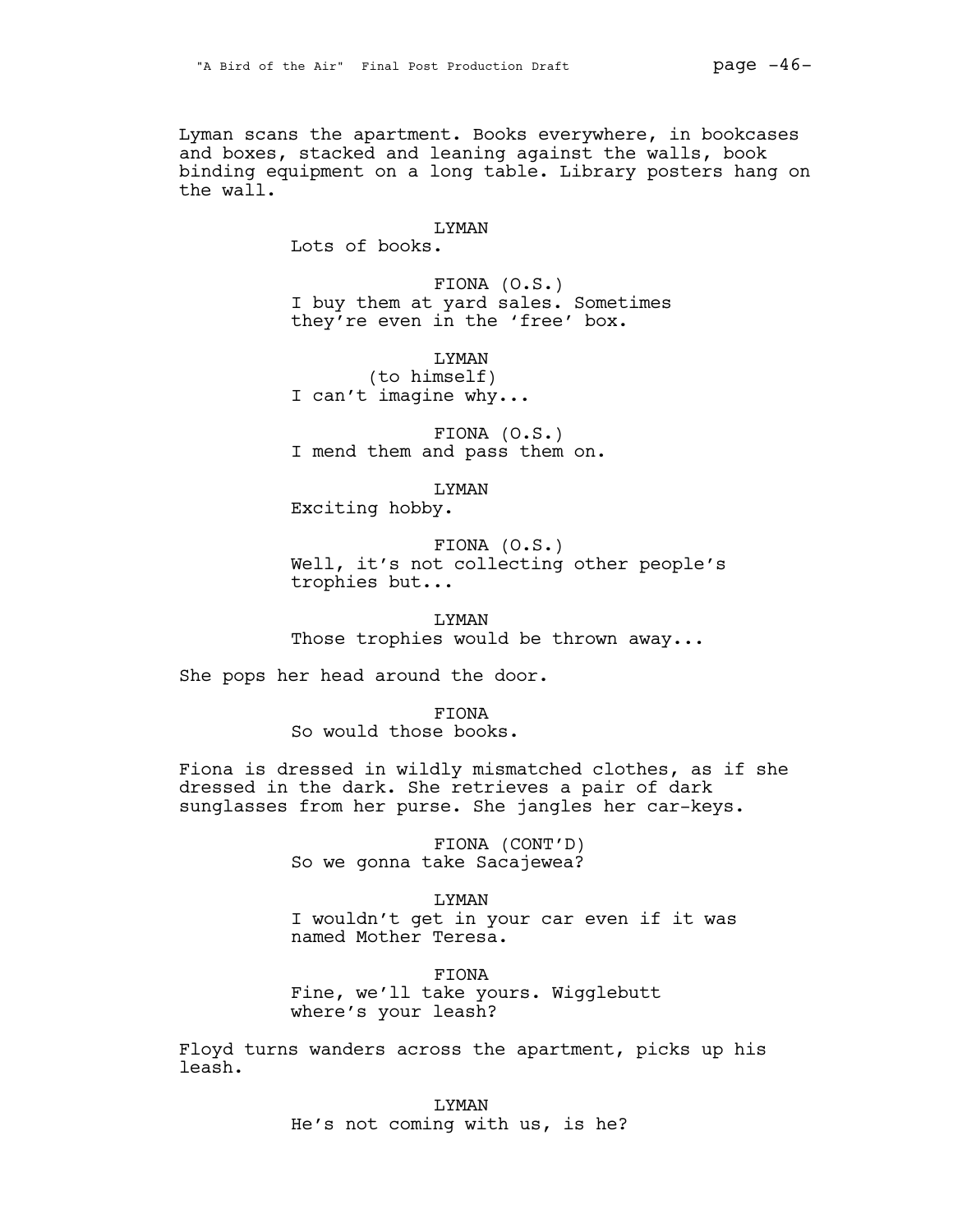FIONA

He's at home for nine hours while I'm at work. He comes.

INT/EXT. PUBLIC LIBRARY - DAY

Lyman and Fiona walk towards the library.

#### LYMAN

A seeing eye dog? He's so short he couldn't see over a curb. This is embarrassing as hell.

A few steps behind him, Fiona approaches - white stick, dark glasses, Floyd on a leash,  $-$  to those who don't know better, a blind woman.

> FIONA It's the only way they'll let him in and he hates to miss out.

She takes his elbow with her hand.

### LYMAN

Stop that.

FIONA

I've taken up Shelton's mystery. The least you could do is participate.

LYMAN

He doesn't answer to Shelton.

FIONA He's yours now. You can name him.

#### LYMAN

He's not mine to name. He's just the messenger.

### FIONA

So were just gonna keep calling him the Parrot? I'll bet every time he sees you he's thinking, 'oh, there's the human.' Come on, the canine...

INT. PUBLIC LIBRARY/COLLECTIONS DESK - DAY

Lyman, Fiona and Floyd walk up. PAUL, (20's), leans over the counter to look at Floyd. He turns, moves to a drawer, opens it.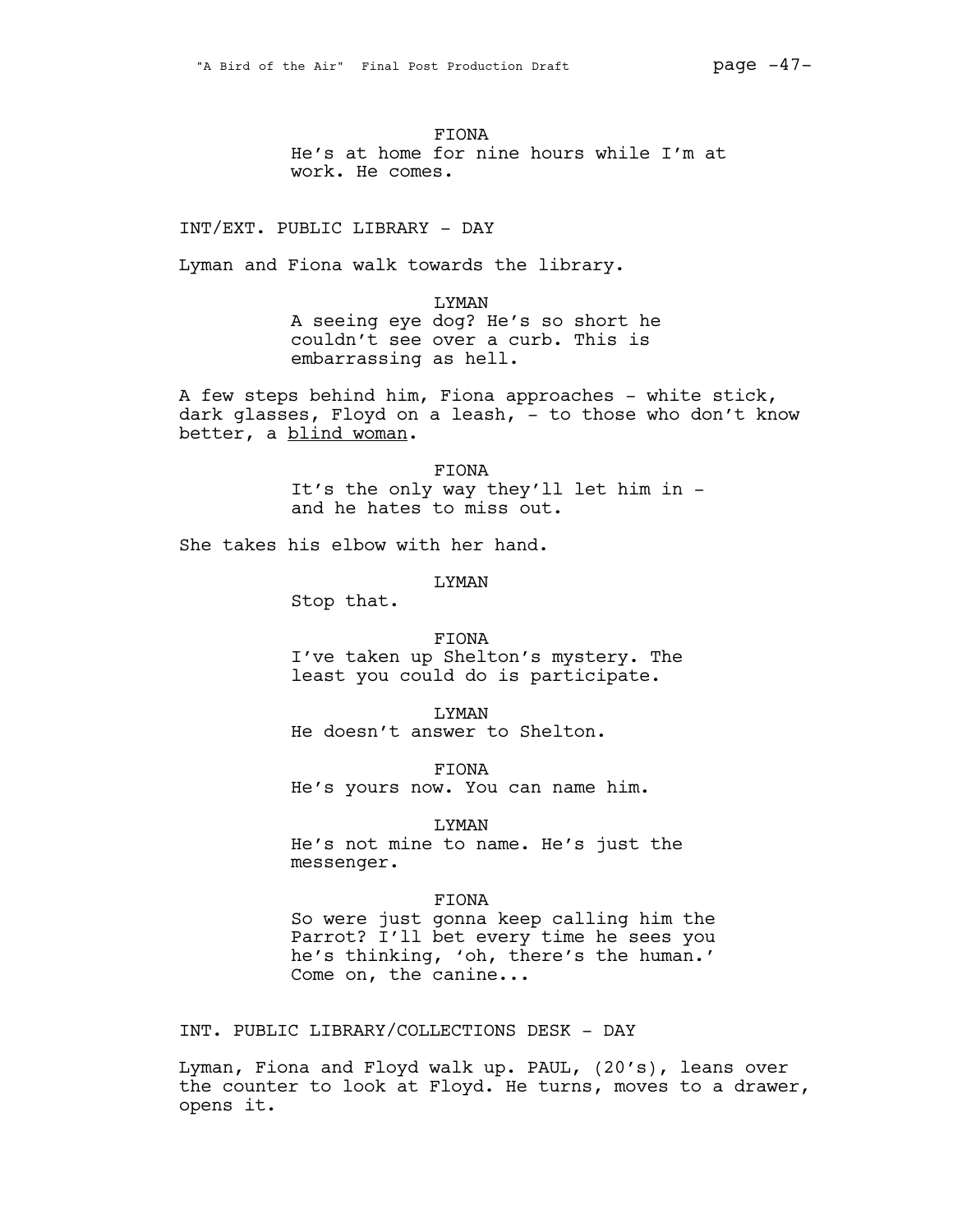### LYMAN

He's calling security. I'm going to be handcuffed again.

Paul closes the drawer. Paul signs to Floyd "sit" in ASL.

He leans back over the counter and drops a dog biscuit to Floyd. Floyd catches it in the air. Paul speaks with a slight hearing impaired accent.

> PAUL Good dog. Hi Fiona, back again?

FIONA Hi Paul, just those old phone books and census records this time.

Paul crosses to the other side of the desk for the census and phone books.

### LYMAN

Funny.

# FIONA You are so gullible.

PAUL returns, passes the books to Fiona. Lyman signs "thank you for all your help" to Paul, then leads FIONA away. Fiona's eyes linger on Paul's reaction.

> FIONA (CONT'D) I didn't know you... what did you say to him to make him look like that?

**T.YMAN** I told him your nipples were orange.

## FIONA

They are not!

INT. PUBLIC LIBRARY/TABLE - DAY

Floyd is lying asleep near Lyman's leg. Fiona and Lyman are looking bleary-eyed over a stack of PHONE books.

> LYMAN It's not in 1930.

FIONA It's not in 1931 either. Keep working forward.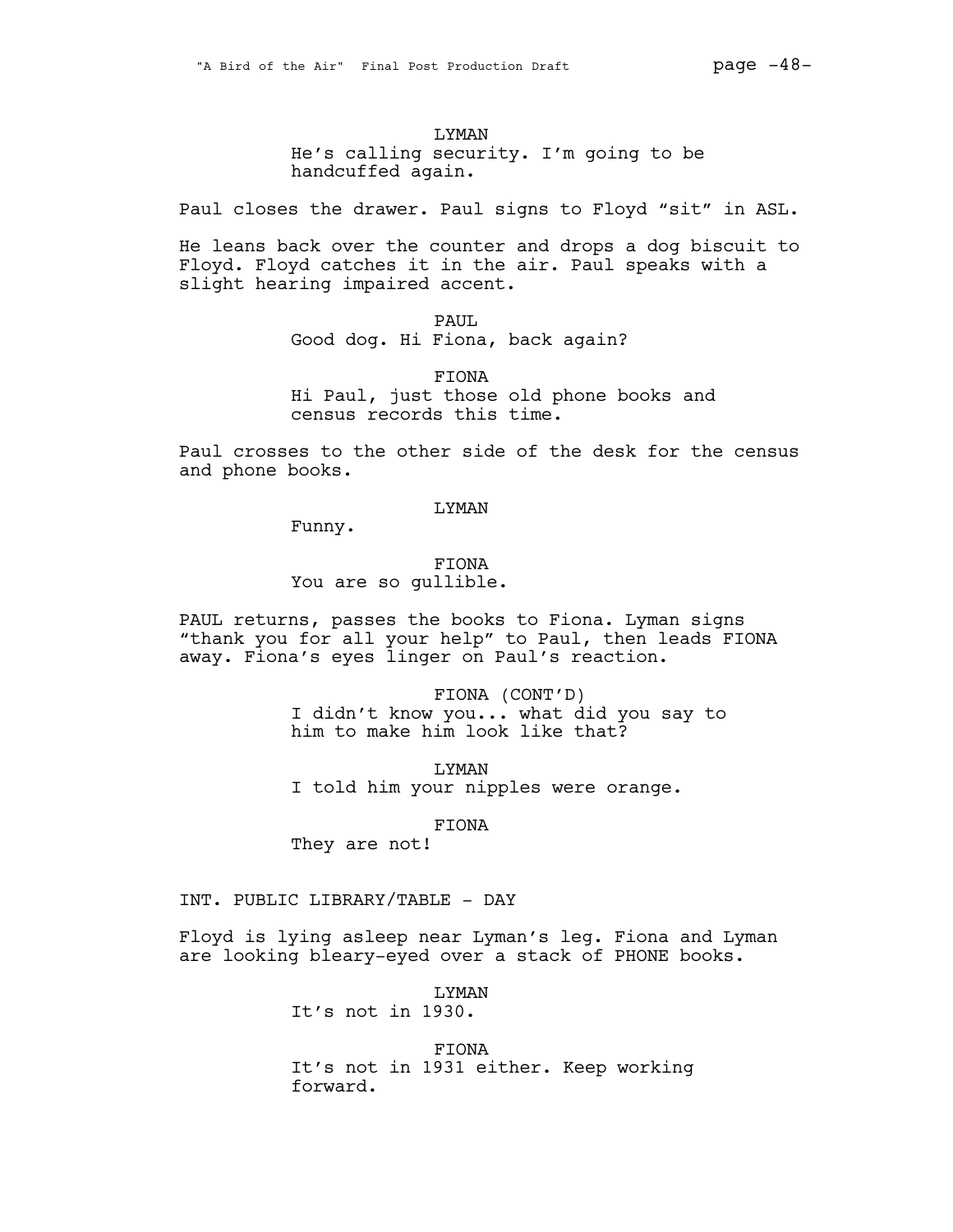Lyman reaches down and strokes Floyd's long ear. As soon as he touches the underside, Lyman jerks his hand away banging it on the underside of the table.

> FIONA (CONT'D) Did he just bite you ?

LYMAN No, I was just holding his ear and I felt a pulse.

FIONA Of course he has a pulse, you are so weird, Lyman.

INT. PUBLIC LIBRARY - DAY

Lyman approaches a young, attractive REFERENCE LIBRARIAN.

LYMAN Do you have any sections on the bible?

LIBRARIAN (smiling) The Bible Bible? Sure. Follow me.

At the table Fiona watches Lyman & the Reference Librarian as she points to a wall of shelves filled with biblical and religious reference books.

INT. PUBLIC LIBRARY/CENSUS RECORD SECTION - DAY

Fiona furiously leafs through books.

INT. PUBLIC LIBRARY/TABLE - DAY

Lyman returns to the library table with some books. Floyd hasn't moved. Fiona is full of the joys of success.

> FIONA M A 17. I found it. It was in the 1932 book. It belonged to a J. Campbell.

The Reference Librarian arrives, carrying a few books for Lyman. He takes them from her, sets them down.

LYMAN

Thanks.

Fiona smiles, but not her usual warm smile. The Librarian leaves.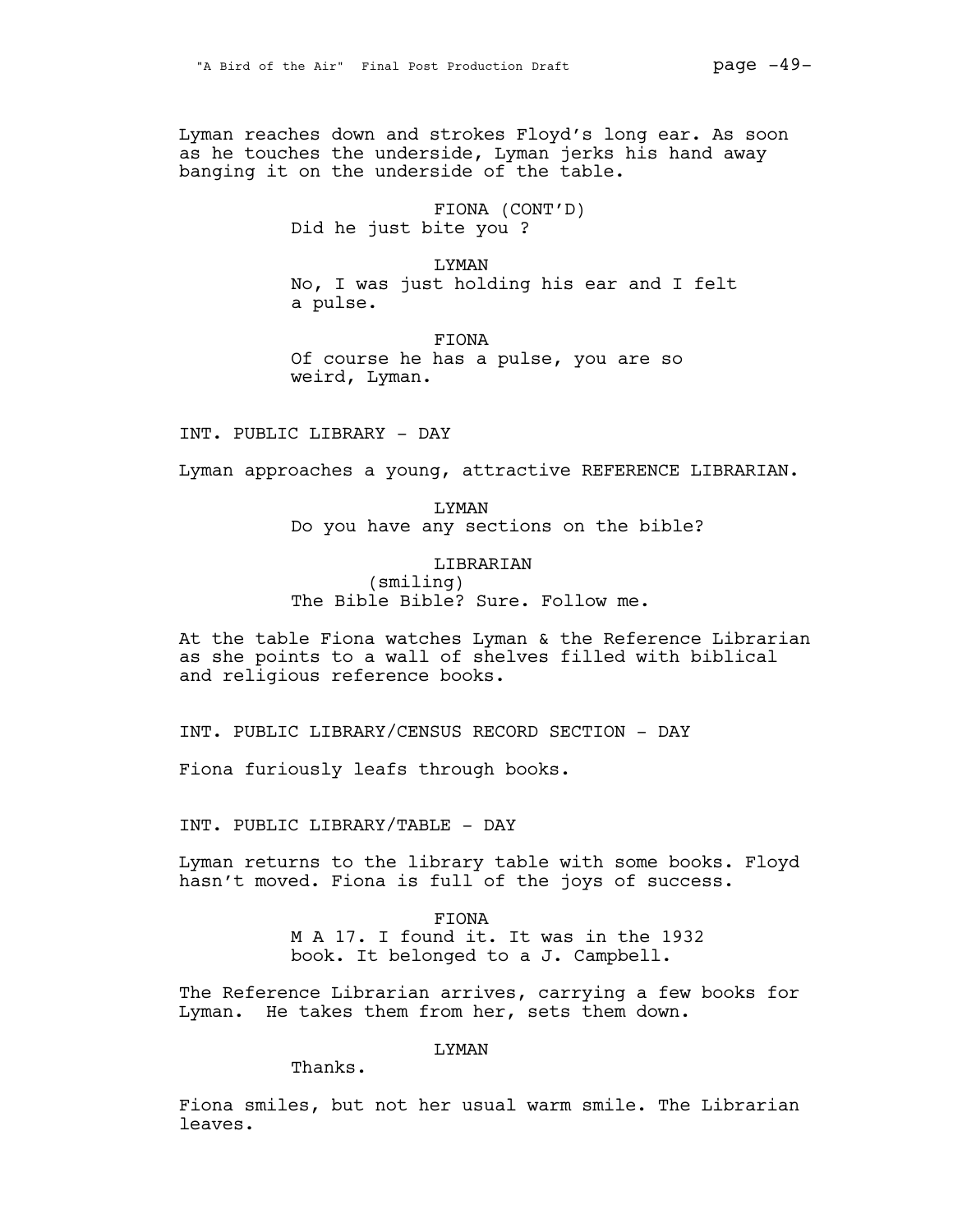LYMAN (CONT'D) So we just need to check the current phone books for relatives.

### FIONA

# Way ahead of you, Dr. Watson.

She hands him several photocopy pages.

FIONA (CONT'D) There's two pages of Campbells and a whole column of J's, fifty at least.

LYMAN That's OK. I'll call them all.

FIONA No, that's ok. Let me, you sleep all day.

He indicates his Bible books on the table to Fiona.

LYMAN Can you check these out for me? I don't have a library card here.

FIONA You're all alike.

### LYMAN

What?

She yanks Floyd up and heads over to the circulation desk.

INT. PUBLIC LIBRARY/COLLECTIONS DESK - DAY

Fiona is almost dragging poor Floyd along. Lyman tries to catch up to her.

LYMAN

Why are you acting so hostile towards me, out of nowhere?

Fiona slams her library card down on the counter. There's no one there.

# FIONA

(screaming) Can I get some service over here, please? (turning to Lyman) You're always looking for something new, something else, something other than what's right in front of you.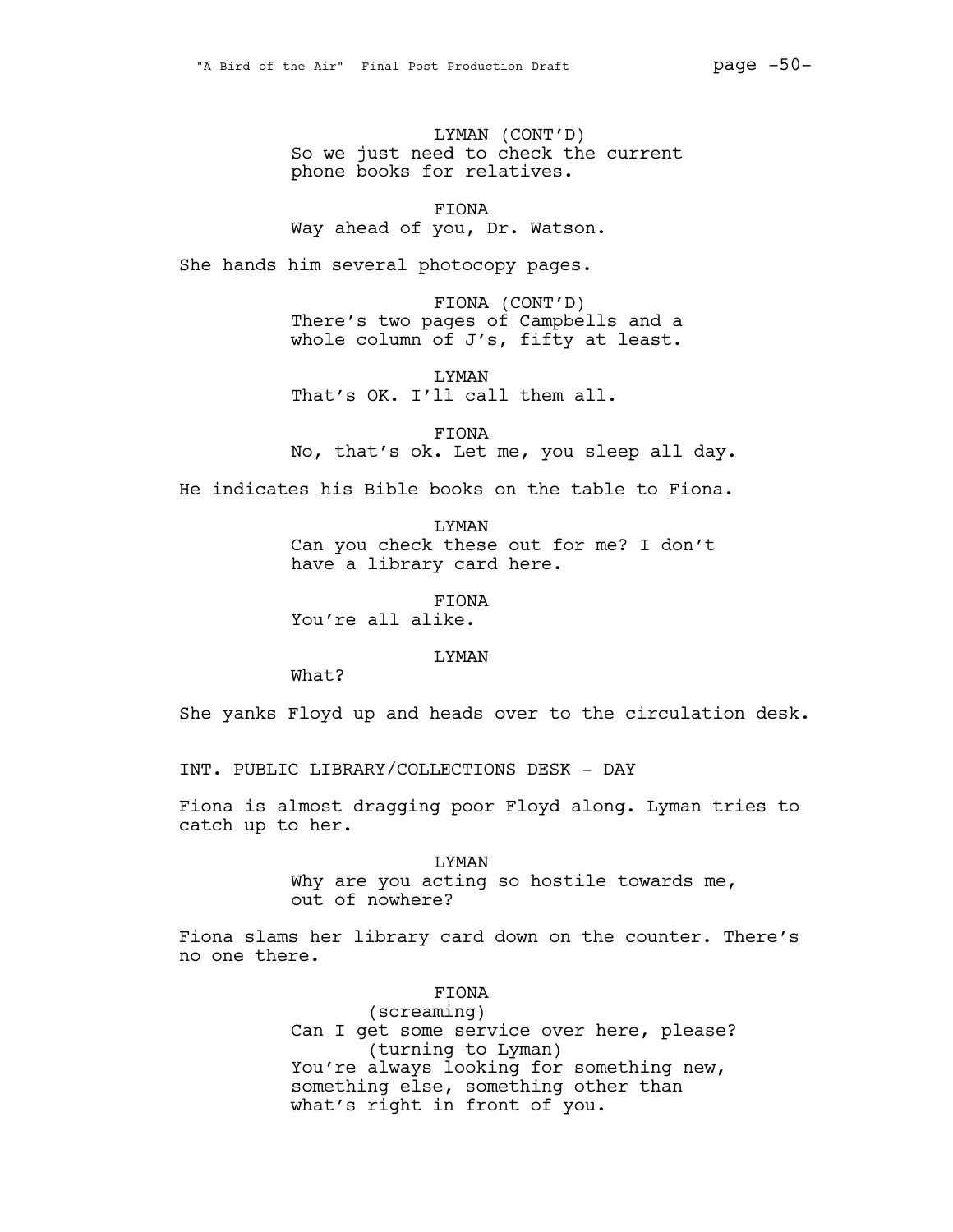She slaps the desk with her cane.

FIONA (CONT'D) Can I get some tiny hint of servility over here?

Heads turn. Lyman proceeds out the door.

EXT. PUBLIC LIBRARY - DAY

Lyman is waiting outside. Floyd ambles up, dragging his leash. He sits beside Lyman.

# LYMAN

(to Floyd) Tough to handle these wild mood swings, huh? Here she comes, act like it never happened.

Fiona backs out of the doors, books cradled in her arms.

Fiona dumps the books into Lyman's arms.

### FIONA

Here. Be sure to return them. Don't rip them, Don't dog ear them, don't tear them, don't spill anything on them. They're in my name. I'm sorry, it's just a release, screaming in other peoples libraries. Come on, Floyd. Come on. You love me.

INT. CLASSROOM - DAY (AFTERNOON)

Lyman is asleep at his desk during class. Professor Paquet approaches him as he sleeps.

> PROFESSOR PAQUET Next time bring a pillow.

Lyman is startled awake. He sheepishly looks around and wipes the drool from his mouth as the other students laugh.

EXT. DINER - NIGHT

Establishing shot of Diner.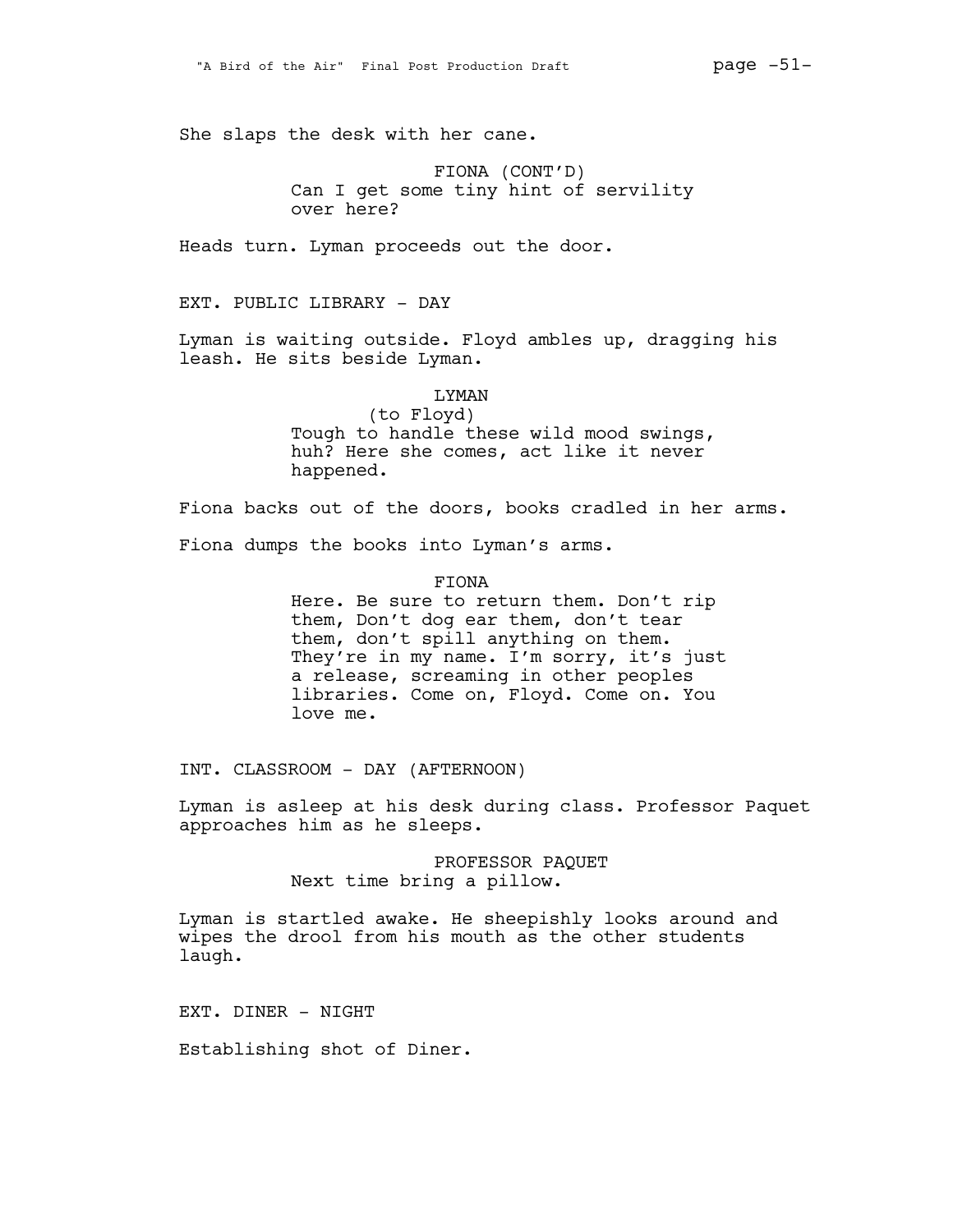#### INT/EXT. DINER - NIGHT

Lyman sits eating alone at a table, reading a book.

### EXT. HIGHWAY - NIGHT

Lyman is working with a wrench at a rest stop atop his truck. The Red Mustang drives by him and pulls over ahead of him.

Lyman hops into his CPV, fires it up. He drives up and pulls up behind the Red Mustang.

EXT. HIGHWAY - NIGHT (CONTINUOUS)

Lyman pulls up behind the car. A BEARDED MAN, middle-aged, is holding a tire iron and glaring at the immaculate car.

He draws a deep breath and with a tire iron smashes the passenger side rear view mirror, then moves to the front of the car and starts shattering the headlights, and then begins raining blows down on the hood, all the time ranting and screaming:

# BEARDED MAN You worthless piece of shit. Useless sorry ass piece of stinkin' garbage. I hate you, you son of a bitch...

He moves to the rear left wheel and smashes the hubcap. He pauses for breath when he spots Lyman heading toward him. The bearded man raises the tire iron to his shoulder. Lyman takes a gun out of his jumpsuit pocket, lets it hang at his side.

The man lowers the iron to his waist.

BEARDED MAN (CONT'D) Go ahead, shoot. You'd be doing me a favor.

LYMAN I don't want to shoot you, sir.

BEARDED MAN Not me, you idiot. Shoot the god damn car.

Lyman looks at the car, back at the man.

BEARDED MAN (CONT'D) This damn car is killing me.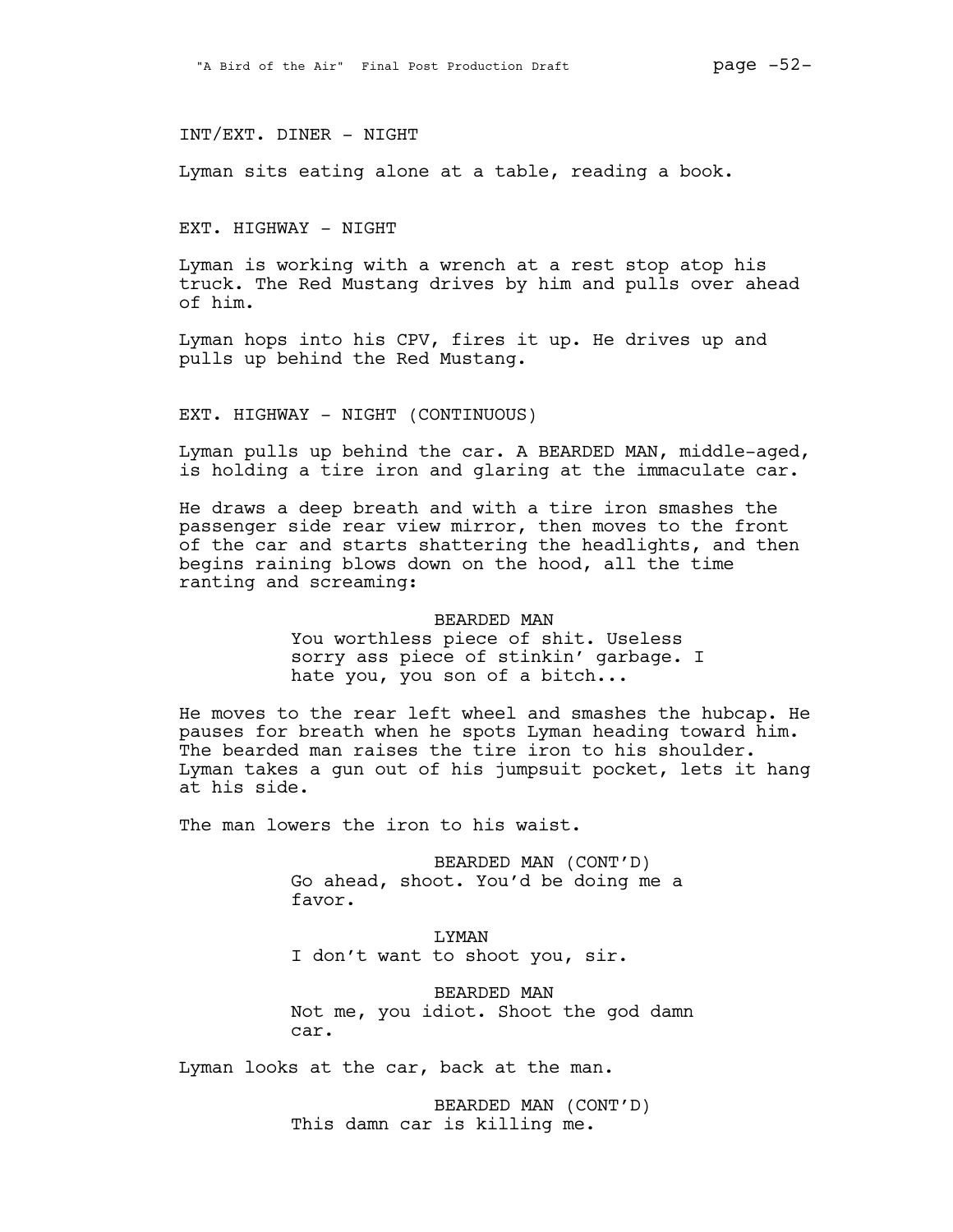Lyman looks more carefully at the man, looks back at the car.

> BEARDED MAN (CONT'D) Shoot the car. Please. Please.

Lyman scans the empty highway, slowly lifts the revolver, squeezes off one round, shattering the rear window.

> BEARDED MAN (CONT'D) Yes! Thank you. Thank you. Again!

Lyman moves around to the side of the car. He shoots again, the bullet exploding the tire.

> BEARDED MAN (CONT'D) Yes. Beautiful. Now me.

> > LYMAN

No, no. It's my gun.

Lyman pulls the trigger again and shatters the driver side rear view mirror. Finally he shoots the hood for good measure.

# BEARDED MAN Thank you. Thank you. Yes!

The Bearded Man drops the tire iron to the concrete. He looks suddenly drained, and relieved. A chuckle escapes as he smiles.

INT/EXT. LYMAN'S CPV/HIGHWAY - NIGHT

Lyman sees broken reflector lights along the guardrail and spots some skid-marks that lead into the grass. He pulls over and fires his lights on.

He rests his forehead on the wheel, takes a deep breath, looks up. Lyman knows that it's a wrecked car.

> LYMAN (grabbing his mike) 140, this is 190. I've got a wreck at mile marker 92. Send an ambulance.

> > **TOM**

Copy 190.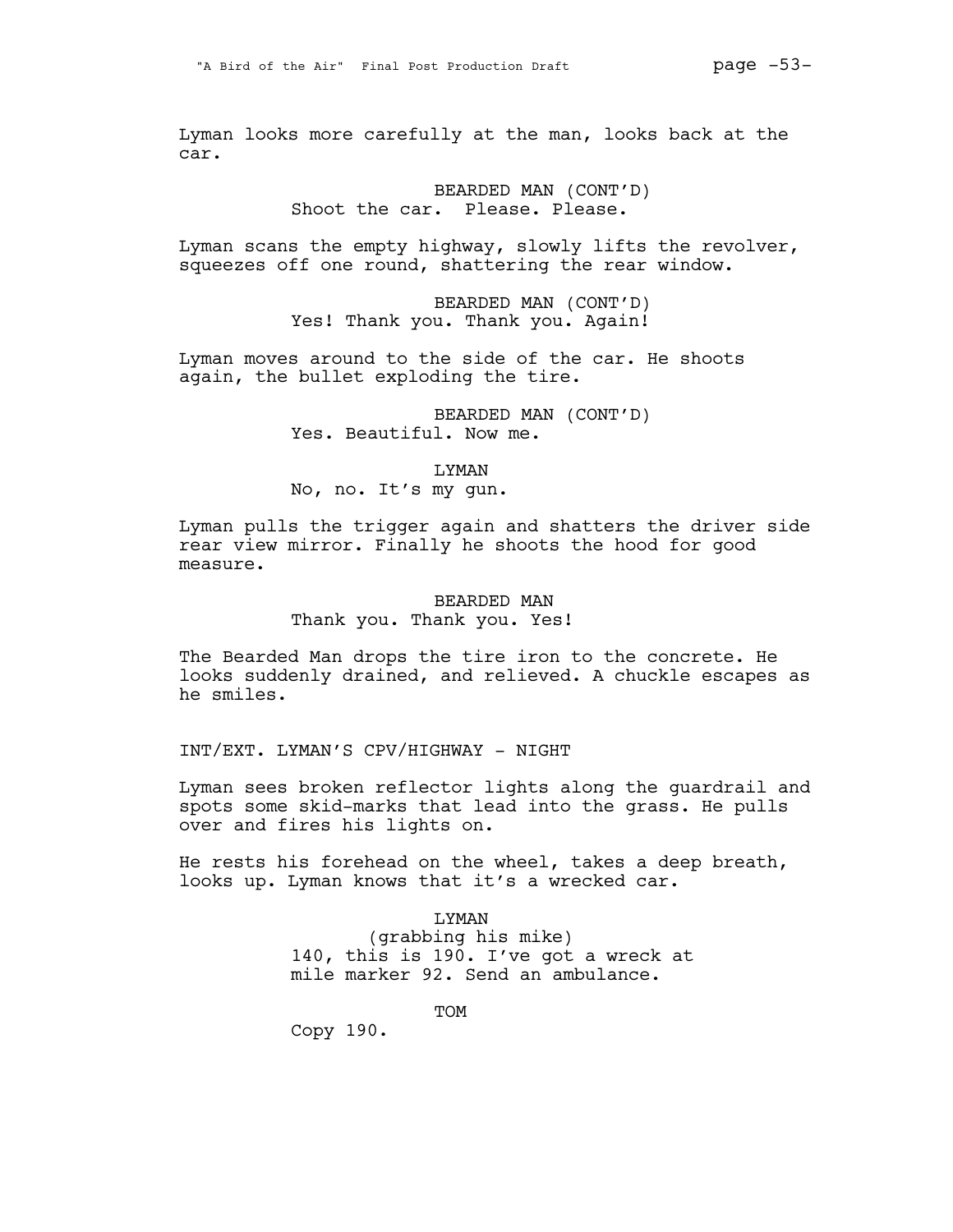EXT. HIGHWAY/CAR CRASH - NIGHT

Lyman runs down the shoulder, raking the darkness with his flashlight. His shoes tread on shards of glass. Car trim, a spilled suitcase, clothes, shoes and make-up are spread out.

Lyman looks at the crushed car down in a ditch... Lyman moves closer to the car, flames begin to lick the hood, he spots the body of a YOUNG MAN pinned down in the wreckage. He drags the man out from under, but a pulse check quickly tells him that the crumpled man is dead.

Lyman's flashlight beam strikes a tiny hand under a pile of blood stained clothes. He drops to one knee, reaches out, places a thumb on the tiny wrist. Lyman's head drops. He's gone.

A FAINT VOICE CRIES OUT. Lyman's flashlight sweeps across the grass... nothing. He rushes up the embankment. A BEAUTIFUL YOUNG WOMAN is sitting propped up against the guardrail, her head drooping forward.

Lyman cradles her, lifts her bloody face.

LYMAN It's okay, it's okay.

She tries to speak. Lyman can't hear her. He cups her head in his two hands, lowers his ear to her lips. We don't know what she says. Lyman looks back into her remarkably beautiful face.

> LYMAN (CONT'D) I'm fine, I'm fine.

She is peering deeply into his eyes, nods imperceptibly, a bubble of blood appears on her lips as she dies.

EXT. HIGHWAY/CAR CRASH - DAWN

Lyman cradles the dead woman in his arms. In the distance the ambulance is finally arriving.

COLLEGE/LIBRARY/STUDY CARRELL - DAY (LATER)

Lyman sits at a hidden carrel, his homework spread out on the table. Fiona comes across him - he's a little startled.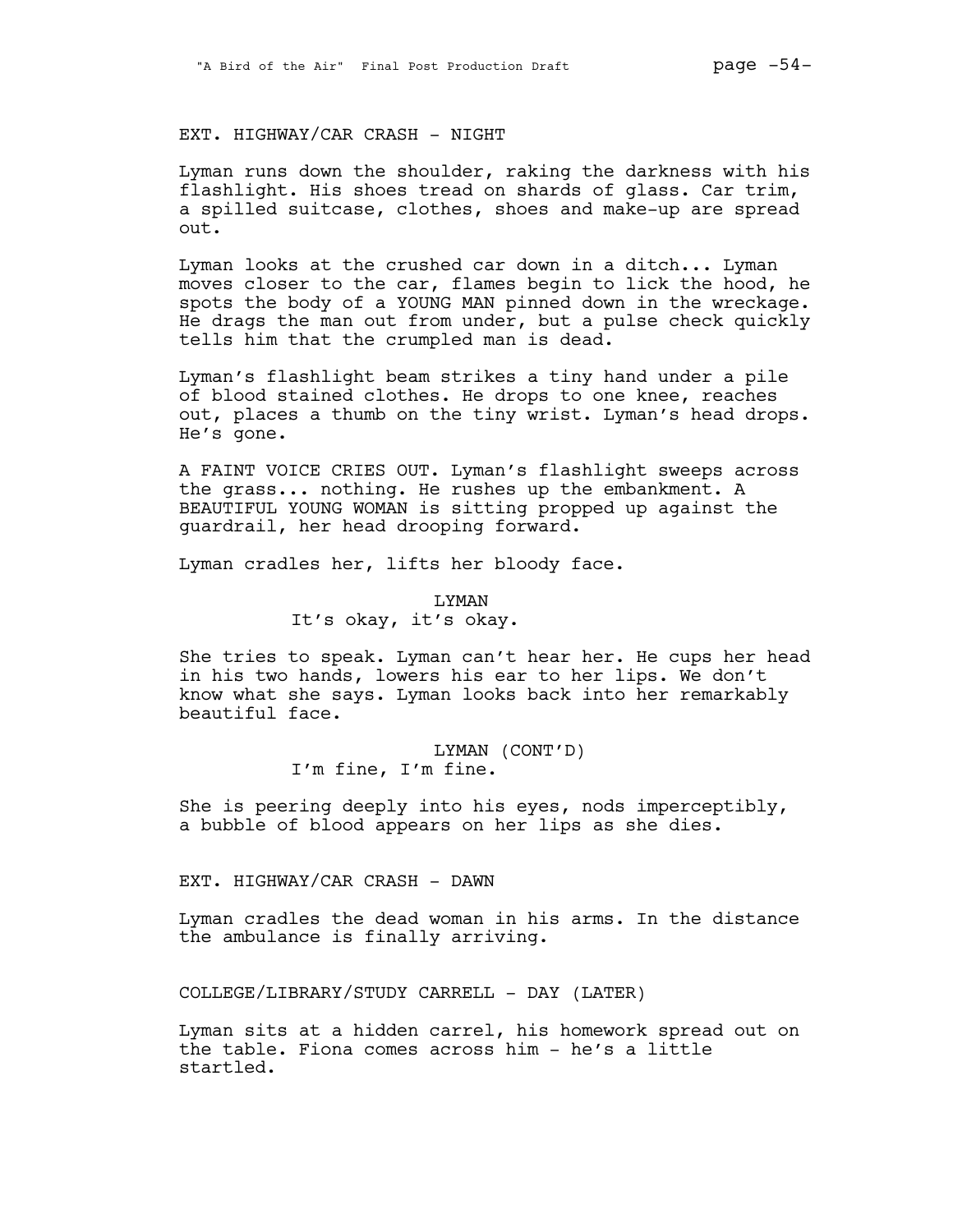FIONA What are you doing here? I've been looking all over for you.

#### LYMAN

I've got a deadline. I need to keep my head down.

She gives him a printed email.

FIONA

Well, here - Mrs. Blair from the Home emailed. It's Charles Ballard's phone number. Ruby's son.

LYMAN

Thanks. You're amazing.

As he starts to read, Fiona scans the many empty carrels in the library.

> FIONA Were you hiding from me?

> > LYMAN

No, of course not, it's just quieter back here, that's all.

But Lyman isn't a great liar. She turns and leaves. Lyman realizes he's hurt her - he starts to tidy his desk quickly.

EXT. COMMUNITY COLLEGE/PARKING LOT - AFTERNOON (LATER)

Lyman rushes out of the doors in time to see Fiona speeding away in Sacajewea.

EXT. LYMAN'S TRAILER - DAY (MORNING)

Lyman sits on the steps of his trailer. He hasn't been to bed.

Lyman pulls out the printed e-mail Fiona gave him the night before, and dials the number.

> LYMAN Well, somebody in this town knows you. Hello, is this Mr. Charles Ballard?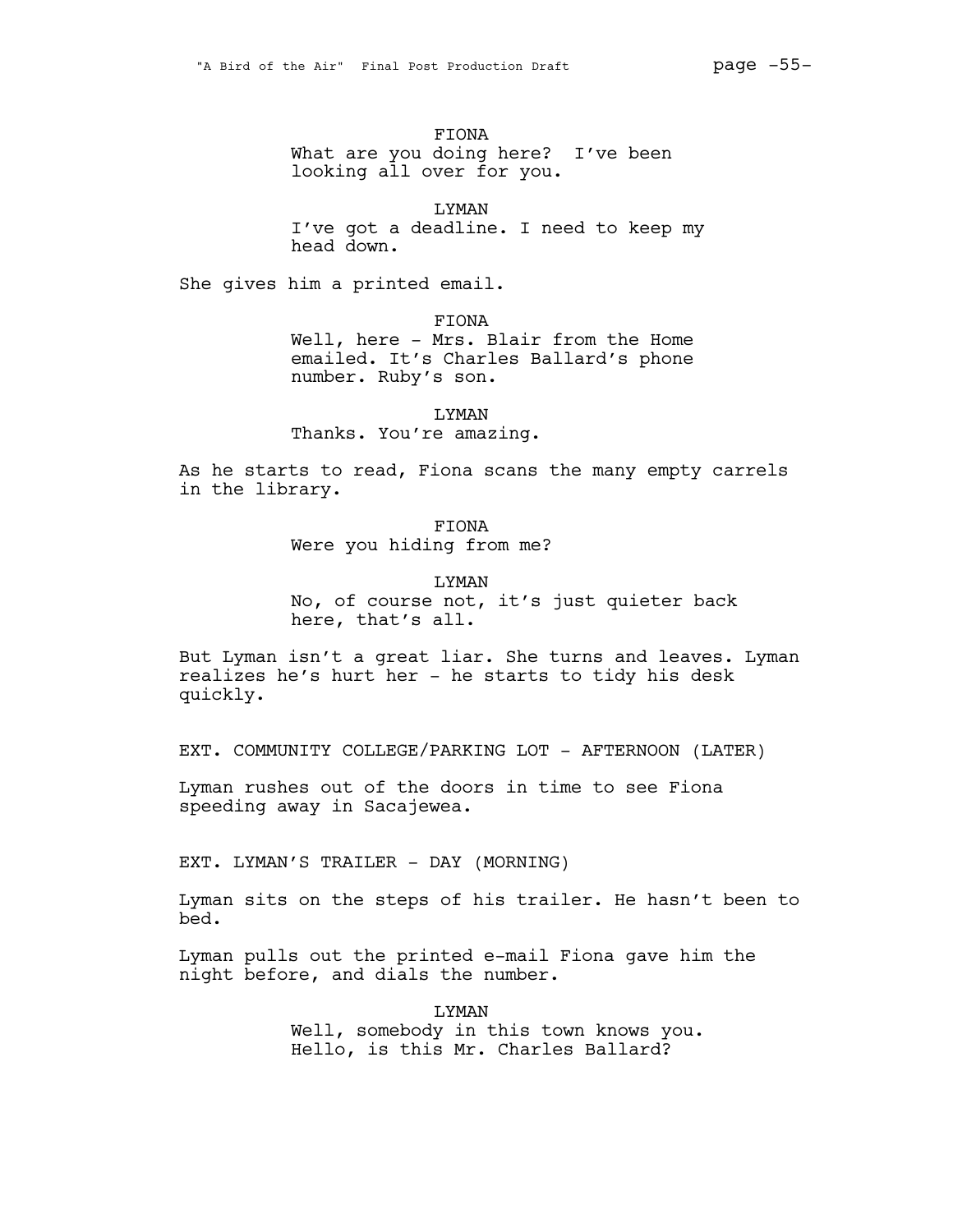EXT. CHARLES BALLARD'S HOUSE - DAY

Lyman steps from his truck. A man CHARLES BALLARD (late 50's) is watering houseplants on the porch. He looks up, stops what he's doing.

### LYMAN

Mr. Ballard?

CHARLES BALLARD You the parrot fella? Prepare to meet your maker.

EXT. CHARLES BALLARD'S HOUSE/PORCH - DAY

Mr. Ballard is watering his plants while Lyman sits on a bench.

### CHARLES BALLARD

Momma believed since you never really knew when you're really going to go, it was best to keep a clear conscience. Made for some pretty awkward conversations, I tell you. Some things a son should never know.

#### LYMAN

When did you buy the bird, Mr. Ballard?

### CHARLES BALLARD

We bought it for Momma for company after Daddy died in '79. That's when she had the stroke and that was when she and the bird went into Murray's Home.

LYMAN

Do you remember who you bought it from?

### CHARLES BALLARD

Yep. Sure do. He was being transferred out of state, so he couldn't take the bird with him. I've got some information on him if you'd like. I'll get it for you.

EXT. CHARLES BALLARD'S HOUSE/PORCH - DAY (MOMENTS LATER)

Ballard brings out a Veteran's Reunion folder, sits and opens it.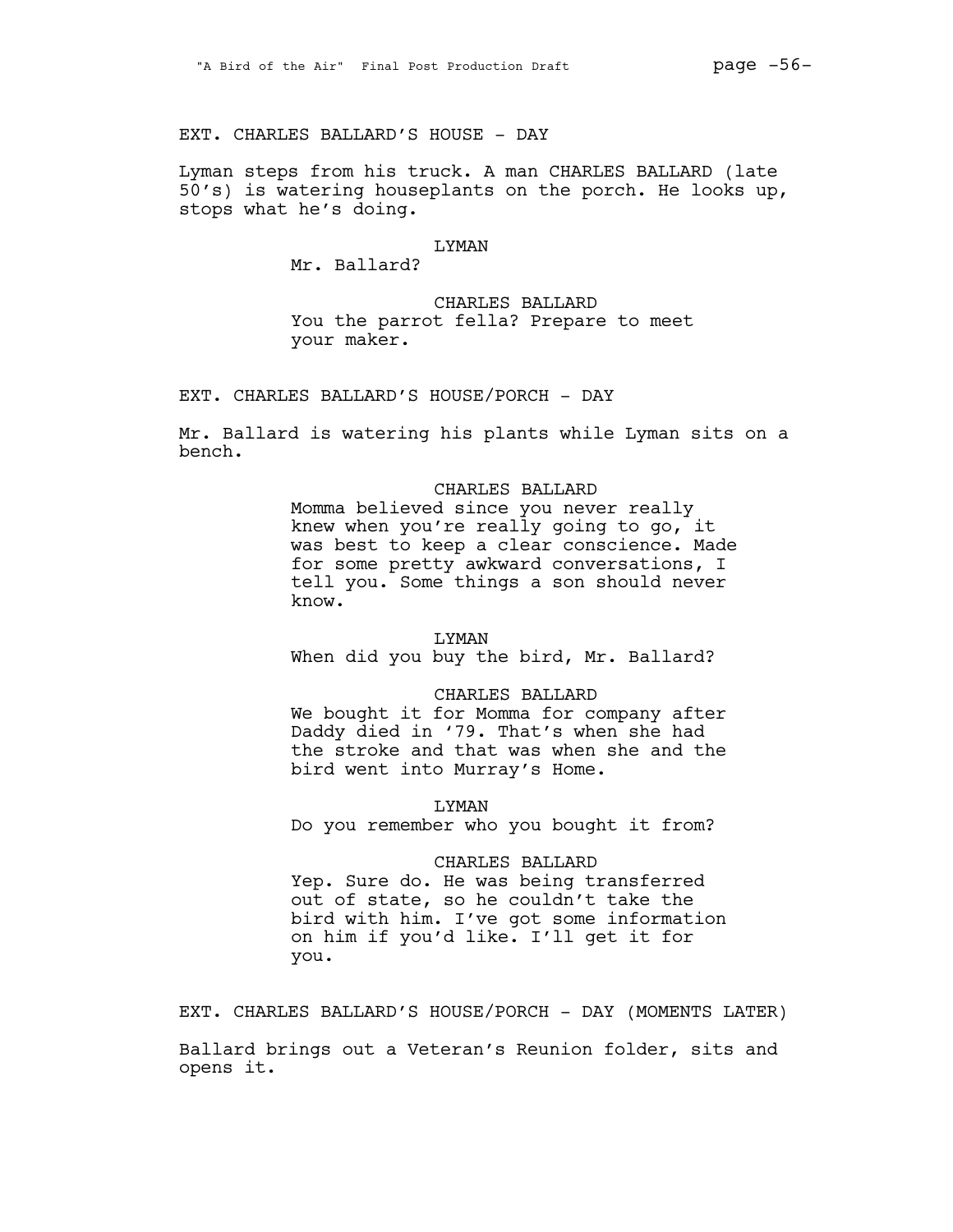CHARLES BALLARD That's him - Stowalski, Eli Stowalski. Seen him at a Screaming Eagles reunion about four years ago.

LYMAN Nice to see him after all those years?

CHARLES BALLARD Naw. He was always a total asshole.

INT. STOWALSKI'S HOUSE/DEN - DAY

# LYMAN (V.O.) Hello, Mr. Stowalski? This may seem strange but I'm calling about a bird. It's the parrot you owned, Mr. Stowalski, back in the 60's.

STOWALSKI What? What are you talking about - that thing should have been dead years ago...?

INT. LYMAN'S TRAILER - DAY

Lyman is talking on his cell. He stands before a celotex board. On the board is a map covered with information about the parrot - dates, names, pictures of the parrot, sayings.

> LYMAN No, sir, it's him all right. Mr. Ballard confirmed it.

INT. STOWALSKI'S HOUSE/DEN - DAY

STOWALSKI Ballard? That asshole? What would he know?

INT. LYMAN'S TRAILER - DAY

LYMAN

Did you teach him anything in particular, Mr. Stowalski?

STOWALSKI (V.O.)

Who, Ballard?

Stowalski is shouting - obviously a little deaf.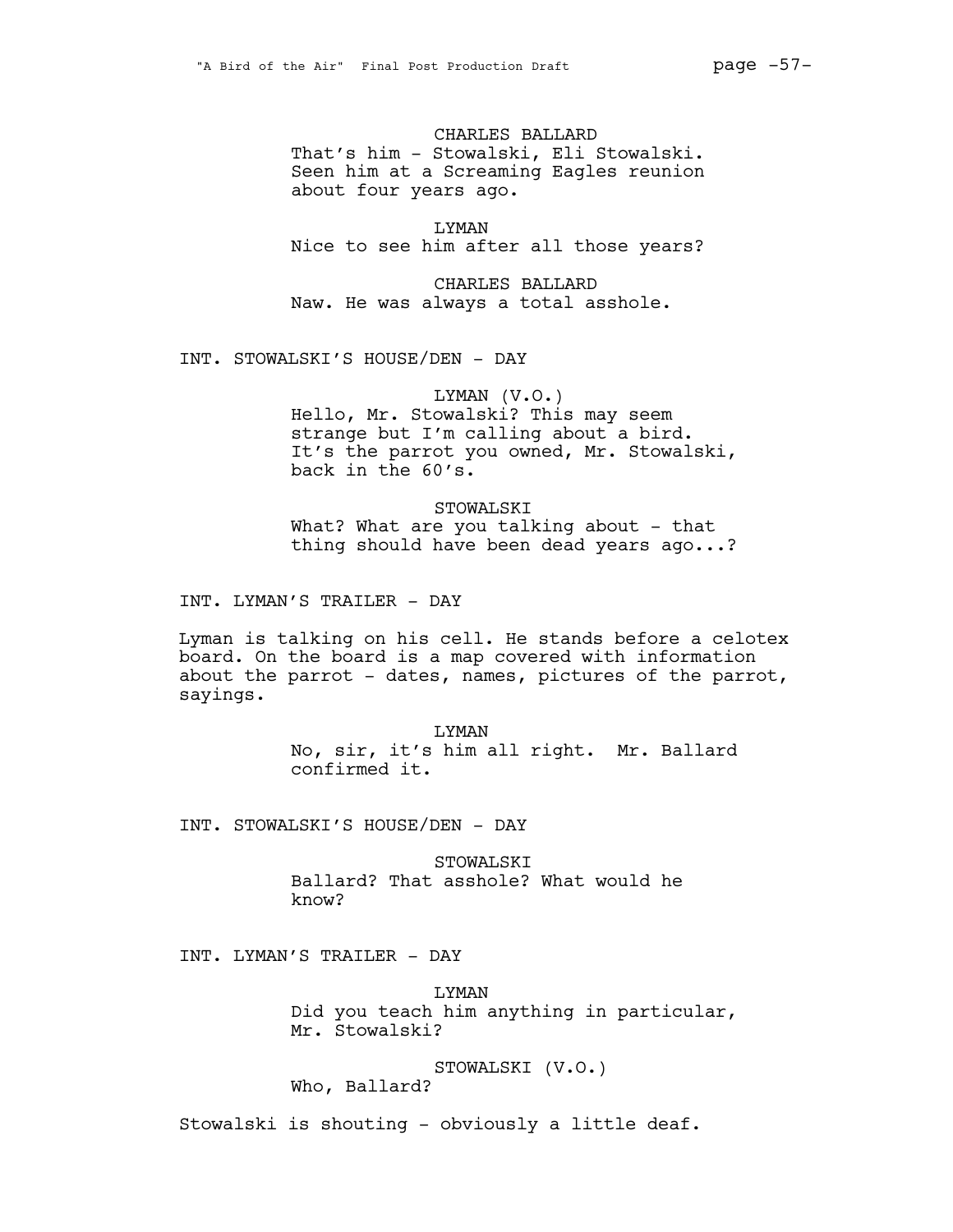# LYMAN

# No, sir. The parrot.

STOWALSKI (V.O.) Sure did. I painted his head white...

INT. STOWALSKI'S HOUSE/DEN - DAY

STOWALSKI ...with shoe polish, I was an instructor with the 101st Airborne - 'screaming eagles' you know?

INT. LYMAN'S TRAILER - DAY

STOWALSKI (V.O.) So I taught him to say 'I'm an Eagle'. The boys in the flight ready room would rub his cage before flying,

INT. STOWALSKI'S HOUSE/DEN - DAY

# STOWALSKI

...for luck. Gave them some confidence, a feeling of self worth you know, like we were all in it together.

INT. LYMAN'S TRAILER - DAY

LYMAN Do you remember where you bought him?

STOWALSKI (V.O.) From the paper. Damn thing cost me 50 bucks, back when that was real money.

Lyman knows now to shout.

LYMAN You recall when that was?

STOWALSKI (V.O.) Let's see. I was just transferred, yeah, so, musta been early June 1968. That's all I know. Good luck.

# LYMAN

Thank you.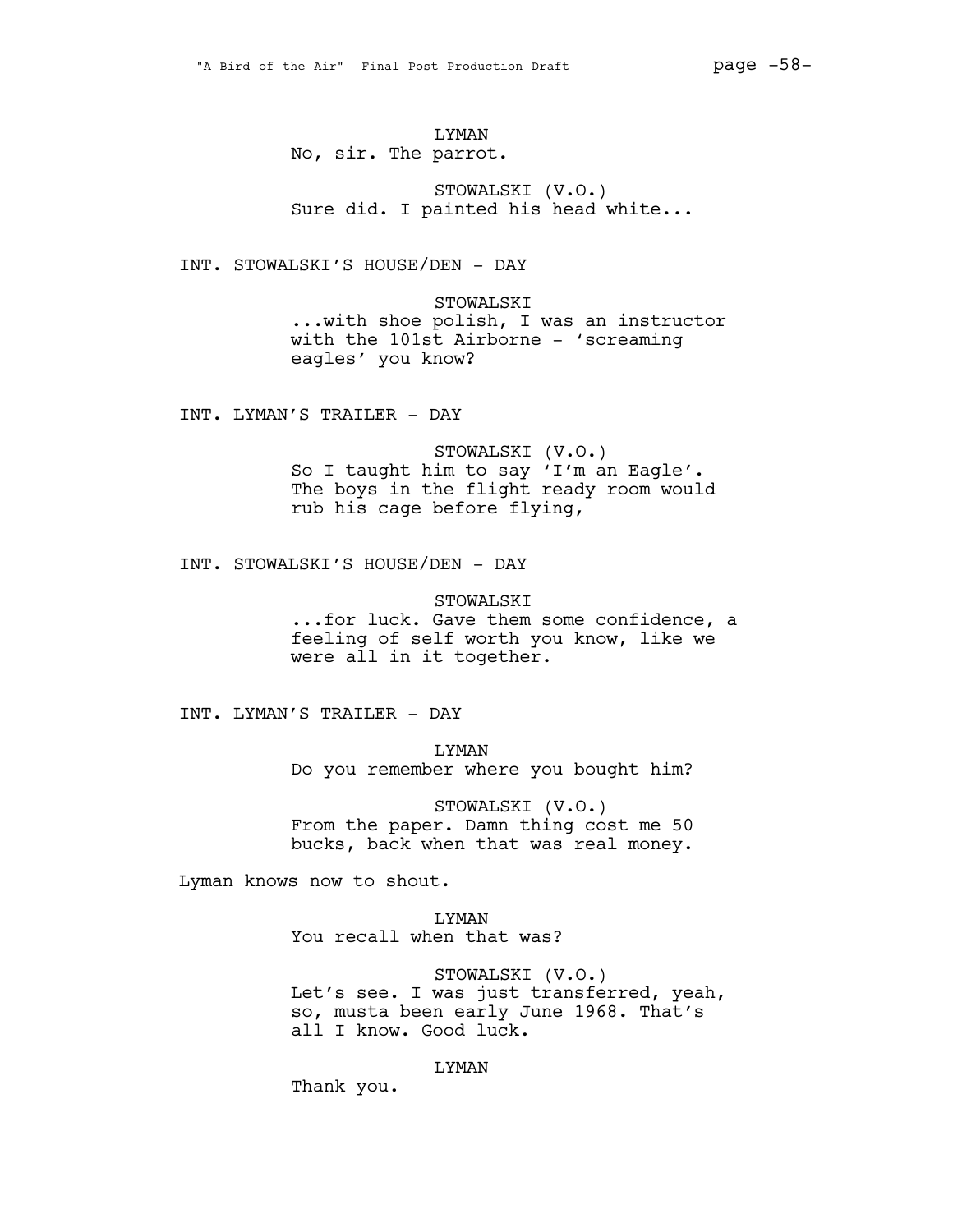INT. STOWALSKI'S HOUSE/DEN - DAY

STOWALSKI

Asshole.

INT. LYMAN'S TRAILER - DAY

Lyman looks up at the parrot.

LYMAN Screaming eagles, huh?

Lyman salutes the parrot.

PARROT

I'm an Eagle!

INT. PUBLIC LIBRARY/MICROFICHE ROOM - DAY (AFTERNOON)

On the Microfiche machine, old newspaper classified ads scroll up the screen. Lyman squints as he scans. He finds what he wants, frames it up, then hits the 'print' button.

A page slides out: **For Sale Parrot \$50 w/cage: D. Weber, 85-3833.**

INT. LYMAN'S TRAILER - DAY

Lyman pins the ad to a celotex board that's attached to his wall.

He's taped out a grid, from 19?? to the present day, showing the bits of information he now has - 'ELEANOR REEVES', MURRAY'S RETIREMENT HOME', 'RUBY BALLARD', then way back in the 1930's, 'MA17'. His grid is frustratingly empty in the middle.

He has his cell to his ear. We hear the sound of a phone dialing, and then Mrs. Weber's voice is heard on the answering machine.

> ANSWERING MACHINE (O.S.) No-one is home. Please leave a message.

He deliberates, then goes for it:

LYMAN

Hi... I'm not sure if this is the right number... uh... but I'm calling about a parrot you sold... in the 60's... Anyway, I own it now and.... eh...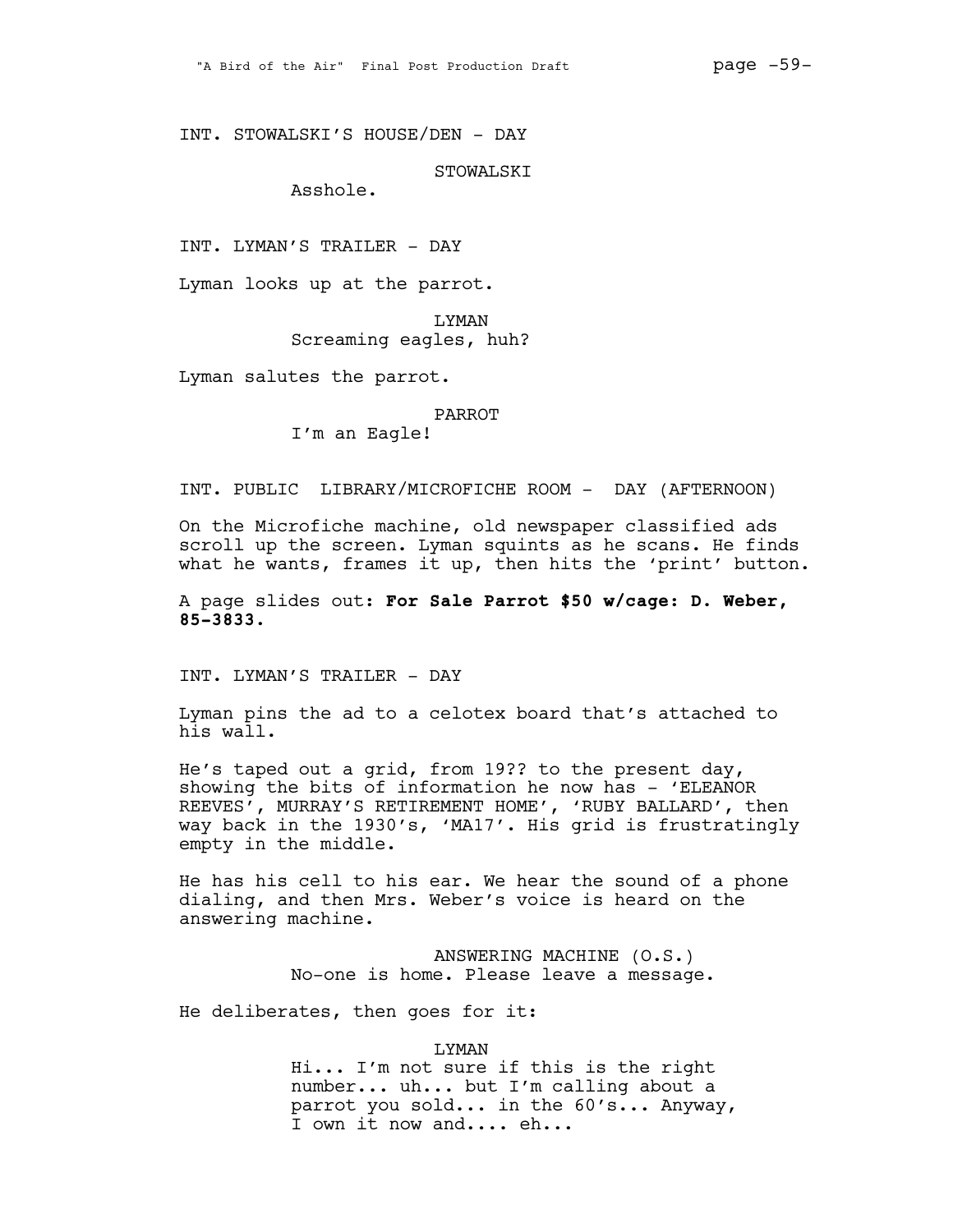I'd really appreciate if you could call me at 555-0115. (he goes to hang up, then) My name is Lyman, L.Y.M.A.N. Thank you.

THE PARROT Prepare to meet your maker!

Lyman looks to the Parrot, notices it pluck a feather and drops it to the floor, where more sad feathers lie.

INT. VETERINARIAN EXAM ROOM - DAY

DR. REYNOSA (early 30's, Latina Woman) shuts the door to the cage. The parrot inside, has a plastic collar around its neck.

> DR. REYNOSA Parrots thrive on contact. Feather plucking is often associated with loneliness. Have you thought about getting him a mate?

> > LYMAN

No, this guy's pretty ancient - sex would probably pop his heart like a balloon.

Dr. Reynosa looks squarely at Lyman, as the bird tries to squirm out of the collar.

DR. REYNOSA

Well, I don't know about you, but I'd say it's a better way to go than dying bald and alone.

EXT. FIONA'S APARTMENT - DAY (MORNING)

The door swings open. Fiona stands there in red flannel pajamas.

LYMAN

Why do you do that? You didn't look through the peep hole.

Floyd steps over the threshold, rises up on his hind legs and flops his two broad front paws on Lyman's kneecaps.

> FIONA It's none of your business how I open my door.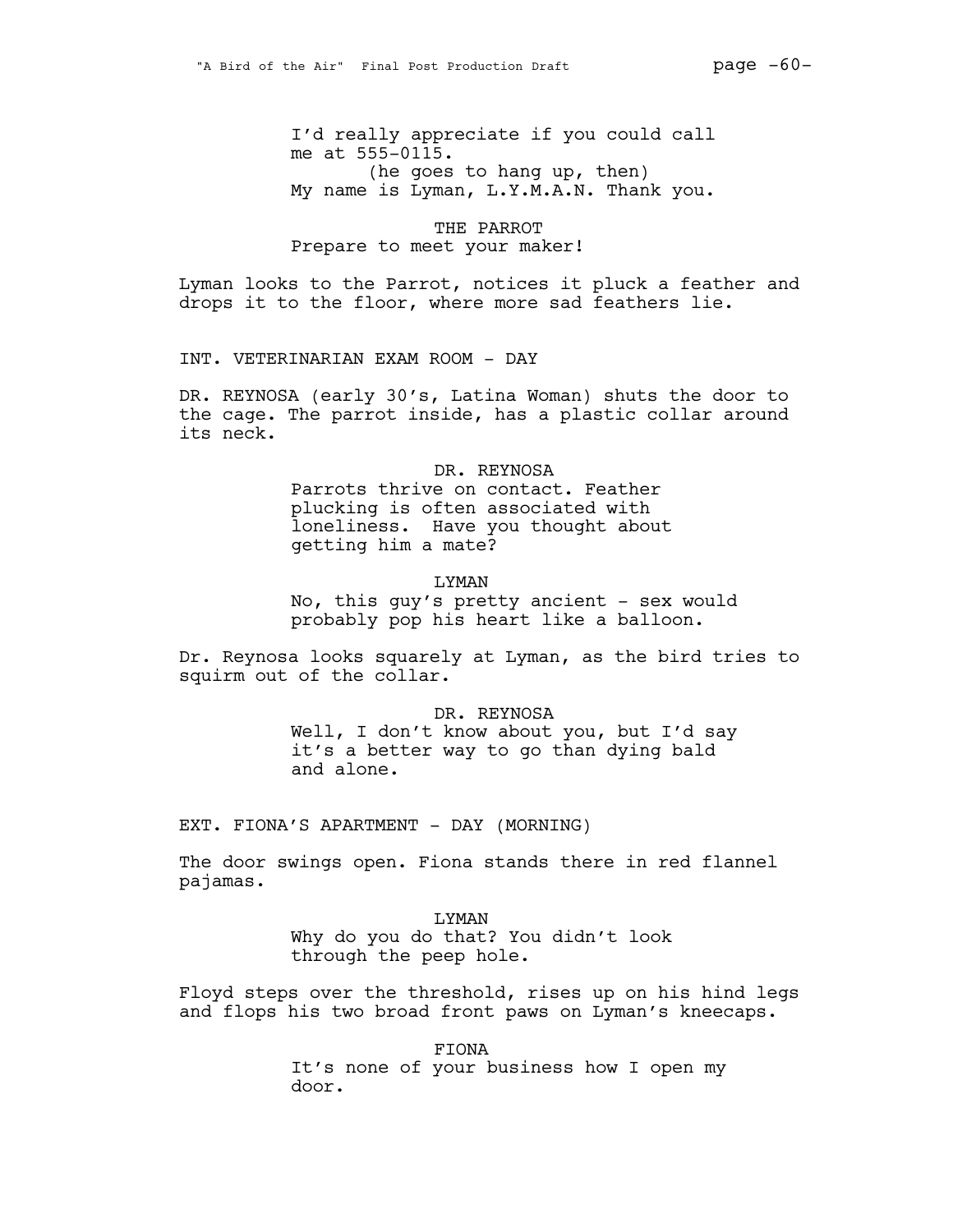# LYMAN

It's just not safe, that's all.

FIONA

Look, just because I'm not afraid of my shadow is no reason for...

The apartment door across the breezeway opens. John, in a grey suit and mauve tie steps out, briefcase in hand.

JOHN

Hey, is everything okay here?

She looks at Lyman, then back to John.

FIONA

Hey John, yeah, everything's fine.

JOHN

What Sacajewea break down again? Cause I can give you a ride?

FIONA Oh no, she's great, but I would love a ride in your new car some time.

JOHN

Yeah, sure thing, babe. I can give you a ride any time you want.

They watch John unlock a new black sports car. He looks back at Fiona with a smile, gets in.

> LYMAN That's a very unsafe color.

collar of his shirt?

FIONA

You're a very unacceptable person. He just got a promotion and he bought a car he's wanted for years.

LYMAN Did you see that tie puking out of the

FIONA Oh who made you the Fashion Police?

Floyd is staring up at Lyman as if waiting for an answer.

LYMAN I came to apologize. I should have told you I was there.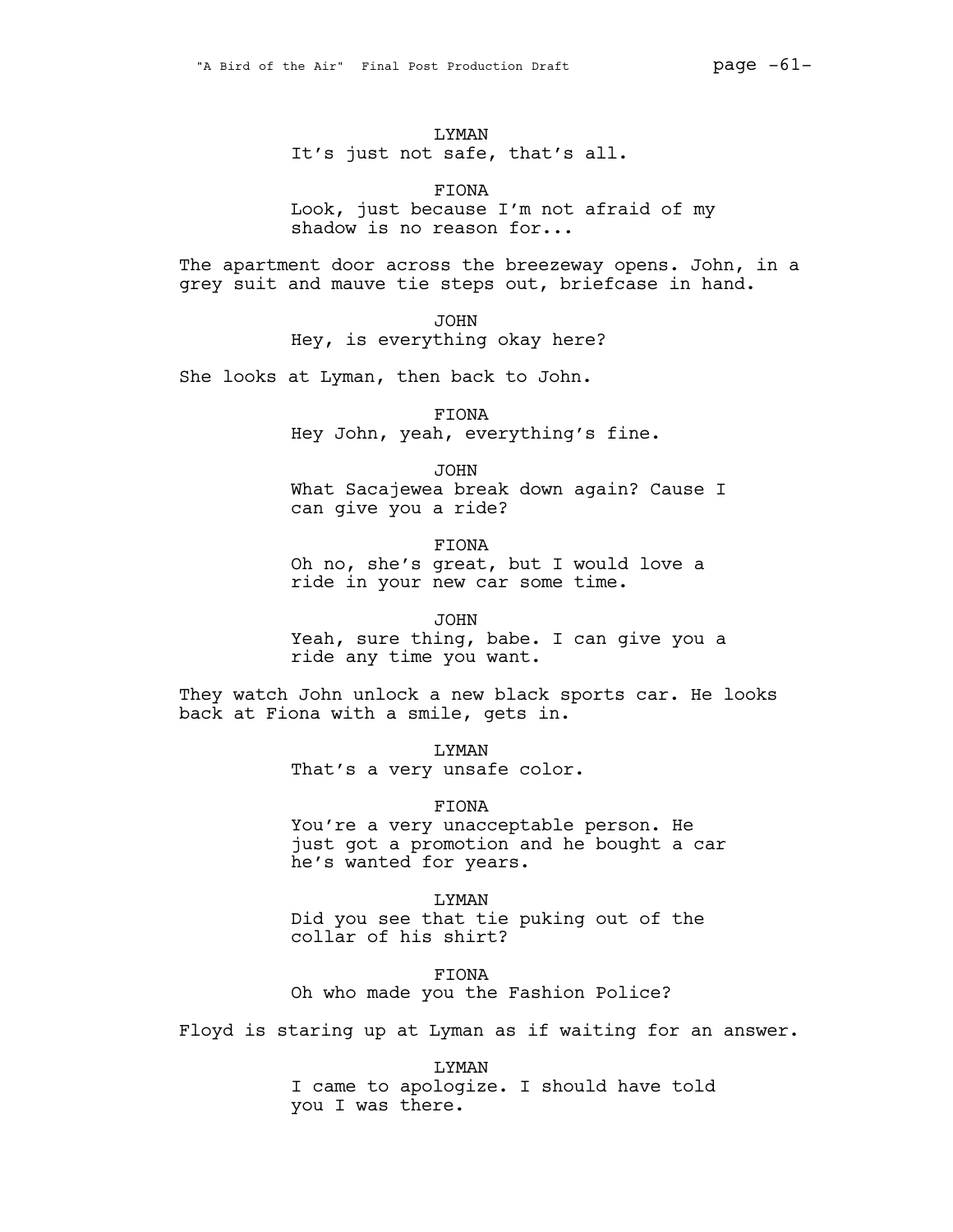I'd just been given all this homework I'd missed and... I brought a present...

FIONA I hate all that flowers of forgiveness crap.

LYMAN It's for your dog. It's got these reflective studs on it.

#### FIONA

Just like you...

He bends down so that he's eye level with Floyd and pulls out a reflective collar, the same color as Lyman's vest. Lyman puts the collar around Floyd's neck.

> FIONA (CONT'D) His name is Floyd, and just because he accepts your gift doesn't mean I forgive you.

#### LYMAN

(to Floyd) In that case, would you go out with me?

No response.

LYMAN (CONT'D) (to Fiona) How about you?

### FIONA

I can't. Remember? Our schedules are so opposite. It would either have to be early in the morning or really late at night.

LYMAN

Then come to work with me. Tonight? I'll pick you up. But Floyd can't come.

FIONA

He sleeps a lot anyway. Are you serious? I can come?

He nods.

FIONA (CONT'D) God, that is so cool!

She steps over and gives Lyman a hug and a peck on the cheek and steps back inside.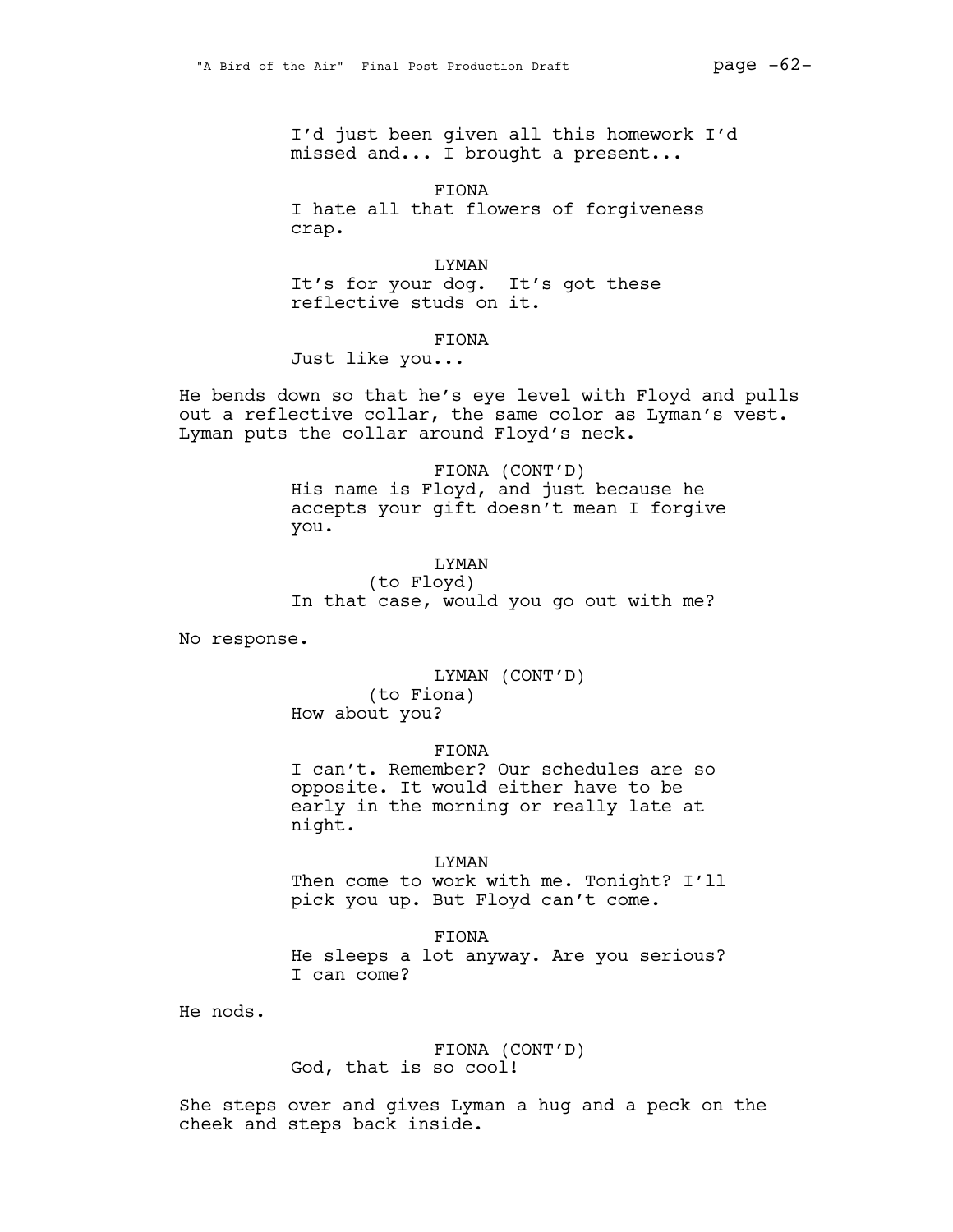# FIONA (CONT'D) Floyd get your butt in here.

INT. COMMUNITY COLLEGE/LIBRARY/RETURNS COUNTER - DAY

Lyman approaches the front desk. Lyman discreetly reaches into his carrying bag, removes an orange jumpsuit and slides it over to Fiona.

> LYMAN Change into this. I'll be back at 9.

# FIONA

Roger that.

**T.YMAN** And don't bend the visor on the cap. I like it the way it is.

INT/EXT. LYMAN'S CPV/COMMUNITY COLLEGE/PARKING - NIGHT

Lyman is sitting in his parked CPV. A hand raps the window.

> FIONA (O.S.) Howdy. Deputy Courtesy Patrol Officer James reporting for duty.

She shows what she has done to the jumpsuit -- cuffed and rolled it to look oddly chic, her hat on 'homey' style.

> FIONA (CONT'D) Do I have to wear this sleeping bag? It is so not my color.

Fiona gets in the other side of the truck.

### LYMAN

From now on, you do exactly what I tell you or the free ride is over. Got it?

# FIONA

Got it.

### LYMAN

You don't get out of the truck, roll down the window, or touch anything unless I say?

FIONA

Sir, yes, sir.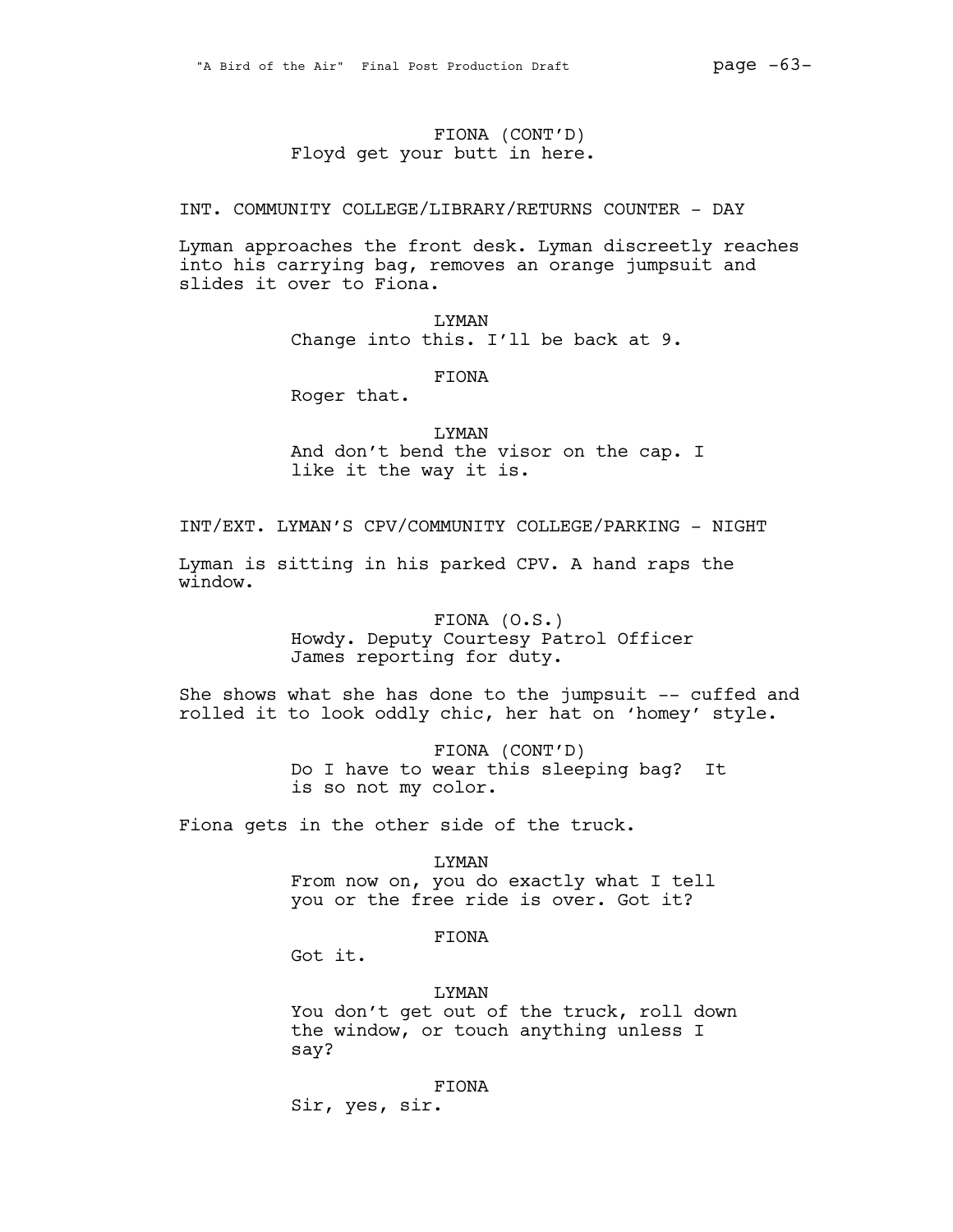### LYMAN

And if I tell you to do something, you do it immediately. You don't ask why. You just do it. It's for your own safety. Understood?

# FIONA

Understood.

### LYMAN

OK. Now scoot across the seat and kiss me.

Fiona grins, moves to Lyman's side till the bills of their caps touch. She reverses hers again, and leans back and switches on his light bar.

Neither notices the lights. A BRIGHT LIGHT hits their faces. They both look over at a familiar face. The campus SECURITY GUARD is peering in the window. Lyman rolls down his window.

> SECURITY GUARD Oh, my God, it's you again.

## LYMAN

Sorry.

SECURITY GUARD It might help if you turned off your light bar while you make out.

The security guard leaves.

LYMAN You're supposed to wear clothes under the jumpsuit.

FIONA I've got clothes on.

# LYMAN

What clothes?

### FIONA

My underwear.

LYMAN What kind of underwear? I was just wondering.

FIONA Well continue wondering.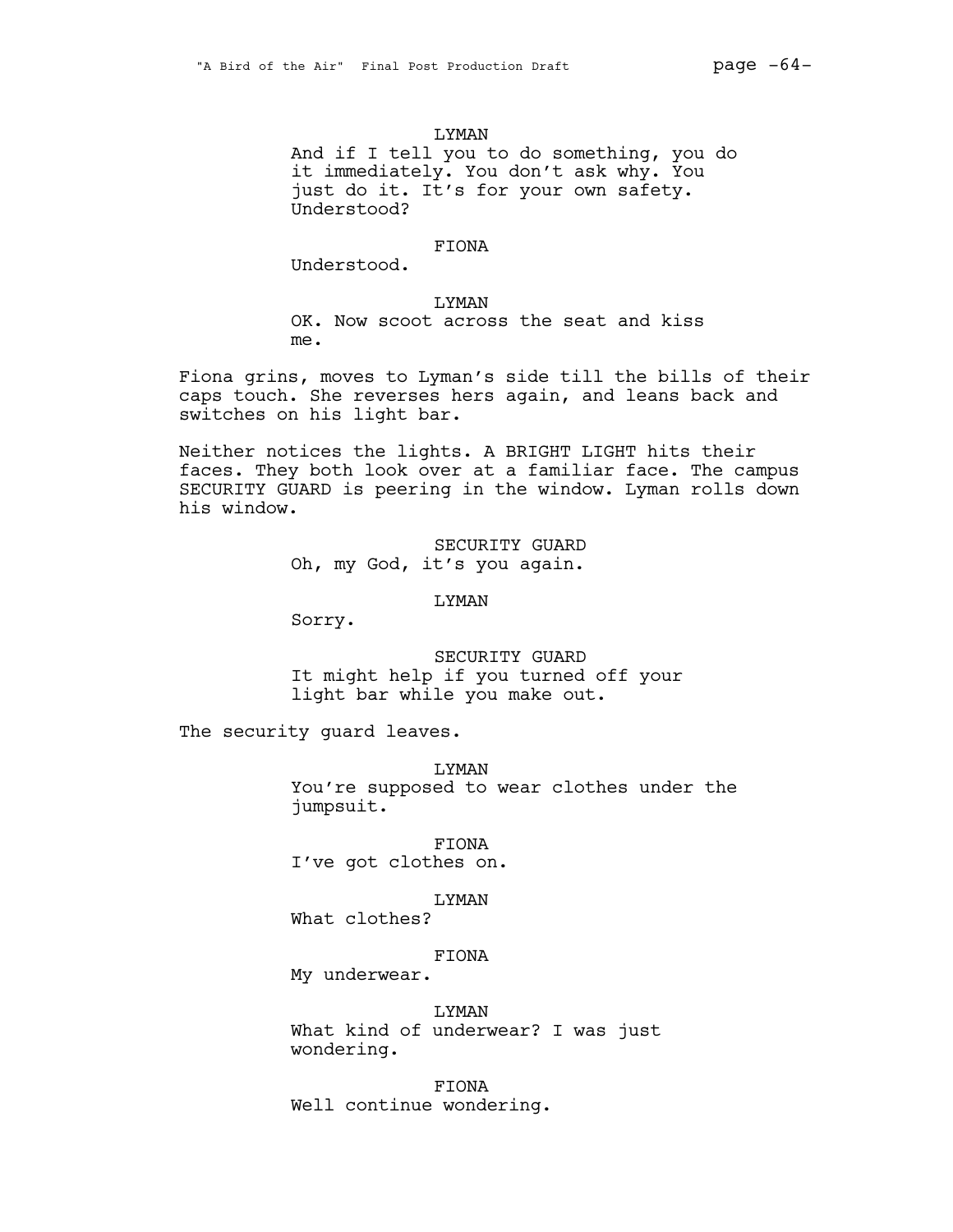EXT. LYMAN'S CPV/HIGHWAY - NIGHT

The CPV merges onto Highway and heads west.

INT/EXT. LYMAN'S CPV/HIGHWAY - NIGHT

Fiona locks it. A moment passes, then:

#### FIONA

Did you know you have more college credits than I do? I looked you up. You've taken every utilitarian course offered over the past ten years. Every fix-it, lifesaving, plumbing, woodwork, Italian, Chinese, self-defense... And yet no degree?

# LYMAN

I take courses to learn stuff.

# FIONA

Well if you'd taken some philosophy or literature classes you'd understand the parrot.

#### LYMAN

I don't need a formal education to understand the obvious.

FIONA

Oh, really. Tell me what's so obvious ...

### LYMAN

Shut up.

# FIONA

You shut up.

### LYMAN

No - '*Shut up*' - it's the first thing the bird said, which means *'Listen and stop talking long enough to understand the rest'.*

WITHOUT WARNING Lyman suddenly yanks the steering wheel, swerving the CPV across the lanes, instinctively throwing out his right arm to protect Fiona. The light from the headlights kicks off something in the road as he barely misses it. The CPV screeching to a halt on the shoulder. He flips on the warning signals.

LYMAN (CONT'D)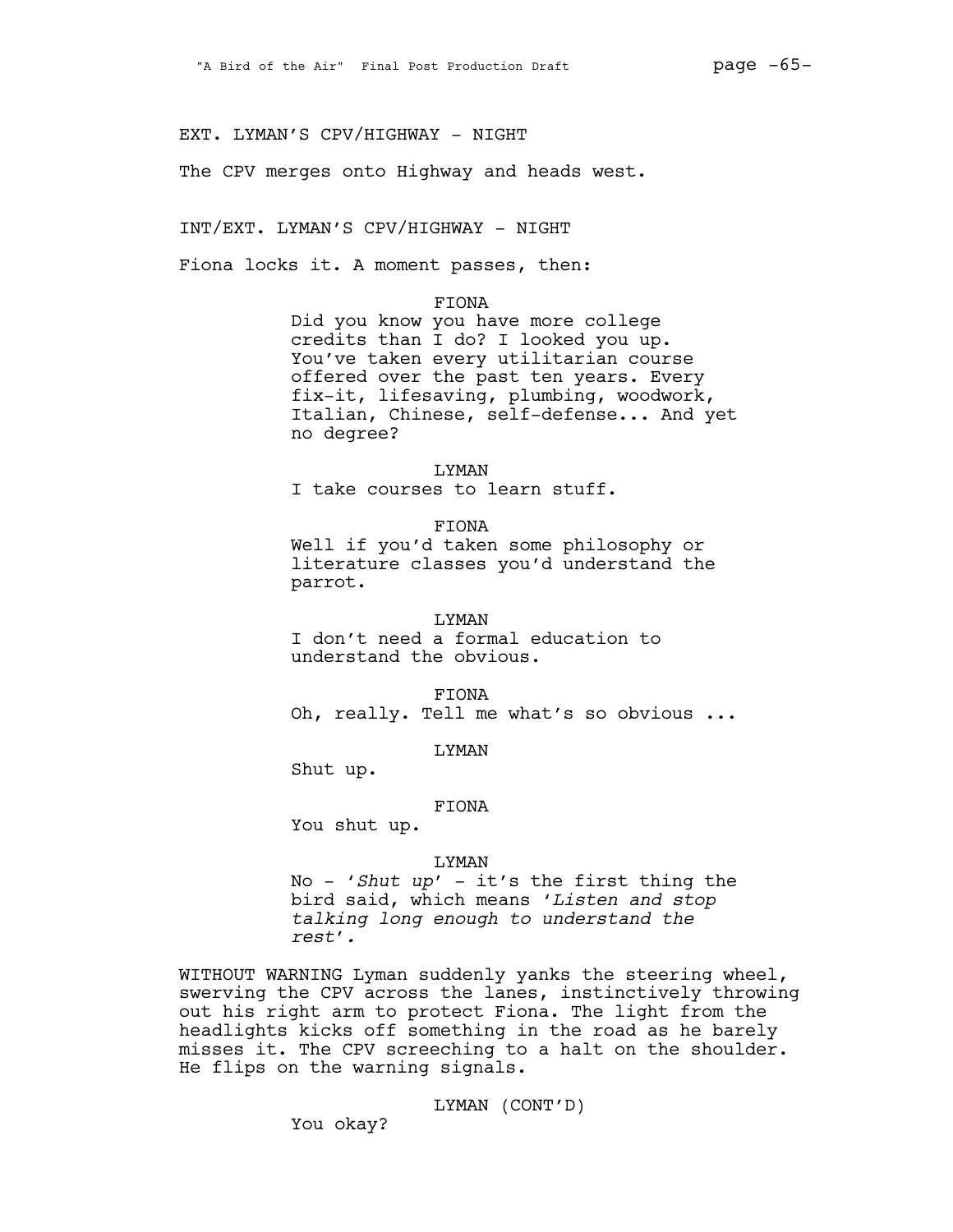She nods.

EXT. LYMAN'S CPV/HIGHWAY - NIGHT (CONTINUOUS)

Lyman gets out, walks back along the shoulder. Fiona watches as Lyman retrieves a crumpled aluminum ladder, drags it to the CPV, and tosses it onto the bed of the truck.

INT/EXT. LYMAN'S CPV/HIGHWAY - NIGHT

Lyman gets in.

FIONA

You gotta be careful. That truck must have been going at least ninety.

Lyman pulls back out onto the highway. Lyman immediately picks up from where they left off.

> LYMAN (V.O.) Okay, 'stay tuned,' be alert in case of danger. 'Speak for yourself,' Make up your mind, be an independent thinker. Next 'I'm an eagle' - that just feel good to say it.

FIONA '*I'm an eagle.*' Yeah, feels good. I like to say 'I'm a Tyrannosaurus Rex'. Come on, try it with me.

LYMAN Uh-oh, work. Stay here.

EXT. LYMAN'S CPV/HIGHWAY - NIGHT

Lyman pulls over to stop behind a late model pickup in the middle of nowhere. Lyman gets out, flashes his badge.

> LYMAN (IN SPANISH) What seems to be the problem? "Dondevan" ("Where you headed?")

Fiona watches as THREE WOMEN roll out of the cab to meet him. We overhear..."El carro no prende." ("Car won't start")... 'Olor extrano." ("Strange odor")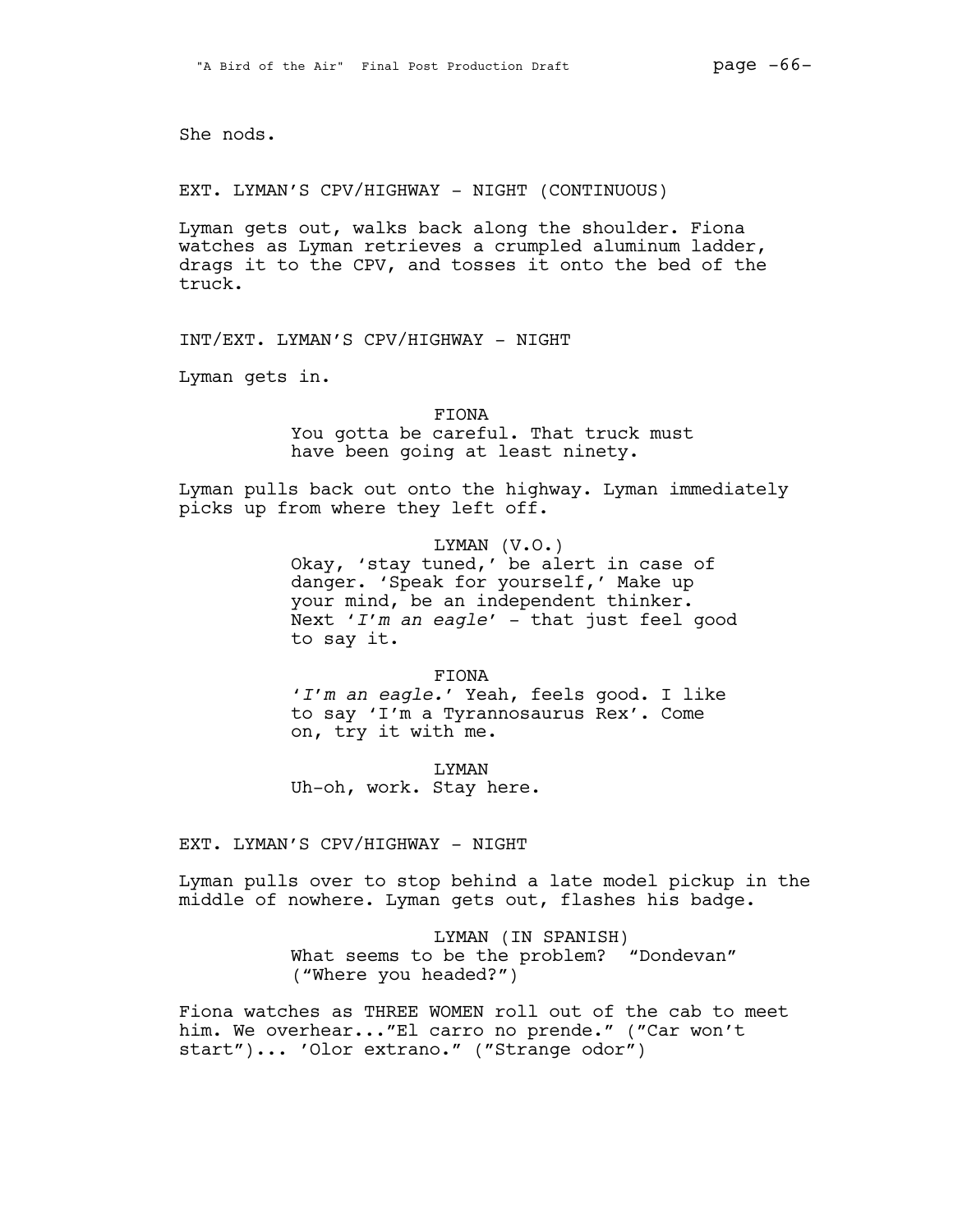EXT. HIGHWAY/PICK-UP - NIGHT (MONTAGE)

Lyman and Fiona work beneath the front hood of their car.

Fiona stands nearby watching. A WOMAN starts the car. Wild applause.

THE WOMEN wave and blow kisses as they drive off. Lyman picks up his tools, he and Fiona head back to the truck.

FIONA

I couldn't fix my car if I had to.

LYMAN The internal combustion engine is all cause and effect. Anyone can understand it, then fix it.

FIONA As opposed to people?

LYMAN Yeah, well, they're not so easy to fix.

FIONA What does that mean?

### LYMAN

Relationships - they don't last, they all break in the end.

FIONA That's fairly pessimistic.

INT/EXT. LYMAN'S CPV/HIGHWAY - NIGHT (CONTINUOUS)

They get back into Lyman's CPV.

### LYMAN

I'm being honest. Take you, for instance. You've lived in what, a half a dozen cities since you left school, with a whole string of temporary friendships. Then you move on.

FIONA I have friends and family all over the country. (beat) What about you? Have you ever crossed the state line?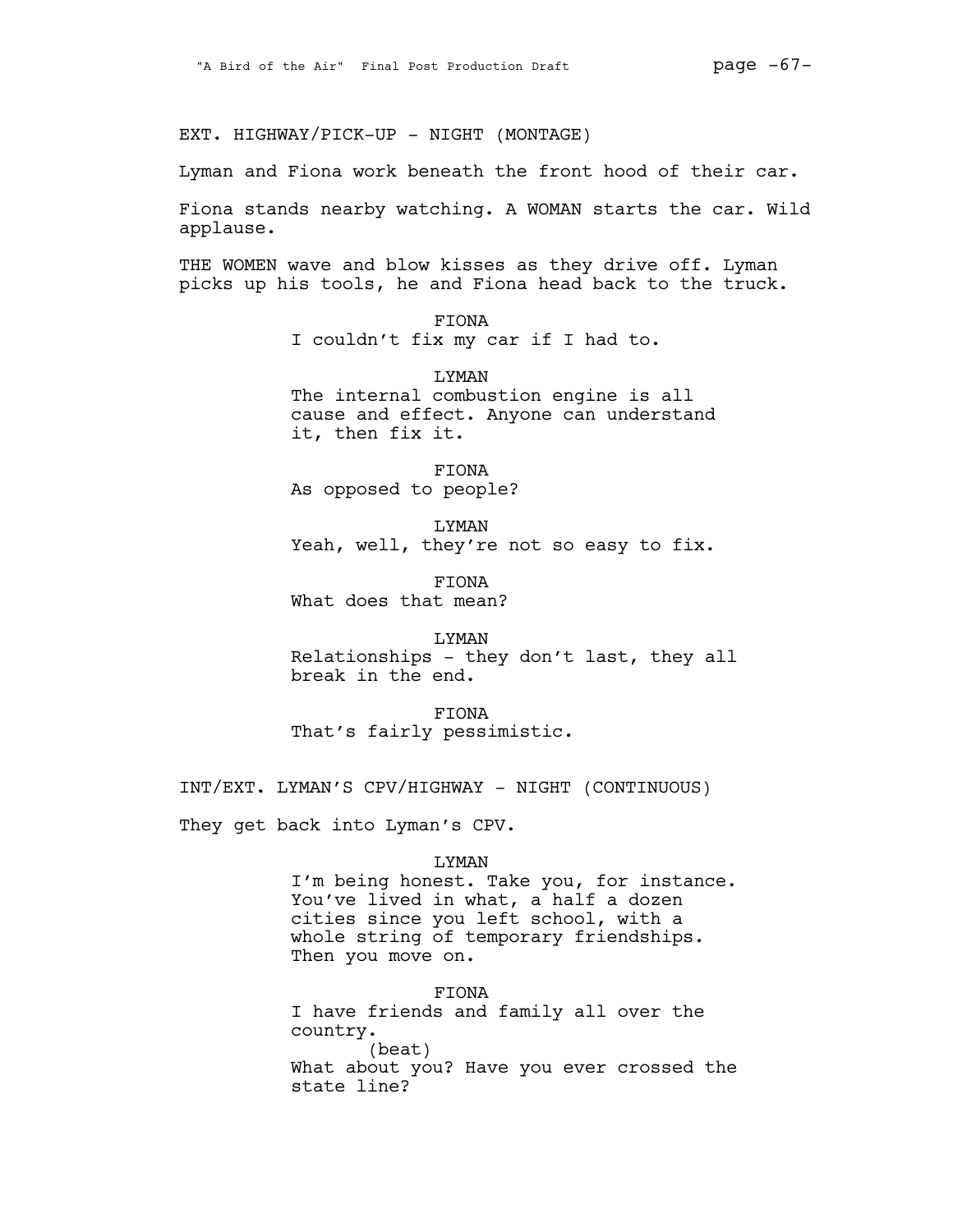LYMAN It's not like I've got family to visit.

FIONA OK, I was engaged once, but he wouldn't set a date. Then I found out he was already married. No one else ever came close. (beat) Maybe they don't all last, Lyman, but

like they say, that doesn't mean the fall wasn't worth the ride.

Fiona looks at him, wondering if she should go on.

FIONA (CONT'D) You know you could pick your own first name...

She pulls his Department of Highways Courtesy Patrol ID from the visor, his name reads 'None, None, Lyman' DOB  $1975/76...$ 

### **T.YMAN**

I never found a name that seemed right. (beat) I guess my mom wasn't one for sewing on name-tags.

Fiona reads the same odd date of birth - **1979/1980**.

FIONA But what about your birthday? When do you have your party?

Lyman smiles at her.

LYMAN It's not important.

Lyman and Fiona drive away.

FIONA Take this exit. Make a right. I want to show you something.

EXT. COTTONWOOD MOTEL - NIGHT

The CPV is parked by the roadside, with the lights pointing towards the motel.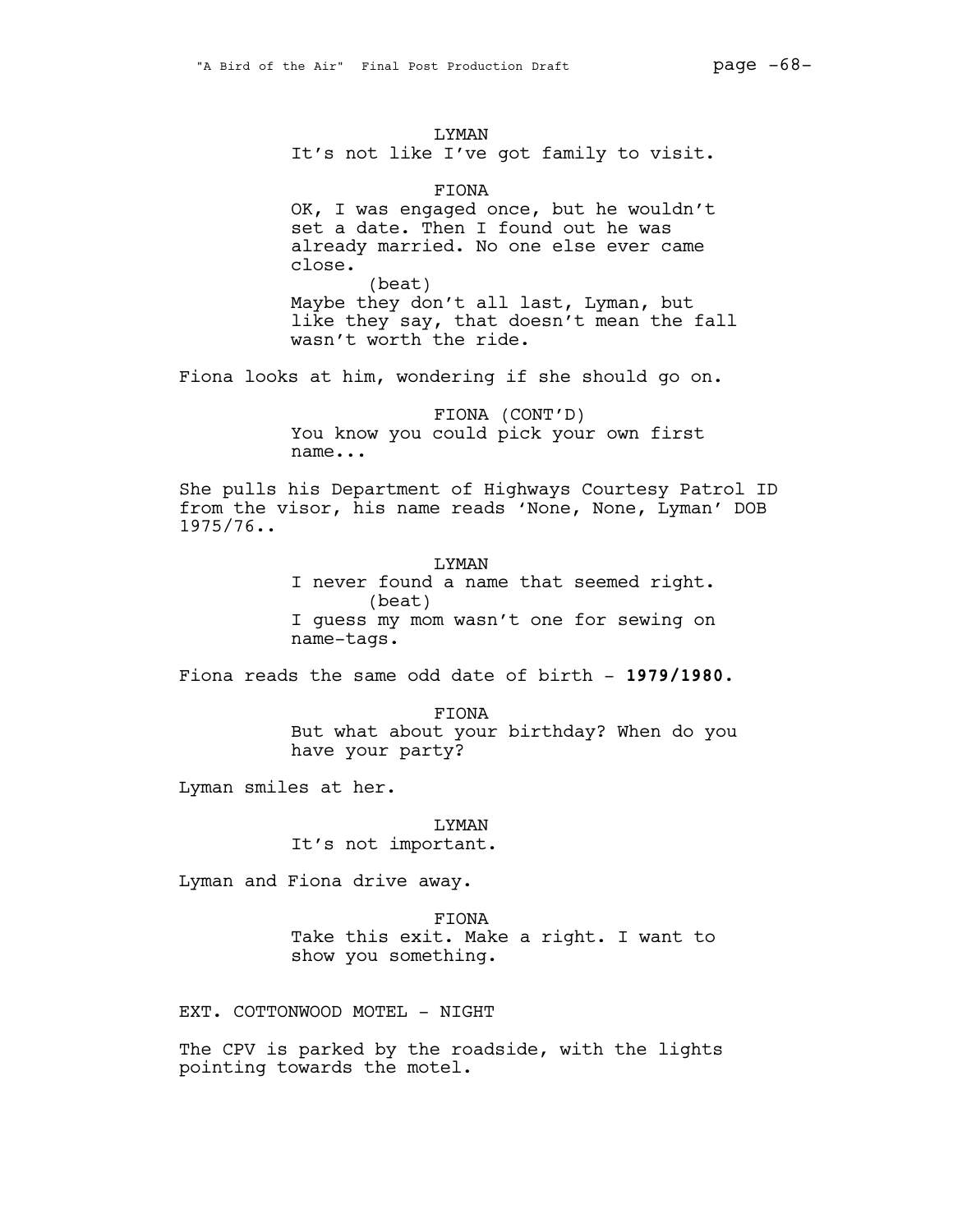#### FIONA

Your parents checked in here No previous address. Then in an moment they were taken, and you continued. (beat) After the accident, they couldn't be

traced, no next-of-kin, and you couldn't remember anything. Missing persons turned up nothing. I chased every lead, blood types, car registration, every receipt. I just kept thinking that there must be someone out there who would have missed them.

He's silent. Finally...

### LYMAN

Code of the West, rule number one "Don't inquire into a mans past" Don't you read those books you pass around?

### FIONA

Rule number two "Take the measure of a man for what he is today." You're right I'm sorry... Do you hate my guts now?

#### LYMAN

Yeah, I do hate your guts, but I sure like the bag they come in. Come on, lets eat.

Fiona smiles despite herself.

INT. DINER - NIGHT

Lyman and Fiona sit at a table. They're back on the Parrot quest.

### FIONA

I understand about '*M A 17'* and some of the rest, but then there is the Bible stuff.

#### LYMAN

And the '*prepare to meet your maker*'- you never know when your number is up. Don't have regrets. The Ecclesiastes thing makes sense -

#### FIONA

Yep, eat drink and be merry. I'm all for that. It's very optimistic.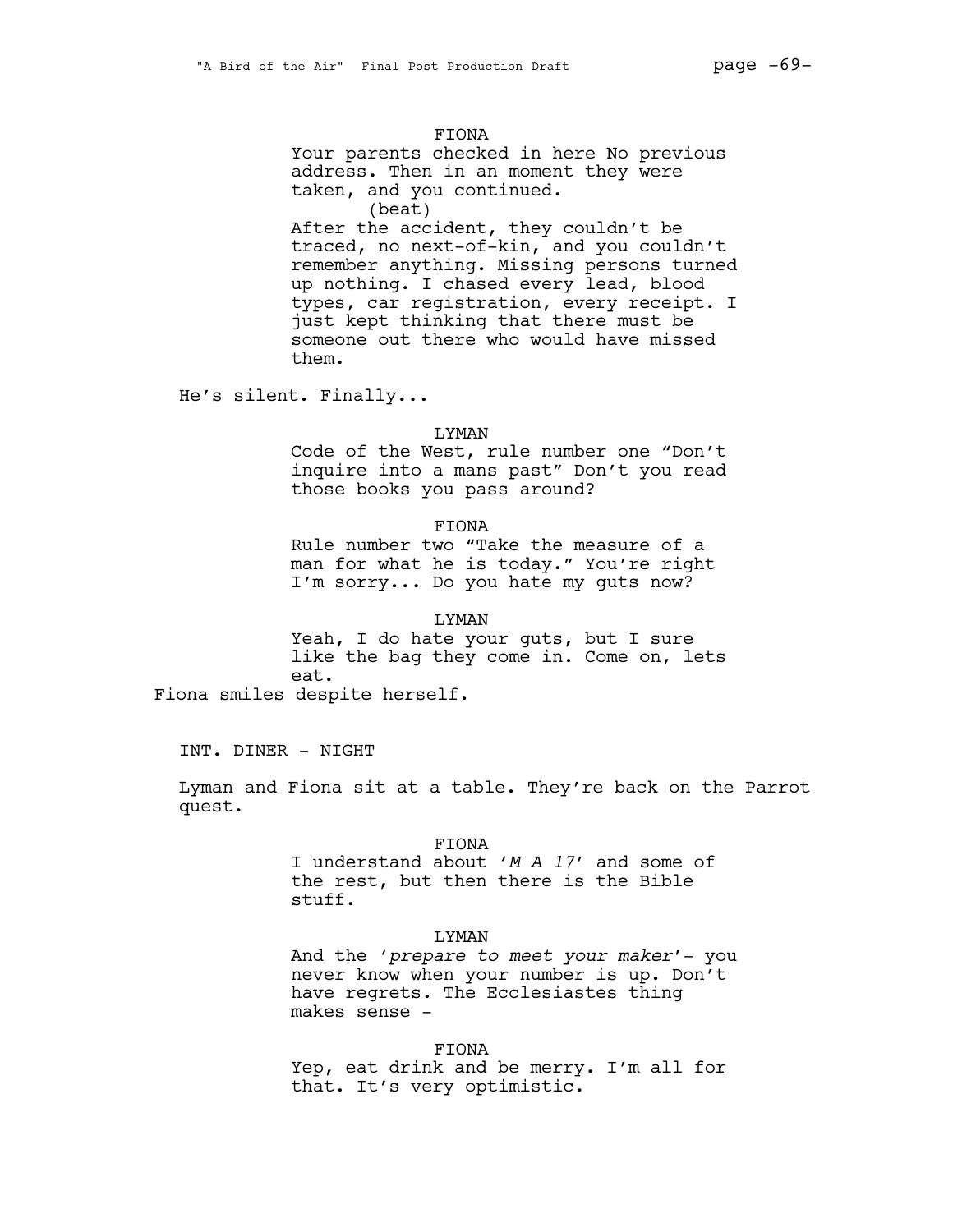### LYMAN

It is not. I'm prepared and you just keep your fingers crossed.

#### FIONA

You think the parrot makes sense, but there are some things you are never going to learn. You don't understand life like I don't understand how to fix a car. It's all just one big tangle under the hood.

### LYMAN

I think some women believe that a man is born the moment they meet him.

Margie arrives with water, snaps her chit book open, and gives Lyman a look.

> MARGIE Now what'll you have?

Lyman hands Margie a trophy from his bag.

MARGIE (CONT'D) Why thank-you, Lyman. (reading the plaque) 'To a Builder of Men.' Well, I do my best.

He realizes he's been remiss.

LYMAN

Margie, this is Fiona.

MARGIE

I heard about you. Is my Lyman sweet on you, honey?

Fiona extends her hand, and they shake.

FIONA

I think it's the way that I dress.

MARGIE

Thank you, Lyman, for bringing her by. I approve.

### MARGIE V/O

They were talking so hard, like there was a fire somewhere and only their words could put it out. I could tell just by the sound, seemed like Lyman was finally getting closer to an answer.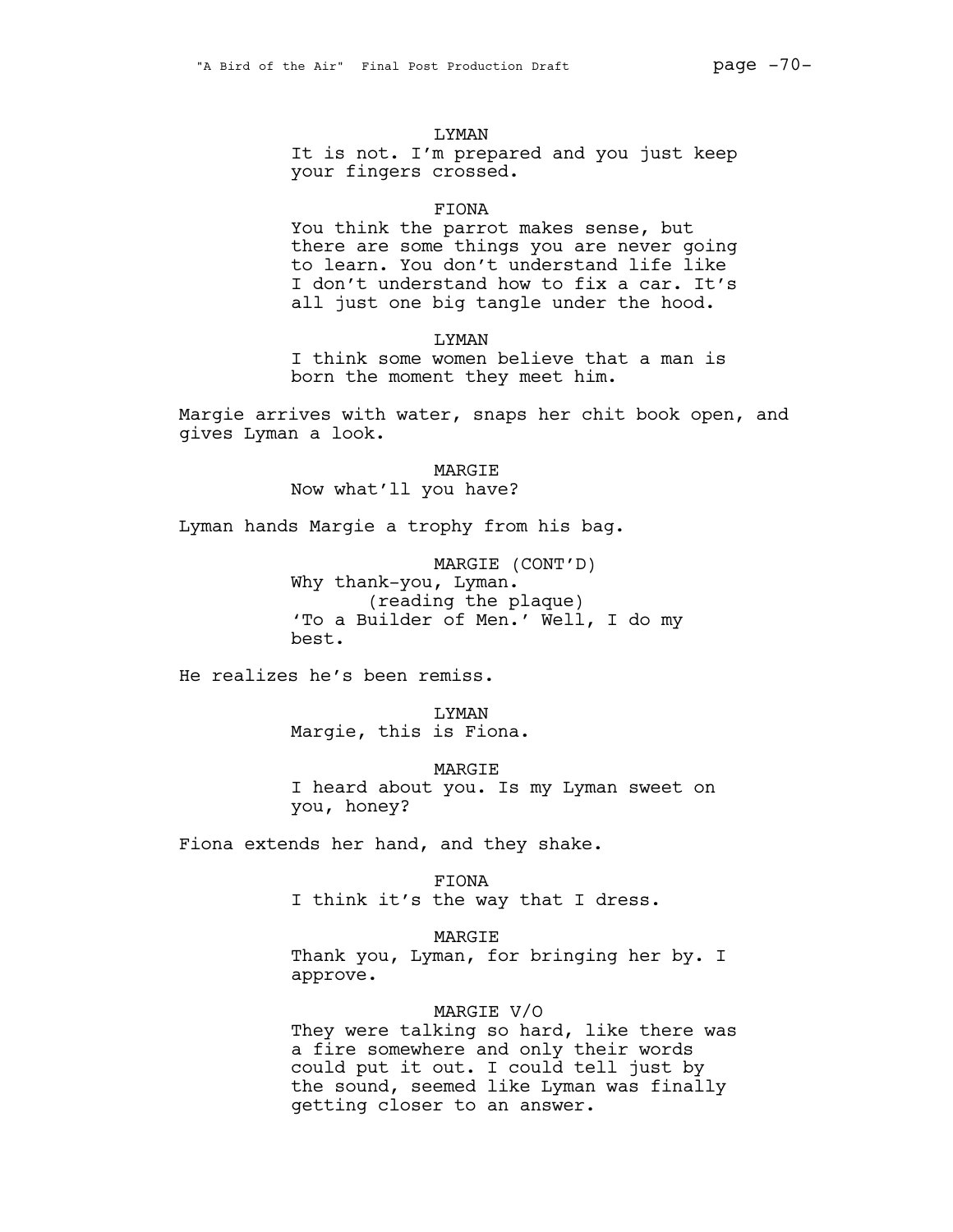I left them alone. I decided dinner was on me that night.

INT/EXT. DINER - NIGHT

Lyman and Fiona (viewed through Diner window) are chatting.

INT. DINER - NIGHT

They are mid-meal. Fiona has the lists of J. Campbells from their Library hunt. The list is scribbled and scrawled on, with highlighter marks and doodles everywhere.

> LYMAN How many Campbells have you called?

> > FIONA

I'm still trying - I have dozens left. Some of these people just talk and talk, I can't get them off the phone. What?

LYMAN Cheese - stuck on your teeth.

She runs her tongue over her teeth...

LYMAN (CONT'D) ... and toast crumbs at the corners of your mouth.

She dabs at the corners of her mouth.

LYMAN (CONT'D) ... and butter on your lips.

She smiles, licks her lips.

LYMAN (CONT'D) You want to go fishing?

FIONA Oh, Lyman, you say the sweetest things.

### EXT. HIGHWAY/BRIDGE - NIGHT

A huge magnet (on the end of a steel cable) splashes into dark lake water.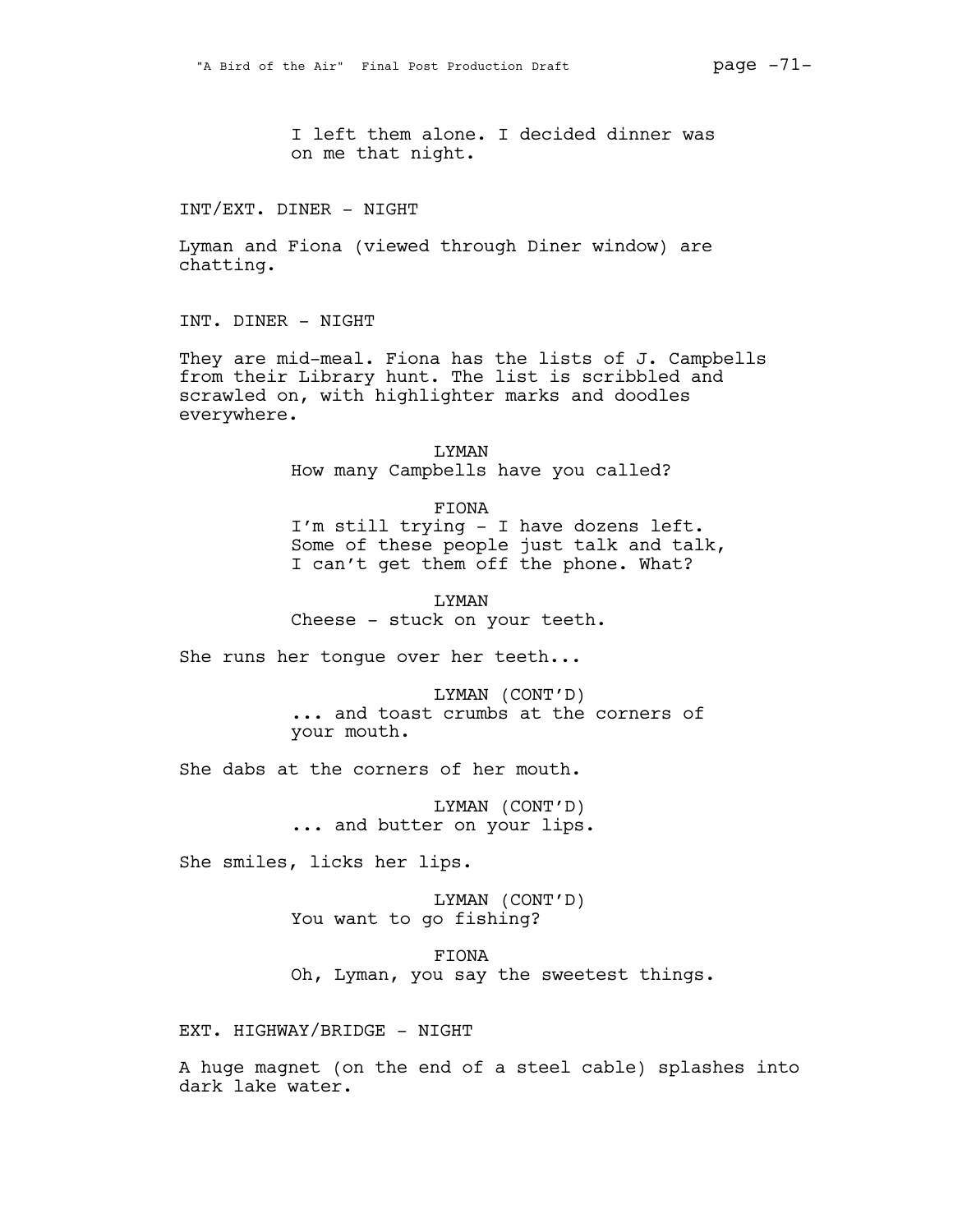Above we see Lyman and Fiona, staring down over the bridge railings - the CPV is parked in the breakdown lane of the bridge.

> LYMAN -- it takes a few seconds to reach bottom but it comes up quick.

Lyman turns to the CPV, sets the winch to haul the cable up.

> LYMAN (CONT'D) I've found hubcaps, cans, tools. Once I found a set of braces, with a tooth in it.

Lyman cuts the winch and lifts the magnet over the rail, letting it clunk onto the concrete. A rusty tin can and a railroad spike cling to the magnet.

FIONA

Wow Lyman, that's the mother lode, now we can retire and live happily ever after.

He looks up at her with some pride.

#### LYMAN

Maybe one day I'll solve a great mystery the crime of the century. Until then I just fish for clues.

Fiona turns back to the lake. Lyman wipes down his findings, throws them into the debris bin.

When he turns around she's gone.

LYMAN (CONT'D)

Fiona?

After a moment she appears from the CPV cab. She's carrying a small muffin with small pink candle stuck in the middle, all the time protecting the flickering flame with her other hand.

> FIONA (in her best Marilyn Monroe) Happy birthday, Mr. Lyman.

### LYMAN

What?

FIONA I couldn't bear the thought of you never having birthdays.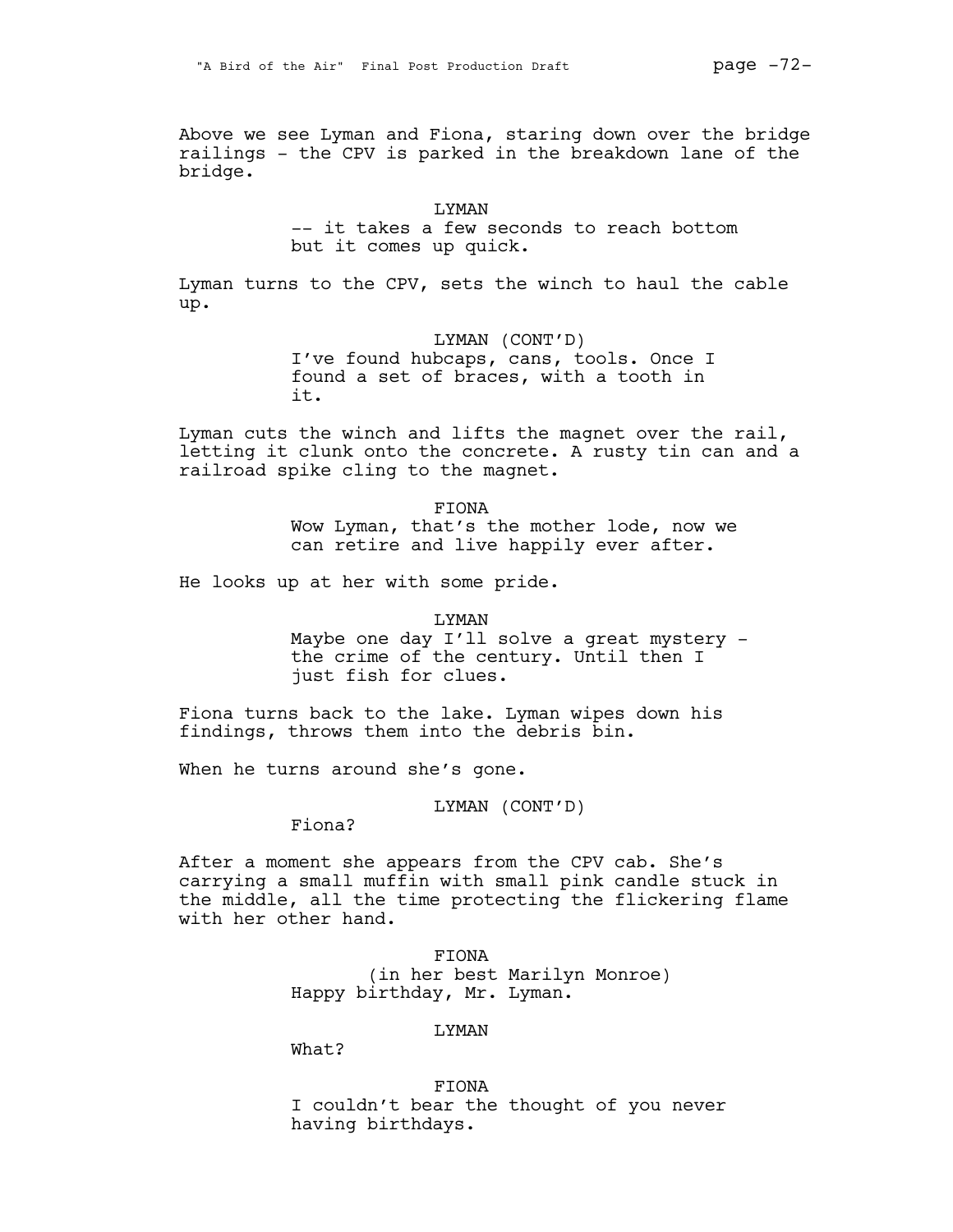This might be the kindest thing anyone has ever done for Lyman.

#### **T.YMAN**

But I don't know what the date is.

### FIONA

So I figured someone had better pick a date, so I say it's today. Unless you can prove me wrong. I declare this the thirtysomethingth birthday of Baby Boy Lyman. (beat) It's around now that you blow out the candle, before I'm horribly disfigured by molten wax?

Lyman does so.

FIONA (CONT'D) There - you're no longer a birthday cake virgin.

He looks into her eyes, then he kisses her. She kisses him.

Fiona unzips her jumpsuit, takes Lyman's hand and puts it on her bare stomach. Lyman looks at her and down to his fingertips touching the white waist line of her big, comfortable cotton panties.

> FIONA (CONT'D) If you're looking for something French and lacy, you got the wrong girl.

She takes his hand and slips it round to the small of her back.

LYMAN

I uhhhh, I don't think I'll be talking any more from here on out.

INT/EXT. LYMAN'S CPV/OFF ROAD - NIGHT

Fiona unzipped and unzipping Lyman, caught in the excesses of their jumpsuits as half undressed, they fall onto the seats in a tangle of hands. No thought, just pure emotion.

He pauses, strokes her face, mesmerized.

LYMAN

You're perfect.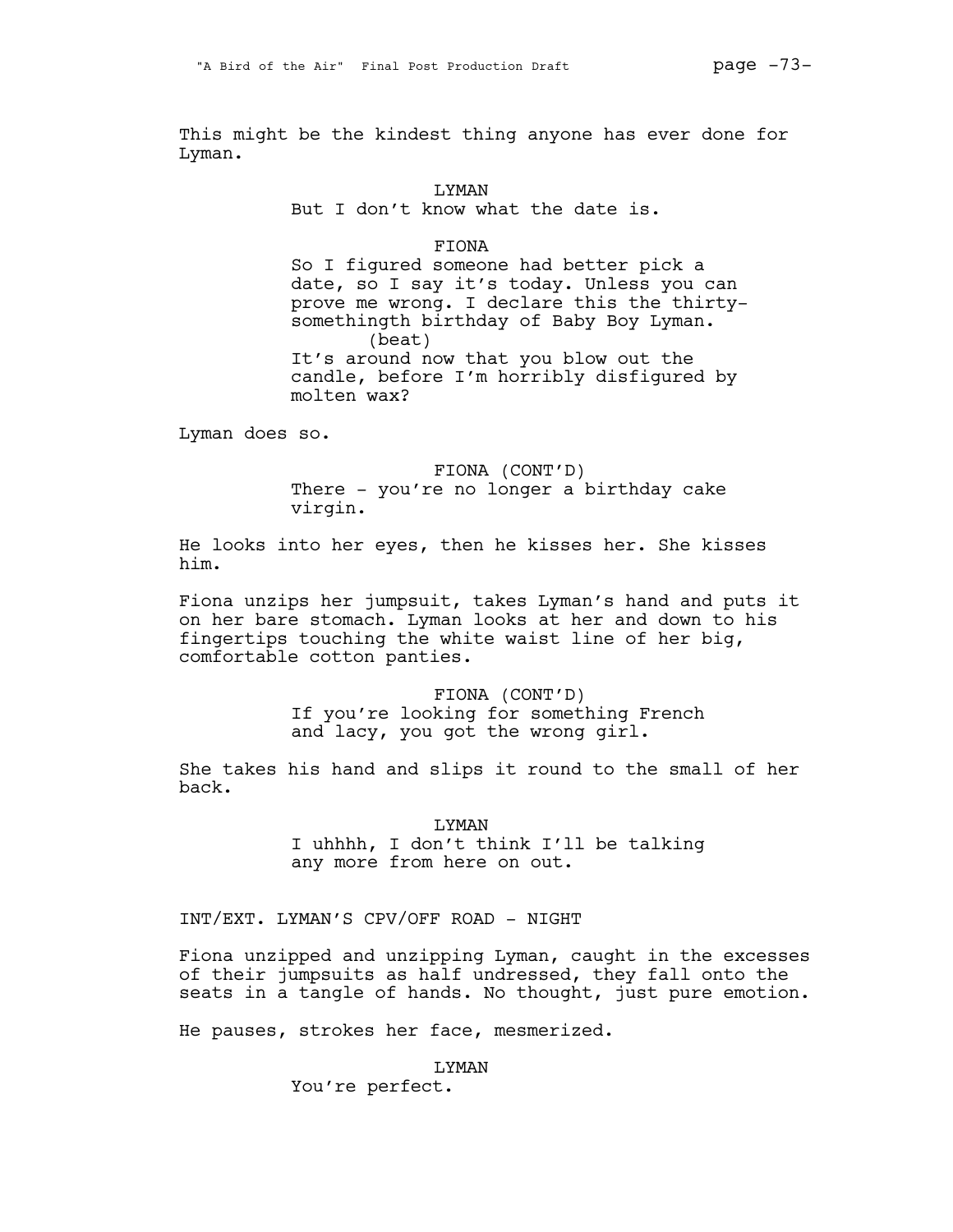She reaches down to his groin, all the while looking him in the eye. He gasps - he's now incapable of speaking.

# FIONA

SShhhhhh.

They kiss.

As they lose themselves in pleasure, neither of them is aware of the approaching lights of the oncoming vehicle, so when they hear a screech of tires, the blast of a horn, and the horrible unmistakable sound of metal on flesh then the pained yelp of a dog, it takes an odd moment to realize what's happened.

Then, as if a switch has been flicked, Lyman is pulled right back into work mode, looking up and down the road. He spots the tail lights of a large car driving away.

> LYMAN They hit a goddamn dog.

He swears, a string of obscenities. He zips up.

LYMAN (CONT'D)

Stay here.

EXT. LYMAN'S CPV/HIGHWAY/BRIDGE - NIGHT

Lyman jumps out of the truck.

He looks both directions as he pulls a few flares from a hip pocket. He strikes them and pitches them on the road.

Fiona watches from the truck, zipping herself up.

Lyman finds the dog, half in the dry grass at the end of the bridge. It's lifeless.

Fiona watches as Lyman comes to the passenger side, and grabs a shovel from the bed behind the cab.

> FIONA Is it going to be okay? Lyman? What are you doing?

Lyman can't bring himself to respond, he opens the door and reaches across Fiona for his gloves when they hear a faint yelp.

> FIONA (CONT'D) Oh God , please no.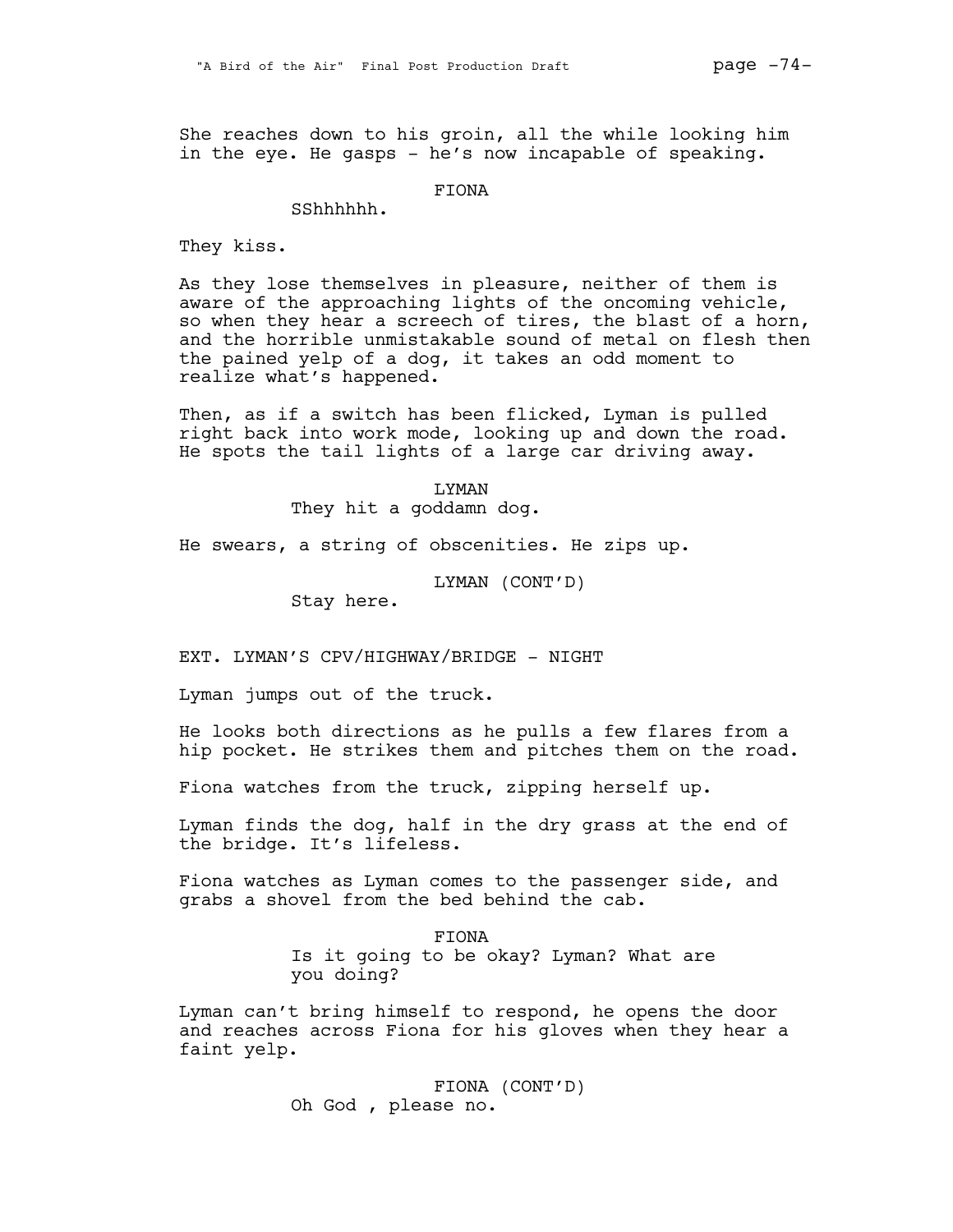They both look ahead to where the dog is trying to move in the thick tufts of grass. A smear of blood on the road.

# LYMAN Just stay in the truck, Fiona!

Lyman reaches into the glove box and takes out the HANDGUN. Fiona hears the safety click off, looks up at him.

> FIONA Lyman, we can take it to the vet.

Lyman grabs his shovel, walks away and she screams at him.

FIONA (CONT'D) (screaming) Lyman, please Listen to me! Lyman, please! Lyman, no!

Lyman hears her but keeps on walking. He reaches the dog, does not pause, straightens his arm and fires. Lyman buries the dog as Fiona cries.

INT/EXT. LYMAN'S CPV/FIONA'S APARTMENT - DAY (MORNING)

The low morning sun lights their faces. On the seat beside them is a bloody collar and dog-tags. Silence.

Lyman and Fiona are parked in front.

LYMAN Fiona. There was no saving it.

FIONA How can you bear to do this?

LYMAN I've never had to share it with anyone.

FIONA I don't want to share that.

...Fiona gets out and closes the door.

INT. FIONA'S APARTMENT - DAY (MORNING)

Fiona enters and closes the door. She slides to the floor, and Floyd waddles over to greet her.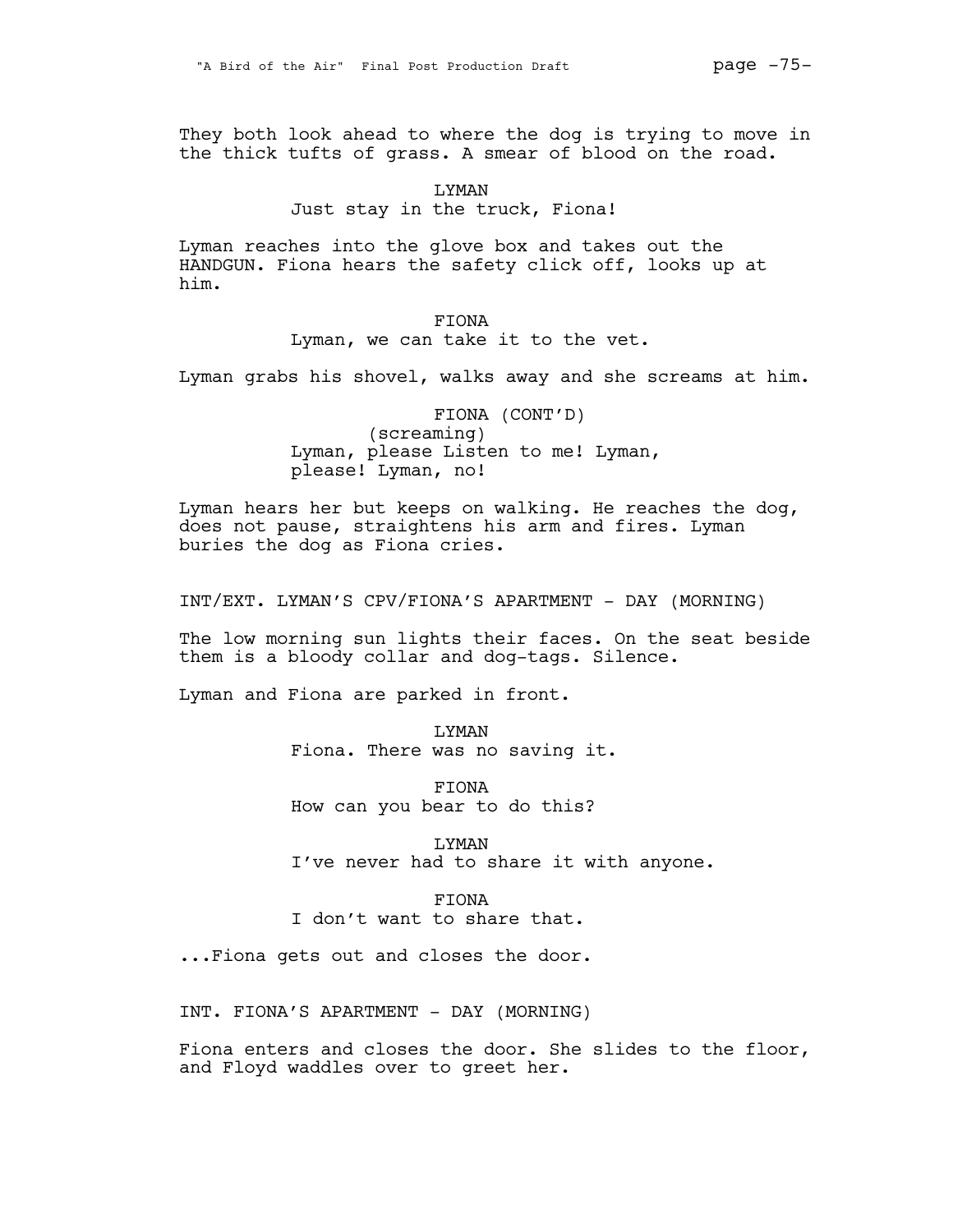INT. LYMAN'S TRAILER/BEDROOM - DAY

Lyman can't sleep. He's playing over the events of the previous night.

INT. LYMAN'S TRAILER - DAY

Unshaven, unshowered, Lyman sits on the step, finishes whittling - we can see he's carved it into a small but recognizable wooden parrot.

He enters, places the wooden 'companion' in the cage. The Parrot looks at Lyman.

> PARROT Give some to the Parrot.

> > LYMAN

Just you and me now, buddy. From now on, thou shalt be called... 'Zane'.

The CELL PHONE RINGS. He drops the tools, reaches for it, but is disappointed to see it's an unknown number.

LYMAN (CONT'D)

Hello?

MRS. WEBER (O.S.) Hello? Can I speak to Mr. Lyman, please?

LYMAN

Speaking.

MRS. WEBER (O.S.) This is Mrs. Weber. I'm returning your call about the Parrot.

EXT. DUNCAN WEBER'S HOUSE/PORCH - NIGHT

The porch is lit. Lyman walks up the steps to the front door with ZANE in the cage. MRS. WEBER (60's) opens the screen door.

> MRS. WEBER Come on in. One more won't make a difference.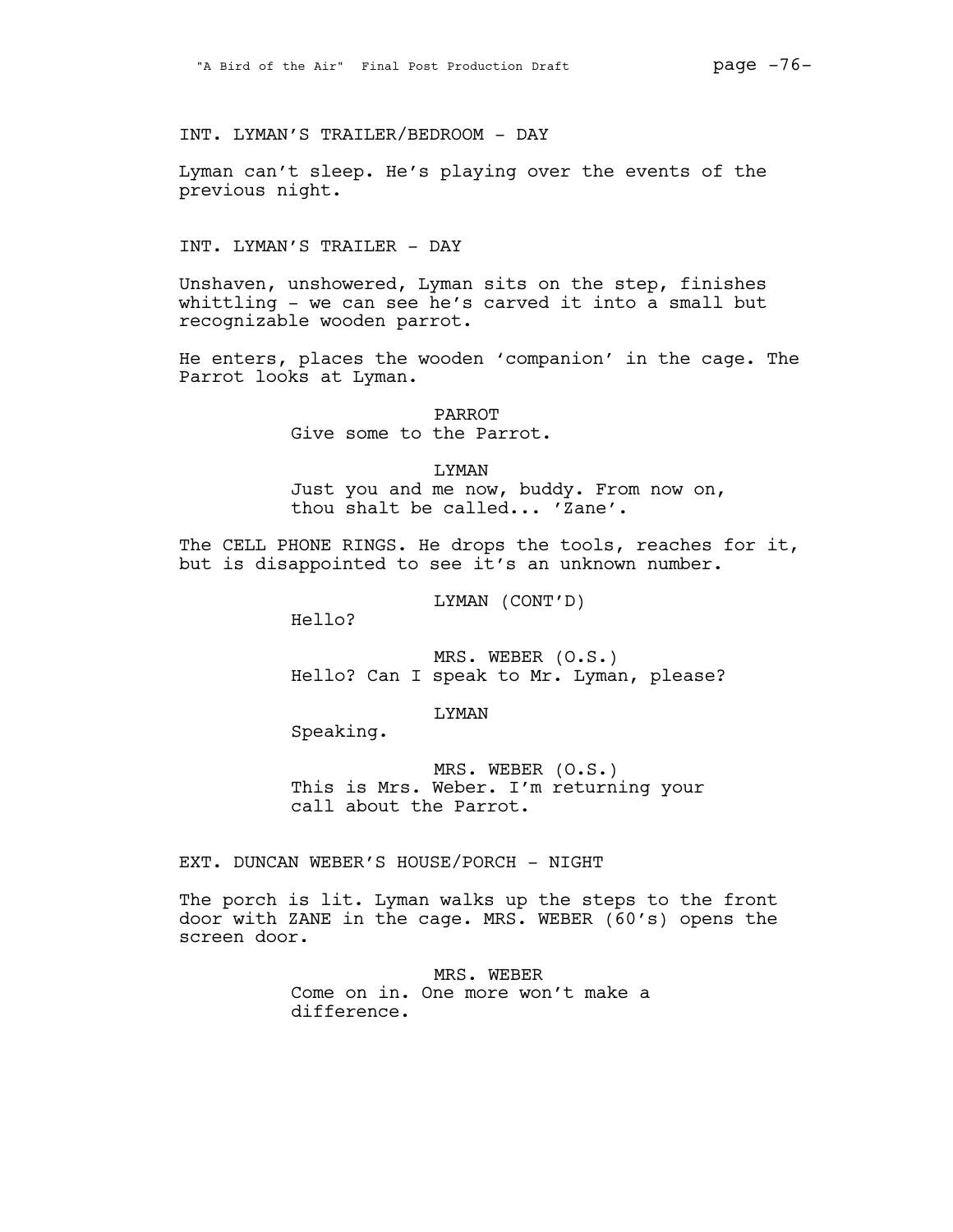INT. DUNCAN WEBER'S HOUSE/LIVING ROOM - NIGHT

Lyman enters. There are eleven people in the room. Their sheer number and diversity are impressive - aged from 5 to 85.

Lyman holds the cage up in the air. MR. WEBER is gazing at the parrot with his mouth open.

> WEBER Jesus Christ, it's him. I don't believe it, he's still alive.

MRS. WEBER Yep. That awful bird. (to Lyman) Mr. Lyman, this is my husband, Duncan.

Lyman shakes hands, nods hello.

WEBER He's a sight for sore eyes.

The room is hushed as the old man takes the cage from Lyman and sets it on the ottoman. He addresses his children and grandchildren.

WEBER (CONT'D)

Kids, this is old Tonto. My dear friend from back in the olden days when I was your age, Henry.

Weber motions Lyman to take a seat on a couch between a woman Lyman's age and another woman some ten years older. A little girl crawls onto Lyman's lap and stares into his eyes.

The older of the two women shakes Lyman hand.

BILLIE I'm Billie. Dad always talked about his parrot like he was human.

### **SUSTE**

Sue.

BILLIE We didn't know what to believe.

Weber is smiling.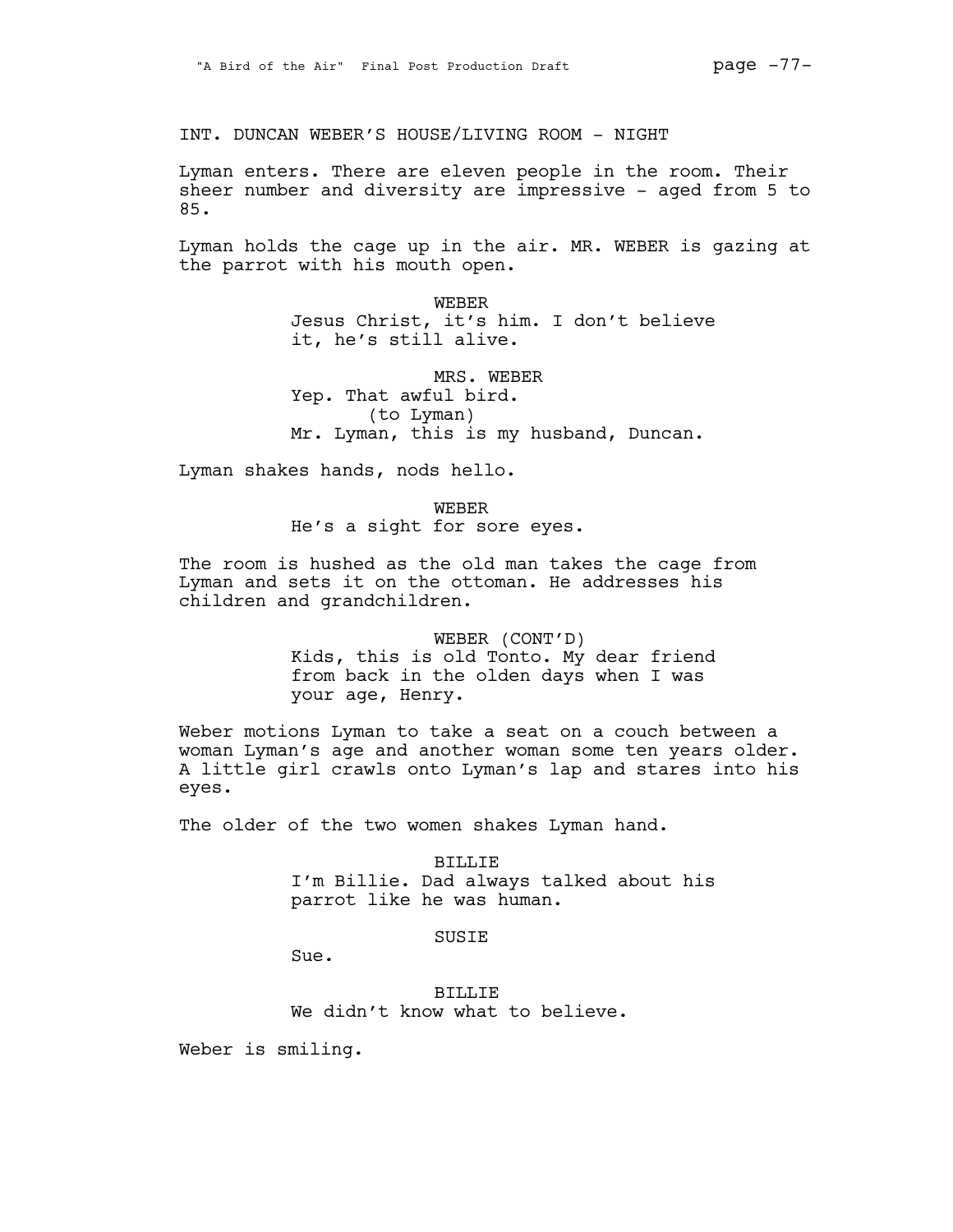#### WEBER

Tonto was my best friend. We used to listen to The Lone Ranger on the radio every week. He could mimic all of the theme music.

Weber sings the theme song for the Lone Ranger.

WEBER (CONT'D) Does he still say 'Hi-ho Silver away'?

Lyman shakes his head.

#### LYMAN

No.

WEBER Oh. I thought he was the smartest, funniest thing in the world.

MRS. WEBER (O.S.) That was before he met me, of course.

Weber and his wife smile.

### WEBER

I was an only child. This bird made me a lot of friends at school. He could do tricks, he was like a one man circus.

LYMAN Why did you sell him, Mr. Weber?

MRS. WEBER - because I didn't want him around the children. I thought they carried diseases.

#### WEBER

That's not why you wanted him out, Ella. (to Lyman) It was the green-eyed monster, jealousy. She loves me more than life itself. She

couldn't bare to share me with anyone.

MRS. WEBER

Well if you can find anyone who'll take you now, they're welcome to you.

Everyone knows she doesn't mean it.

### LYMAN

He must have been pretty rare back then did he come from a pet store?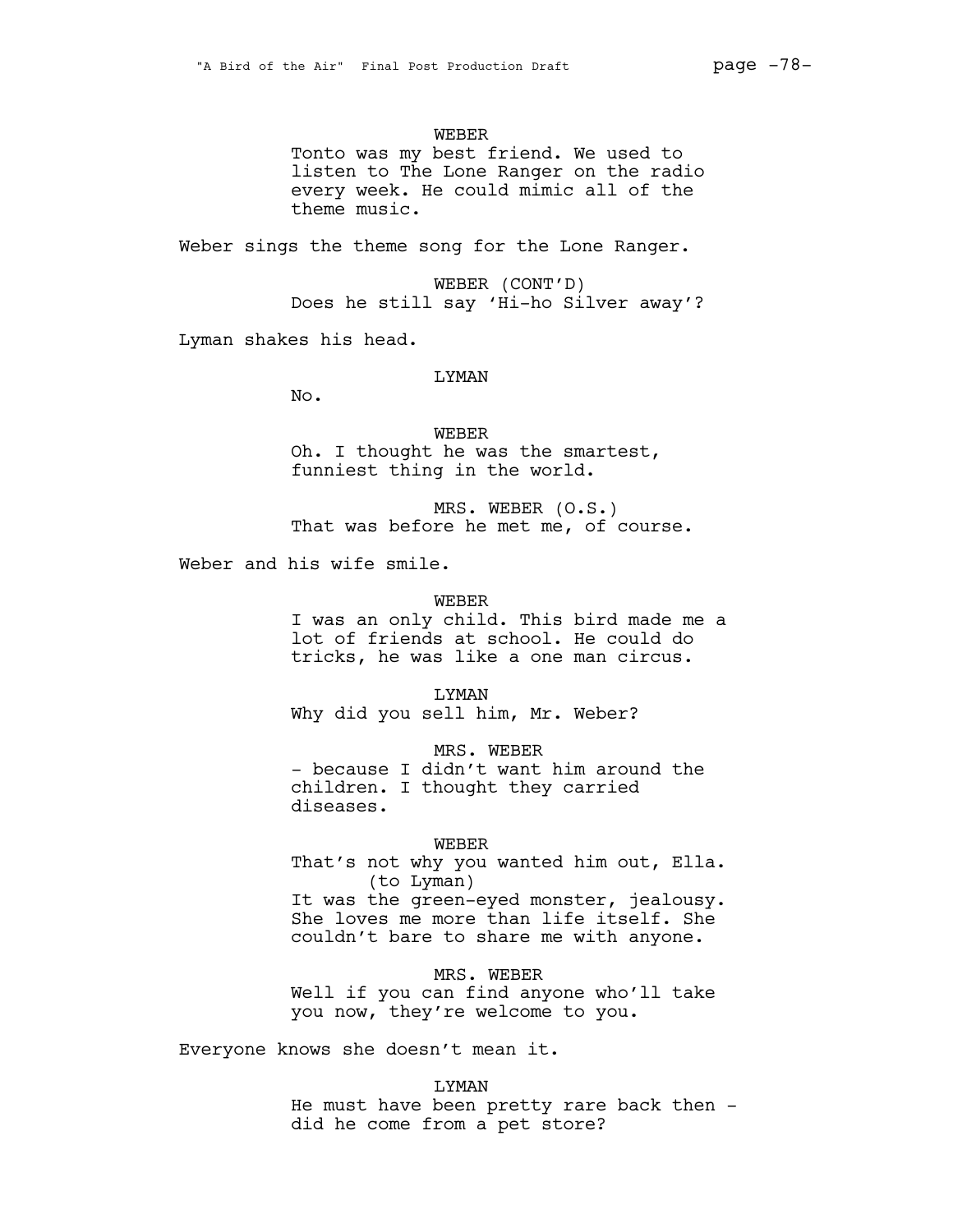### WEBER

Oh no, from a neighbor, Mrs. Hall. She has a son, Michael back then we called retarded.

SUSIE Dad I told you, you can't say that.

#### WEBER

Challenged, yes. He was challenged. The kid learned how to speak by mimicking the bird.

LYMAN Do you know where the Halls got him?

#### WEBER

Oh, sorry, no. I never asked, and they're long dead now.

### THE PARROT

MA 17

# WEBER

MA 17! MA 17.

#### LYMAN

It must have been hard giving him up, Mr. Weber.

#### WEBER

Yeah, but look what I got in exchange, a world of family. The bird got me through my childhood and Ella got me through the rest of it.

EXT. DUNCAN WEBER'S HOUSE/PORCH - NIGHT

Weber is at the open door.

#### WEBER

Thank you for bringing him by, son. I hope you find what you're looking for.

EXT. LYMAN'S TRUCK/FIONA'S APARTMENT - NIGHT

Lyman pulls his truck to a stop in front of Fiona's apartment. He gets out, crosses to her door and knocks.

Floyd howls, Lyman turns and leaves.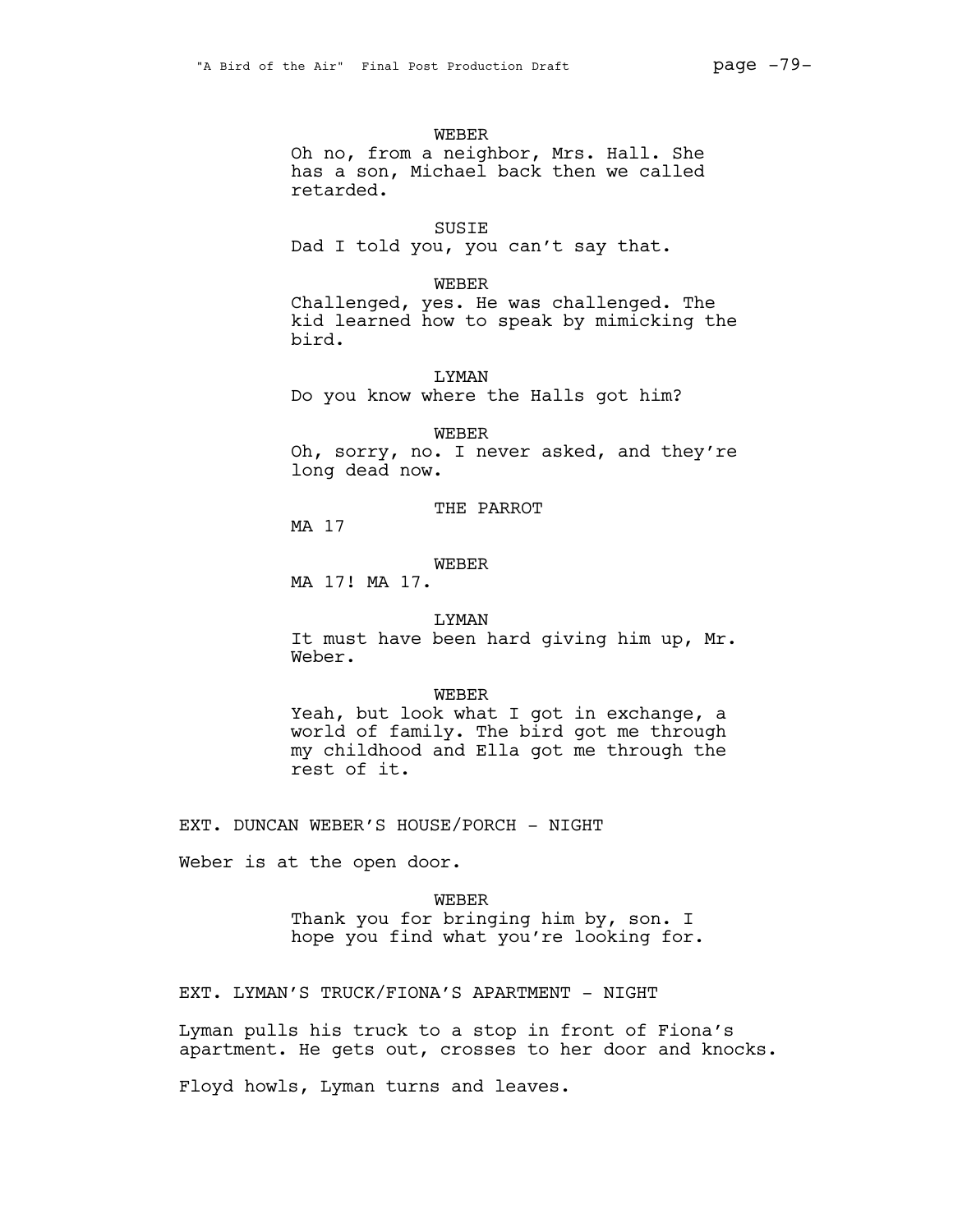INT/EXT. LYMAN POV/CPV/HIGHWAY - NIGHT

Lyman sees objects in the road.

Impressionistic: a cow eating in the middle of the road(ghostly). Lyman driving, riveted by the onslaught of headlights from the opposite direction. An air horn from a passing truck snaps him out of his reverie. He strains his eyes to see a dark stretch of road ahead.

INT. LYMAN'S TRAILER - DAY (MORNING)

Lyman is looking at Fiona's picture on his cell phone. He dials and hears...

> AUTOMATED OPERATOR The number you dialed has been changed, disconnected or is no longer in service. If you feel you have reached this...

Lyman stands staring, unshaven. In his cage, Zane is slowly decapitating his wooden companion with his beak.

> THE PARROT Prepare to meet your maker!

INT/EXT. LYMAN'S TRAILER/YARD - DAY

Lyman's unshaven, sitting over a cup of coffee, staring out at the confines of his yard. He looks like crap.

EXT. HIGHWAY - NIGHT

Lyman's truck, light bar blinking, stands roadside next to a blue Chrysler, steam billowing out from under the hood. The driver, a big man, is drunk and surly.

> LYMAN 190 here. Mile marker 83. Driver's out of his car. He looks drunk. Send the troopers.

### DISPATCH

190. Roger.

INT. DINER - NIGHT

Margie has pulled up a chair and is listening raptly to Lyman.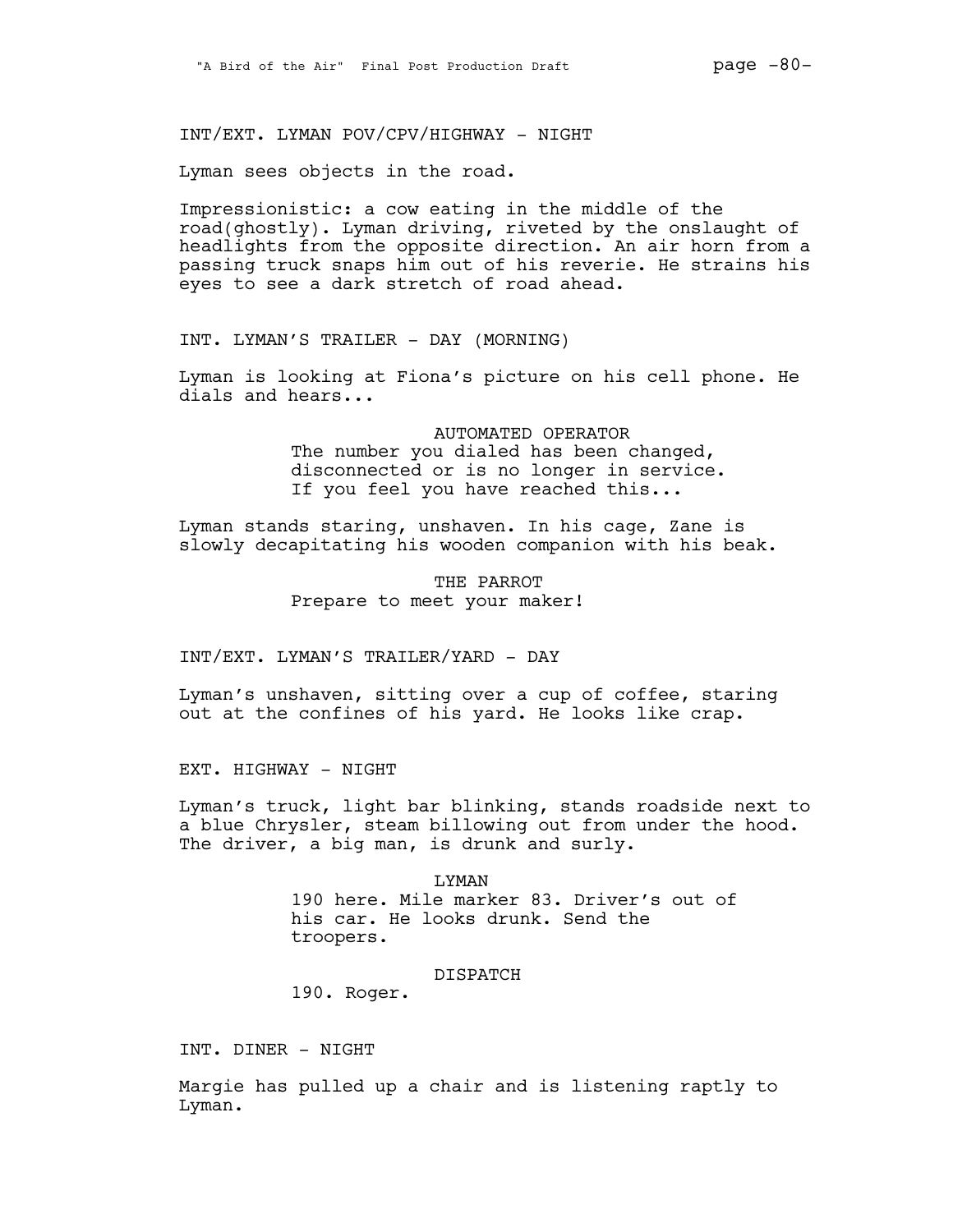### MARGIE Why'd he want you to shoot his car?

LYMAN He was tired of it.

MARGIE Gee, I'm tired of my boss...

Margie smiles.

LYMAN

Why do you work the night shift?

MARGIE

- because my husband does too. It's the only way we can be together, have a life.

LYMAN

Aren't the people who are out at night strange? Don't you get tired of it?

MARGIE

I like my job. I like the people who come in at night. My regulars. (studying Lyman) You thinking about quitting the courtesy patrol? 12 years. You've been at it for so long.

### LYMAN

Cars don't break down as often, but people need me as much as ever. I don't know, it just doesn't seem to mean much anymore.

MARGIE

You'll find it again, like your parrot. Being lost is only temporary.

INT. LYMAN'S TRAILER - DAY (AFTERNOON)

Lyman is sitting at his kitchen table with a cup of coffee staring a thousand yards, he looks like crap.

Lyman hears a knock at the door. He opens it and Fiona steps into the trailer and past him, carrying the jumpsuit she wore on their 'date night'.

# LYMAN

Hi.

He starts to close the door.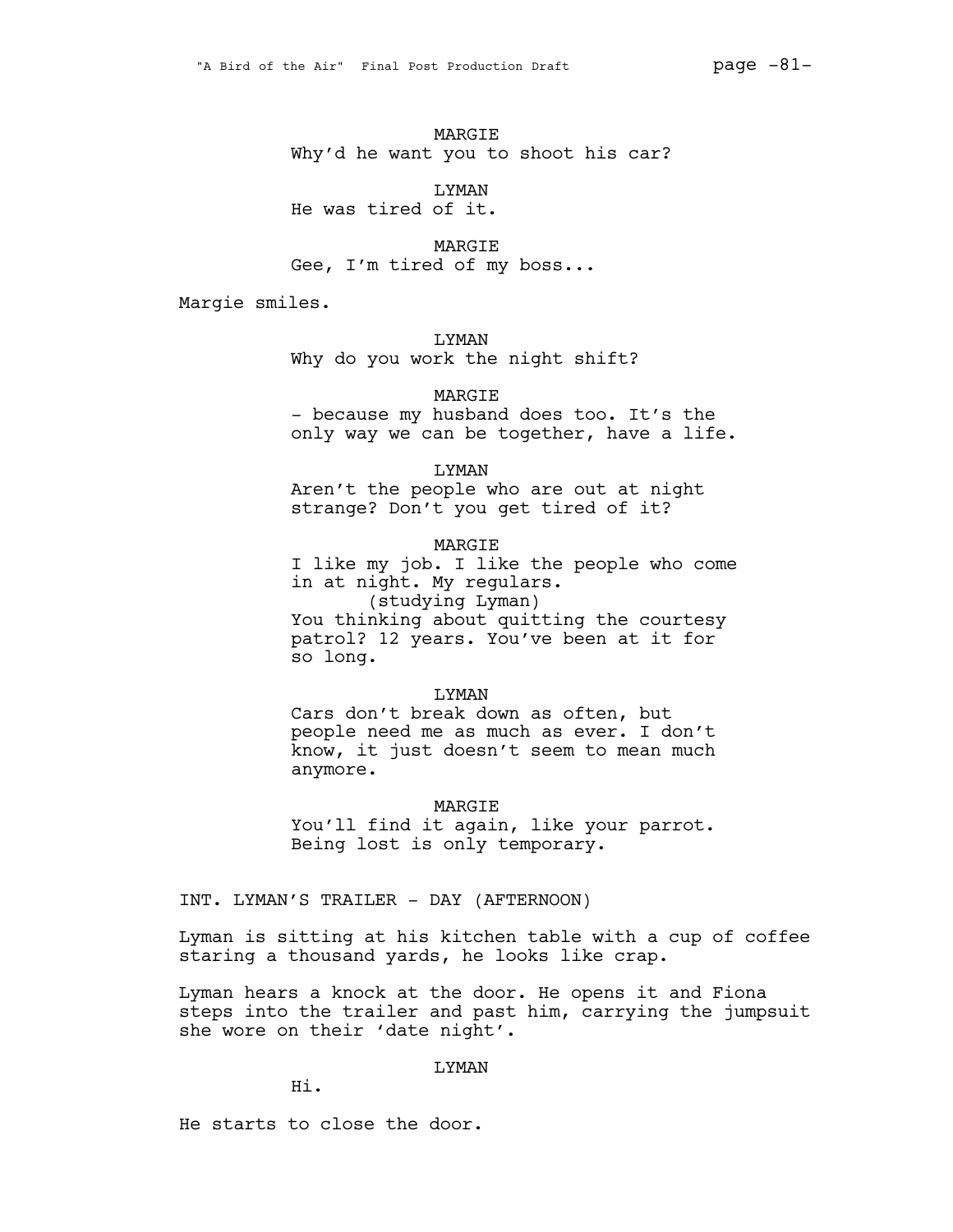LYMAN (CONT'D) Well, Floyd can come in too.

FIONA He's fine where he is.

Fiona sets the jumpsuit down on the table.

FIONA (CONT'D) - this is for you. (beat) And I need the library books - they're overdue.

LYMAN I'm sorry, I forgot. I'll pay the fines.

She starts to speak when she spots Zane.

# FIONA

Thanks.

Lyman gets the library books and sits beside her.

LYMAN I call him Zane now. I named him. -

Lyman is looking for some approval.

#### FIONA

That's good, Lyman. I'm happy for you.

#### LYMAN

Well, I called you - you're number was disconnected and I came by...

### FIONA

Yeah, I've been really busy, getting ready to leave. I've found another library that needs me. So...

# LYMAN

You're leaving?

FIONA I thought I'd spend some time with my family.

### LYMAN

Fiona, you know there wasn't anything else I could do for that dog. She was suffering...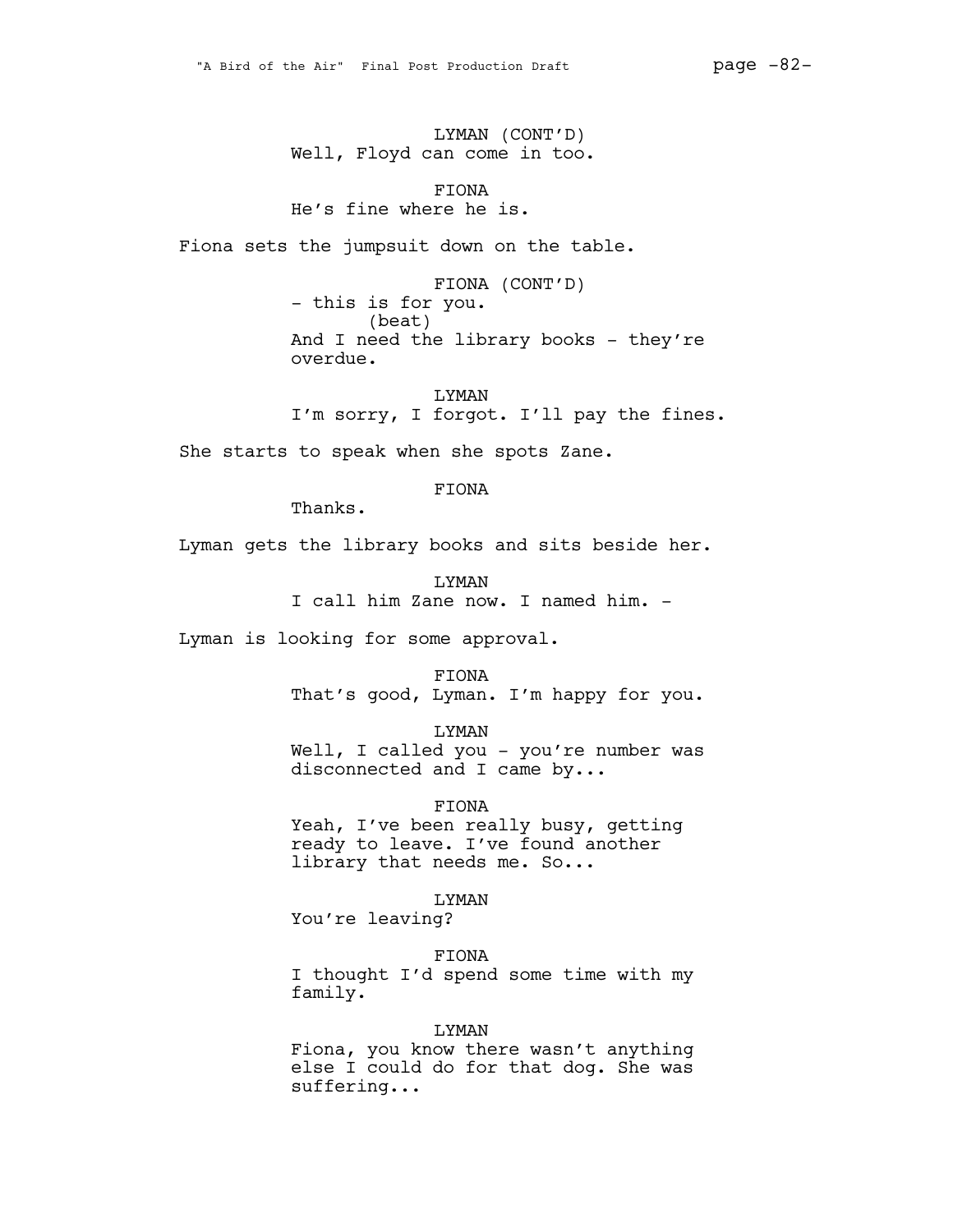### FIONA

I know that, Lyman. (more softly) ) I know that. It was all just a bit too stark for me. I felt like that dog was a part of me or something. But, I can't think of you out there, every night with all of that... So, um I have something for you.

She sets the well worn J. Campbell list on the table. There's a new address scribbled at the top, beside a name - *Ivy Campbell*.

### FIONA (CONT'D)

A going away present. Ivy Campbell, daughter of Jack Campbell, from the 1930 census. There's no phone number but there's an address.

### LYMAN

If you'd just stay we...

### FIONA

I've never been able to stay. Maybe I don't want to believe what you believe. Maybe I don't want to know what you know. I have to leave.

She stands and is out the door and into the yard before he can move.

EXT. LYMAN'S TRAILER - DAY (AFTERNOON)

As Fiona gets into her car, Lyman follows her

LYMAN I knew you couldn't take it.

She stops and turns.

#### FIONA

So you were trying to sabotage us? Is that's why you let me go with you?

#### LYMAN

Oh, I'm not the one who is running away. You'll never get anywhere in that piece of tin. You've got romance novels for auto sense. Your right back-up light is out, your tire treads are shot, you need an engine overhaul. God only knows what condition your brakes are in...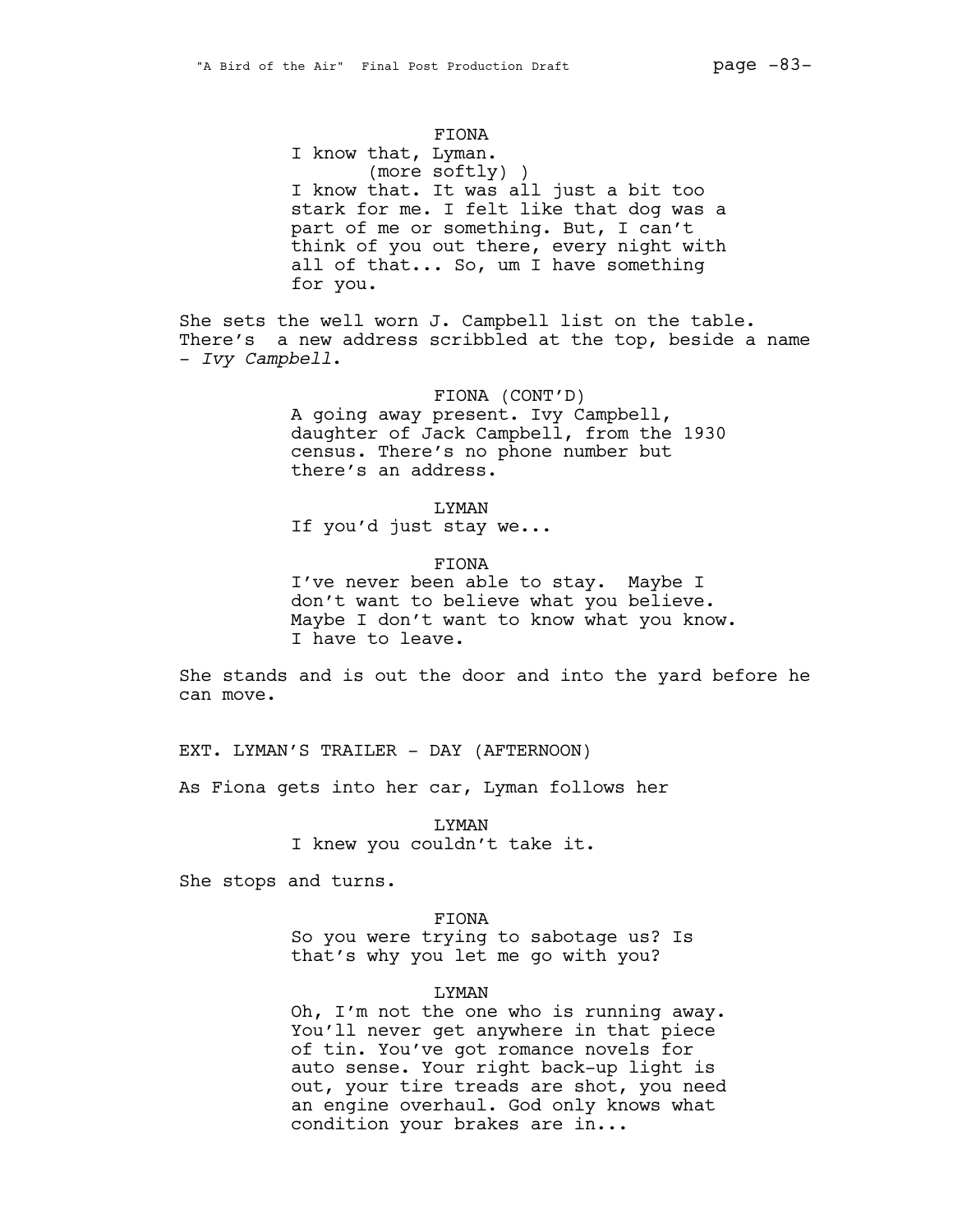Lyman is clutching at straws but can only try.

LYMAN (CONT'D) If you head out onto the highway without knowing where the jack is, you'll end up stranded in the middle of the desert or on top of some mountain or...

It's as close as he can get.

FIONA

Yes, Lyman, but people like you -- and they are few and far between -- they always seems to show up. Good-bye.

She drives. Floyd moves to the back seat and looks at Lyman through the rear window.

INT. LYMAN'S TRAILER - ANOTHER DAY (AFTERNOON)

Lyman is in bed bur he hasn't slept. He tosses and turns.

INT/EXT IVY CAMPBELL'S HOME/NEIGHBORHOOD - DAY

Ivy Campbell (70's)is doing a crossword puzzle. Through the window, she sees Lyman walking up to the front door.

Ivy doesn't move. Lyman knocks and then waits.

LYMAN

Excuse me, I'm sorry to drop by like this. Does Ivy Campbell live here?

Ivy opens the door.

IVY

I don't want any insurance. I'm going to die whether I've got it or not.

Lyman unwraps a blanket covering the parrot in his cage. The parrot looks slightly better without his collar.

> LYMAN I'm here about this parrot. I believe your father owned him?

Ivy stops, and looks up.

IVY Mr. Roosevelt? But how could that be?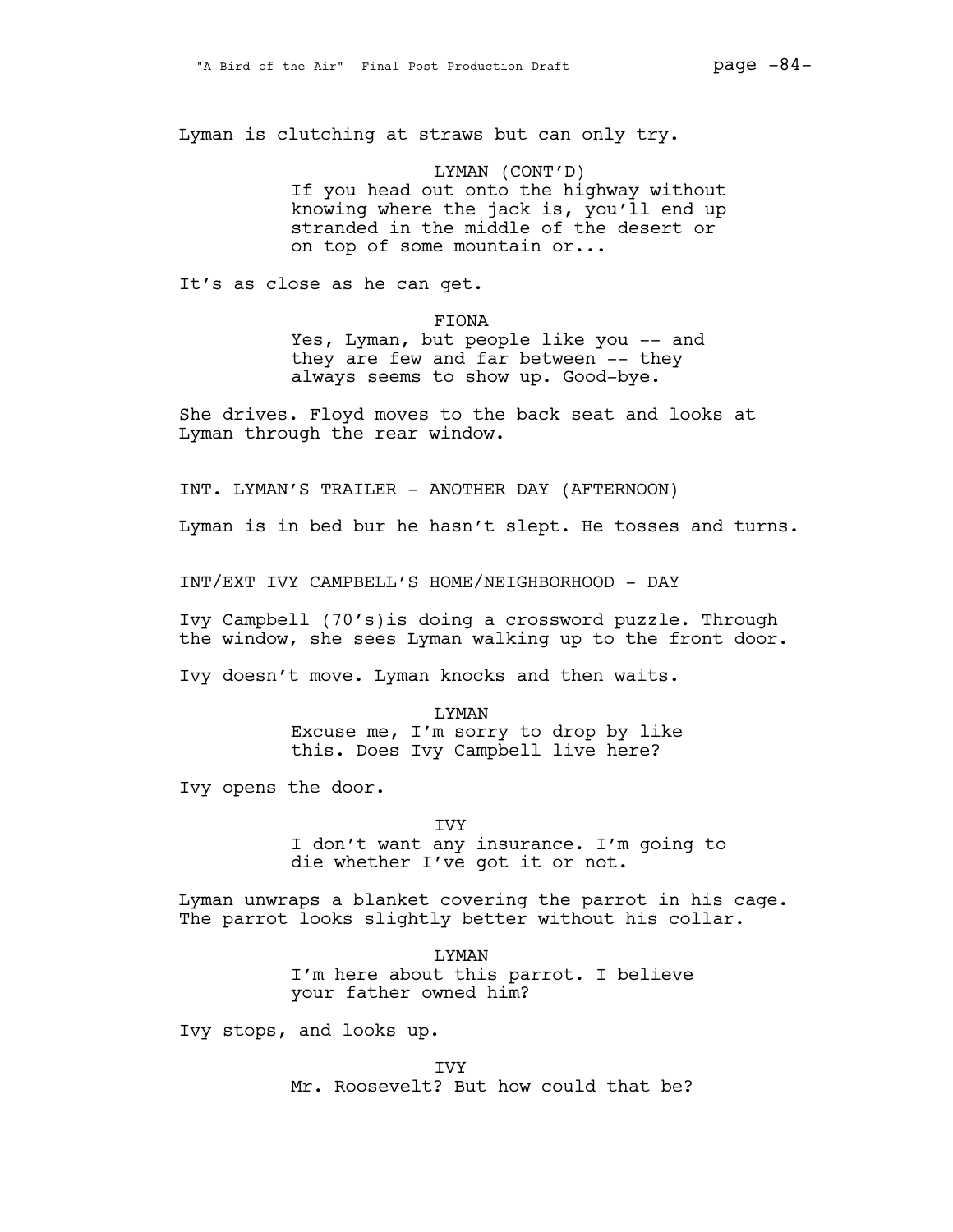### INT. IVY CAMPBELL'S HOME/KITCHEN - DAY

Ivy and Lyman sit opposite one another at the kitchen table, the parrot is on a table nearby.

#### IVY

I gave him away in the 50's to a woman named Emma Cowen. She'd lost a baby so I gave her Mr. Roosevelt to keep her spirits up. She had him until she had her next child, then she gave him to a slow fella.

### LYMAN

Mike Hall.

**TVY** Yes. And I lost track from there.

LYMAN

He still says your phone number from when you lived on Summit Drive. M A 17?

IVY

That was our phone number? He's got a better memory than I do.

LYMAN

Who's bird was he?

IVY

My father's. He was killed in the War.

Ivy points to a picture of her father in uniform on the mantle

LYMAN

Was he a religious man?

### IVY

I don't think so. Mother gave him a Bible before he left. Father said he might not read it but he would keep it in his breast pocket to protect him from a wellaimed bullet. What he worshipped, was this country.

LYMAN

Then who taught him the Bible verse - *'A bird of the air shall carry the word?*'

IVY Why, he came to us saying that.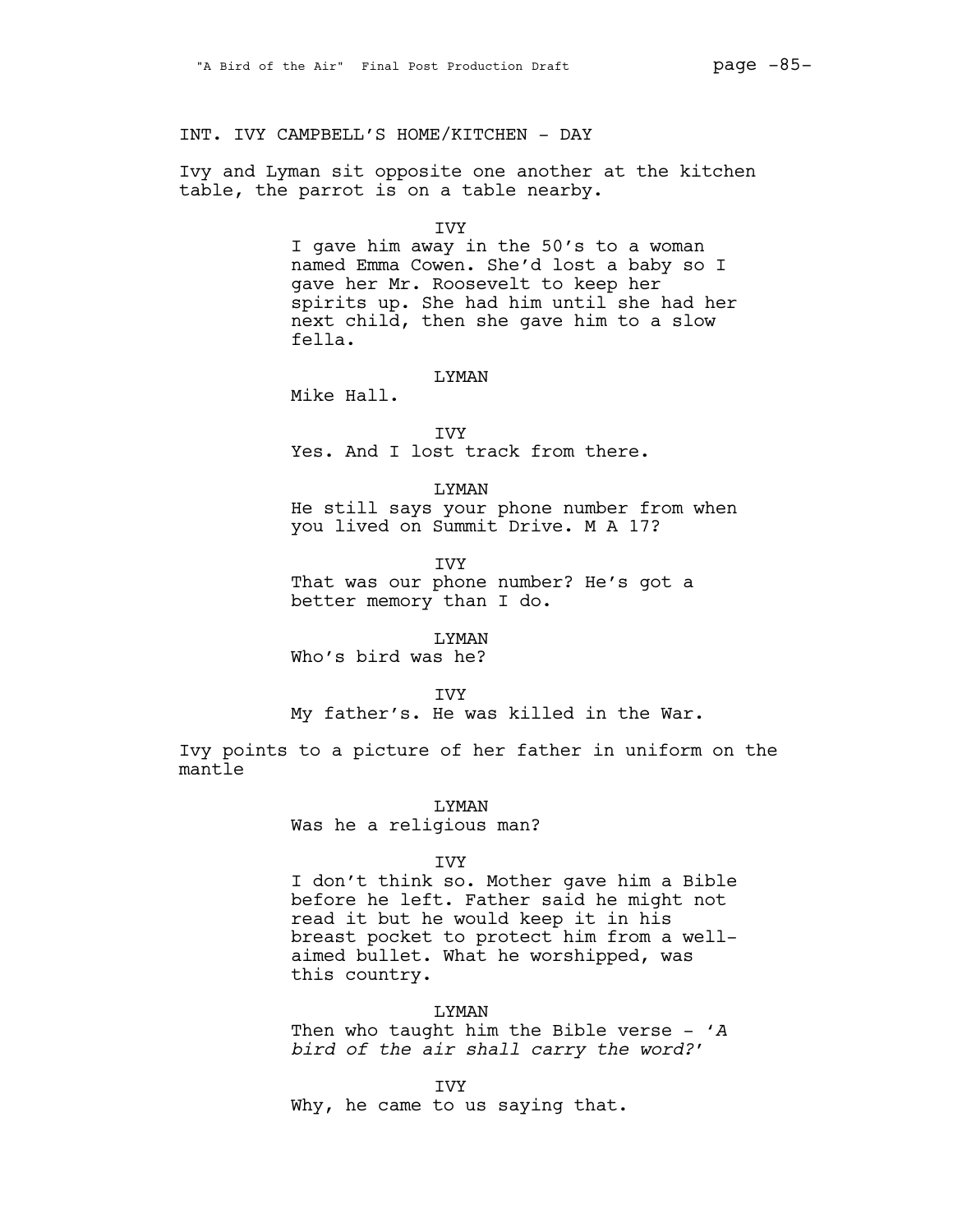LYMAN And do you know where your father got him?

**TVY** Mother said he bought Mr. Roosevelt from a band of gypsies that were passing through.

Lyman's head sinks, knowing he's at a dead end.

IVY (CONT'D) What does it matter Mr. Lyman?

Lyman opens his palms to her.

LYMAN I've gone as far as I can go. (to himself) I don't know where to go next.

Ivy's a little surprised at his sudden openness.

**TVY** Forward. You go forward, Mr. Lyman. Forward.

She speaks to the parrot.

IVY (CONT'D) We met at the beginning and the end of long lives. Goodbye Mr. Roosevelt.

EXT. LYMAN'S TRAILER - DAY (MORNING)

It's an icy cold morning. The windows of the trailer are frosted.

INT. LYMAN'S TRAILER/BEDROOM - DAY (MORNING) (CONTINUOUS)

Lyman wakes. It's freezing cold. He starts to pull the covers over him, but instead gets up, alarmed.

Lyman quickly plunges into the kitchen.

He looks in the cage.

The PARROT is lying on the floor among empty shells etc.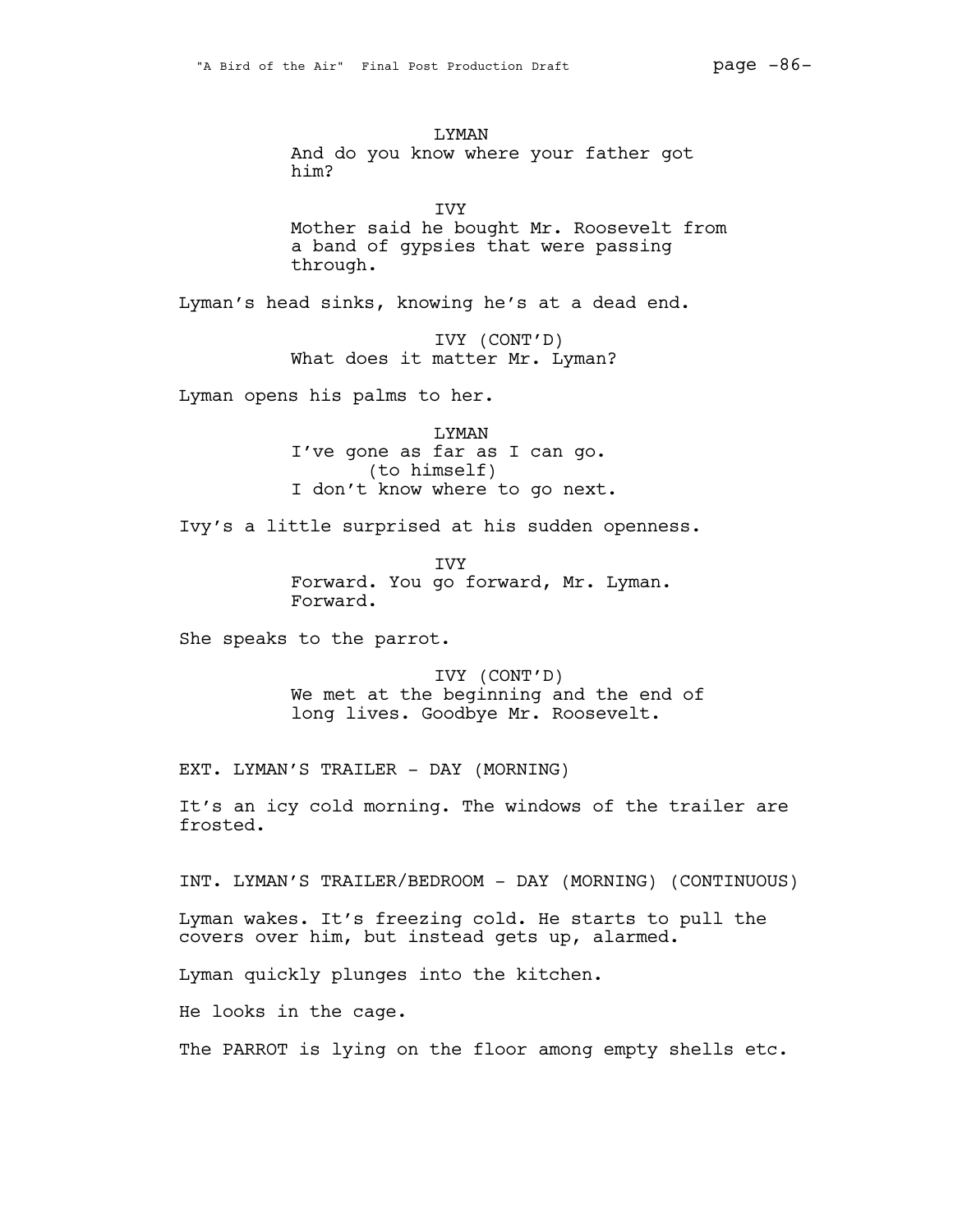### INT. VETERINARIAN'S OFFICE/EXAM ROOM - DAY

LYMAN I woke up and the heat had gone down. I forgot to refill the propane tank. It's all my fault.

DR. REYNOSA He's a tropical bird. He couldn't stand the freeze.

Dr. Reynosa places a small hot water bottle on the parrot's towel, covers him back up and turns on two heat lamps.

> DR. REYNOSA (CONT'D) Just be prepared, Lyman. He's an old bird. This might be his time.

Lyman's cell phone rings. He backs out of the examination room, answers.

#### LYMAN

Hello.

#### TOM (V.O.)

Lyman. I know you're taking some time off but there's been a black ice pile-up on the West street bridge. Fiona is one of the people involved.

INT/EXT. LYMAN'S TRUCK/HIGHWAY - DAY

There aren't many cars on the wet road. Lyman blares his horn as he flies through an intersection.

Lyman passes an SUV. Other cars have skidded to the side of the road. Up ahead on the other side of the road, the FLASHING LIGHTS of Frank's SQUAD CAR and Neil's WINCH TRUCK tell Lyman he's getting close.

> LYMAN Move! Get out of the way!

# EXT. ACCIDENT SCENE/BRIDGE - DAY

Lyman screeches to a stop across from the accident scene. He bounds out. He scans the scene. His heart is racing.

He sees Sacajewea crumpled between two cars. All three seemed to have scraped along the outer concrete rail of the bridge before they plowed into the truck in front.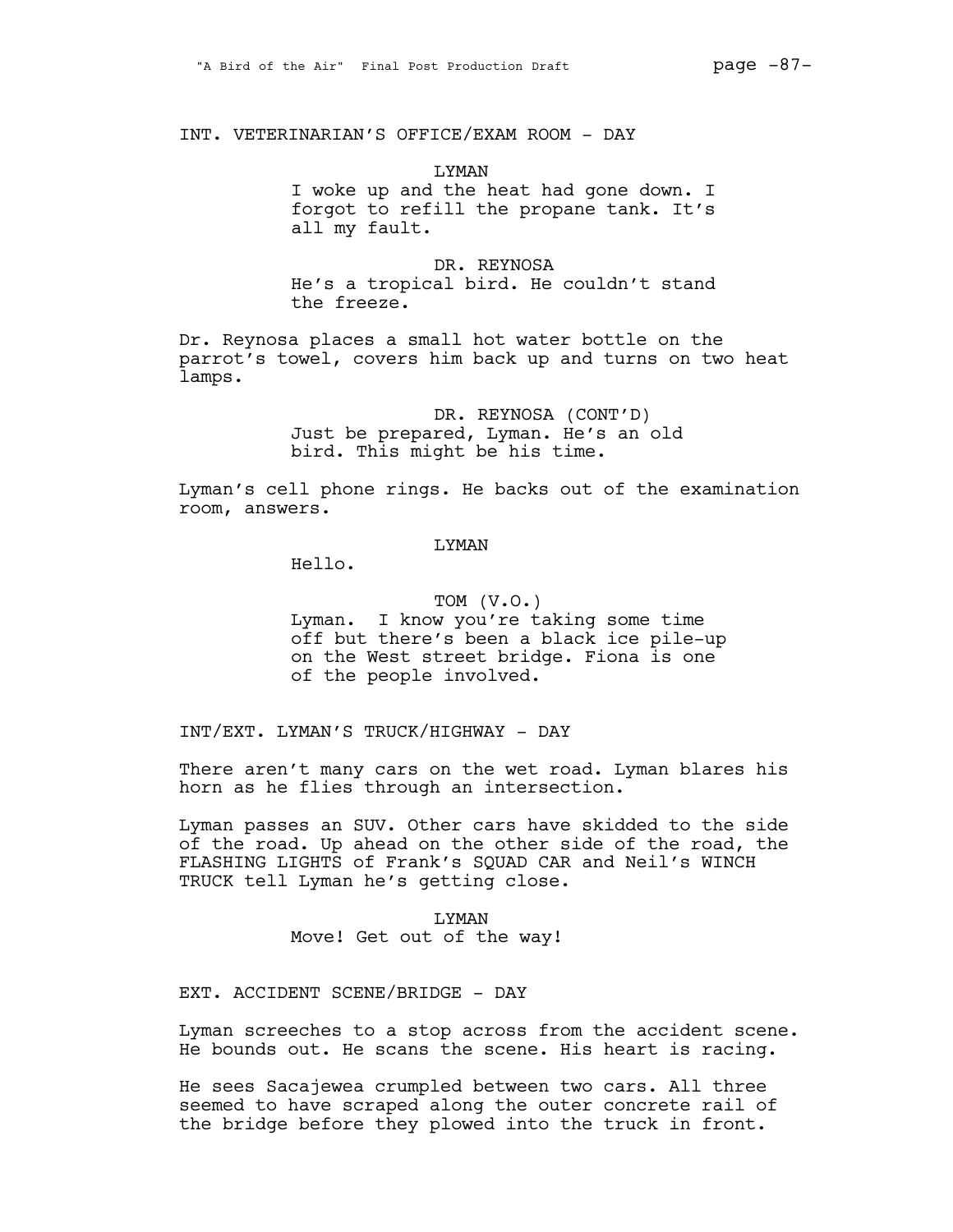Lyman runs further down along the bridge, desperate to get a better view on the tangled wrecks. Finally he sees her, holding a cut on her face. She is safe. He breathes.

### EXT. ACCIDENT SCENE/BRIDGE - DAY

Fiona is next to her car, her hand up to her face. She looks across the lanes, sees Lyman. She mouths his name. Lyman feels pure relief. He starts to cross, then looks left.

An SUV drives onto the bridge and Lyman decides to wait it out.

> FIONA (O.S.) (screaming) NO FLOYD! NO FLOYD!

Lyman turns.

# FIONA (CONT'D)

FLOYD!!! NOOO!

FLOYD is crossing toward Lyman, tail wagging.

Lyman looks again at the approaching SUV - it's going to hit Floyd for sure. Fiona is now running past the emergency vehicles towards the median.

...in the SUV the DRIVER hits the brakes.

...Fiona sees the SUV skidding.

EXT. ACCIDENT SCENE/BRIDGE - DAY (SLO-MO)(CONTINUOUS)

Lyman SLO-MO slides to the center of the highway, picks up Floyd swings him back then forward, throwing him towards Fiona. He turns and faces the sliding SUV, an odd half smile on his face as...

EXT. ACCIDENT SCENE/BRIDGE - DAY (CONTINUOUS)

POV of the rear of the SUV as it slides towards impact with Lyman.

EXT. ACCIDENT SCENE/BRIDGE - DAY(CONTINUOUS)

Onlookers, people from the wreck, all look horrified as the SUV slides towards LYMAN.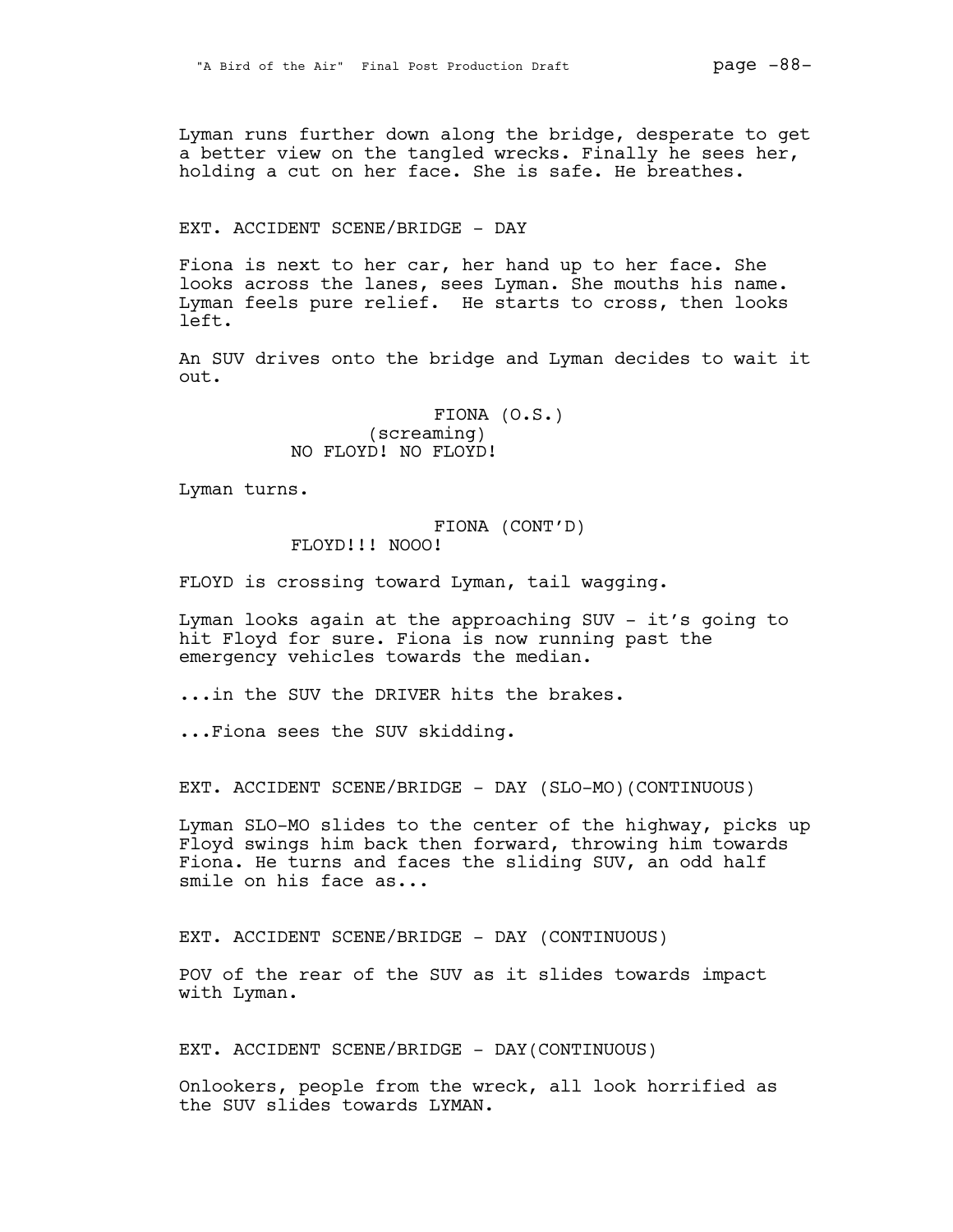The sound of screams, of metal hitting flesh. Blackness.

EXT. ACCIDENT SCENE/BRIDGE - DAY

On top of the bridge Fiona, Neil, and Frank all run across the lane to the other side.

From below we see them lean over the railing.

INT. HOSPITAL/CORRIDOR - DAY

Frank is wearing a blanket, his hair wet, FIONA is beside him, her clothes clotted with blood. A DOCTOR stands with a clip board.

> DR. DOUGHERTY And next of kin?

#### FIONA

No. None.

Dr. Dougherty looks at Frank.

DR. DOUGHERTY I need your accident report?

Frank and Dr. Dougherty exit. Fiona speed dials her parents.

> FIONA Hi Daddy.... It sucks. Mom, I need to come home again .

Fiona breaks into sobs.

INT. LYMAN'S TRAILER - DAY

Frank and Fiona are cleaning up, tossing old food, stowing dishes, etc. Frank shows Fiona a scrapbook he's found. In it are photos of a young Lyman at various ages, always standing apart from the foster family, always holding onto a dog.

> FIONA Right there. And I thought he couldn't stand Floyd.

FRANK No, he just couldn't let himself get too close to a live dog, that's all.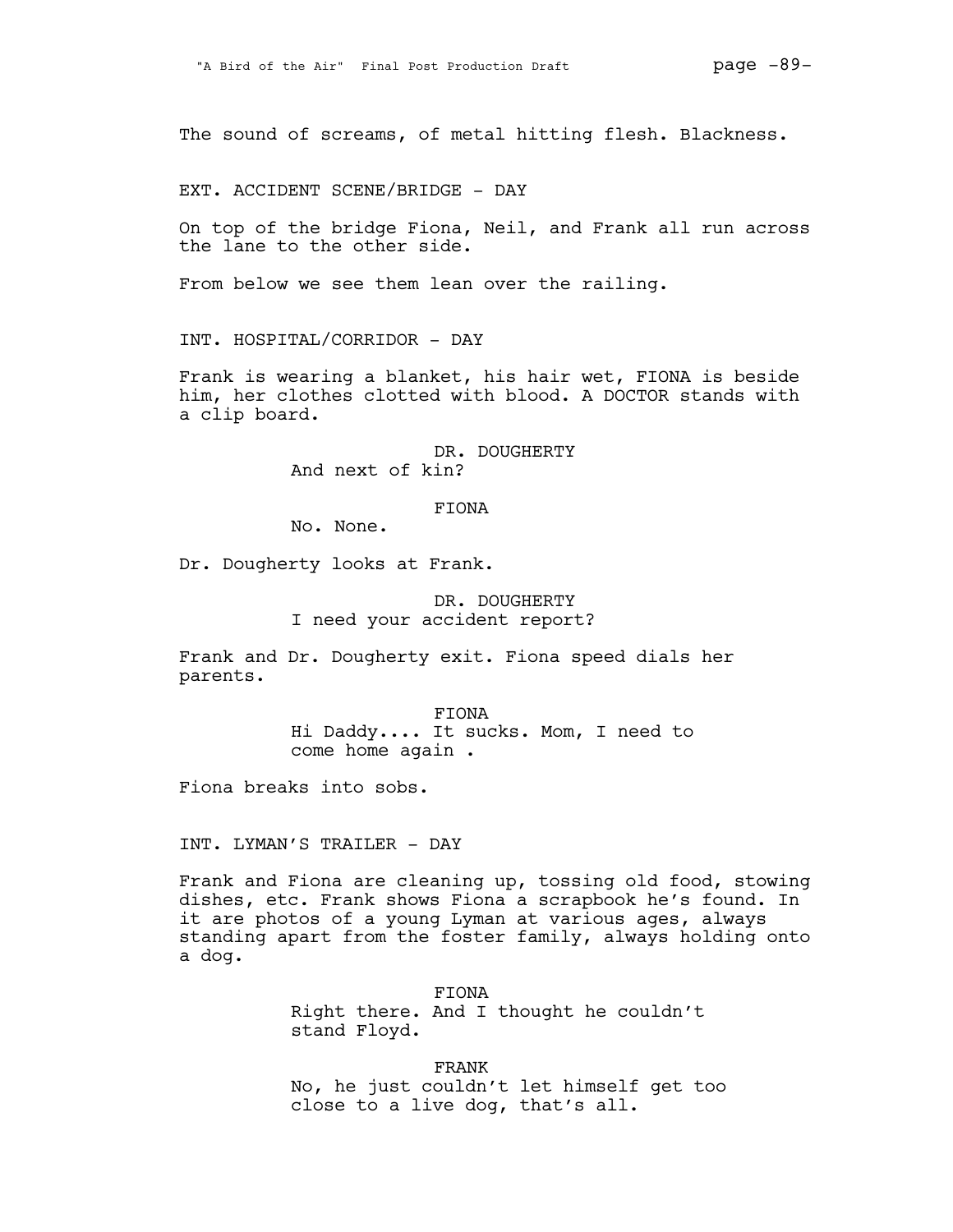#### PARROT

# Stay tuned!

EXT. LYMAN'S TRUCK & TRAILER - DAY

ECU Fiona is driving carefully.

INT. LYMAN'S TRAILER - DAY (LYMAN LYING ON A BED)

Camera slowly pans up Lyman's body. He could be in a morgue. There's a sudden JOLT. Lyman's eyes fly open. Another JOLT and his whole body is lifted up and down. Lyman is shocked. The sound of wind roars in his ears.

> **T.YMAN** Tornado! Tornado!

INT. LYMAN'S TRAILER - DAY (CONTINUOUS)

The kitchen window hood is down and Lyman can't see out.

The wind howls, the trailer tilts and rocks. Floyd, wearing an eye-patch, barks. Something in a back room SMASHES. Lyman holds onto the bed heaves himself up. He hops over to the door, his leg in a cast, pushes hard to open the door...

### LYMAN

What? Zane?

INT/EXT. LYMAN'S TRAILER/HIGHWAY - DAY (CONTINUOUS)

To his astonishment, Lyman sees the countryside speeding by. The trailer is on the highway and being pulled. The wind slams the door shut. Lyman falls back on the bed.

INT. LYMAN'S TRAILER - DAY (CONTINUOUS)

It's all so incomprehensible. Lyman finds a CB radio and the note pinned to his shirt. He reads.

INT/EXT. LYMAN'S TRUCK & TRAILER/HIGHWAY - DAY

As we see Fiona carefully driving Lyman's truck pulling the trailer we hear...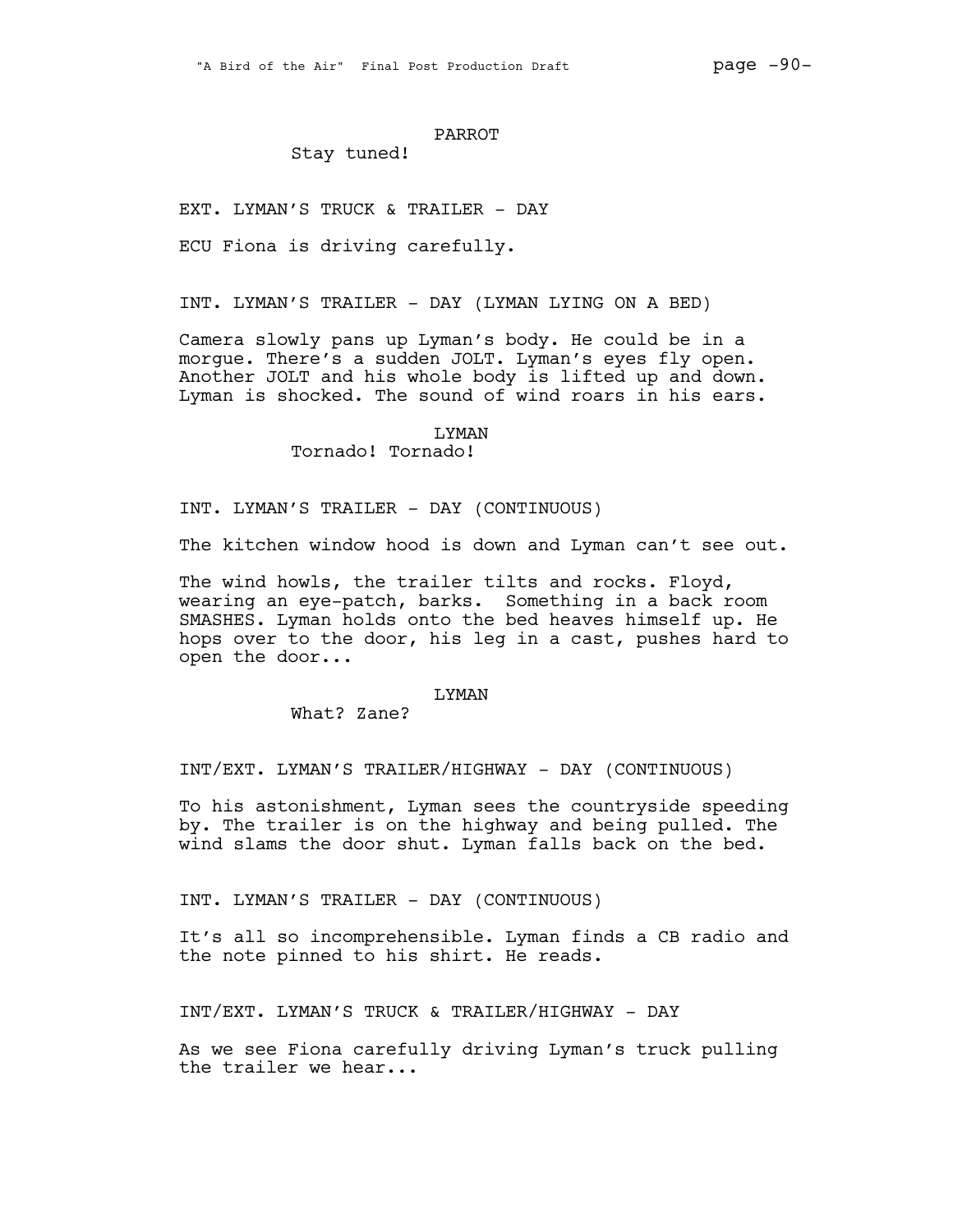#### FIONA (V.O.)

Lyman, I'm taking you with me. I want to give you my family. You can't work for a while anyway and I have a few weeks until my next job so I thought we could look out for each other. And you can finally see some of the rest of the planet. You were out cold for a week. Then you started telling me about gypsies. Me and half the hospital staff. They finally let me take you this morning. I'll stop if you want to turn around. Call me on Channel 9.

INT. LYMAN'S TRAILER - DAY (CONTINUOUS)

Lyman finds the CB and presses the talk button.

#### LYMAN

In this state it is against the law to haul a trailer with someone in it.

EXT. LYMAN'S TRUCK & TRAILER/HIGHWAY - DAY (CONTINUOUS)

The trailer veers onto the shoulder and slides to a stop.

INT. LYMAN'S TRAILER - DAY (CONTINUOUS)

The door flies open and Fiona through it. She's holding a document in her hand.

FIONA

Unless you've got a special license. Frank and Neil and Tom helped - And don't worry, it all passed inspection.

Lyman looks it over. She sinks down beside him and Floyd, and Zane perched in his cage watching.

LYMAN

Why didn't you ask me?

FIONA

You've been on pain killers. Plus I didn't trust you to make the break. You're unreliable when it comes to your own interests.

LYMAN I still get confused. Tell me again...